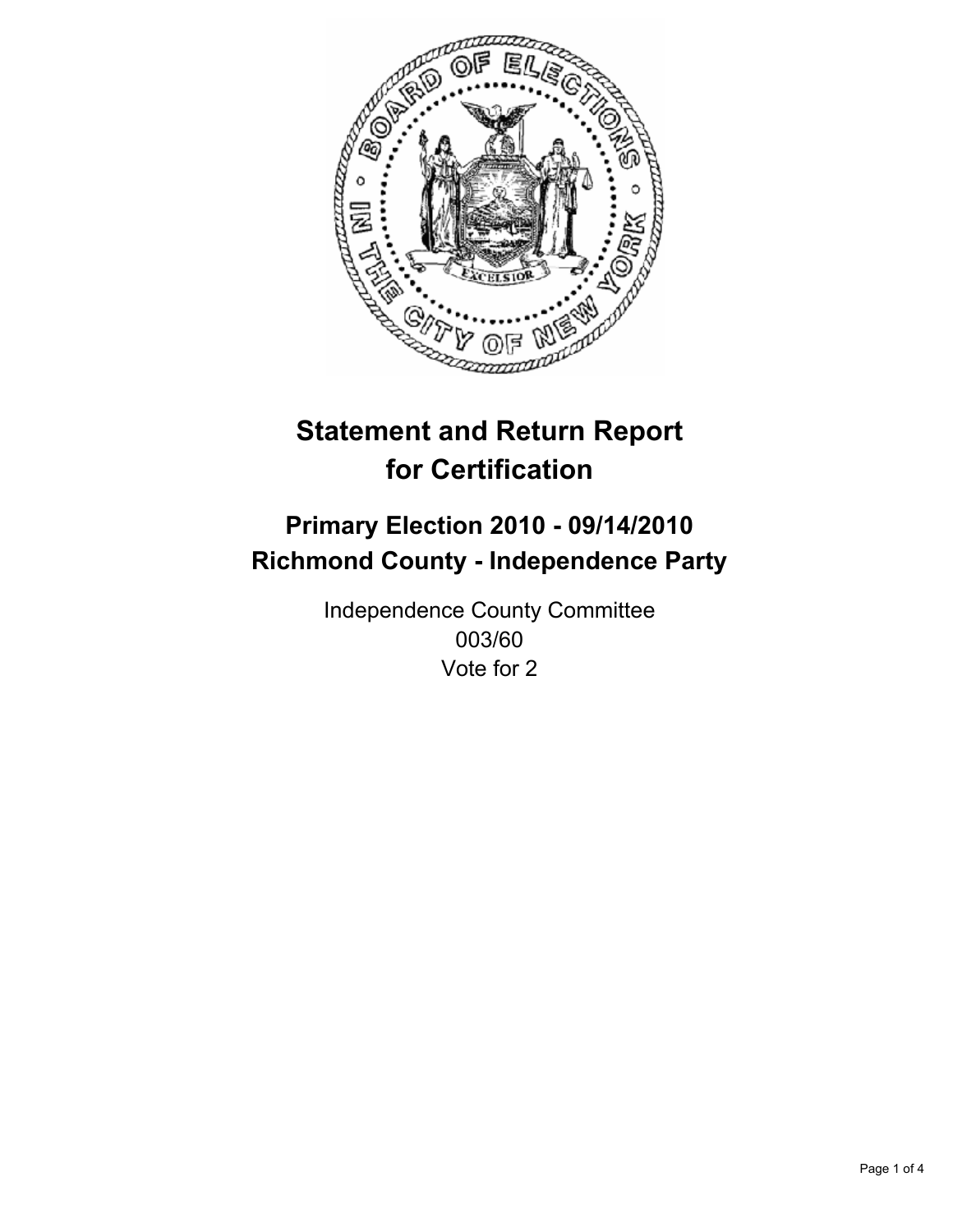

| <b>Total Votes</b>      | 2 |
|-------------------------|---|
| <b>DANIEL BROWN</b>     | 0 |
| <b>SUZANNE BOFFARDI</b> |   |
| <b>WENDY GURALNICK</b>  | 0 |
| <b>GEETA CAHILL</b>     |   |
| <b>AFFIDAVIT</b>        | 0 |
| ABSENTEE/MILITARY       | 0 |
| <b>EMERGENCY</b>        | 0 |
| <b>PUBLIC COUNTER</b>   |   |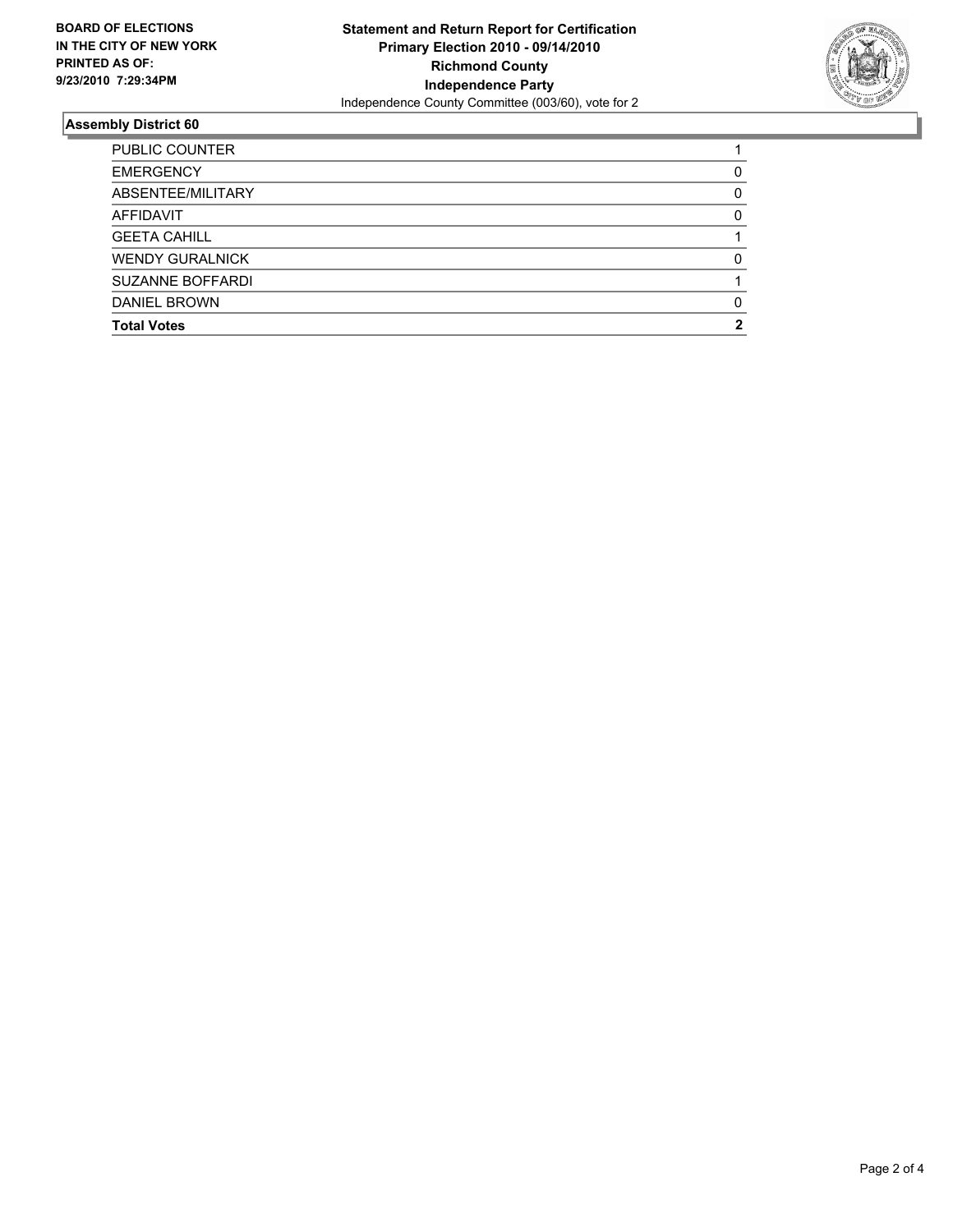#### **Statement and Return Report for Certification Primary Election 2010 - 09/14/2010 Richmond County Independence Party** Independence County Committee (003/60), vote for 2

### **Total for Independence County Committee (003/60) - Richmond County**

| <b>Total Votes</b>      | 2 |
|-------------------------|---|
| <b>DANIEL BROWN</b>     | 0 |
| <b>SUZANNE BOFFARDI</b> |   |
| <b>WENDY GURALNICK</b>  | 0 |
| <b>GEETA CAHILL</b>     |   |
| <b>AFFIDAVIT</b>        | 0 |
| ABSENTEE/MILITARY       | 0 |
| <b>EMERGENCY</b>        | 0 |
| <b>PUBLIC COUNTER</b>   |   |

We certify this statement to be correct, and have caused the same to be attested by the signatures of the members of the board, or a majority thereof, on

Secretary **Chairman** 

Canvassing Board

Canvassing Board **Canvassing Board** Canvassing Board **Deputy Chief Clerk** 

Chief Clerk

Date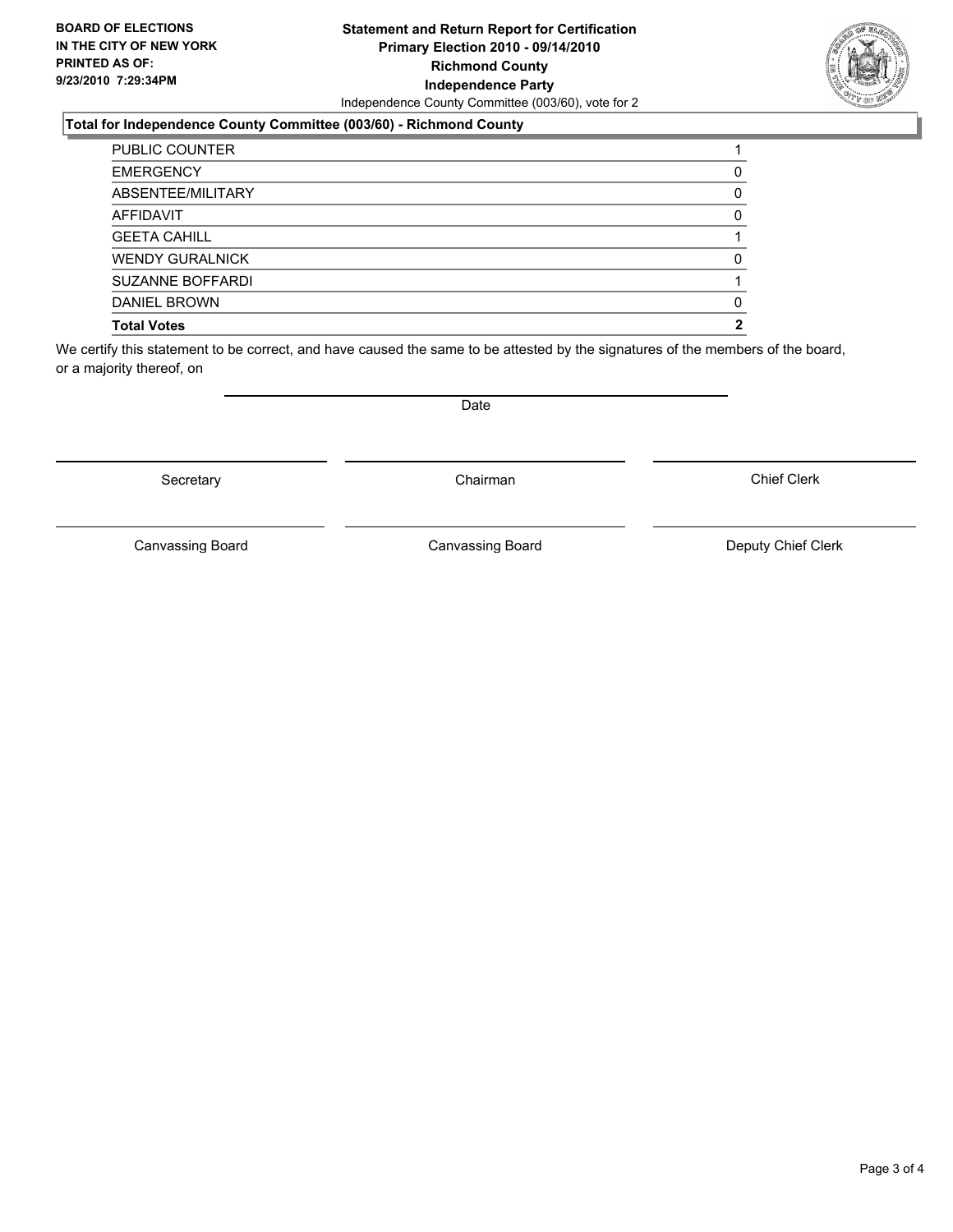**Statement and Return Report for Certification Primary Election 2010 - 09/14/2010 Richmond County Independence Party** Independence County Committee (003/60), vote for 2

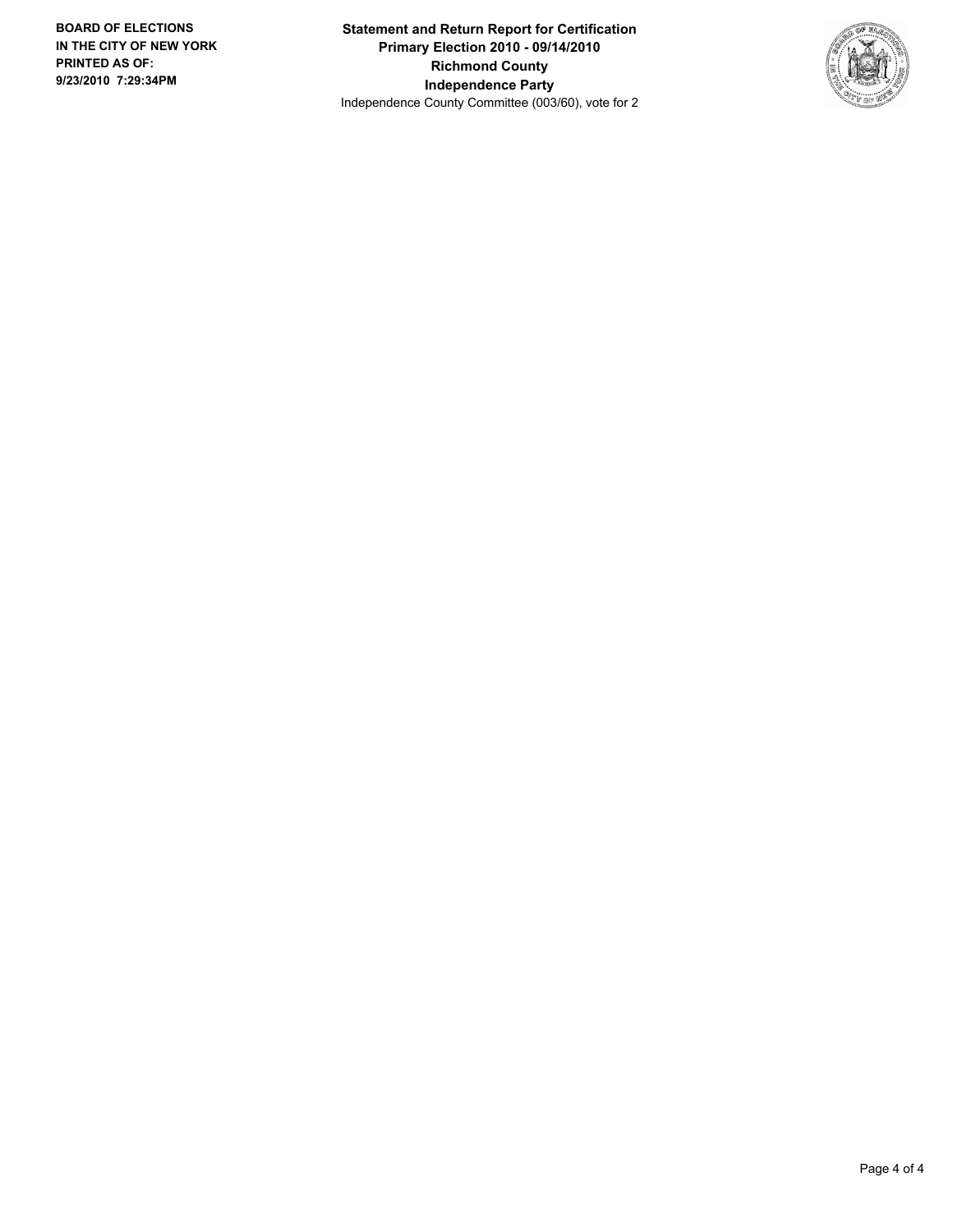

# **Primary Election 2010 - 09/14/2010 Richmond County - Independence Party**

Independence County Committee 006/60 Vote for 2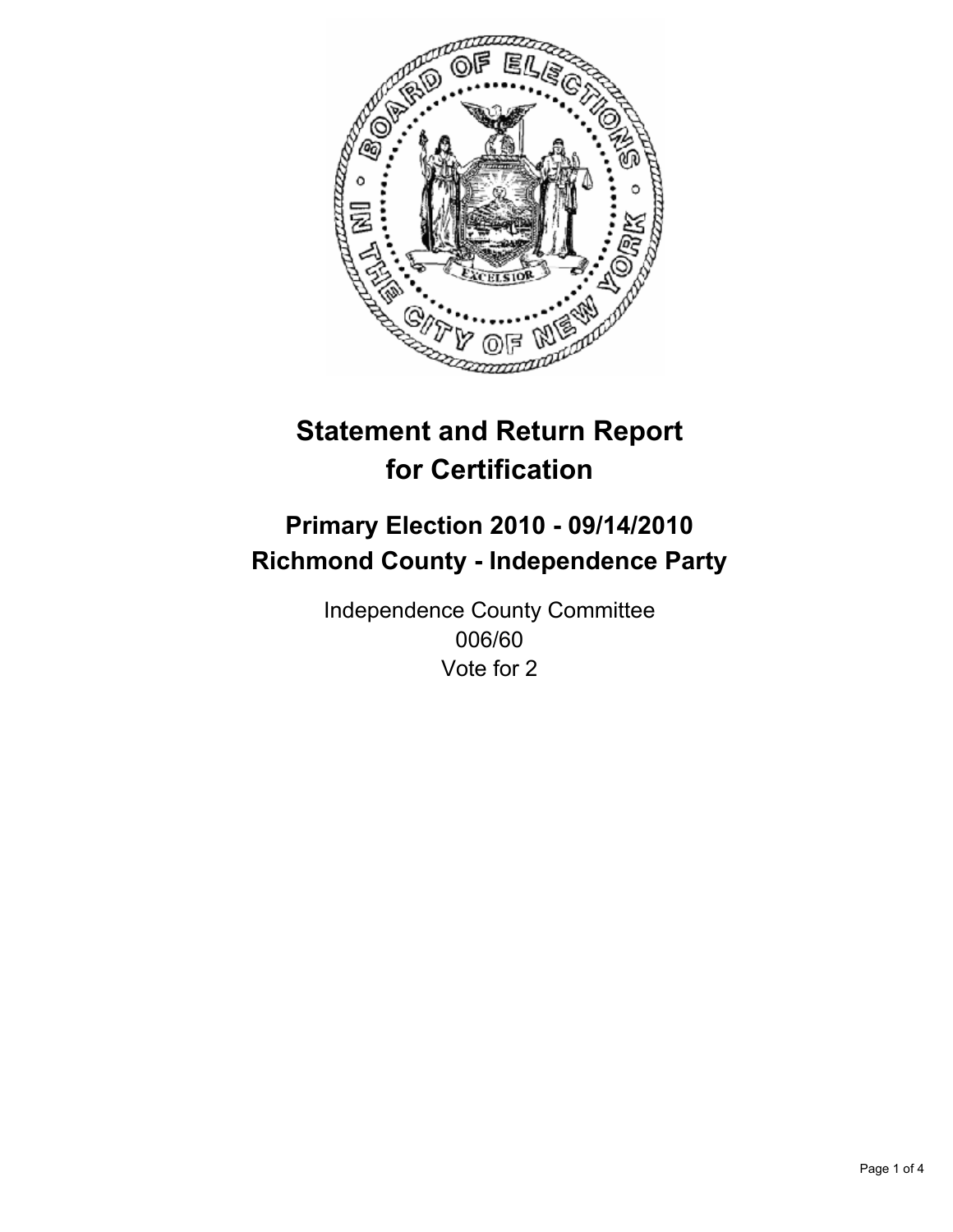

| <b>Total Votes</b>        |   |
|---------------------------|---|
| <b>MARIANNE CORAPI</b>    | 3 |
| <b>WILLIAM MCCARTHY</b>   | 4 |
| <b>MARY E PASSALACQUA</b> | 0 |
| ANTONIO PASSALACQUA       | 0 |
| AFFIDAVIT                 | 0 |
| ABSENTEE/MILITARY         | 0 |
| <b>EMERGENCY</b>          | 0 |
| <b>PUBLIC COUNTER</b>     | 4 |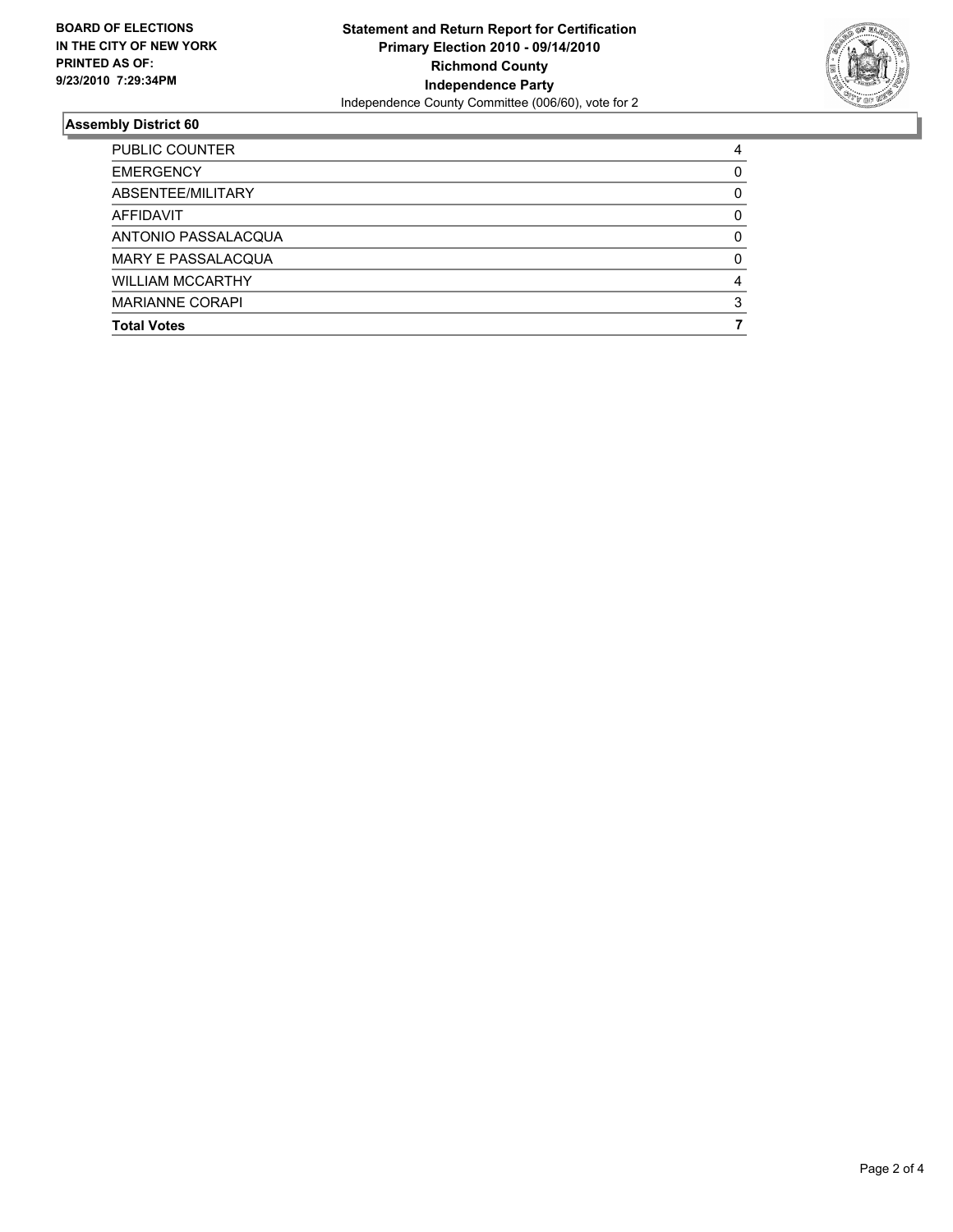#### **Statement and Return Report for Certification Primary Election 2010 - 09/14/2010 Richmond County Independence Party** Independence County Committee (006/60), vote for 2

#### **Total for Independence County Committee (006/60) - Richmond County**

| <b>Total Votes</b>        |   |
|---------------------------|---|
| <b>MARIANNE CORAPI</b>    | 3 |
| <b>WILLIAM MCCARTHY</b>   | 4 |
| <b>MARY E PASSALACQUA</b> | 0 |
| ANTONIO PASSALACQUA       | 0 |
| <b>AFFIDAVIT</b>          | 0 |
| ABSENTEE/MILITARY         | 0 |
| <b>EMERGENCY</b>          | 0 |
| <b>PUBLIC COUNTER</b>     | 4 |

We certify this statement to be correct, and have caused the same to be attested by the signatures of the members of the board, or a majority thereof, on

Secretary **Chairman** 

Canvassing Board

Date

Chief Clerk

Canvassing Board **Canvassing Board** Canvassing Board **Deputy Chief Clerk**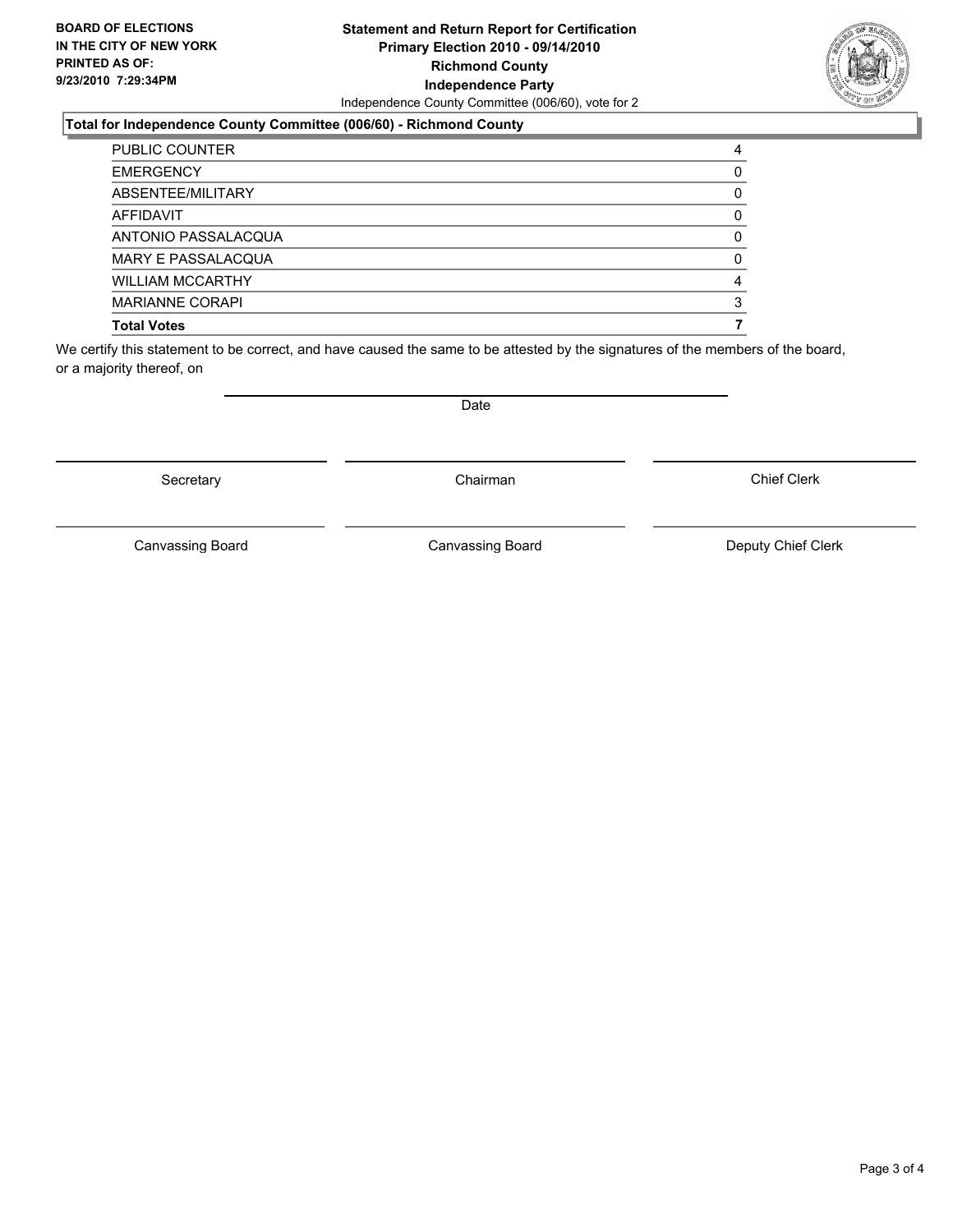**Statement and Return Report for Certification Primary Election 2010 - 09/14/2010 Richmond County Independence Party** Independence County Committee (006/60), vote for 2

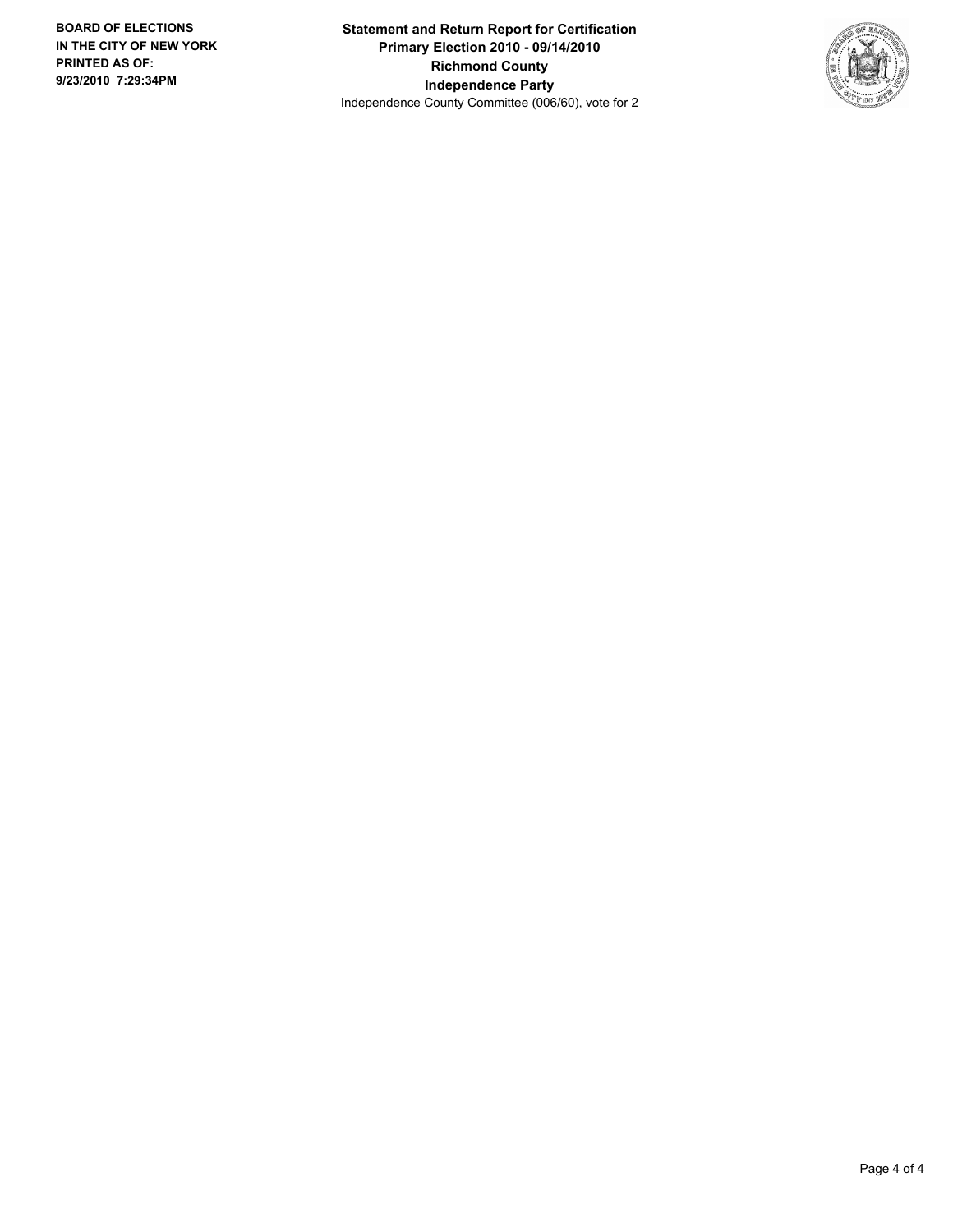

# **Primary Election 2010 - 09/14/2010 Richmond County - Independence Party**

Independence County Committee 010/60 Vote for 2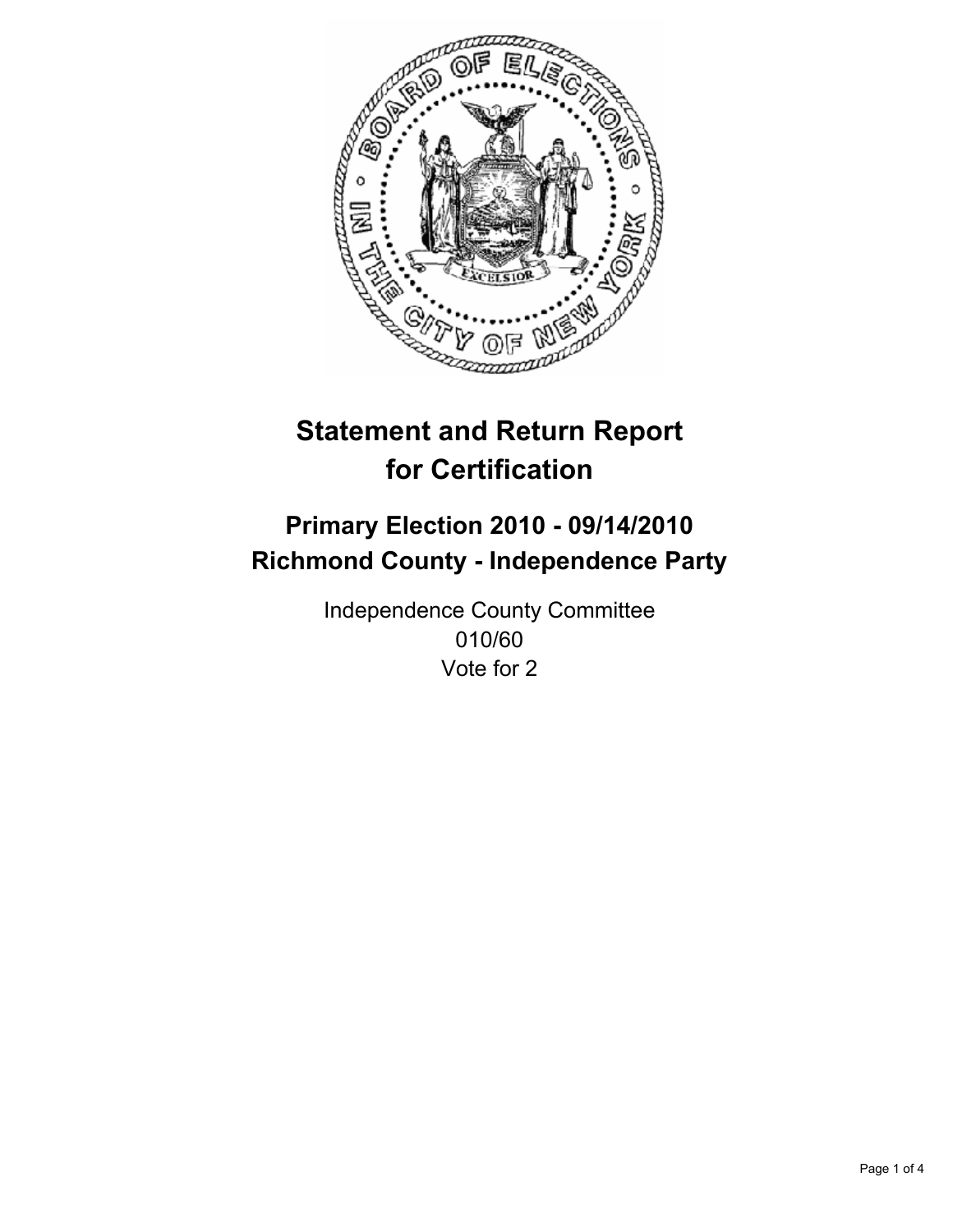

| <b>Total Votes</b>    | 0 |
|-----------------------|---|
| <b>JOSE COLON</b>     | 0 |
| <b>JOHN COLON</b>     | 0 |
| NANCY LOBAITO         | 0 |
| AFFIDAVIT             | 0 |
| ABSENTEE/MILITARY     |   |
| <b>EMERGENCY</b>      | 0 |
| <b>PUBLIC COUNTER</b> |   |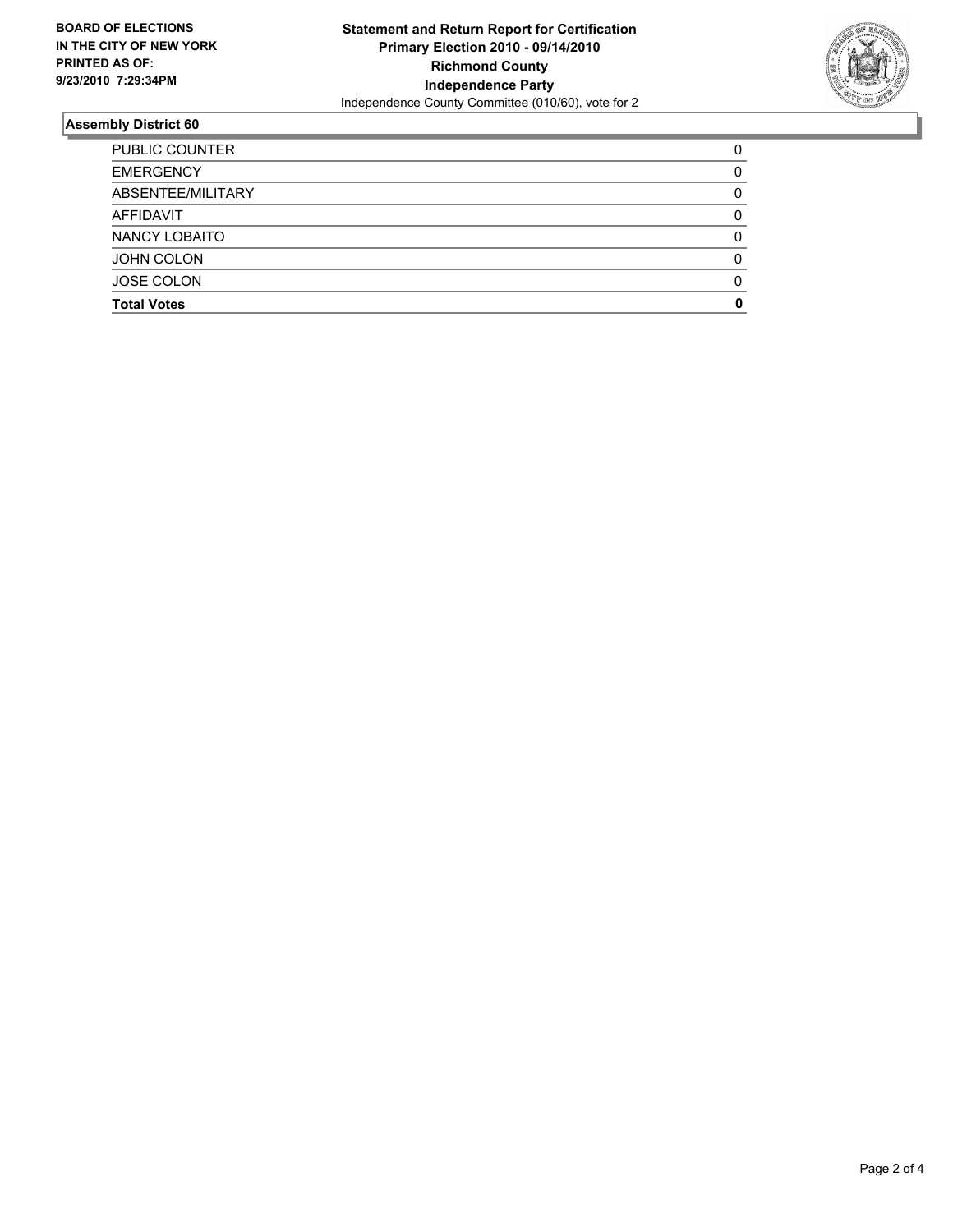#### **Statement and Return Report for Certification Primary Election 2010 - 09/14/2010 Richmond County Independence Party** Independence County Committee (010/60), vote for 2

#### **Total for Independence County Committee (010/60) - Richmond County**

| <b>Total Votes</b>    | 0 |
|-----------------------|---|
| <b>JOSE COLON</b>     | 0 |
| <b>JOHN COLON</b>     | 0 |
| NANCY LOBAITO         | 0 |
| AFFIDAVIT             | 0 |
| ABSENTEE/MILITARY     | 0 |
| <b>EMERGENCY</b>      | 0 |
| <b>PUBLIC COUNTER</b> | 0 |

We certify this statement to be correct, and have caused the same to be attested by the signatures of the members of the board, or a majority thereof, on

Secretary **Chairman** 

Canvassing Board **Canvassing Board** Canvassing Board **Deputy Chief Clerk** 

Chief Clerk

Canvassing Board



**Date**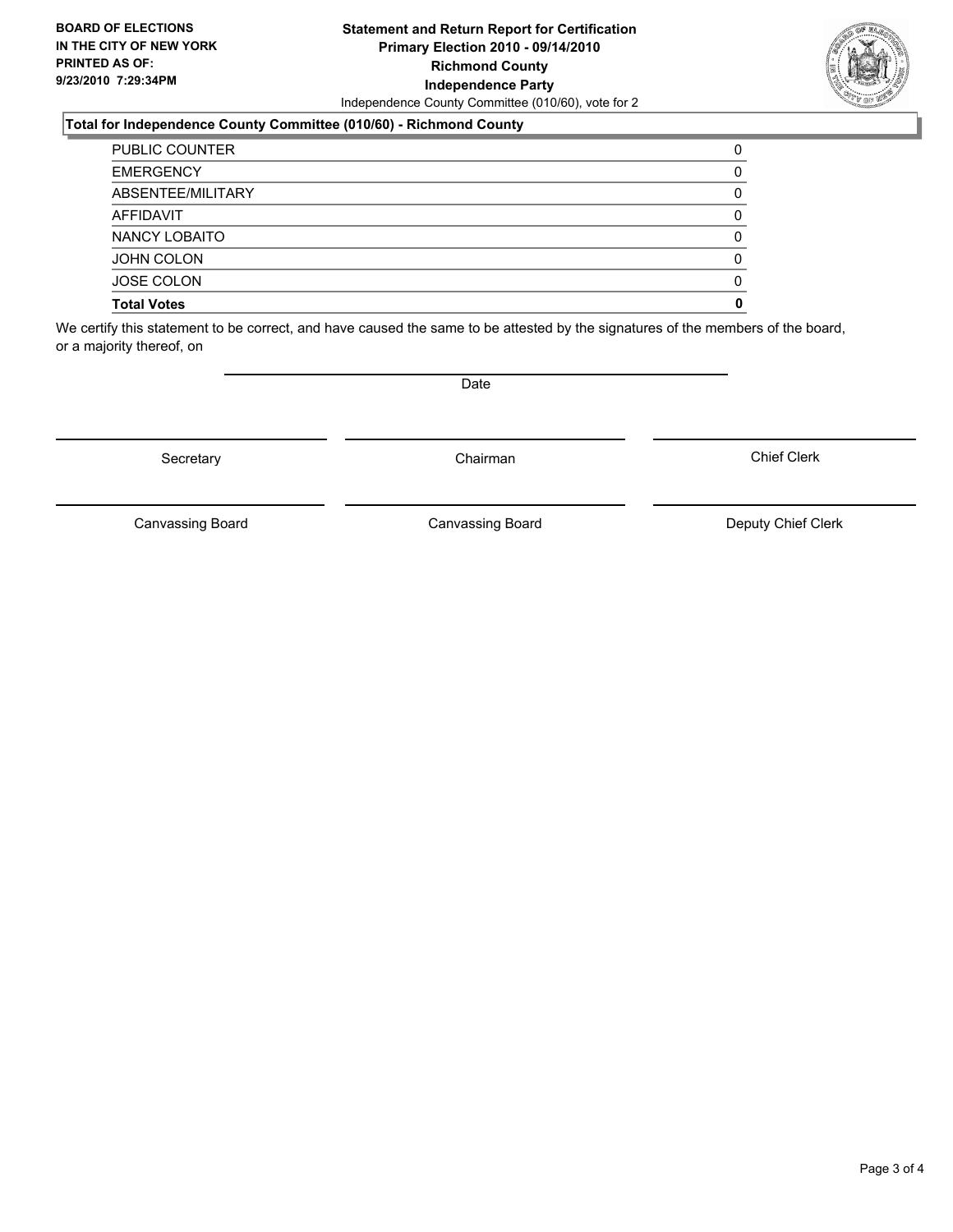**Statement and Return Report for Certification Primary Election 2010 - 09/14/2010 Richmond County Independence Party** Independence County Committee (010/60), vote for 2

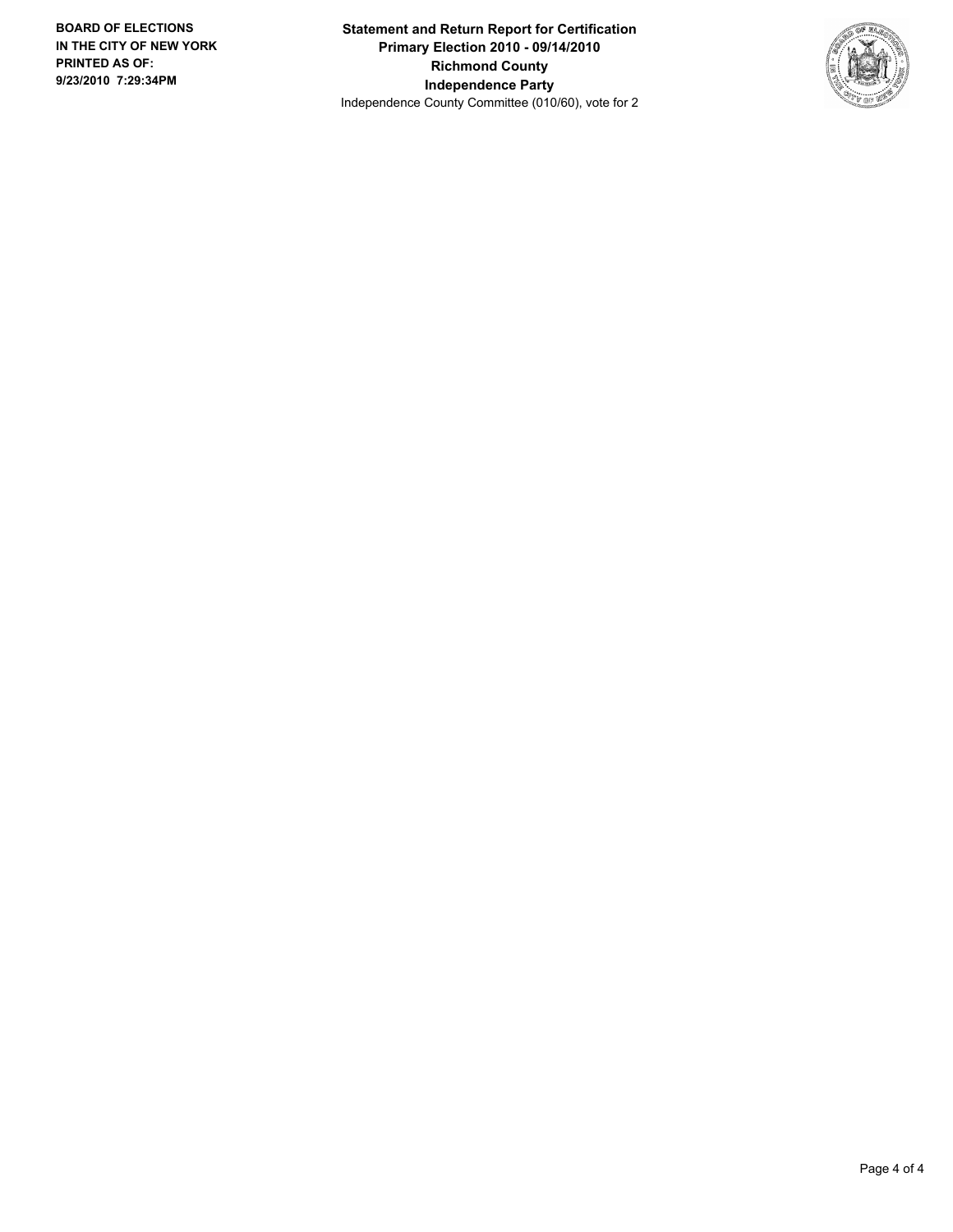

# **Primary Election 2010 - 09/14/2010 Richmond County - Independence Party**

Independence County Committee 011/60 Vote for 2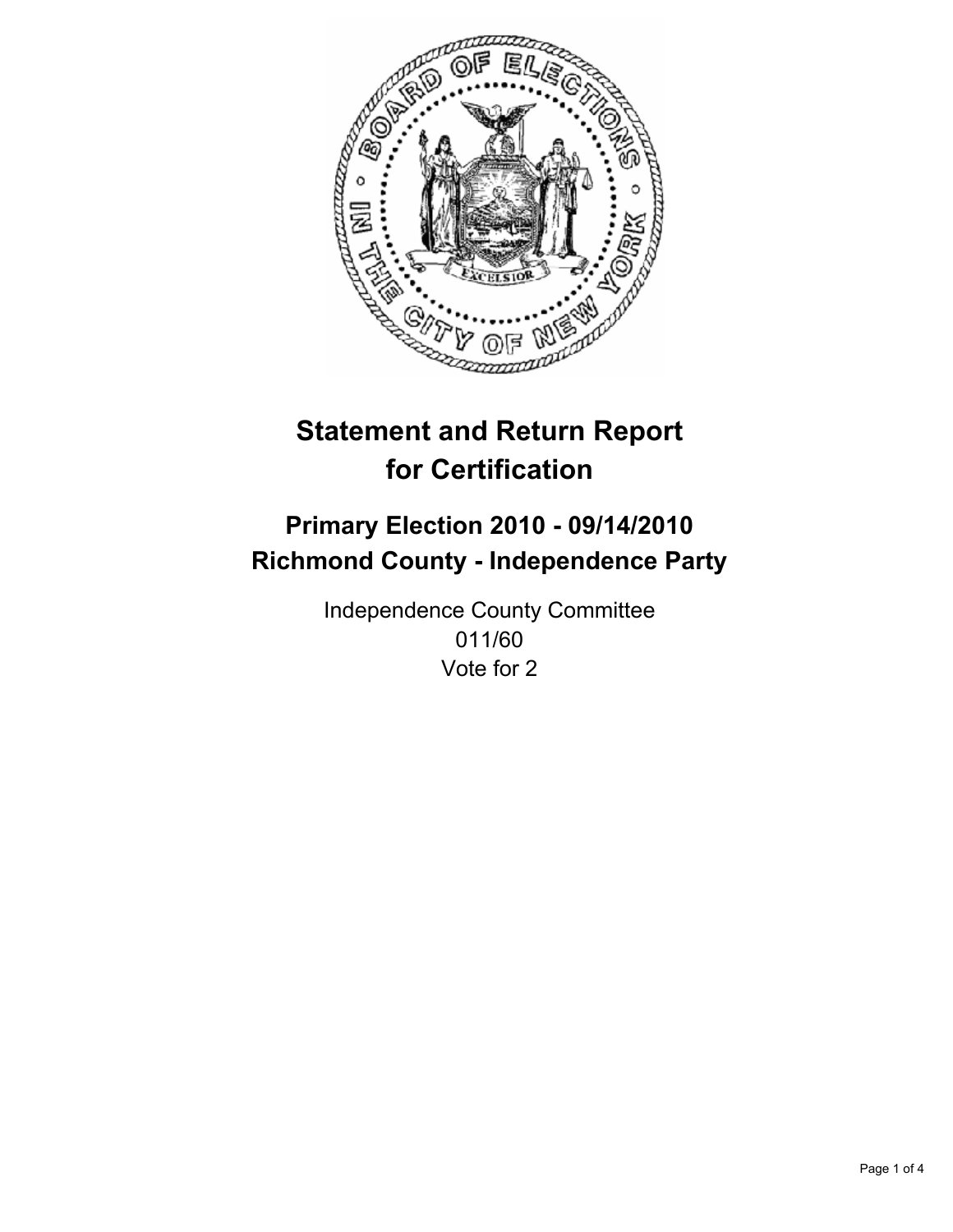

| <b>Total Votes</b>       | 0 |
|--------------------------|---|
| <b>JOSHUA CRONOPULOS</b> | 0 |
| MICHAEL COSENTINO        | 0 |
| CHRISTOPHE MI FISCHETTI  | 0 |
| DEIRDRE DEFILIPPO        | 0 |
| <b>AFFIDAVIT</b>         | 0 |
| ABSENTEE/MILITARY        | 0 |
| <b>EMERGENCY</b>         | 0 |
| <b>PUBLIC COUNTER</b>    | 0 |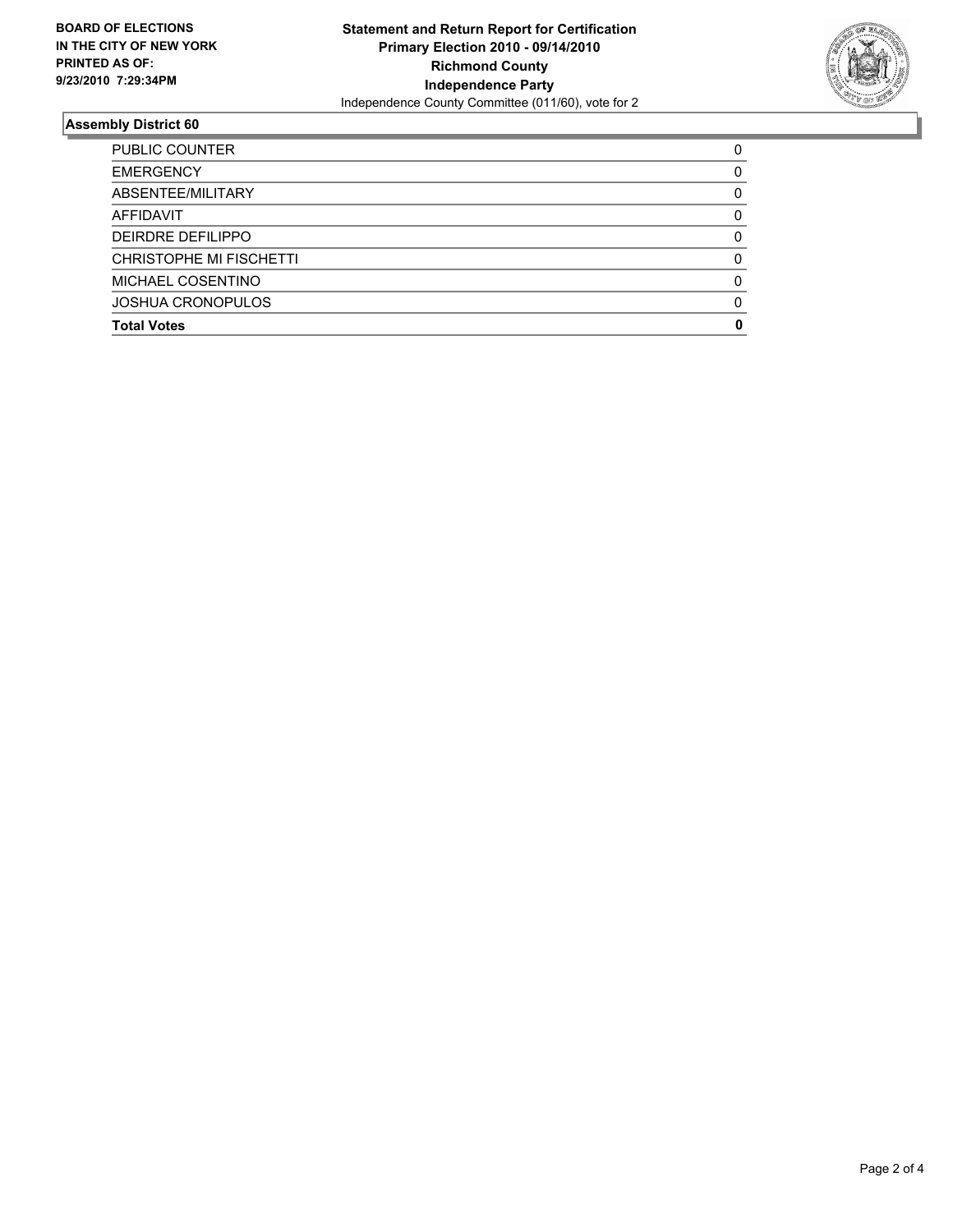#### **Statement and Return Report for Certification Primary Election 2010 - 09/14/2010 Richmond County Independence Party** Independence County Committee (011/60), vote for 2

### **Total for Independence County Committee (011/60) - Richmond County**

| <b>Total Votes</b>       | 0            |
|--------------------------|--------------|
| <b>JOSHUA CRONOPULOS</b> | 0            |
| MICHAEL COSENTINO        | 0            |
| CHRISTOPHE MI FISCHETTI  | 0            |
| DEIRDRE DEFILIPPO        | 0            |
| <b>AFFIDAVIT</b>         | <sup>0</sup> |
| ABSENTEE/MILITARY        | 0            |
| <b>EMERGENCY</b>         | O            |
| <b>PUBLIC COUNTER</b>    | 0            |

We certify this statement to be correct, and have caused the same to be attested by the signatures of the members of the board, or a majority thereof, on

Secretary **Chairman** 

Canvassing Board **Canvassing Board** Canvassing Board **Deputy Chief Clerk** 

Chief Clerk

Canvassing Board

Date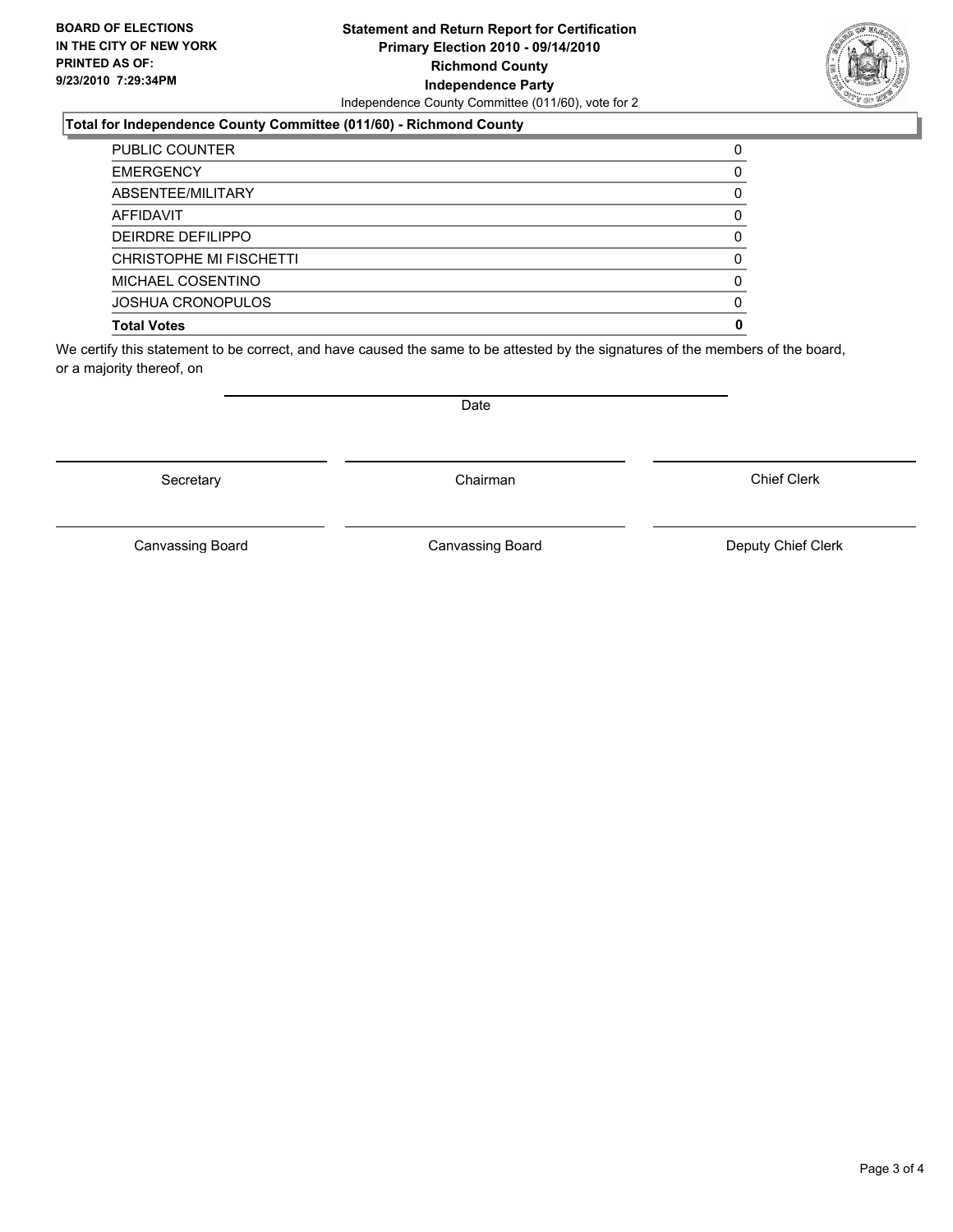**Statement and Return Report for Certification Primary Election 2010 - 09/14/2010 Richmond County Independence Party** Independence County Committee (011/60), vote for 2

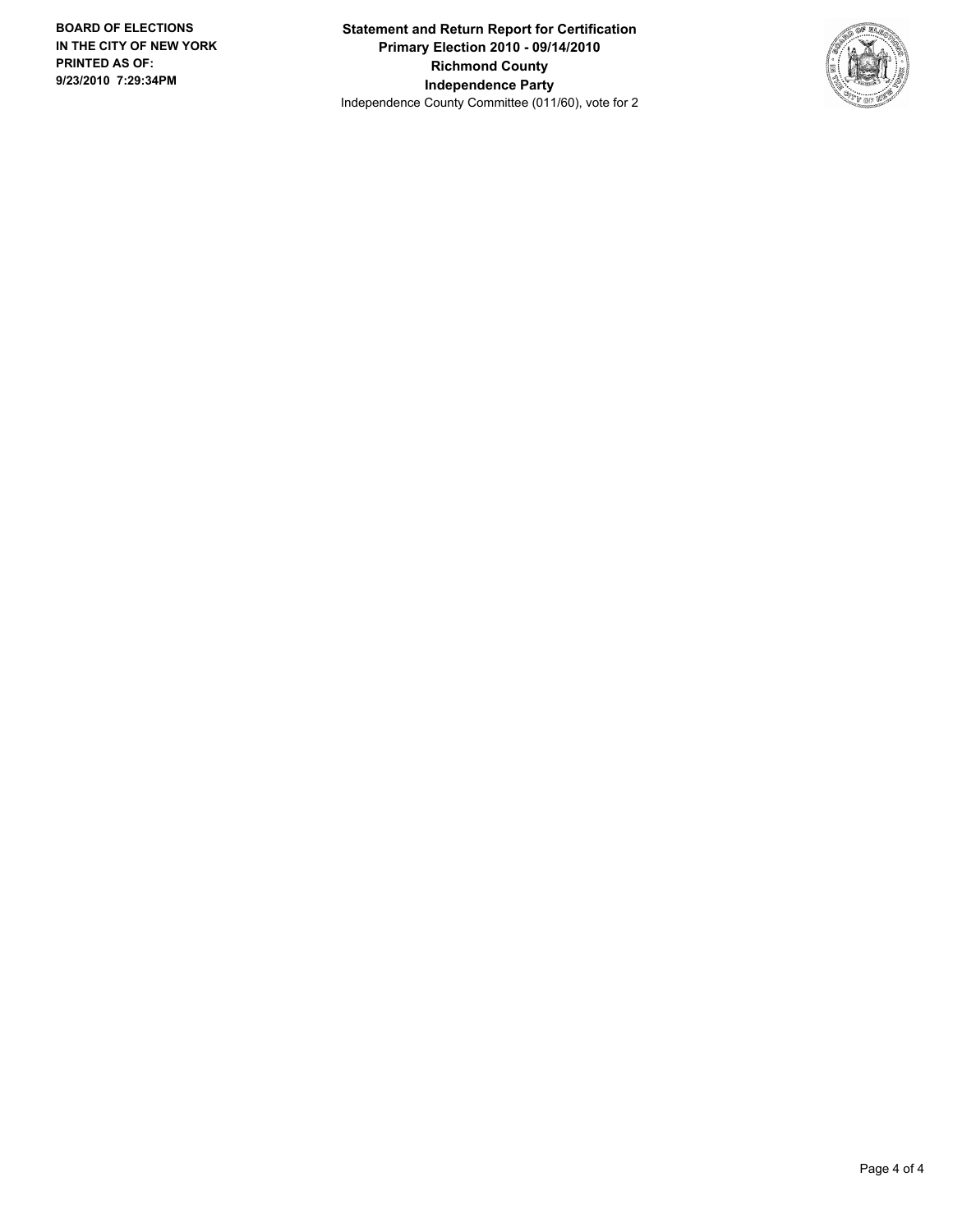

# **Primary Election 2010 - 09/14/2010 Richmond County - Independence Party**

Independence County Committee 012/60 Vote for 2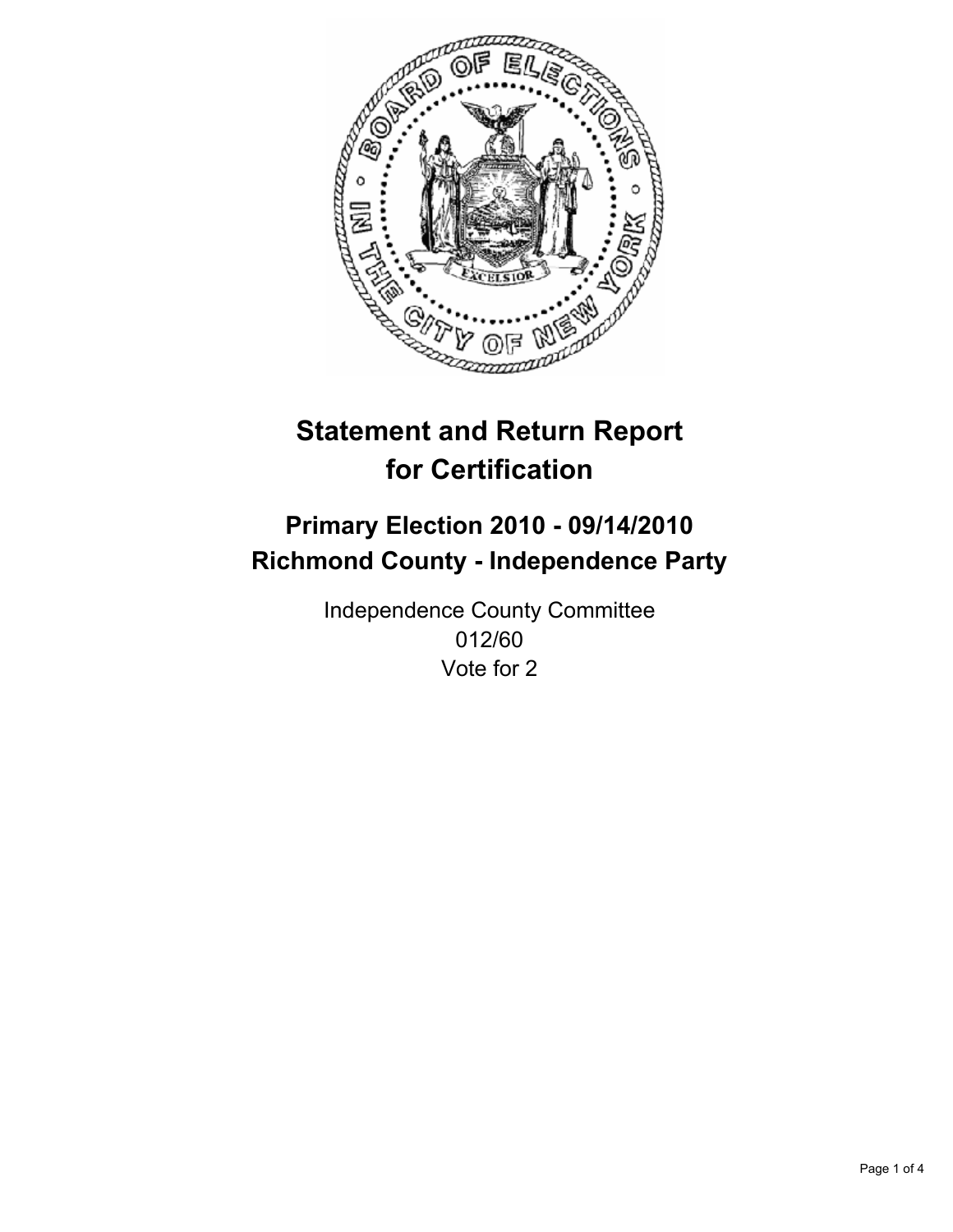

| <b>Total Votes</b>       | O        |
|--------------------------|----------|
| <b>JOANN DEFALCO</b>     | $\Omega$ |
| <b>CHRISTINE CROWLEY</b> | $\Omega$ |
| <b>DENISE R BERGER</b>   | 0        |
| <b>KEVIN D BERGER</b>    | 0        |
| <b>AFFIDAVIT</b>         | 0        |
| ABSENTEE/MILITARY        | 0        |
| <b>EMERGENCY</b>         | 0        |
| <b>PUBLIC COUNTER</b>    | 0        |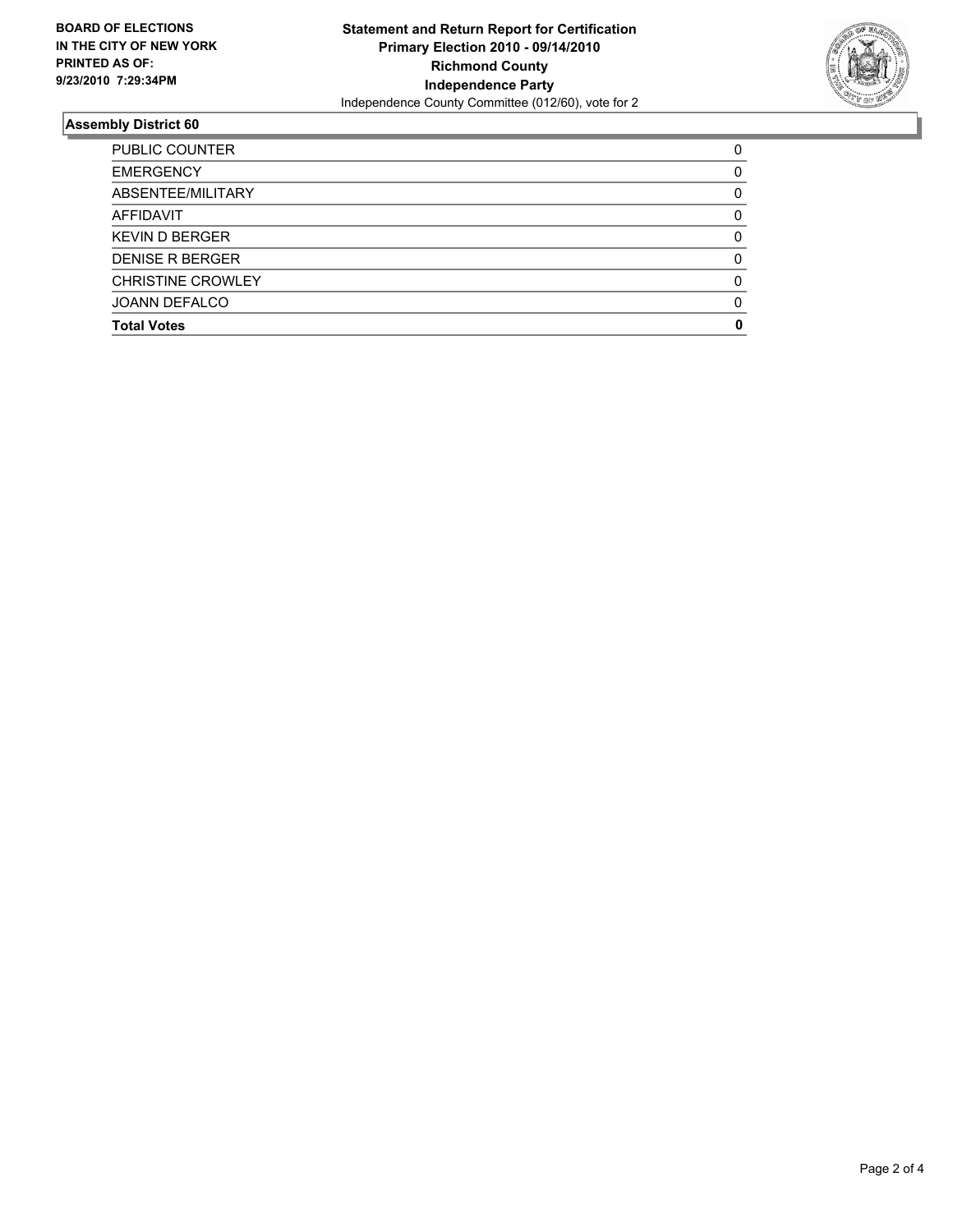#### **Statement and Return Report for Certification Primary Election 2010 - 09/14/2010 Richmond County Independence Party** Independence County Committee (012/60), vote for 2

#### **Total for Independence County Committee (012/60) - Richmond County**

| <b>Total Votes</b>       | 0 |
|--------------------------|---|
| <b>JOANN DEFALCO</b>     | 0 |
| <b>CHRISTINE CROWLEY</b> | 0 |
| <b>DENISE R BERGER</b>   | 0 |
| <b>KEVIN D BERGER</b>    | 0 |
| <b>AFFIDAVIT</b>         | 0 |
| ABSENTEE/MILITARY        | 0 |
| <b>EMERGENCY</b>         | 0 |
| <b>PUBLIC COUNTER</b>    | 0 |

We certify this statement to be correct, and have caused the same to be attested by the signatures of the members of the board, or a majority thereof, on

Secretary **Chairman** 

Canvassing Board

Canvassing Board **Canvassing Board** Canvassing Board **Deputy Chief Clerk** 

Chief Clerk





Date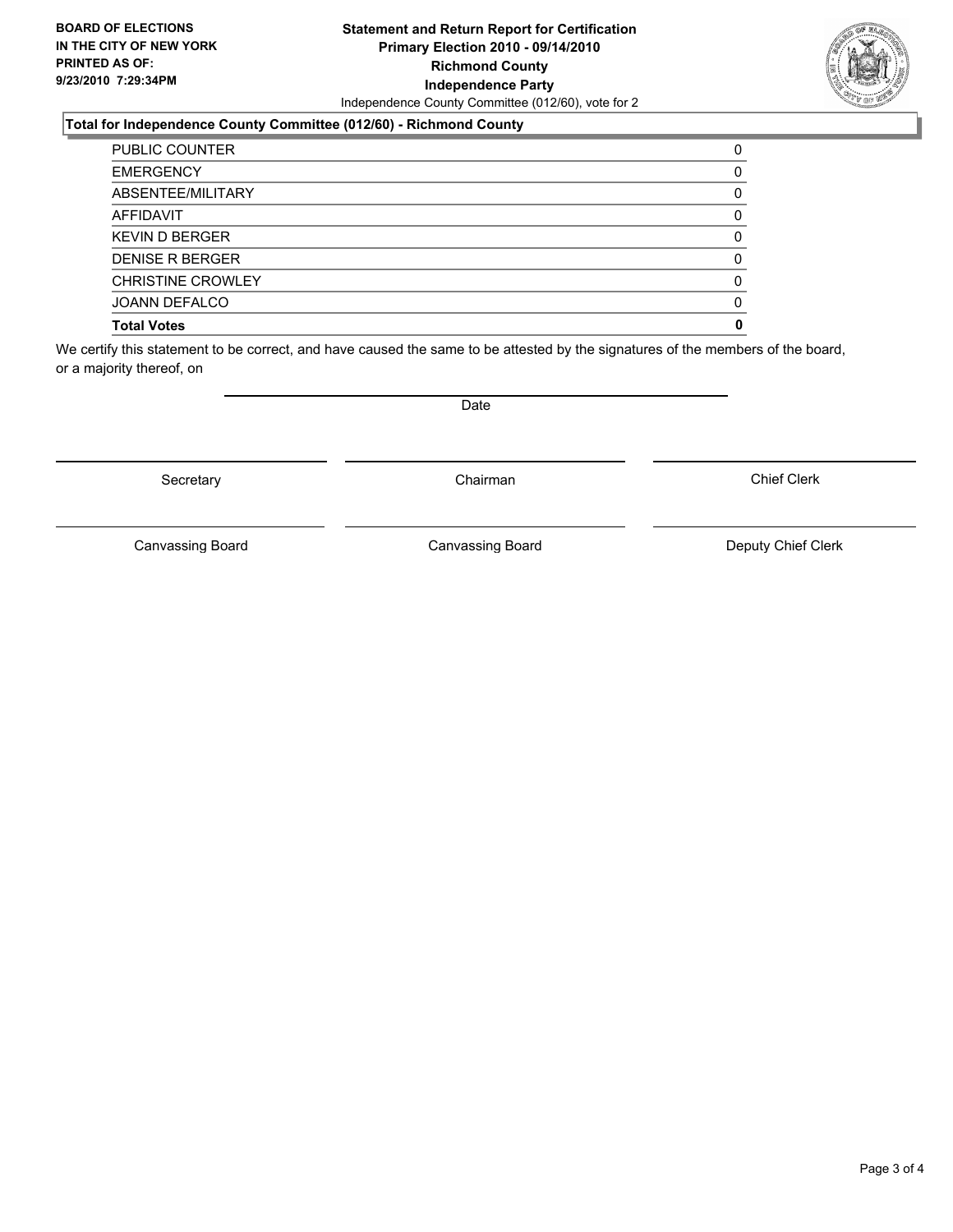**Statement and Return Report for Certification Primary Election 2010 - 09/14/2010 Richmond County Independence Party** Independence County Committee (012/60), vote for 2

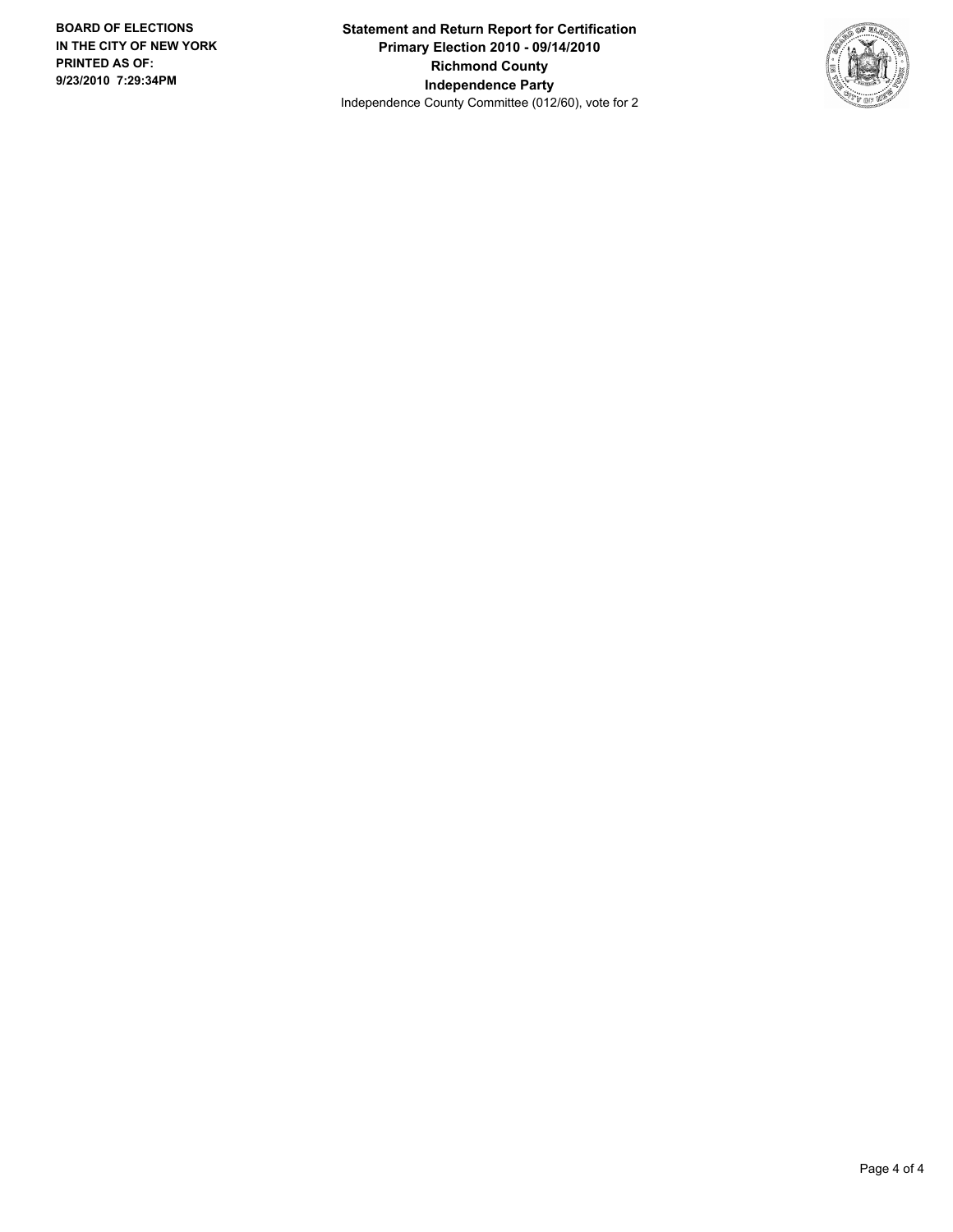

# **Primary Election 2010 - 09/14/2010 Richmond County - Independence Party**

Independence County Committee 034/60 Vote for 2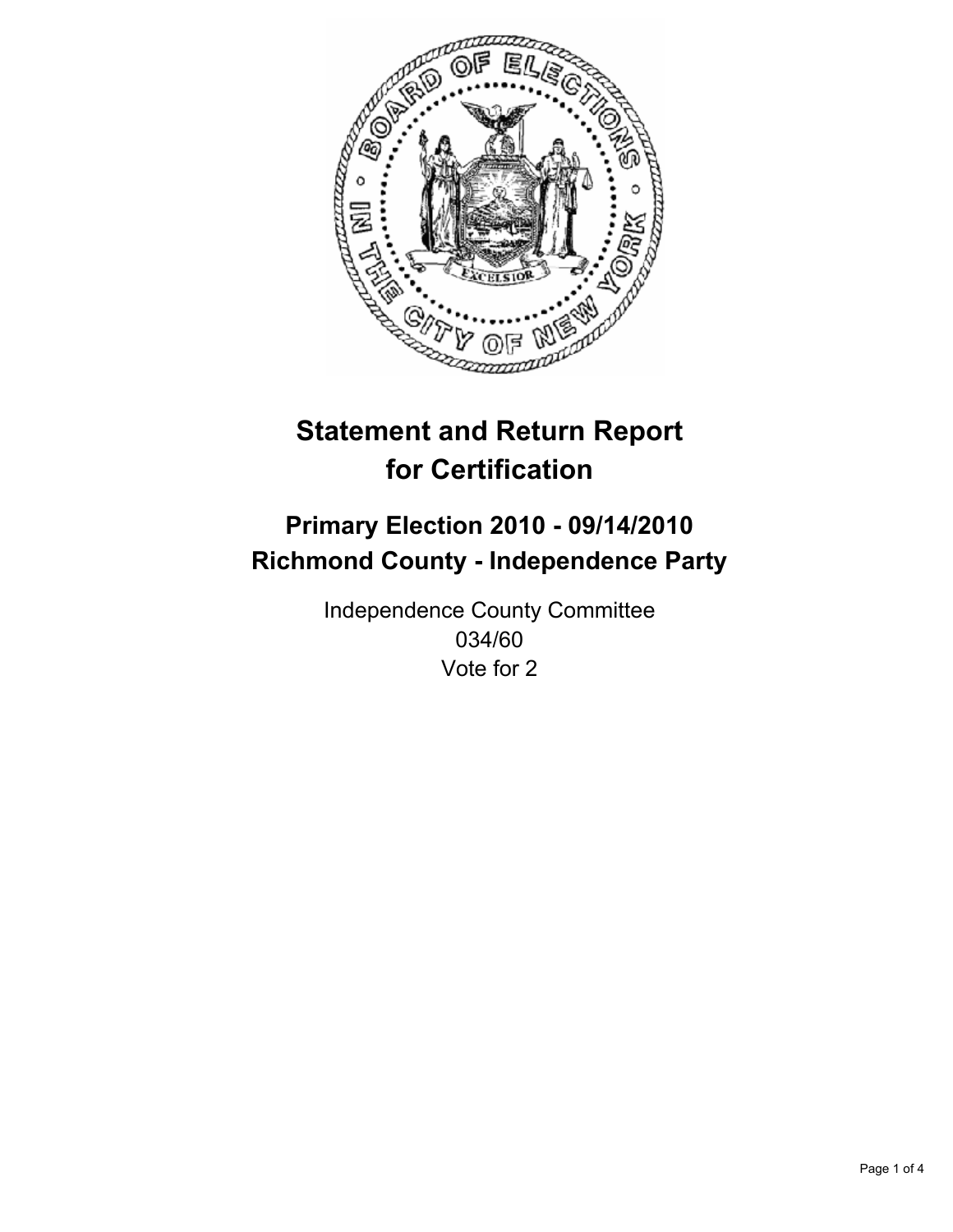

| <b>PUBLIC COUNTER</b>       | 2 |
|-----------------------------|---|
| <b>EMERGENCY</b>            | 0 |
| ABSENTEE/MILITARY           | 0 |
| <b>AFFIDAVIT</b>            | 0 |
| <b>ESTRELLITA L HINKLEY</b> | 0 |
| <b>JUDE T PROSAK</b>        | 0 |
| <b>JOSEPH FOLEY</b>         |   |
| <b>OLEG GANDLIN</b>         | 0 |
| <b>Total Votes</b>          |   |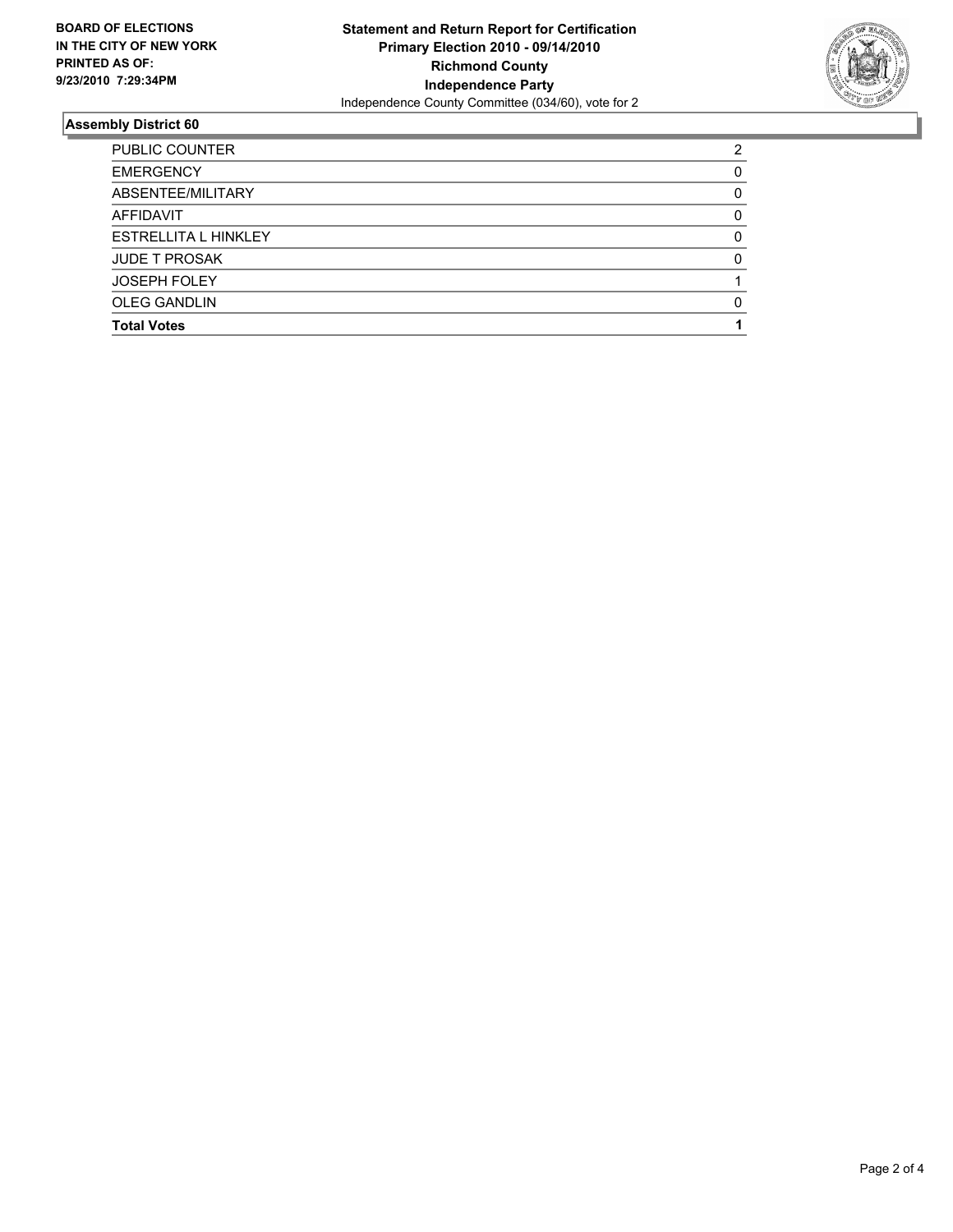#### **Statement and Return Report for Certification Primary Election 2010 - 09/14/2010 Richmond County Independence Party** Independence County Committee (034/60), vote for 2

### **Total for Independence County Committee (034/60) - Richmond County**

| <b>Total Votes</b>          |              |
|-----------------------------|--------------|
| <b>OLEG GANDLIN</b>         | 0            |
| <b>JOSEPH FOLEY</b>         |              |
| <b>JUDE T PROSAK</b>        | <sup>0</sup> |
| <b>ESTRELLITA L HINKLEY</b> | 0            |
| <b>AFFIDAVIT</b>            | 0            |
| ABSENTEE/MILITARY           | 0            |
| <b>EMERGENCY</b>            |              |
| PUBLIC COUNTER              | 2            |

We certify this statement to be correct, and have caused the same to be attested by the signatures of the members of the board, or a majority thereof, on

Secretary **Chairman** 

Canvassing Board

Canvassing Board **Canvassing Board** Canvassing Board **Deputy Chief Clerk** 

Chief Clerk



Date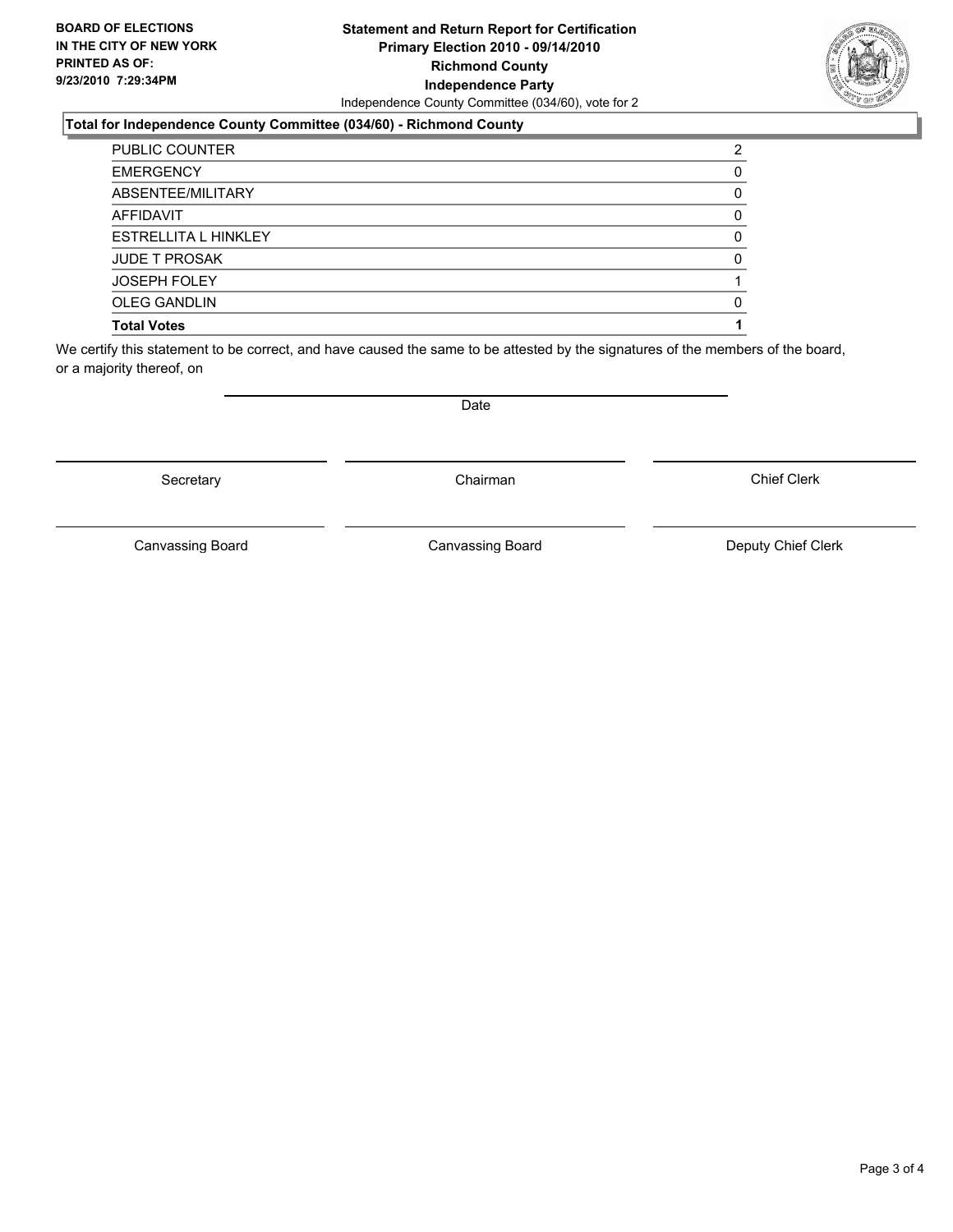**Statement and Return Report for Certification Primary Election 2010 - 09/14/2010 Richmond County Independence Party** Independence County Committee (034/60), vote for 2

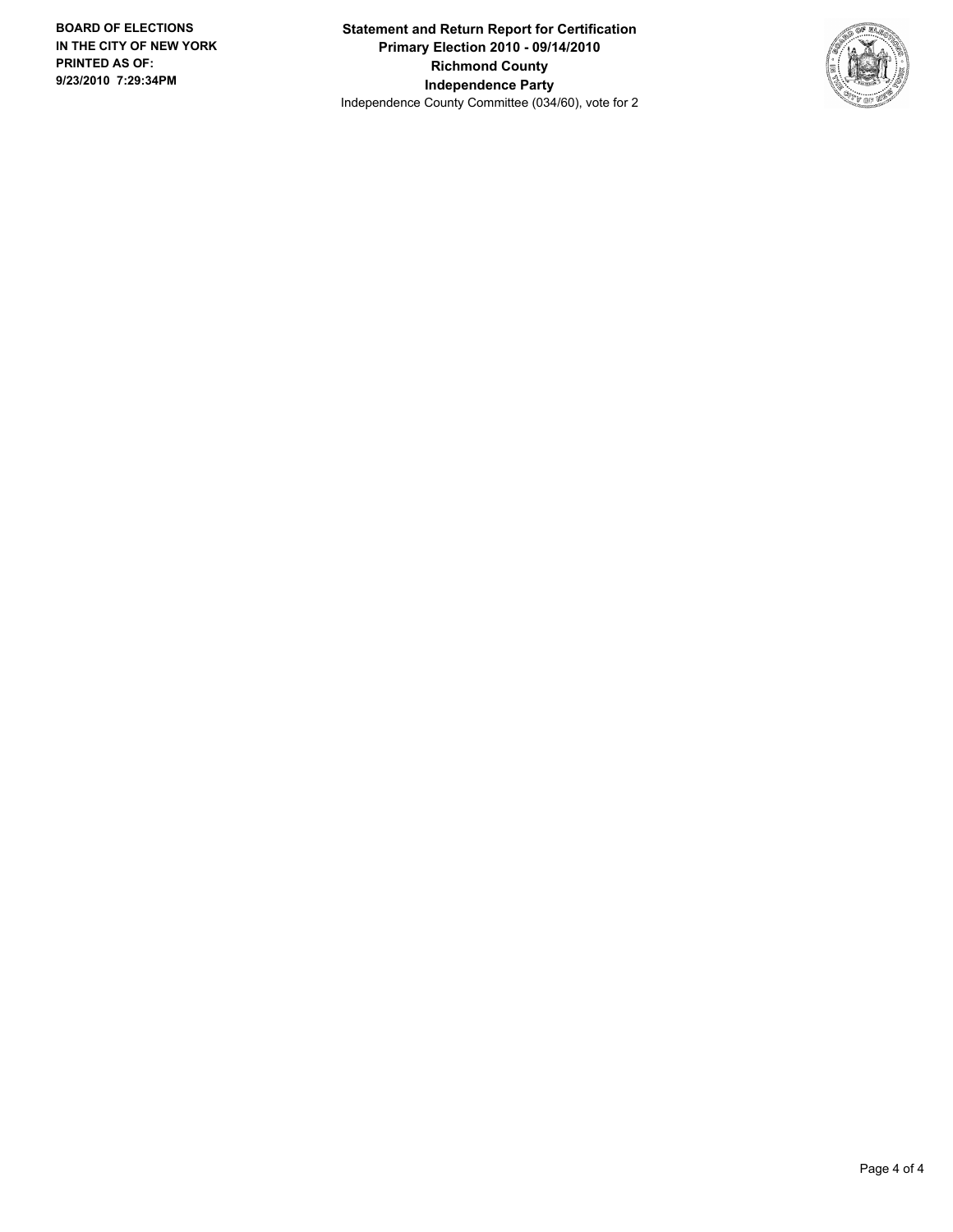

# **Primary Election 2010 - 09/14/2010 Richmond County - Independence Party**

Independence County Committee 037/60 Vote for 2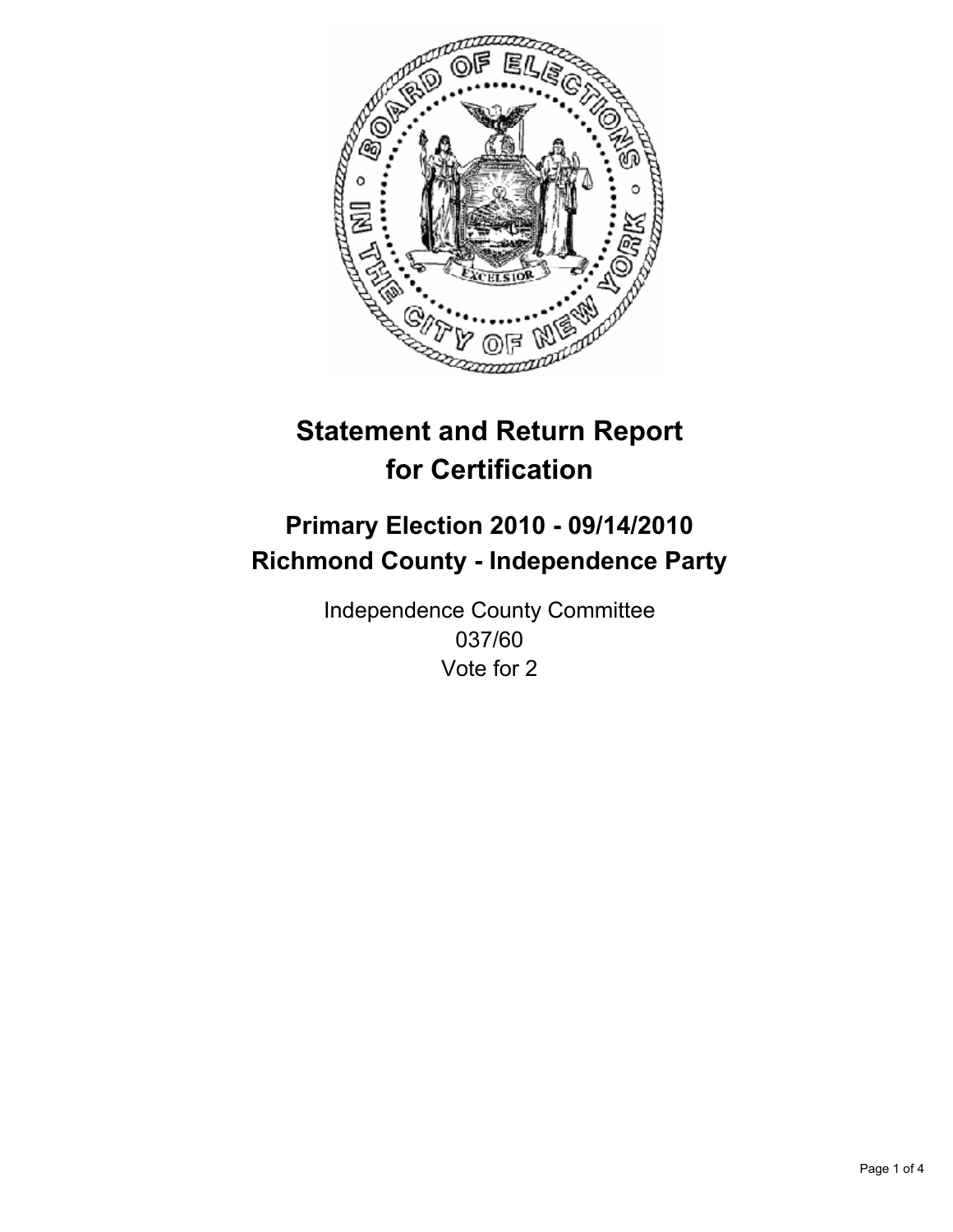

| <b>Total Votes</b>     | 0        |
|------------------------|----------|
| <b>SAADET TIRKES</b>   | $\Omega$ |
| <b>FLORA TALMAZAN</b>  | $\Omega$ |
| <b>MAX E MULLUSKY</b>  | 0        |
| <b>LORETTA HEELEIN</b> | 0        |
| <b>AFFIDAVIT</b>       | 0        |
| ABSENTEE/MILITARY      | 0        |
| <b>EMERGENCY</b>       | 0        |
| <b>PUBLIC COUNTER</b>  | 0        |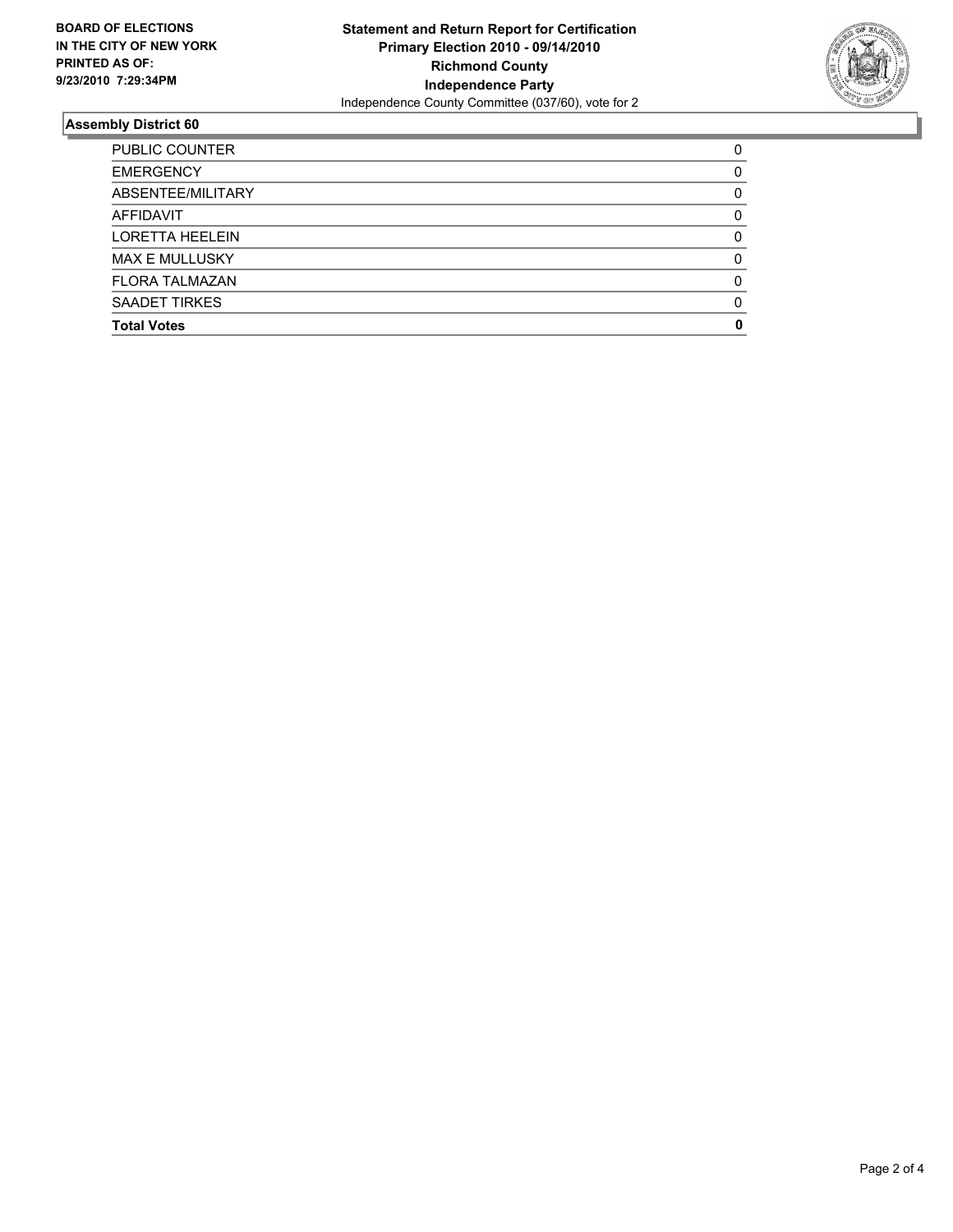### **Statement and Return Report for Certification Primary Election 2010 - 09/14/2010 Richmond County Independence Party** Independence County Committee (037/60), vote for 2

#### **Total for Independence County Committee (037/60) - Richmond County**

| <b>Total Votes</b>     | 0 |
|------------------------|---|
| SAADET TIRKES          | 0 |
| <b>FLORA TALMAZAN</b>  | 0 |
| <b>MAX E MULLUSKY</b>  | 0 |
| <b>LORETTA HEELEIN</b> | 0 |
| <b>AFFIDAVIT</b>       | 0 |
| ABSENTEE/MILITARY      | 0 |
| <b>EMERGENCY</b>       | 0 |
| <b>PUBLIC COUNTER</b>  | 0 |

We certify this statement to be correct, and have caused the same to be attested by the signatures of the members of the board, or a majority thereof, on

Secretary **Chairman** 

Canvassing Board **Canvassing Board** Canvassing Board **Deputy Chief Clerk** 

Chief Clerk

Page 3 of 4

Canvassing Board

Date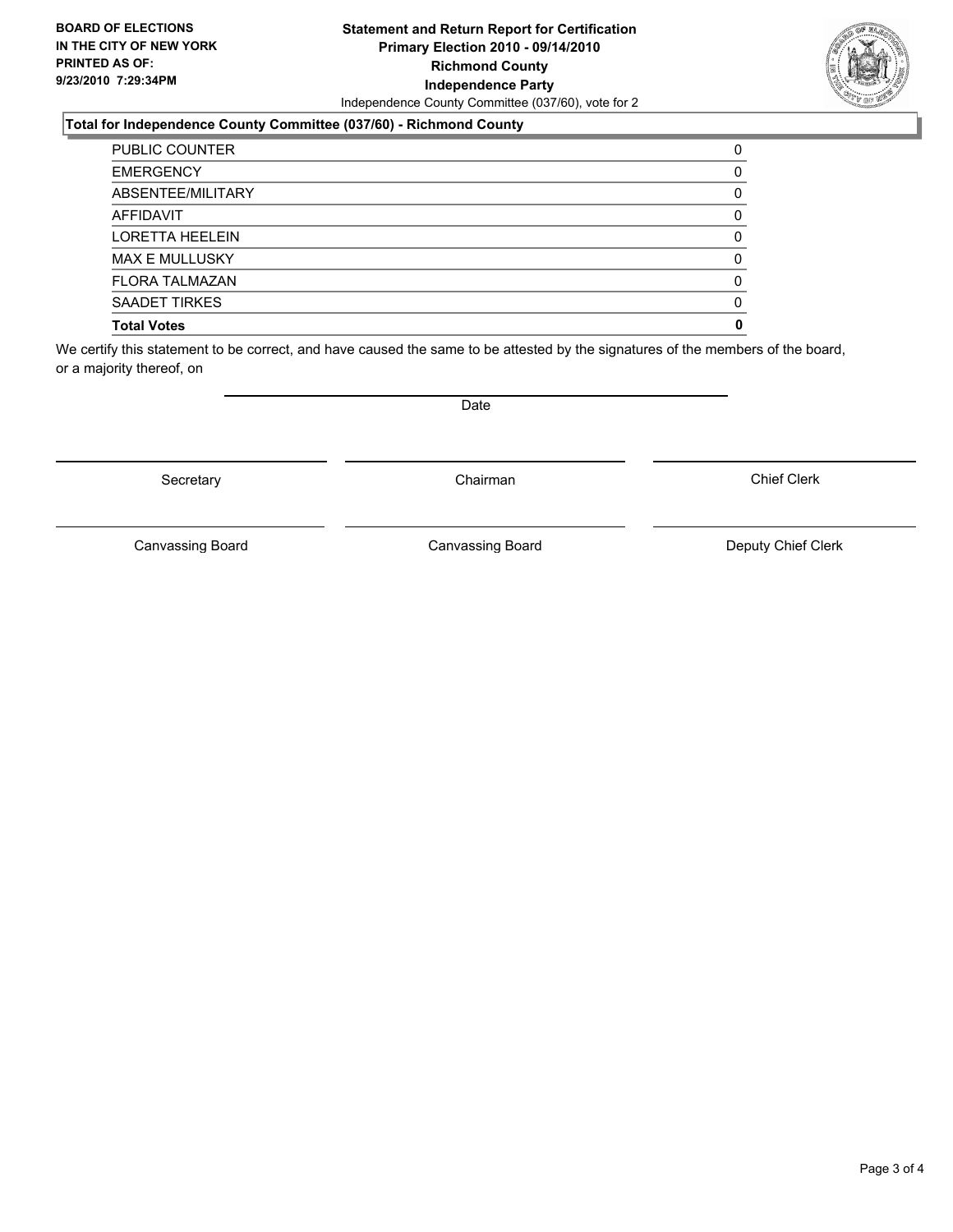**Statement and Return Report for Certification Primary Election 2010 - 09/14/2010 Richmond County Independence Party** Independence County Committee (037/60), vote for 2

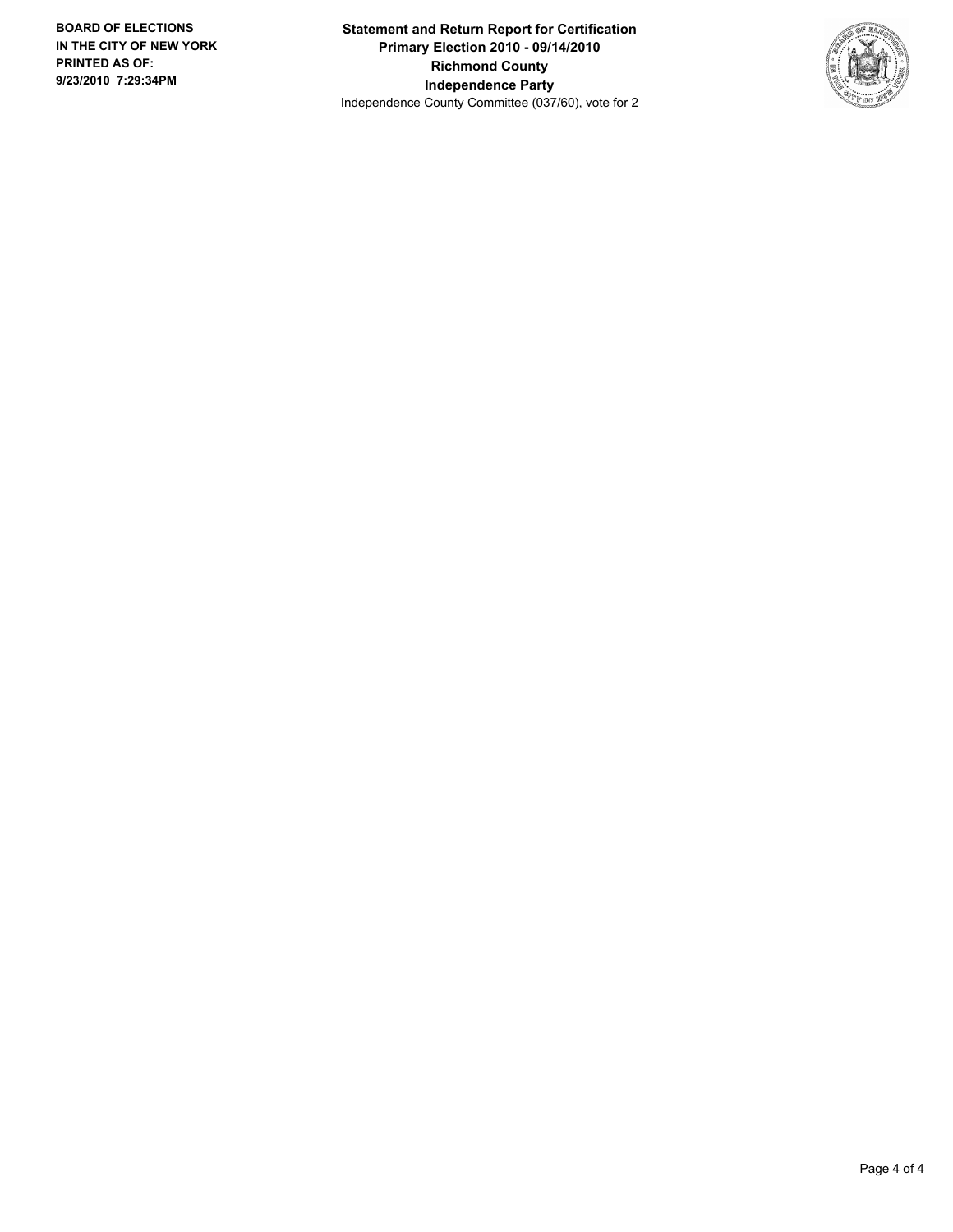

# **Primary Election 2010 - 09/14/2010 Richmond County - Independence Party**

Independence County Committee 040/60 Vote for 2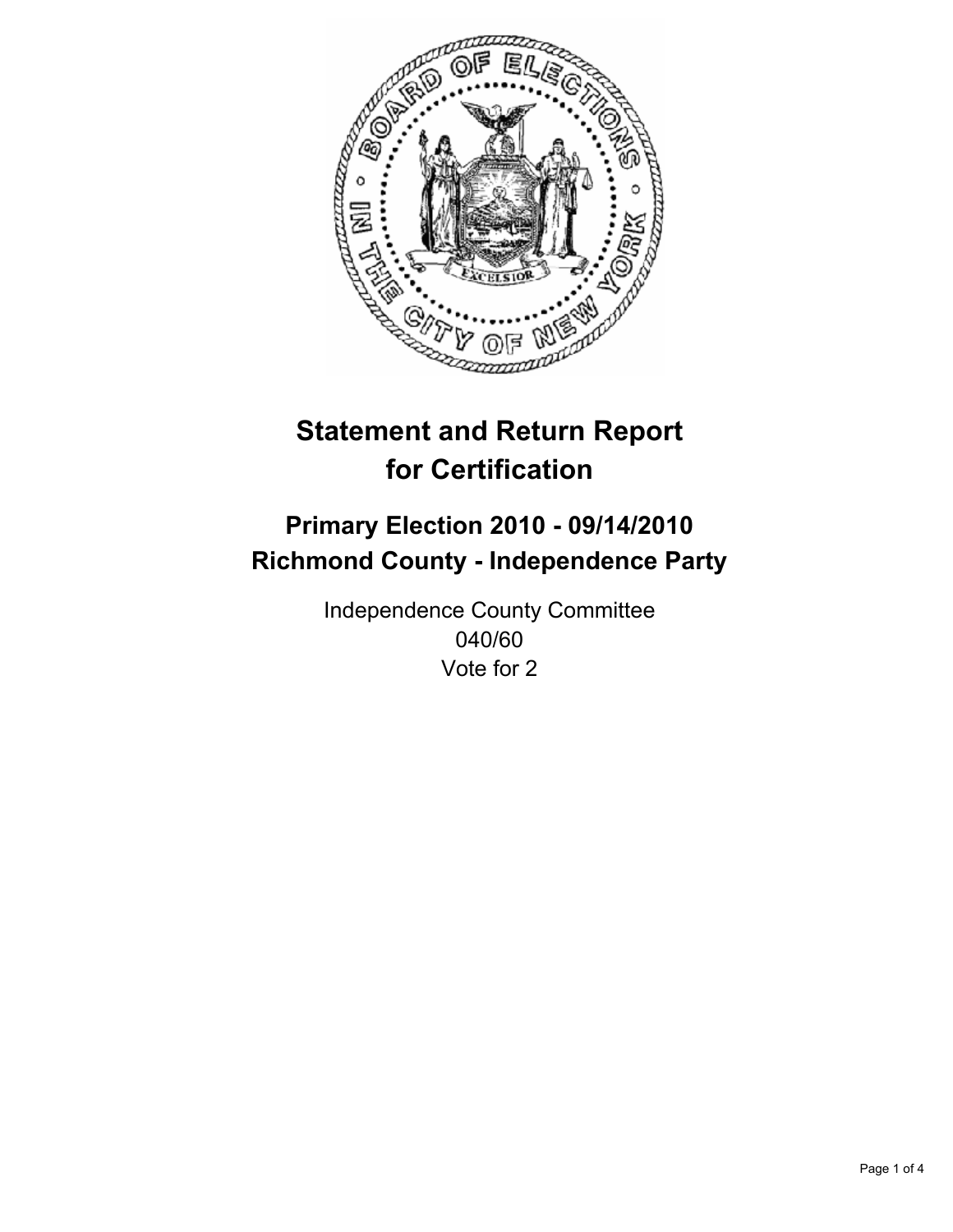

| <b>Total Votes</b>       | 0 |
|--------------------------|---|
| EDWARD SANLUIS           | 0 |
| THERESE RUSSO            | 0 |
| LORRAINE J BRENNAN       | 0 |
| <b>FRANCIS M BRENNAN</b> | 0 |
| <b>AFFIDAVIT</b>         | 0 |
| ABSENTEE/MILITARY        | 2 |
| <b>EMERGENCY</b>         | 0 |
| <b>PUBLIC COUNTER</b>    | 0 |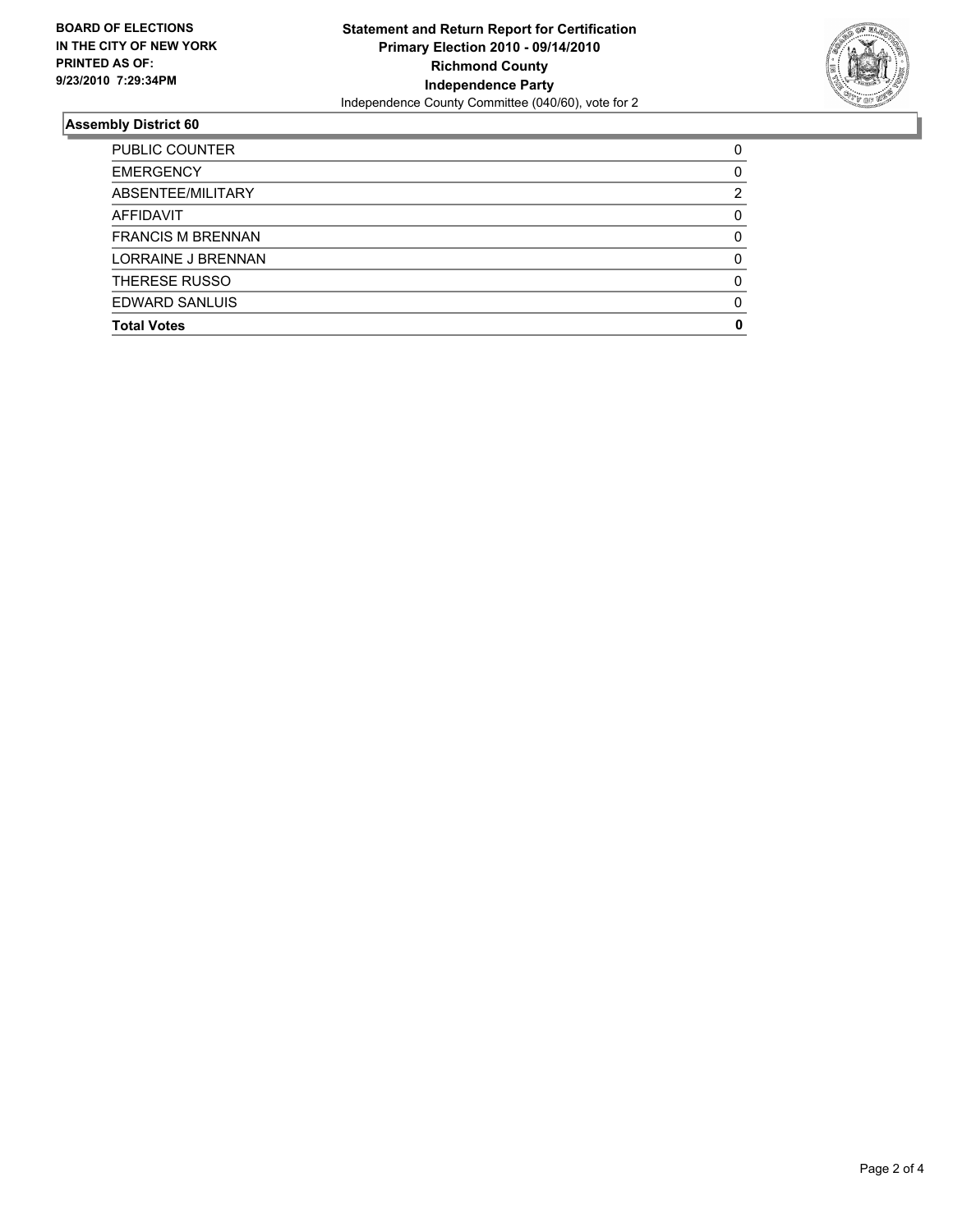#### **Statement and Return Report for Certification Primary Election 2010 - 09/14/2010 Richmond County Independence Party** Independence County Committee (040/60), vote for 2

### **Total for Independence County Committee (040/60) - Richmond County**

| <b>Total Votes</b>       | 0 |
|--------------------------|---|
| <b>EDWARD SANLUIS</b>    | 0 |
| THERESE RUSSO            | 0 |
| LORRAINE J BRENNAN       | 0 |
| <b>FRANCIS M BRENNAN</b> | 0 |
| <b>AFFIDAVIT</b>         | 0 |
| ABSENTEE/MILITARY        | 2 |
| <b>EMERGENCY</b>         | 0 |
| <b>PUBLIC COUNTER</b>    | 0 |

We certify this statement to be correct, and have caused the same to be attested by the signatures of the members of the board, or a majority thereof, on

Secretary **Chairman** 

Canvassing Board

Canvassing Board **Canvassing Board** Canvassing Board **Deputy Chief Clerk** 

Chief Clerk

Page 3 of 4

Date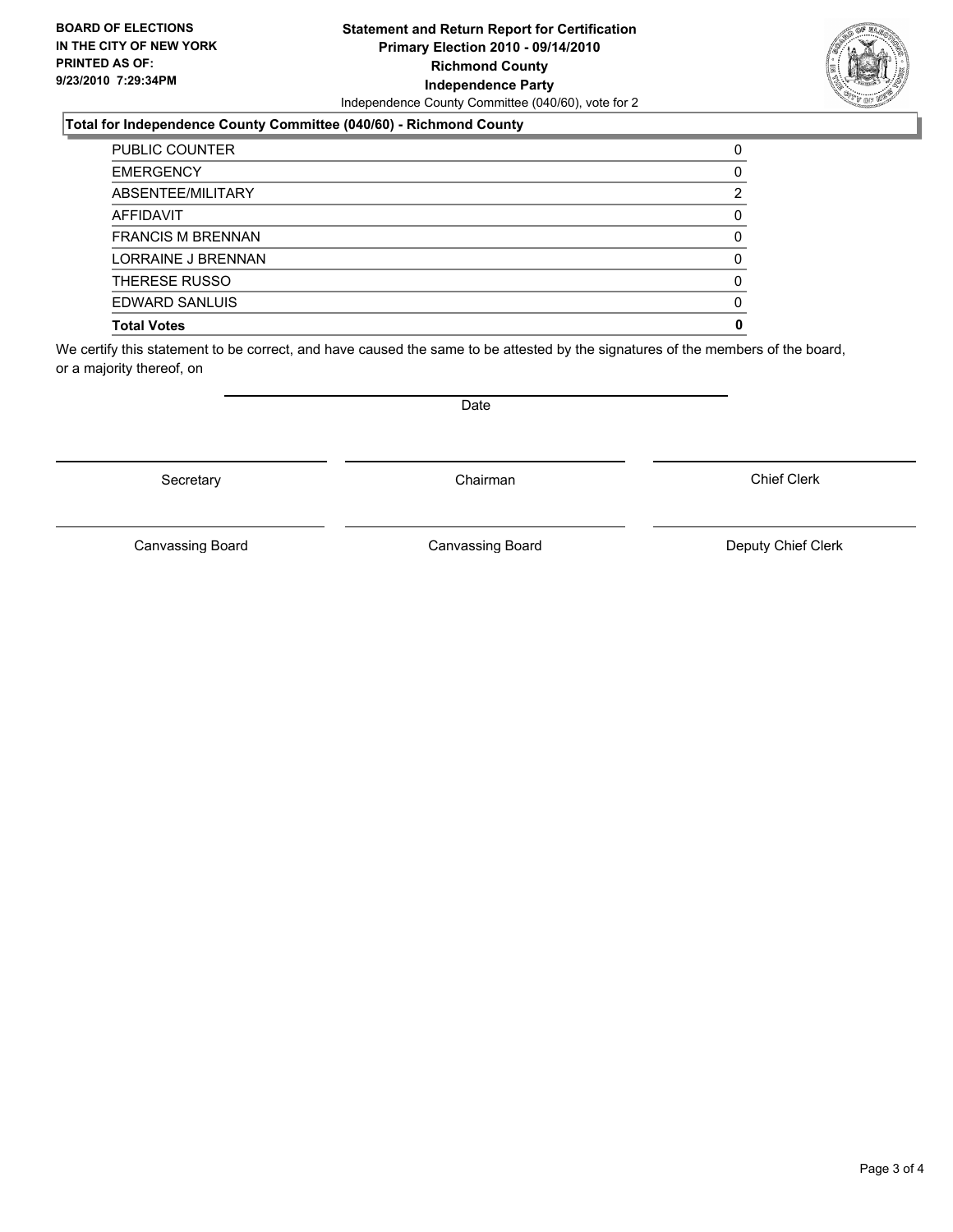**Statement and Return Report for Certification Primary Election 2010 - 09/14/2010 Richmond County Independence Party** Independence County Committee (040/60), vote for 2

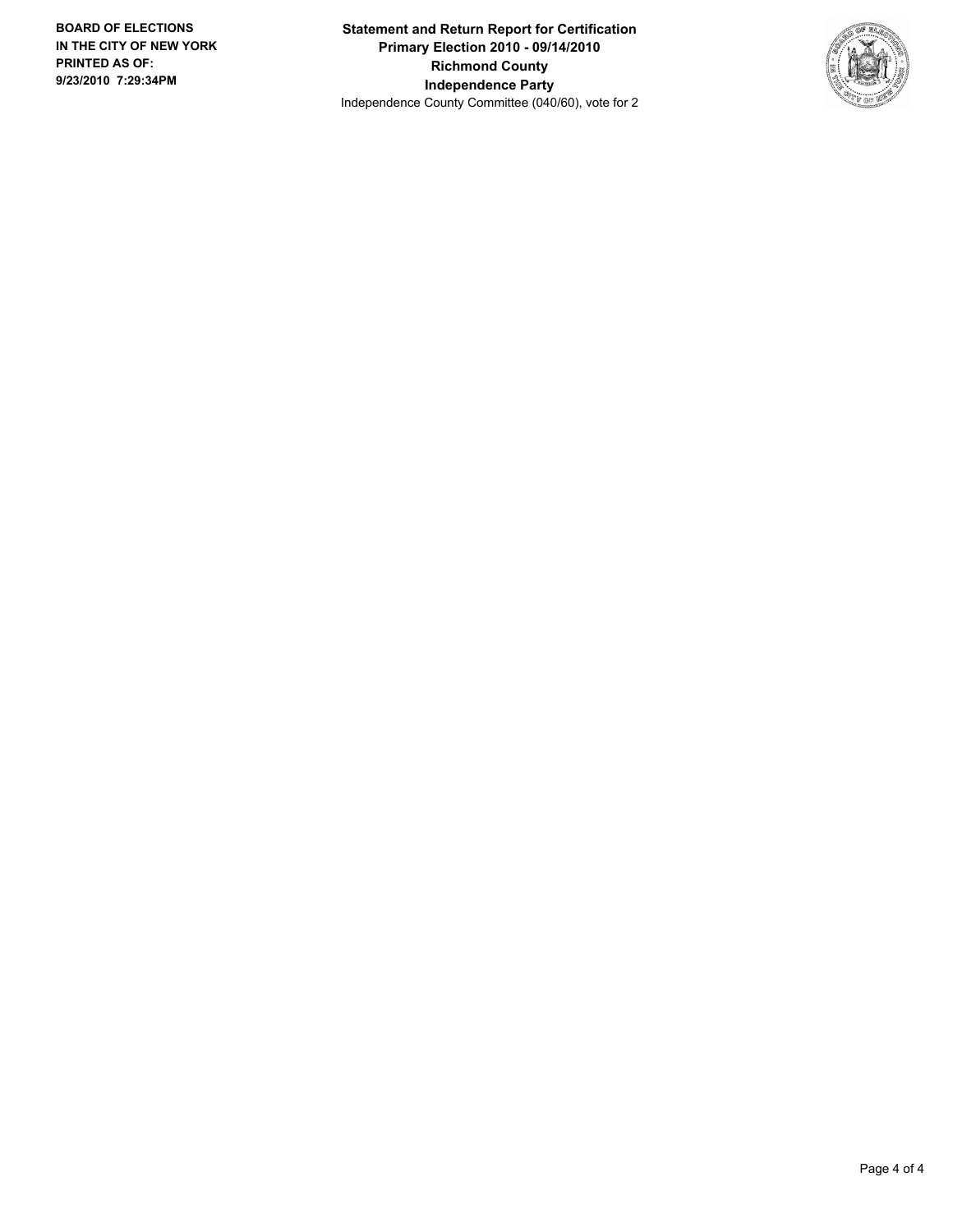

# **Primary Election 2010 - 09/14/2010 Richmond County - Independence Party**

Independence County Committee 042/60 Vote for 2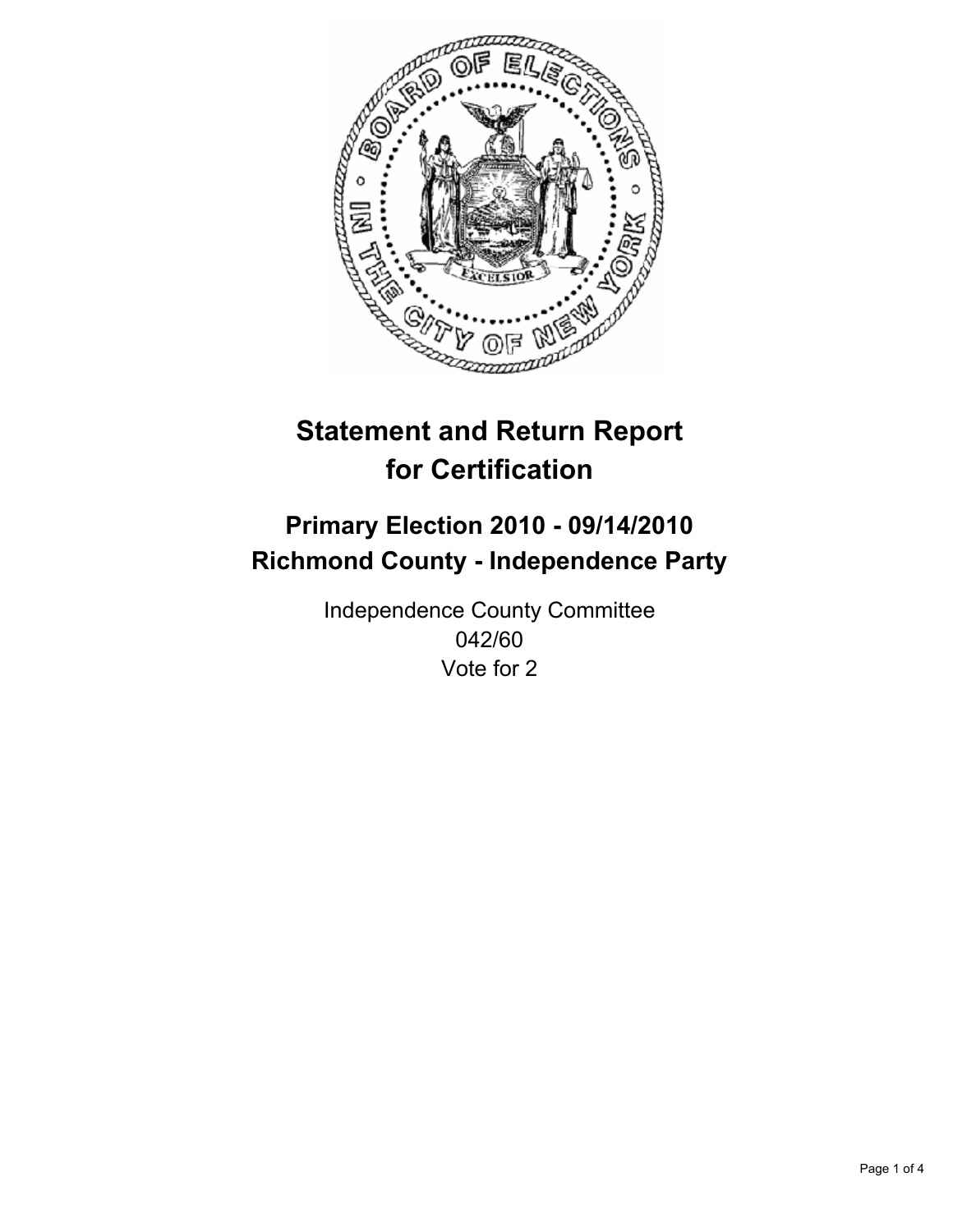

| <b>Total Votes</b>      | 0 |
|-------------------------|---|
| <b>IGOR KOPEYKIN</b>    | 0 |
| SUZANNE E KONESCHUSKY   | O |
| EDWARD MAIDA            | 0 |
| <b>GIOACCHINO MAIDA</b> | 0 |
| <b>AFFIDAVIT</b>        | 0 |
| ABSENTEE/MILITARY       | 0 |
| <b>EMERGENCY</b>        | 0 |
| PUBLIC COUNTER          | 0 |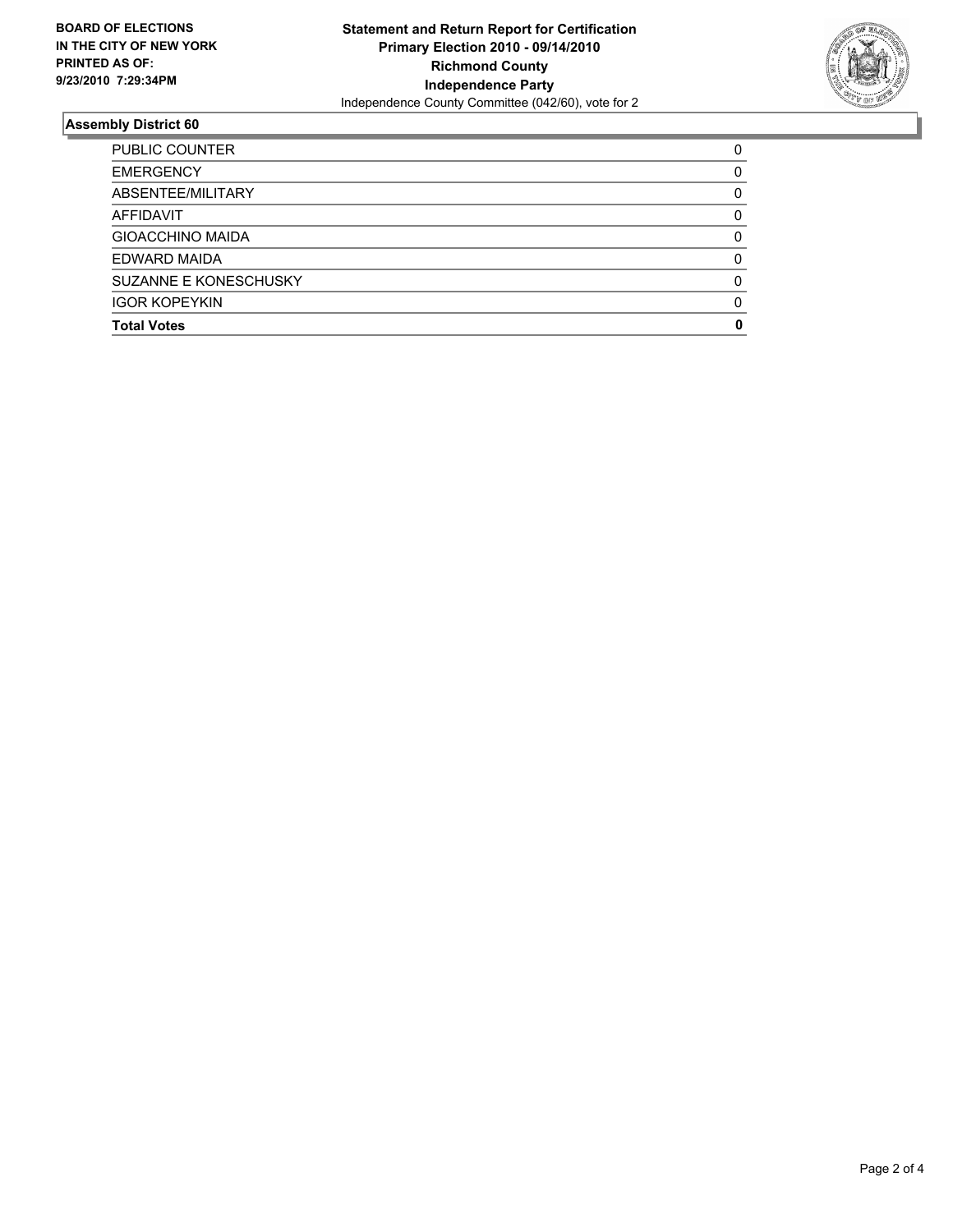#### **Statement and Return Report for Certification Primary Election 2010 - 09/14/2010 Richmond County Independence Party** Independence County Committee (042/60), vote for 2

#### **Total for Independence County Committee (042/60) - Richmond County**

| <b>PUBLIC COUNTER</b>   | 0 |
|-------------------------|---|
| <b>EMERGENCY</b>        | 0 |
| ABSENTEE/MILITARY       | 0 |
| AFFIDAVIT               | 0 |
| <b>GIOACCHINO MAIDA</b> | 0 |
| EDWARD MAIDA            | 0 |
| SUZANNE E KONESCHUSKY   | 0 |
| <b>IGOR KOPEYKIN</b>    | 0 |
| <b>Total Votes</b>      | 0 |

We certify this statement to be correct, and have caused the same to be attested by the signatures of the members of the board, or a majority thereof, on

Date

Secretary **Chairman** 

Canvassing Board

Canvassing Board **Canvassing Board** Canvassing Board **Deputy Chief Clerk** 

Chief Clerk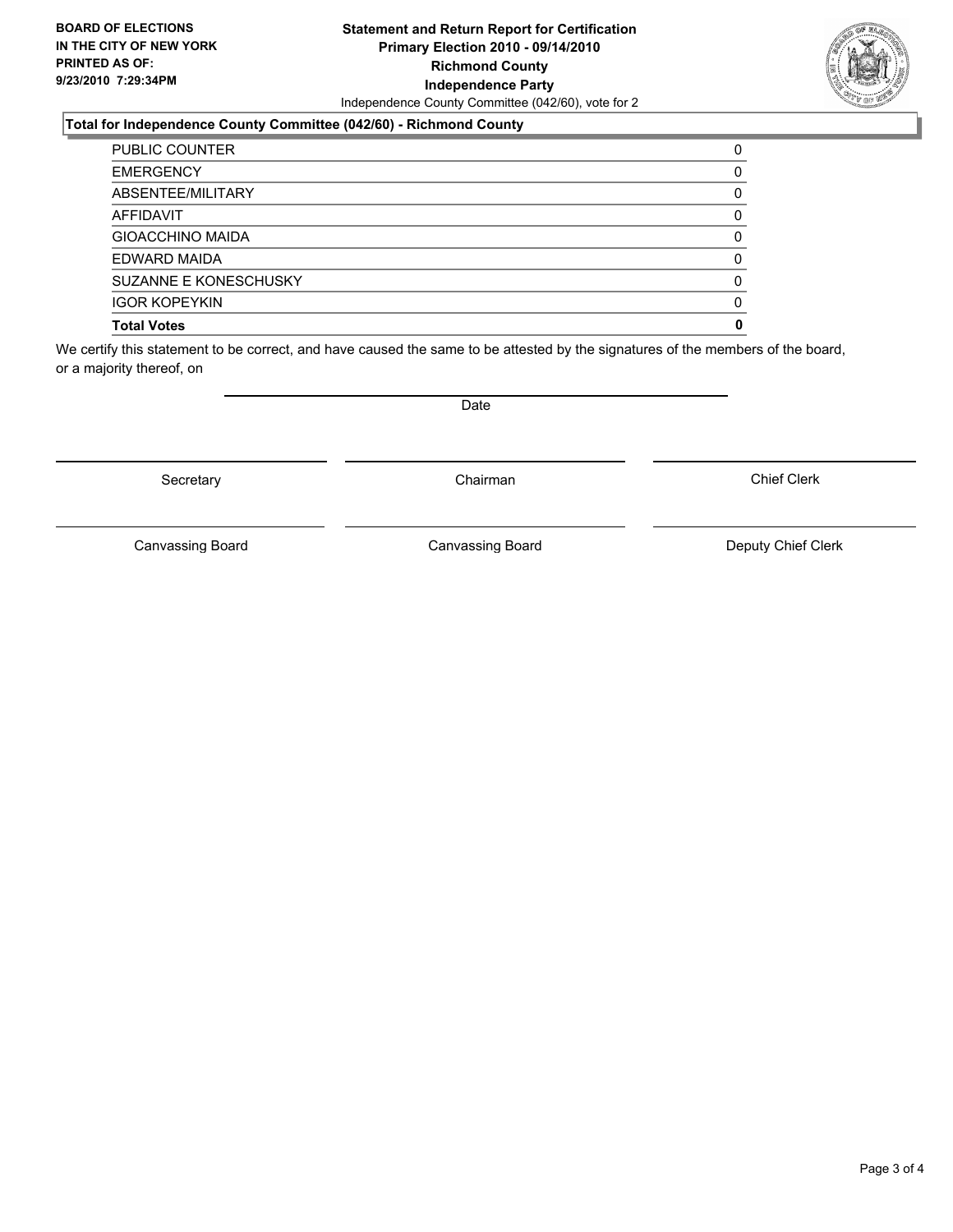**Statement and Return Report for Certification Primary Election 2010 - 09/14/2010 Richmond County Independence Party** Independence County Committee (042/60), vote for 2

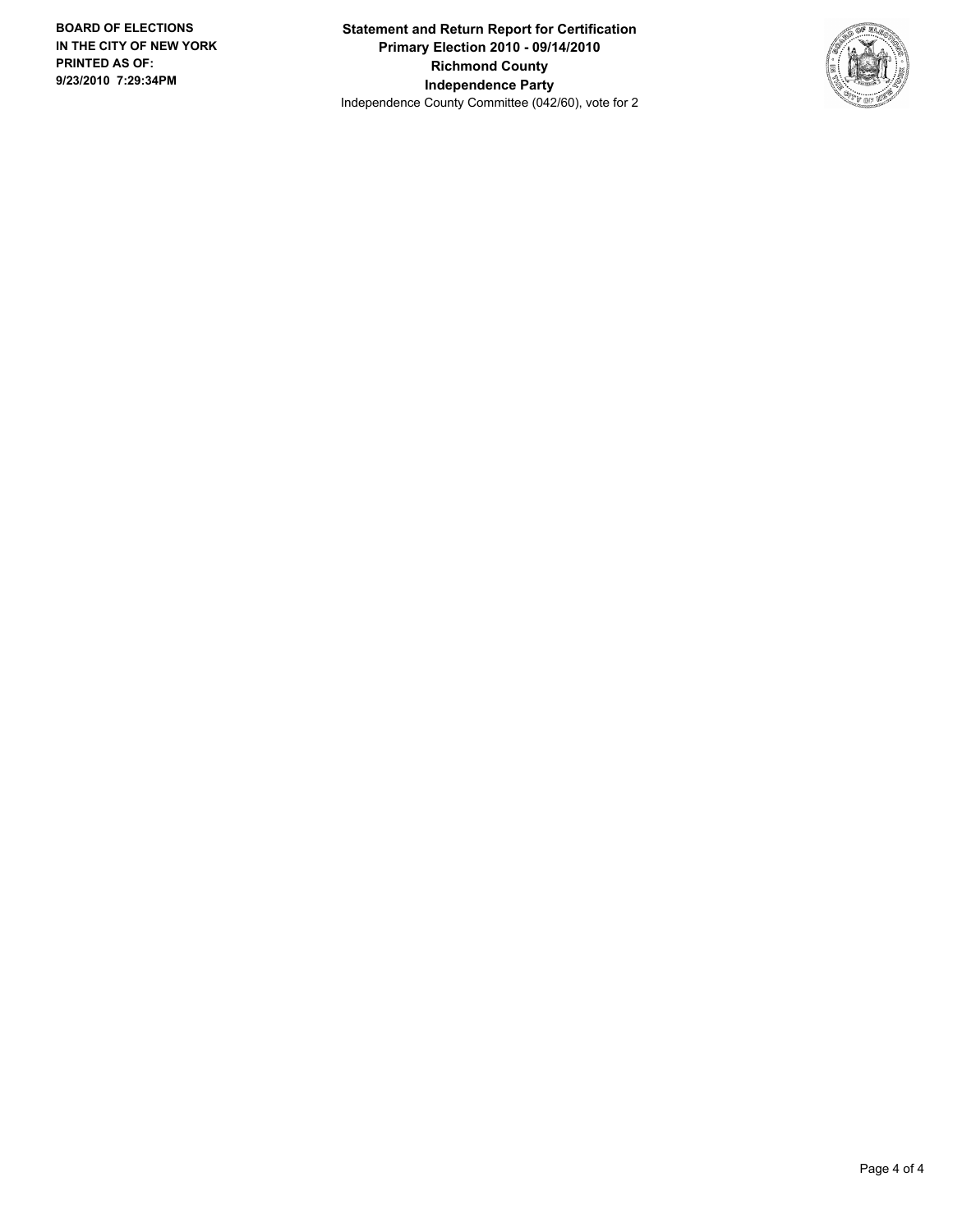

## **Primary Election 2010 - 09/14/2010 Richmond County - Independence Party**

Independence County Committee 044/60 Vote for 2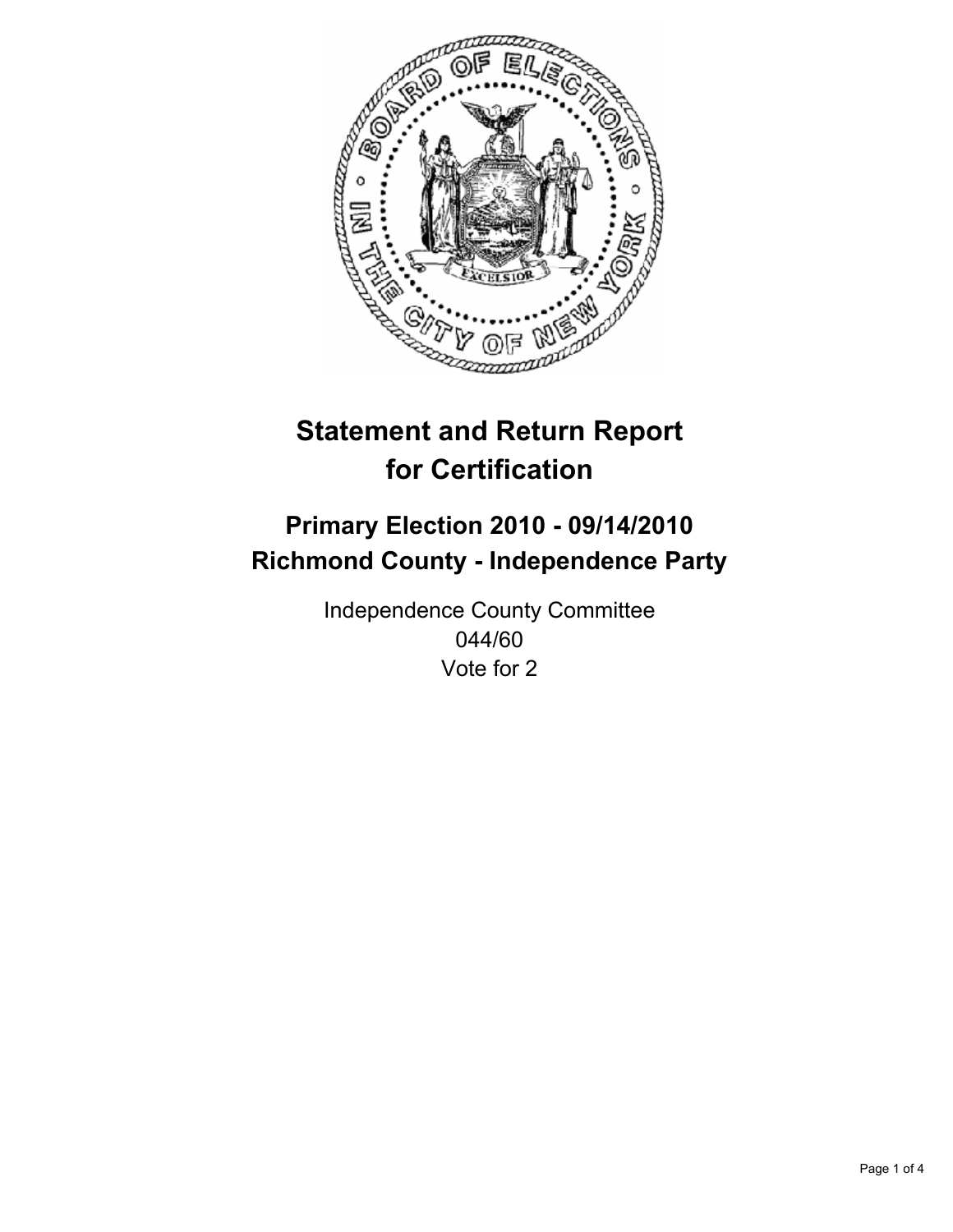

| <b>Total Votes</b>        | O        |
|---------------------------|----------|
| <b>BONITA MELTZER</b>     | $\Omega$ |
| <b>JAMES MAZURKIEWICZ</b> | $\Omega$ |
| <b>SUZANNE M BOFFARDI</b> | 0        |
| ELIZABETH A CURTIS        | 0        |
| <b>AFFIDAVIT</b>          | 0        |
| ABSENTEE/MILITARY         | 0        |
| <b>EMERGENCY</b>          | 0        |
| PUBLIC COUNTER            | 0        |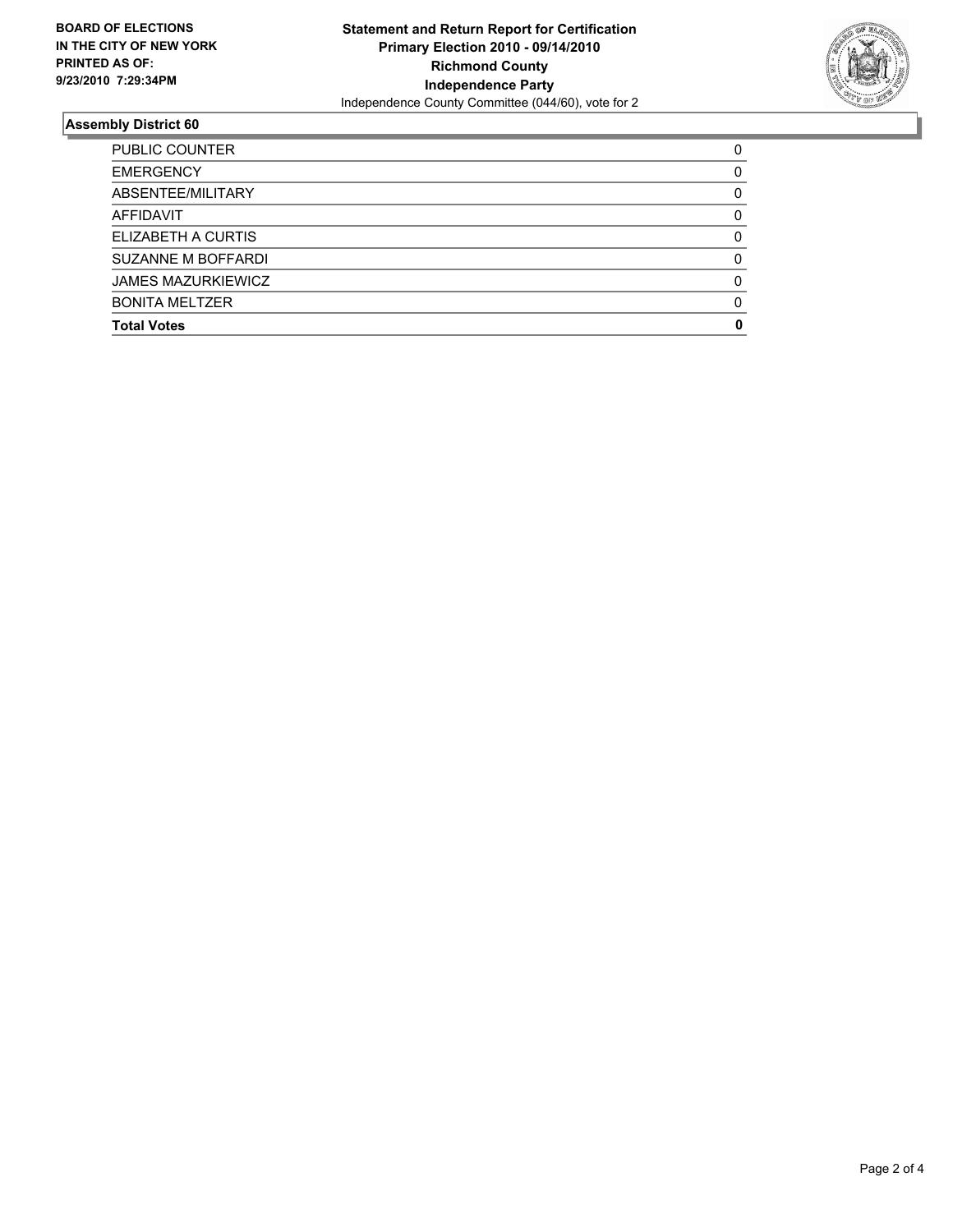### **Statement and Return Report for Certification Primary Election 2010 - 09/14/2010 Richmond County Independence Party** Independence County Committee (044/60), vote for 2

### **Total for Independence County Committee (044/60) - Richmond County**

| <b>Total Votes</b>        | 0 |
|---------------------------|---|
| <b>BONITA MELTZER</b>     | 0 |
| <b>JAMES MAZURKIEWICZ</b> | 0 |
| SUZANNE M BOFFARDI        | 0 |
| ELIZABETH A CURTIS        | 0 |
| <b>AFFIDAVIT</b>          | 0 |
| ABSENTEE/MILITARY         | 0 |
| <b>EMERGENCY</b>          | 0 |
| PUBLIC COUNTER            | 0 |

We certify this statement to be correct, and have caused the same to be attested by the signatures of the members of the board, or a majority thereof, on

Date

Secretary **Chairman** 

Canvassing Board

Canvassing Board **Canvassing Board** Canvassing Board **Deputy Chief Clerk** 

Chief Clerk

Page 3 of 4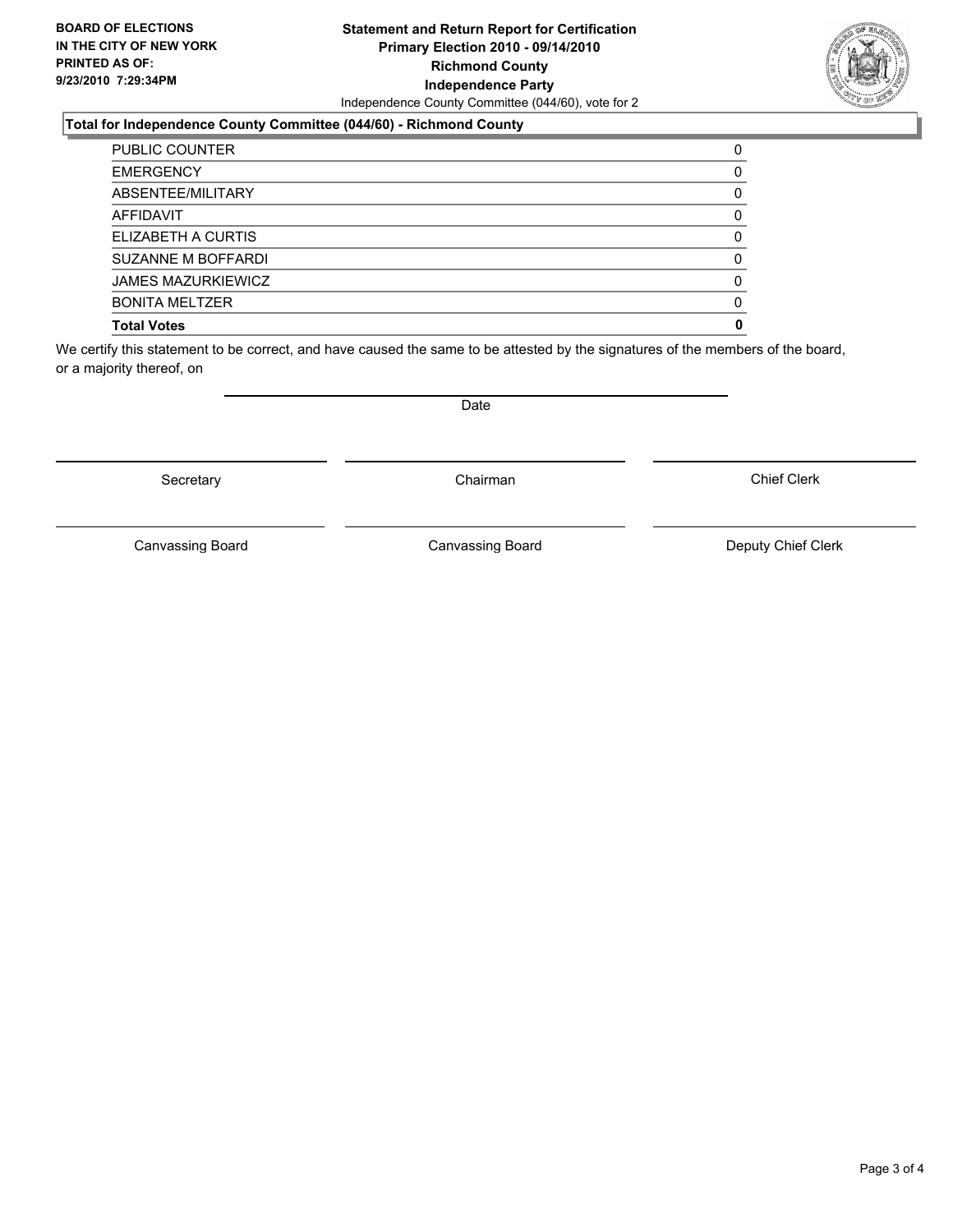**Statement and Return Report for Certification Primary Election 2010 - 09/14/2010 Richmond County Independence Party** Independence County Committee (044/60), vote for 2

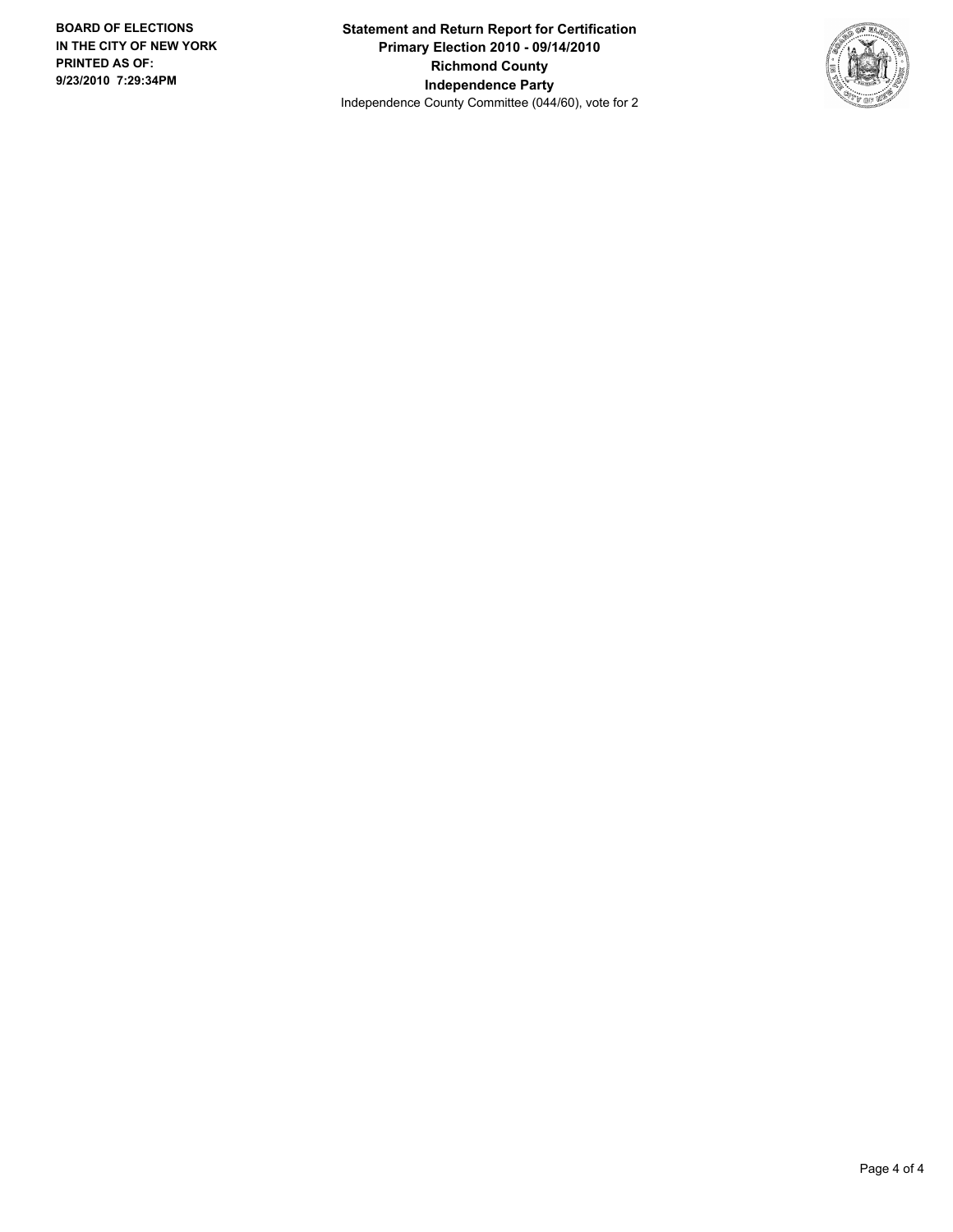

## **Primary Election 2010 - 09/14/2010 Richmond County - Independence Party**

Independence County Committee 048/60 Vote for 2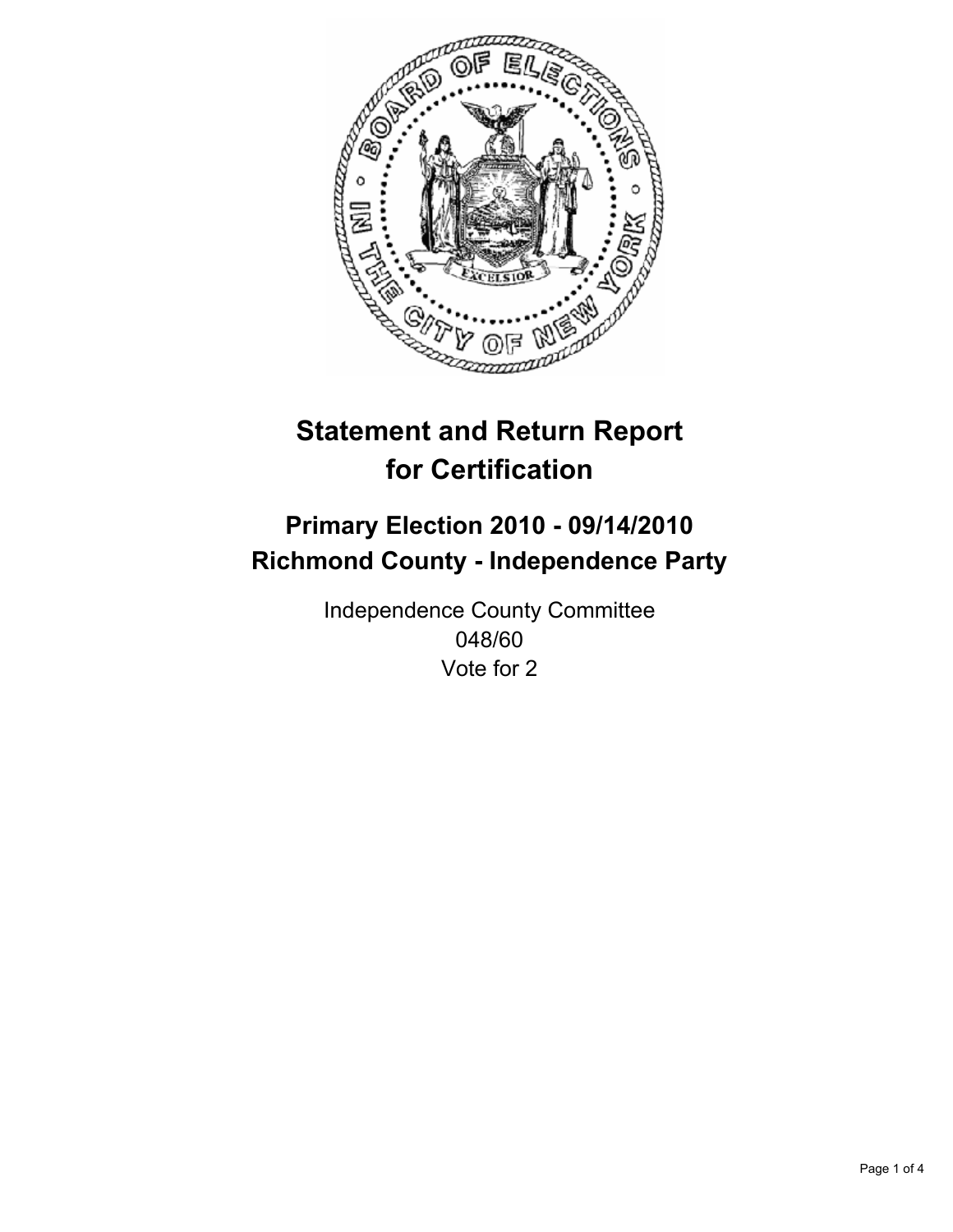

| <b>Total Votes</b>     | 2 |
|------------------------|---|
| <b>CURTIS MORELAND</b> |   |
| ANTHONY M\ MODAFFERI   |   |
| JOHN W BARRY III       | 0 |
| <b>ROBERT W BURNS</b>  | 0 |
| <b>AFFIDAVIT</b>       | 0 |
| ABSENTEE/MILITARY      | 0 |
| <b>EMERGENCY</b>       | 0 |
| <b>PUBLIC COUNTER</b>  |   |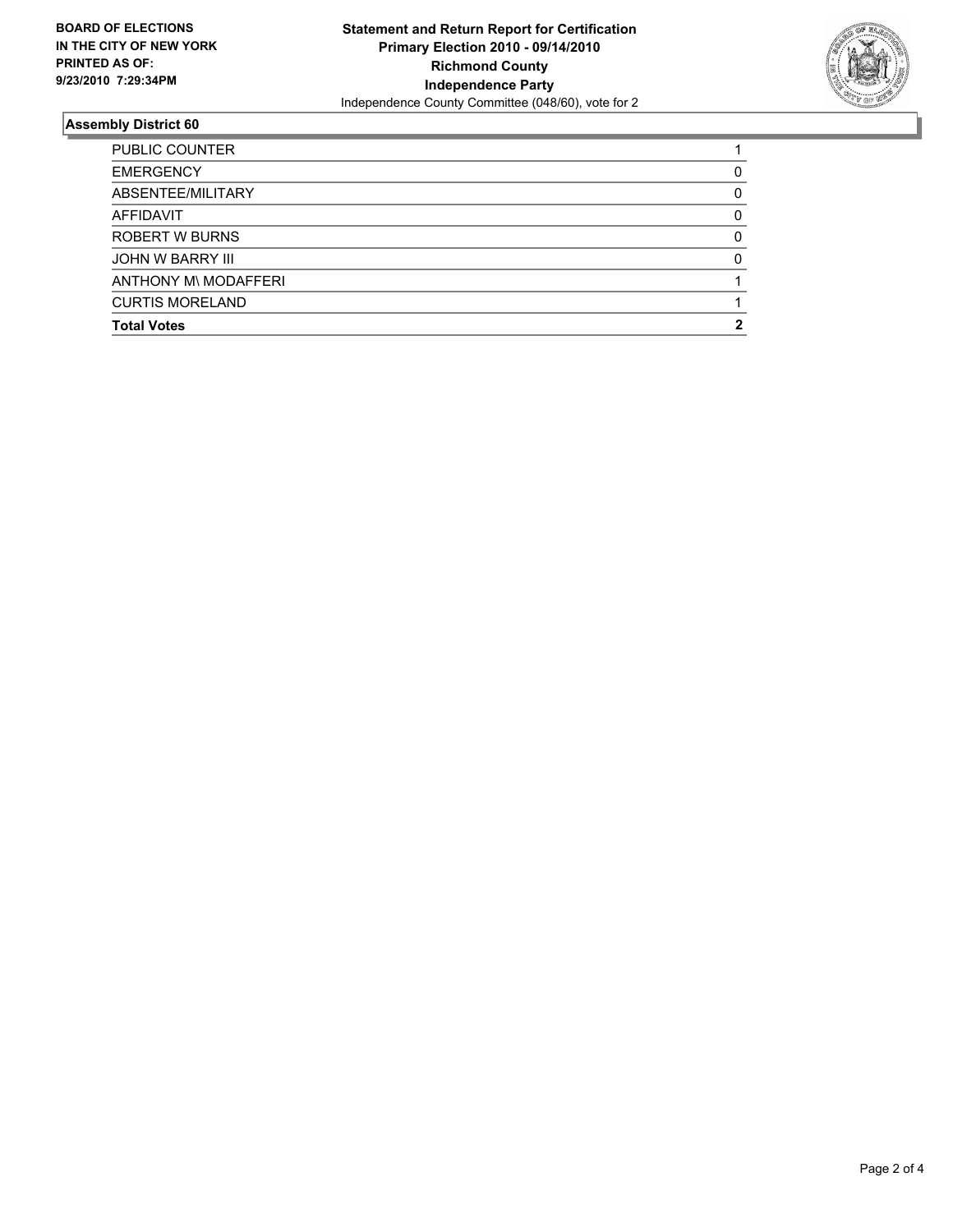### **Statement and Return Report for Certification Primary Election 2010 - 09/14/2010 Richmond County Independence Party** Independence County Committee (048/60), vote for 2

### **Total for Independence County Committee (048/60) - Richmond County**

| <b>Total Votes</b>      | 2 |
|-------------------------|---|
| <b>CURTIS MORELAND</b>  |   |
| ANTHONY M\ MODAFFERI    |   |
| <b>JOHN W BARRY III</b> | 0 |
| <b>ROBERT W BURNS</b>   | 0 |
| AFFIDAVIT               | 0 |
| ABSENTEE/MILITARY       | 0 |
| <b>EMERGENCY</b>        |   |
| <b>PUBLIC COUNTER</b>   |   |

We certify this statement to be correct, and have caused the same to be attested by the signatures of the members of the board, or a majority thereof, on

Date

Secretary **Chairman** 

Canvassing Board

Canvassing Board **Canvassing Board** Canvassing Board **Deputy Chief Clerk** 

Chief Clerk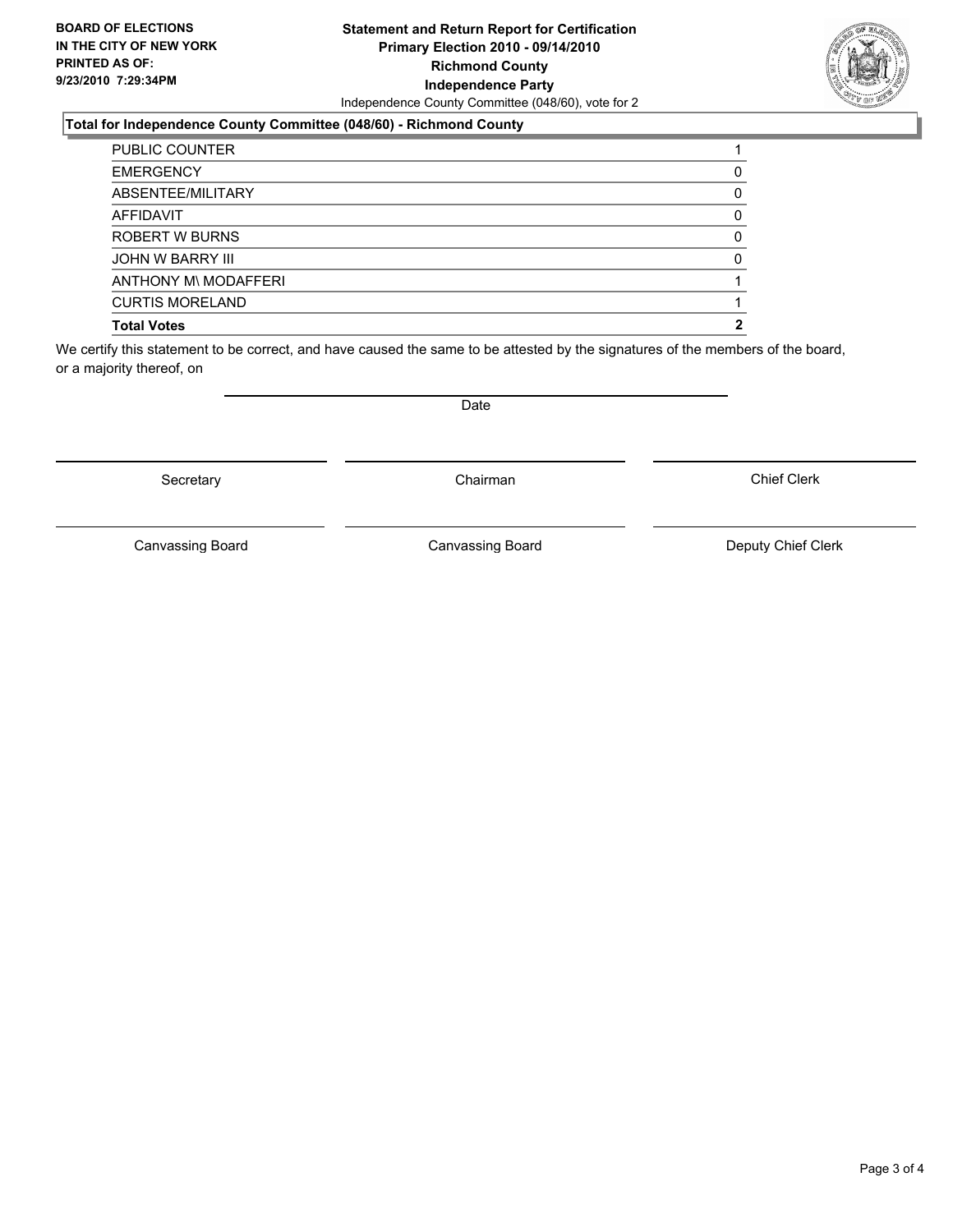**Statement and Return Report for Certification Primary Election 2010 - 09/14/2010 Richmond County Independence Party** Independence County Committee (048/60), vote for 2

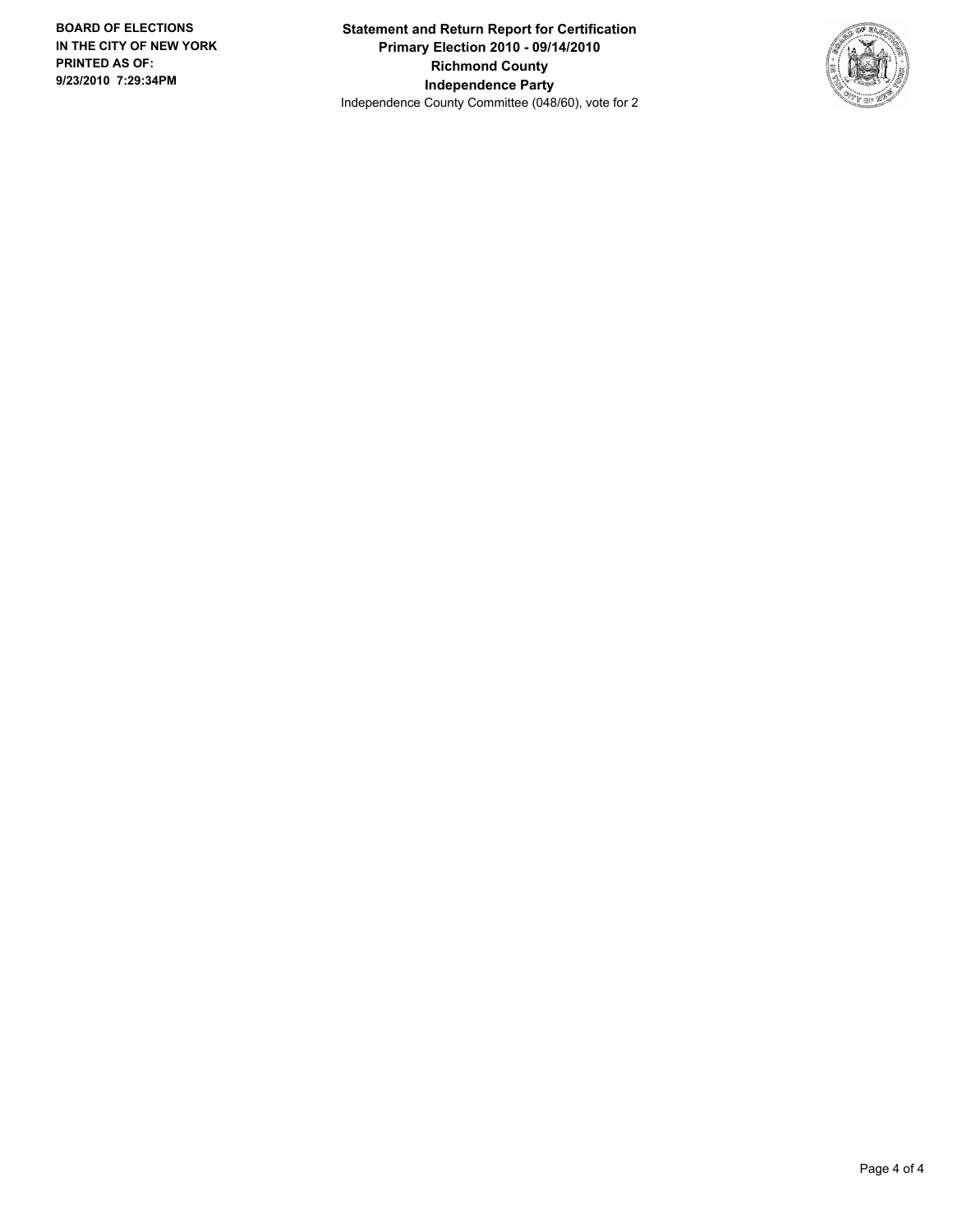

## **Primary Election 2010 - 09/14/2010 Richmond County - Independence Party**

Independence County Committee 049/60 Vote for 2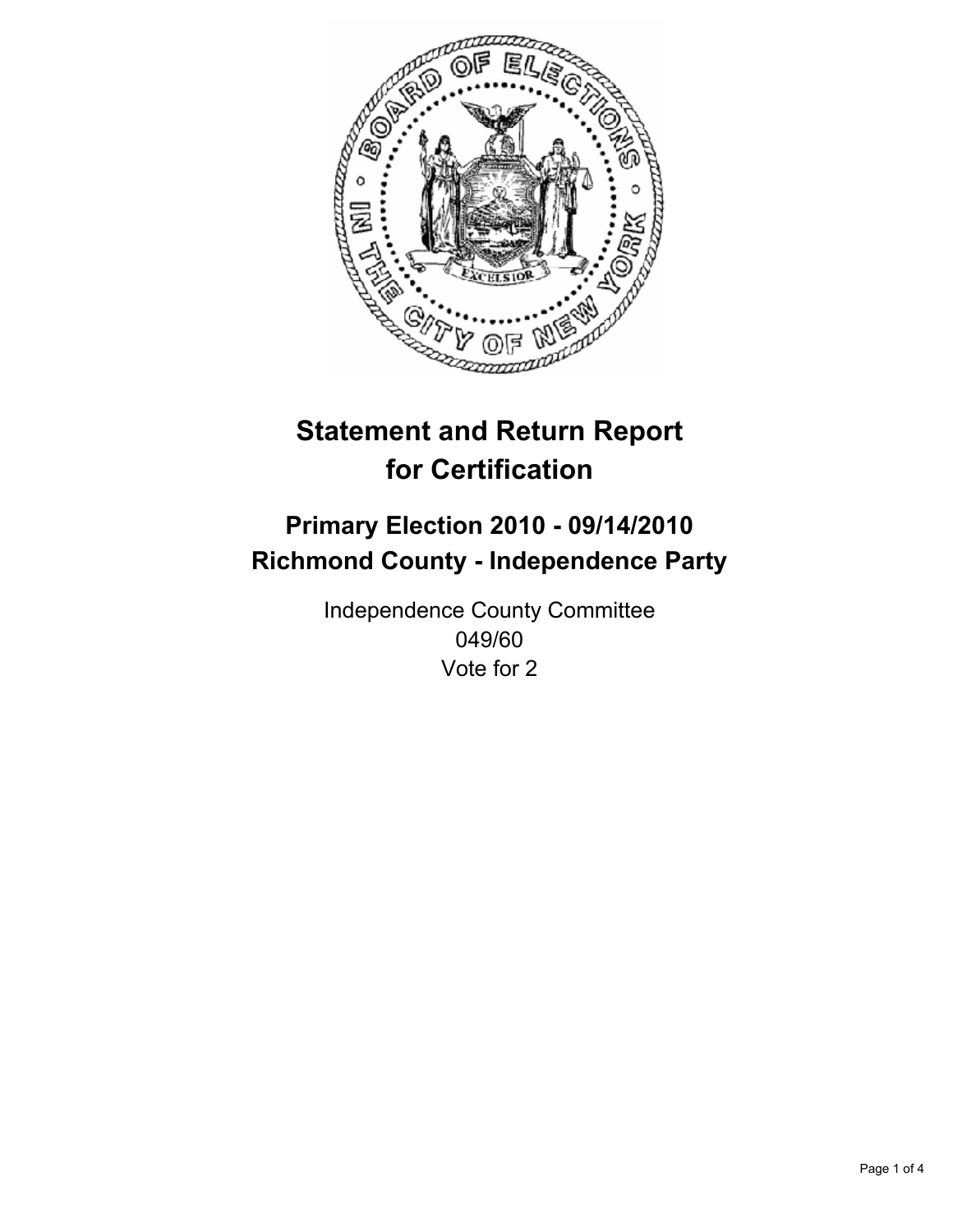

| <b>Total Votes</b>    | 0        |
|-----------------------|----------|
| ALAN WEINMAN          | 0        |
| <b>KENNETH WALZ</b>   | $\Omega$ |
| <b>TRICIA M CUOMO</b> | 0        |
| ELIZABETH L GARAY     | 0        |
| AFFIDAVIT             | 0        |
| ABSENTEE/MILITARY     | 0        |
| <b>EMERGENCY</b>      | 0        |
| <b>PUBLIC COUNTER</b> | 0        |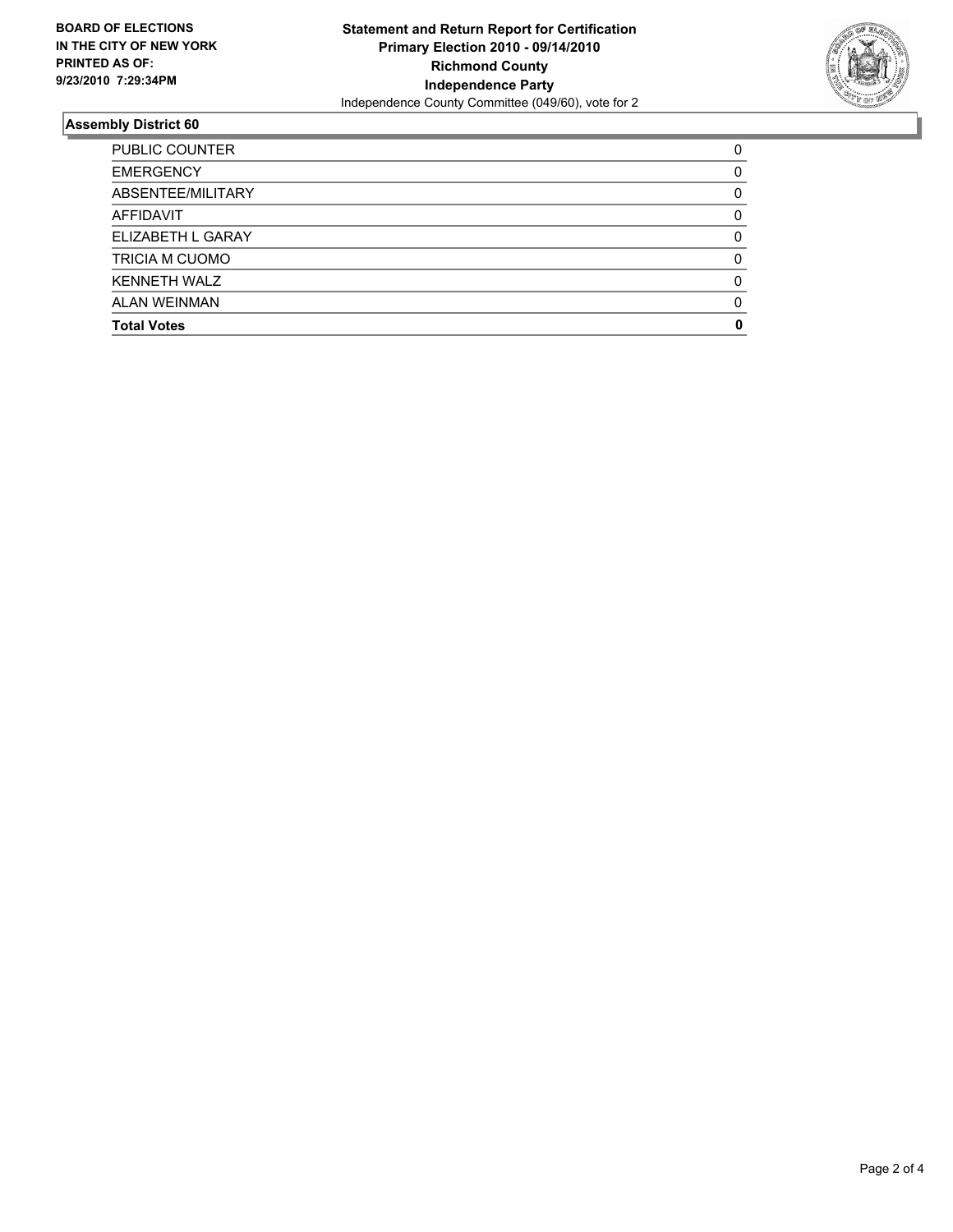### **Statement and Return Report for Certification Primary Election 2010 - 09/14/2010 Richmond County Independence Party** Independence County Committee (049/60), vote for 2

### **Total for Independence County Committee (049/60) - Richmond County**

| <b>Total Votes</b>    | 0 |
|-----------------------|---|
| <b>ALAN WEINMAN</b>   | 0 |
| <b>KENNETH WALZ</b>   | 0 |
| <b>TRICIA M CUOMO</b> | 0 |
| ELIZABETH L GARAY     | 0 |
| <b>AFFIDAVIT</b>      | 0 |
| ABSENTEE/MILITARY     | 0 |
| <b>EMERGENCY</b>      | 0 |
| <b>PUBLIC COUNTER</b> | 0 |

We certify this statement to be correct, and have caused the same to be attested by the signatures of the members of the board, or a majority thereof, on

Canvassing Board

Canvassing Board **Canvassing Board** Canvassing Board **Deputy Chief Clerk** 

Chief Clerk

Secretary **Chairman** 

Date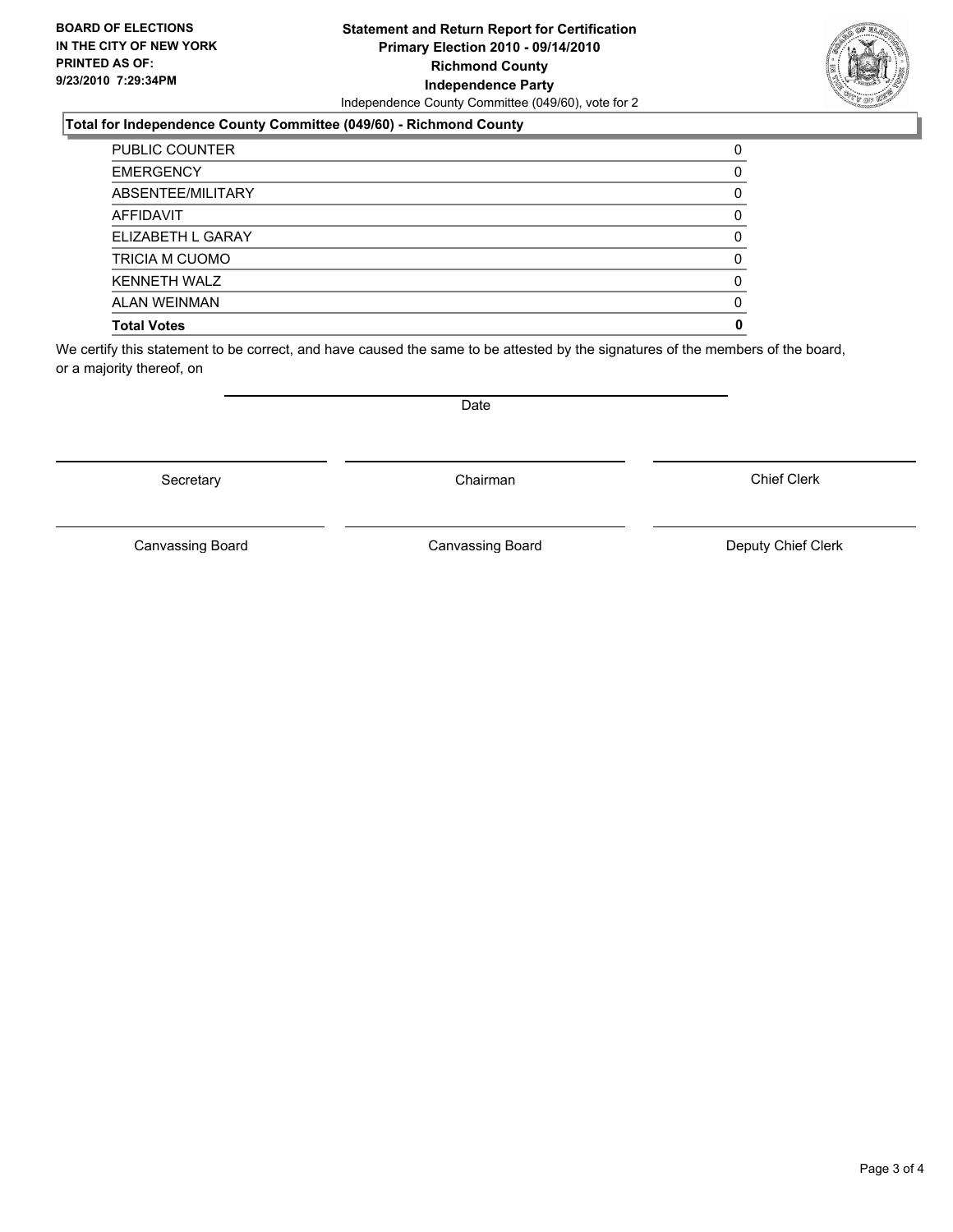**Statement and Return Report for Certification Primary Election 2010 - 09/14/2010 Richmond County Independence Party** Independence County Committee (049/60), vote for 2

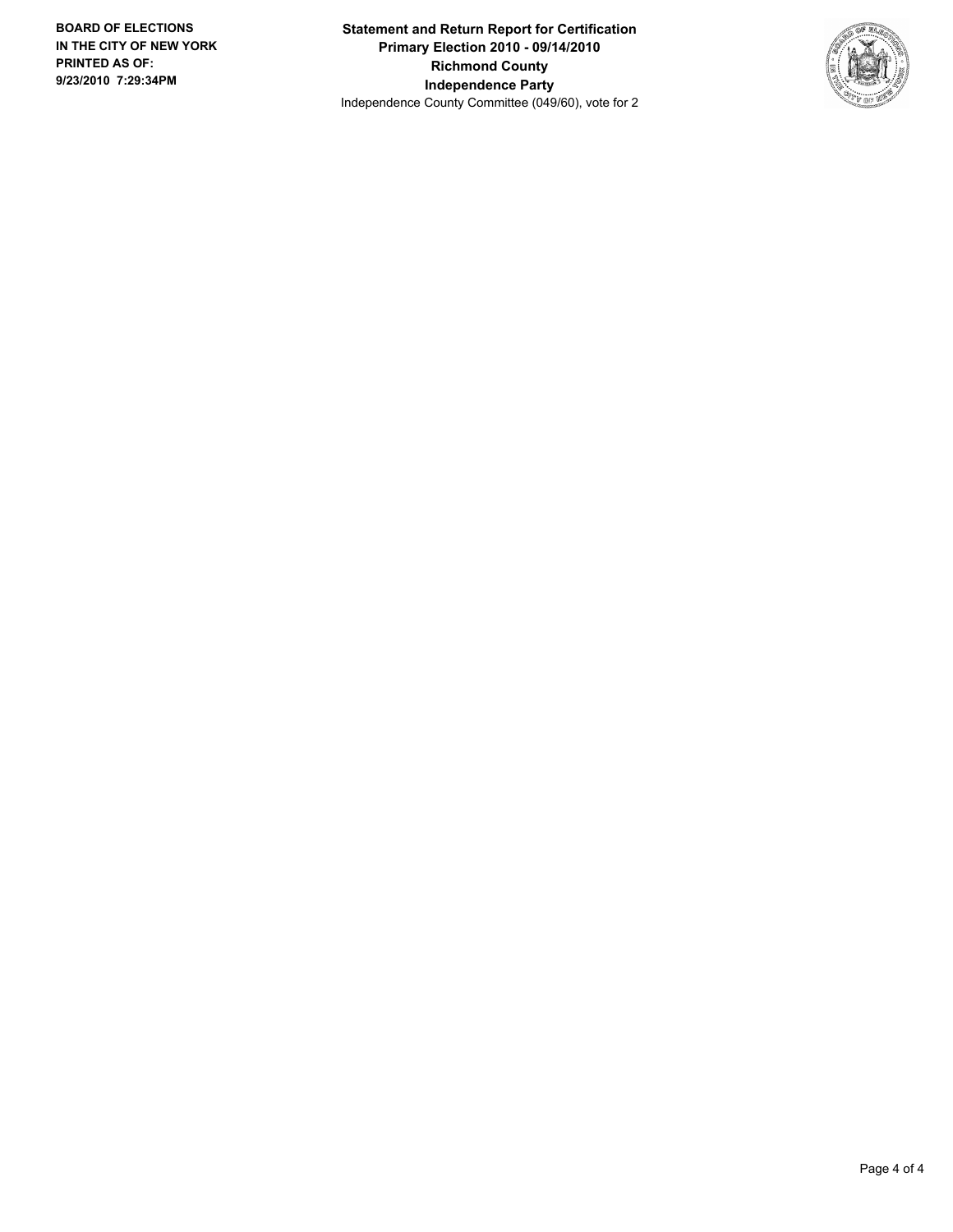

## **Primary Election 2010 - 09/14/2010 Richmond County - Independence Party**

Independence County Committee 053/60 Vote for 2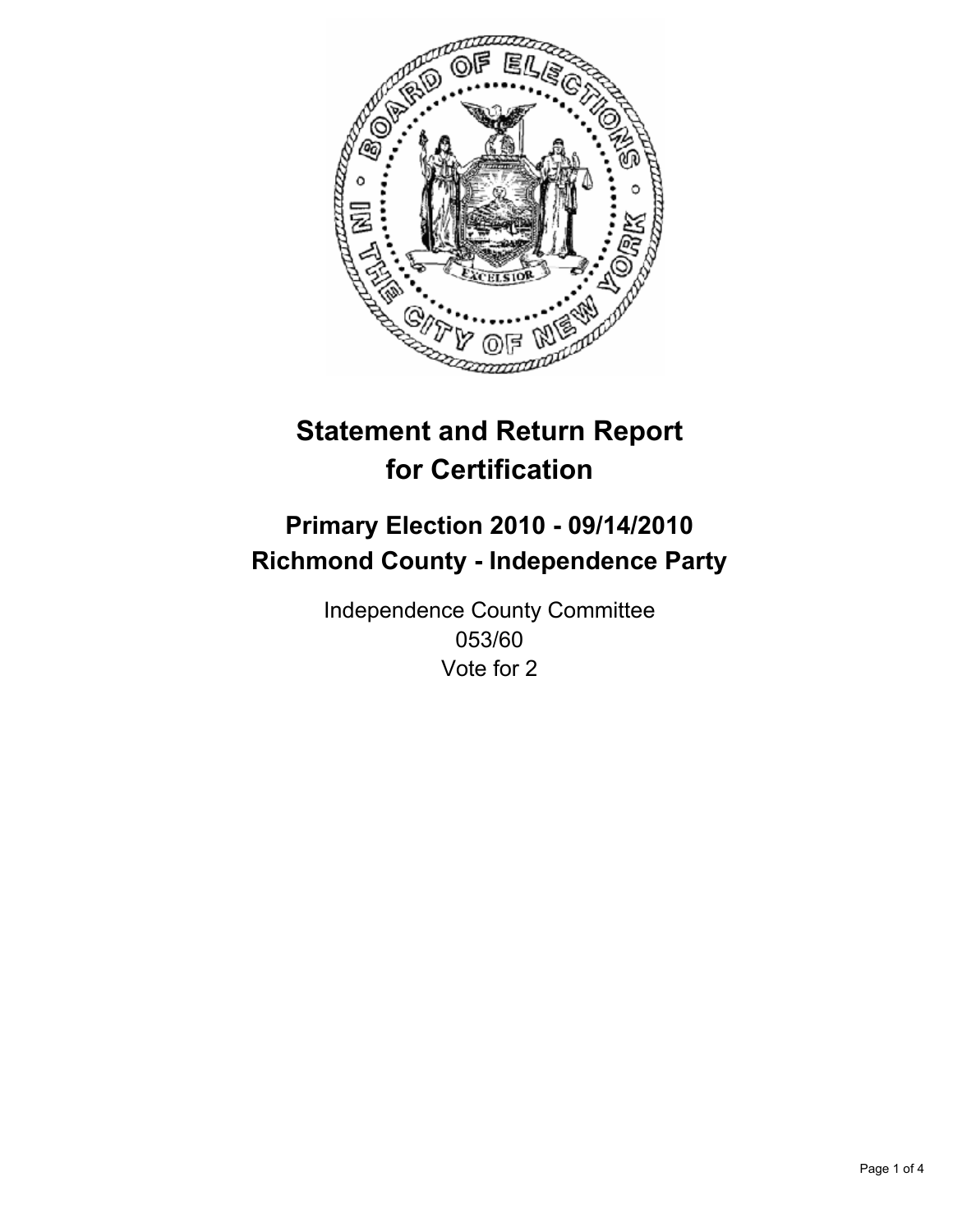

| <b>Total Votes</b>        | O        |
|---------------------------|----------|
| <b>JOSEPH MARACHILIAN</b> | $\Omega$ |
| <b>GIOACCHINO MAIDA</b>   | $\Omega$ |
| <b>JANIS L GREGORY</b>    | 0        |
| JOANN B DEFALCO           | 0        |
| <b>AFFIDAVIT</b>          | 0        |
| ABSENTEE/MILITARY         | 0        |
| <b>EMERGENCY</b>          | 0        |
| PUBLIC COUNTER            | 0        |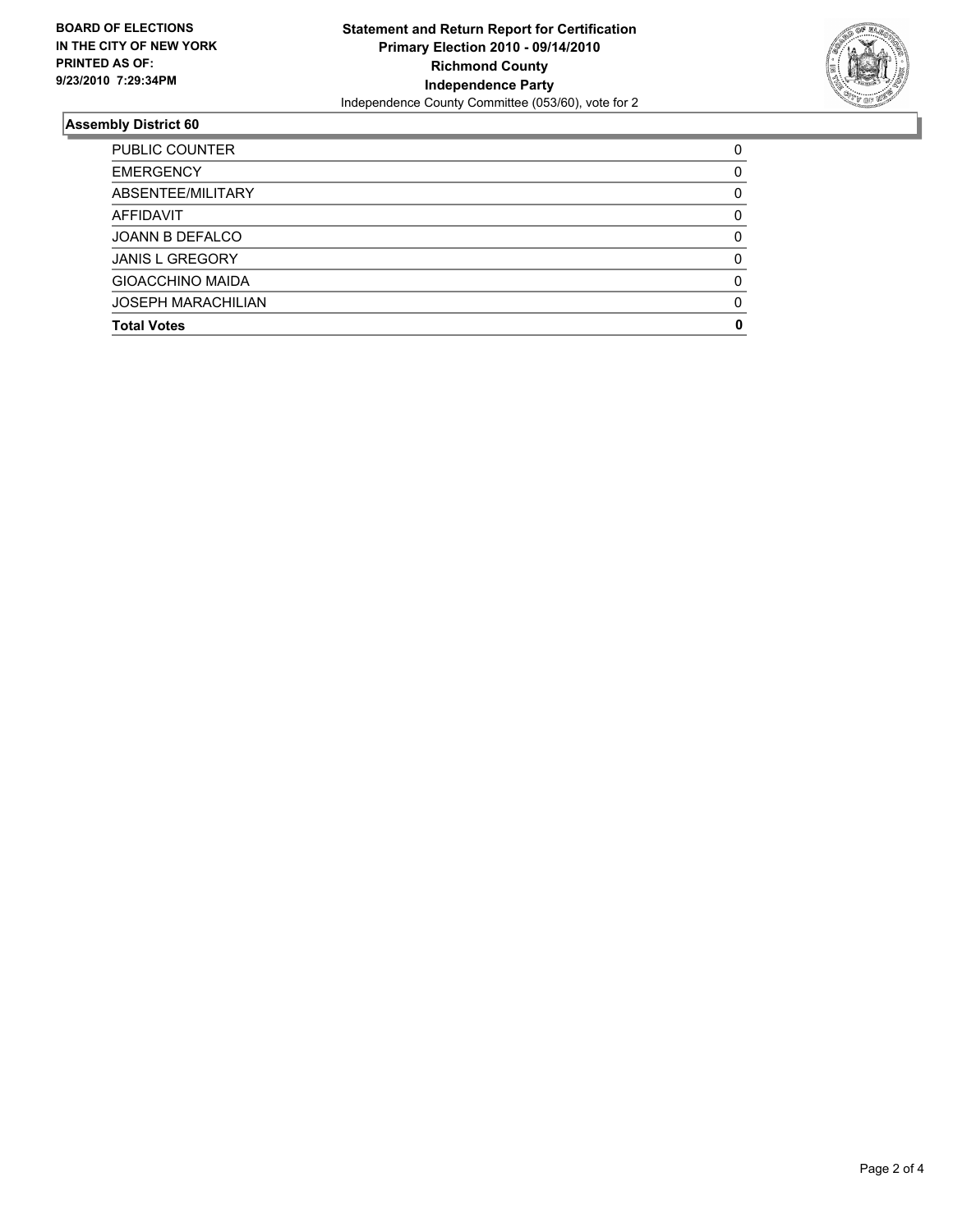### **Statement and Return Report for Certification Primary Election 2010 - 09/14/2010 Richmond County Independence Party** Independence County Committee (053/60), vote for 2

### **Total for Independence County Committee (053/60) - Richmond County**

| <b>Total Votes</b>        | 0 |
|---------------------------|---|
| <b>JOSEPH MARACHILIAN</b> | 0 |
| <b>GIOACCHINO MAIDA</b>   | 0 |
| <b>JANIS L GREGORY</b>    | 0 |
| <b>JOANN B DEFALCO</b>    | 0 |
| <b>AFFIDAVIT</b>          | 0 |
| ABSENTEE/MILITARY         | 0 |
| <b>EMERGENCY</b>          | 0 |
| <b>PUBLIC COUNTER</b>     | 0 |

We certify this statement to be correct, and have caused the same to be attested by the signatures of the members of the board, or a majority thereof, on

Secretary **Chairman** 

Canvassing Board **Canvassing Board** Canvassing Board **Deputy Chief Clerk** 

Chief Clerk

Page 3 of 4

Canvassing Board

Date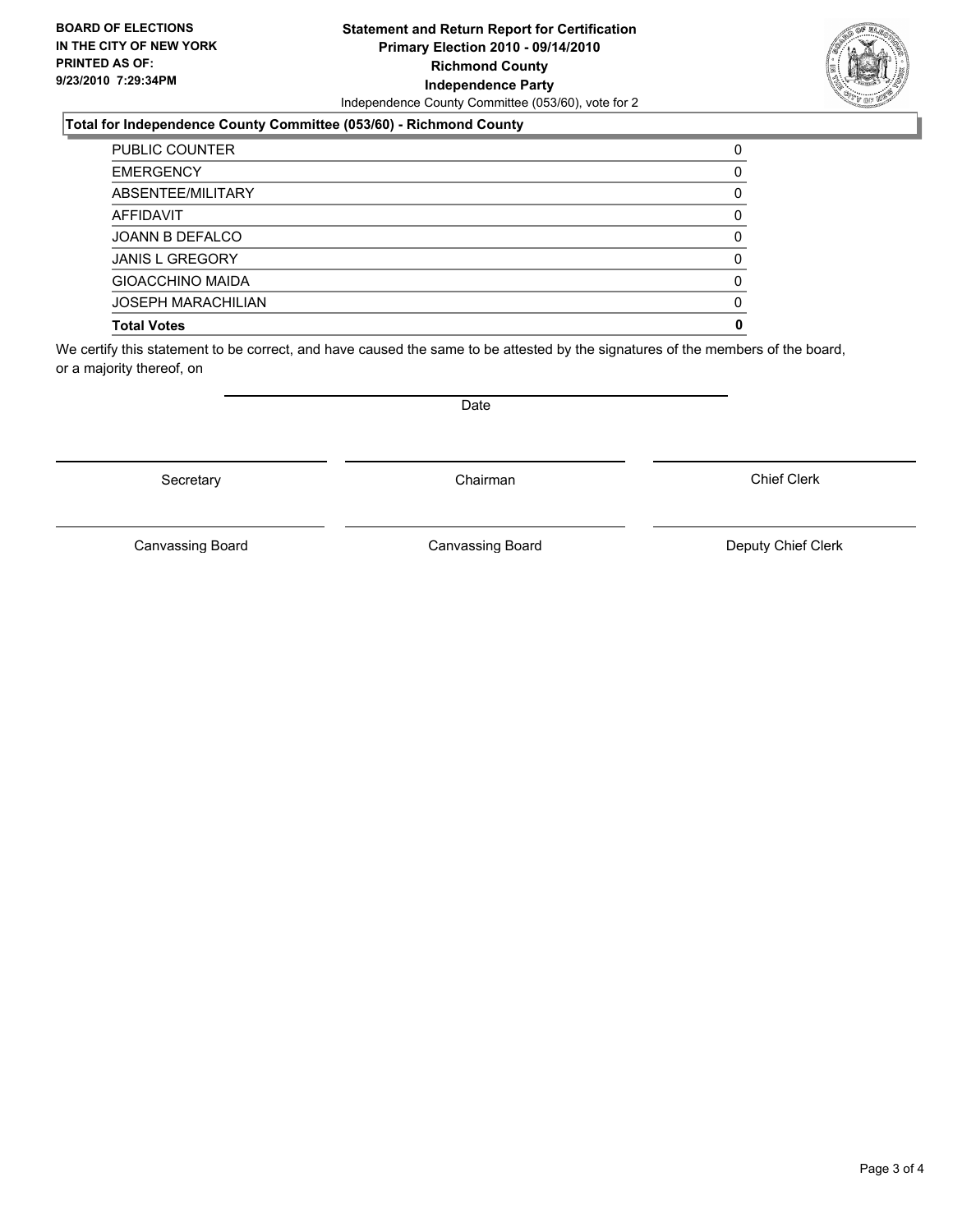**Statement and Return Report for Certification Primary Election 2010 - 09/14/2010 Richmond County Independence Party** Independence County Committee (053/60), vote for 2

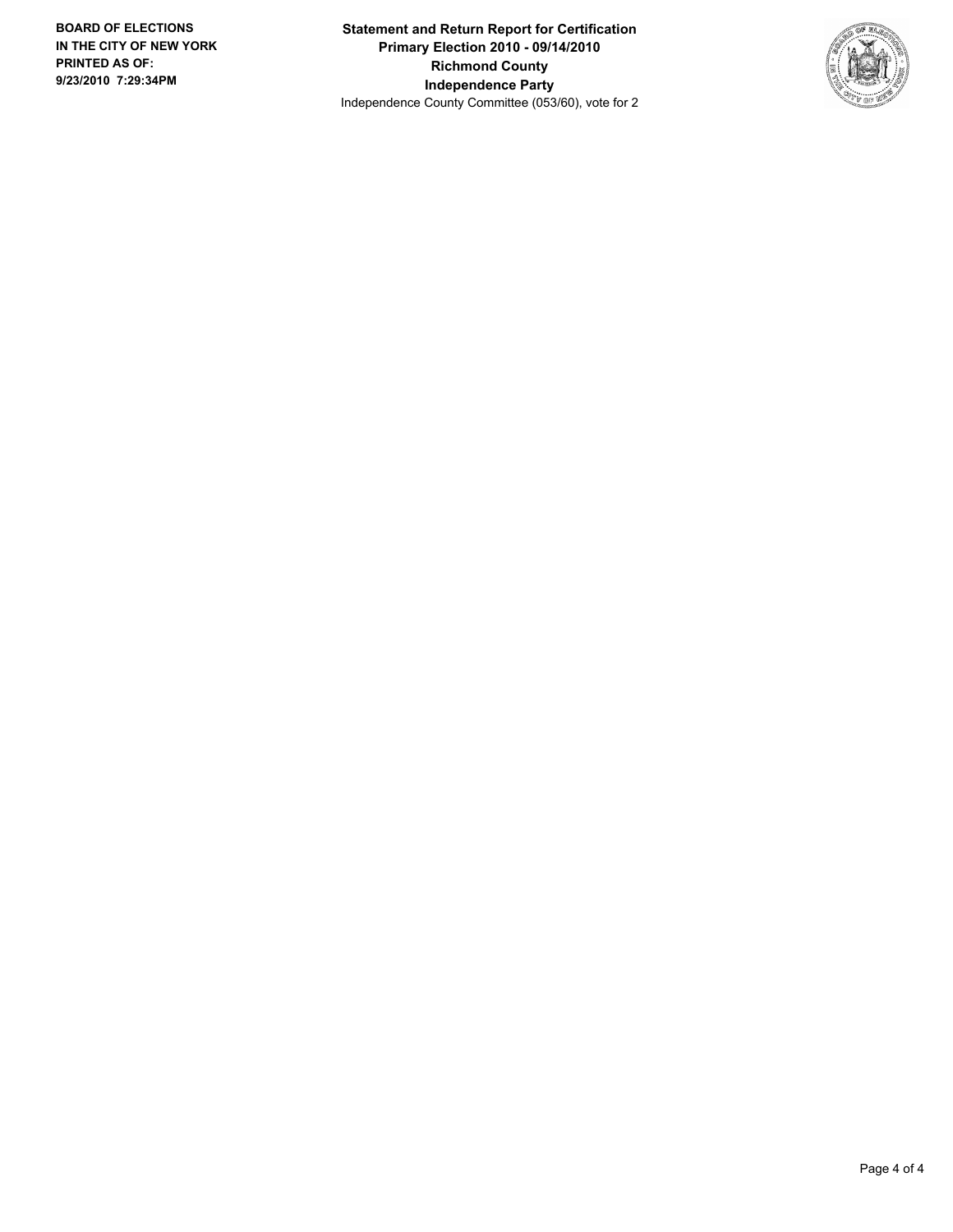

## **Primary Election 2010 - 09/14/2010 Richmond County - Independence Party**

Independence County Committee 056/60 Vote for 2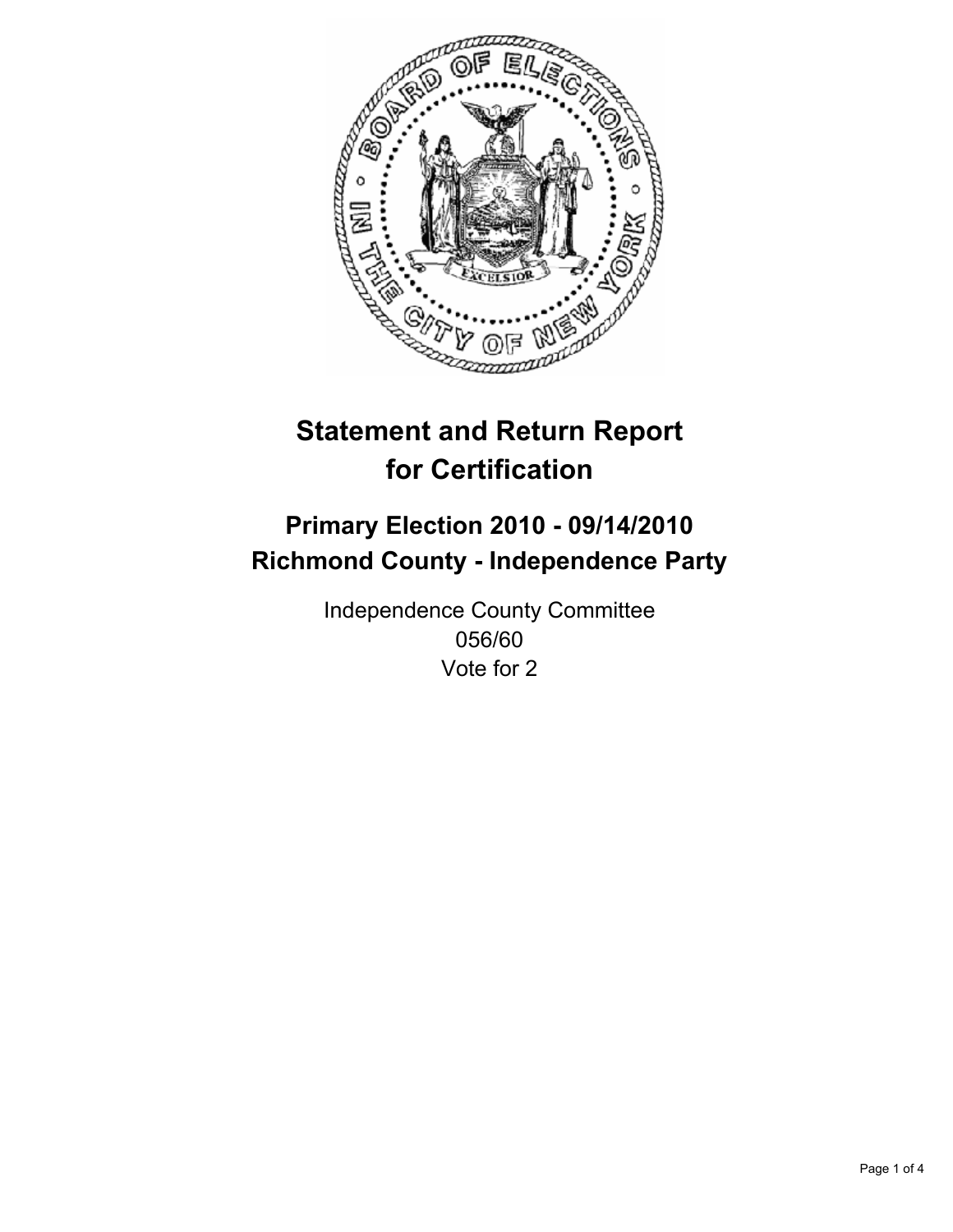

| <b>Total Votes</b>     | 4        |
|------------------------|----------|
| <b>MAUREEN E SOMES</b> |          |
| <b>ERKAN SINAN</b>     | $\Omega$ |
| PENNY VARRIANO         | 2        |
| KIMBERLY GULAT         |          |
| AFFIDAVIT              | 0        |
| ABSENTEE/MILITARY      | 0        |
| <b>EMERGENCY</b>       | 0        |
| <b>PUBLIC COUNTER</b>  | 2        |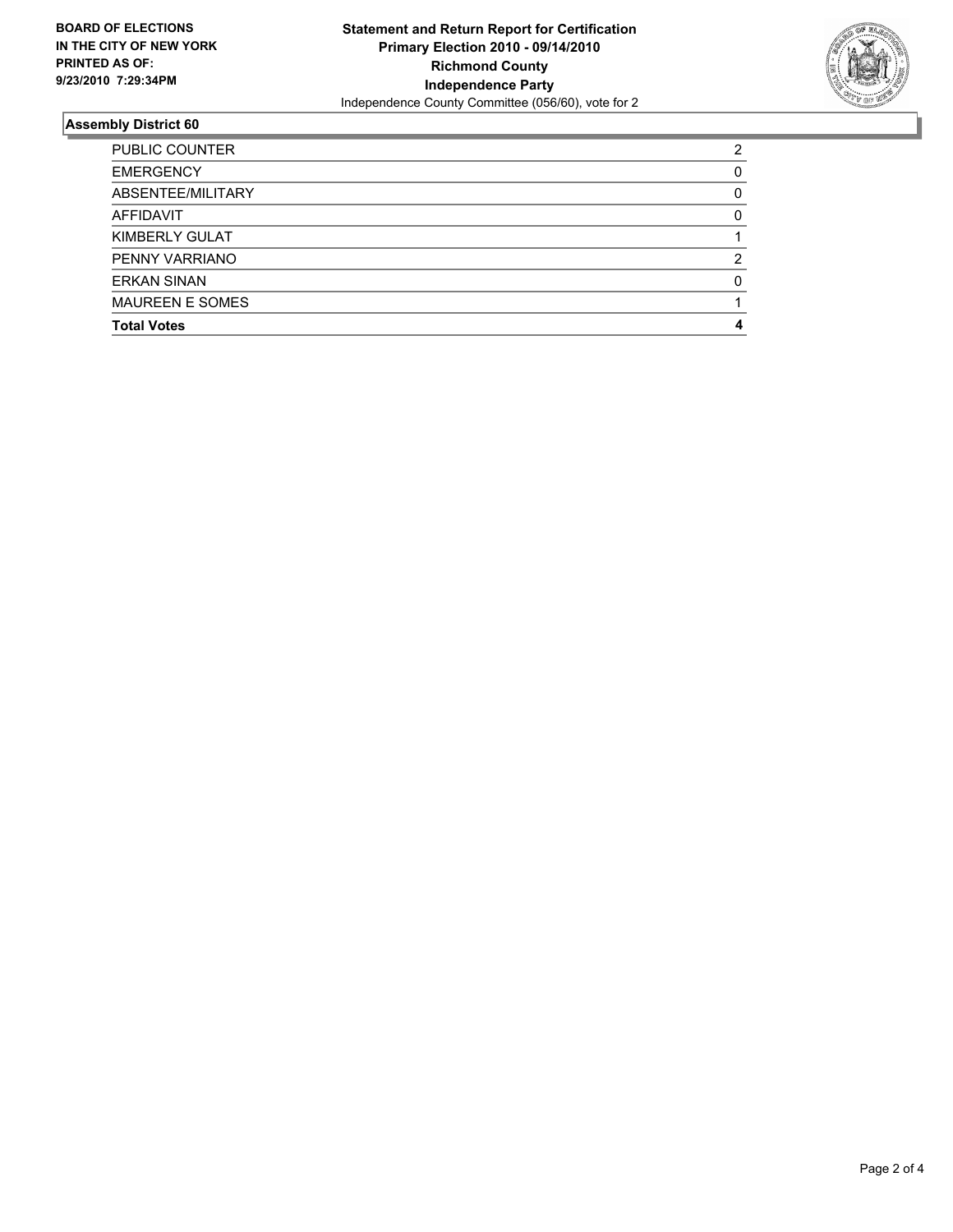### **Statement and Return Report for Certification Primary Election 2010 - 09/14/2010 Richmond County Independence Party** Independence County Committee (056/60), vote for 2

### **Total for Independence County Committee (056/60) - Richmond County**

| <b>ERKAN SINAN</b><br><b>MAUREEN E SOMES</b> | O |
|----------------------------------------------|---|
| PENNY VARRIANO                               | 2 |
| KIMBERLY GULAT                               |   |
| <b>AFFIDAVIT</b>                             | 0 |
| ABSENTEE/MILITARY                            | 0 |
| <b>EMERGENCY</b>                             | 0 |
| <b>PUBLIC COUNTER</b>                        | 2 |

We certify this statement to be correct, and have caused the same to be attested by the signatures of the members of the board, or a majority thereof, on

Secretary **Chairman** 

Canvassing Board

Canvassing Board **Canvassing Board** Canvassing Board **Deputy Chief Clerk** 

Chief Clerk

Date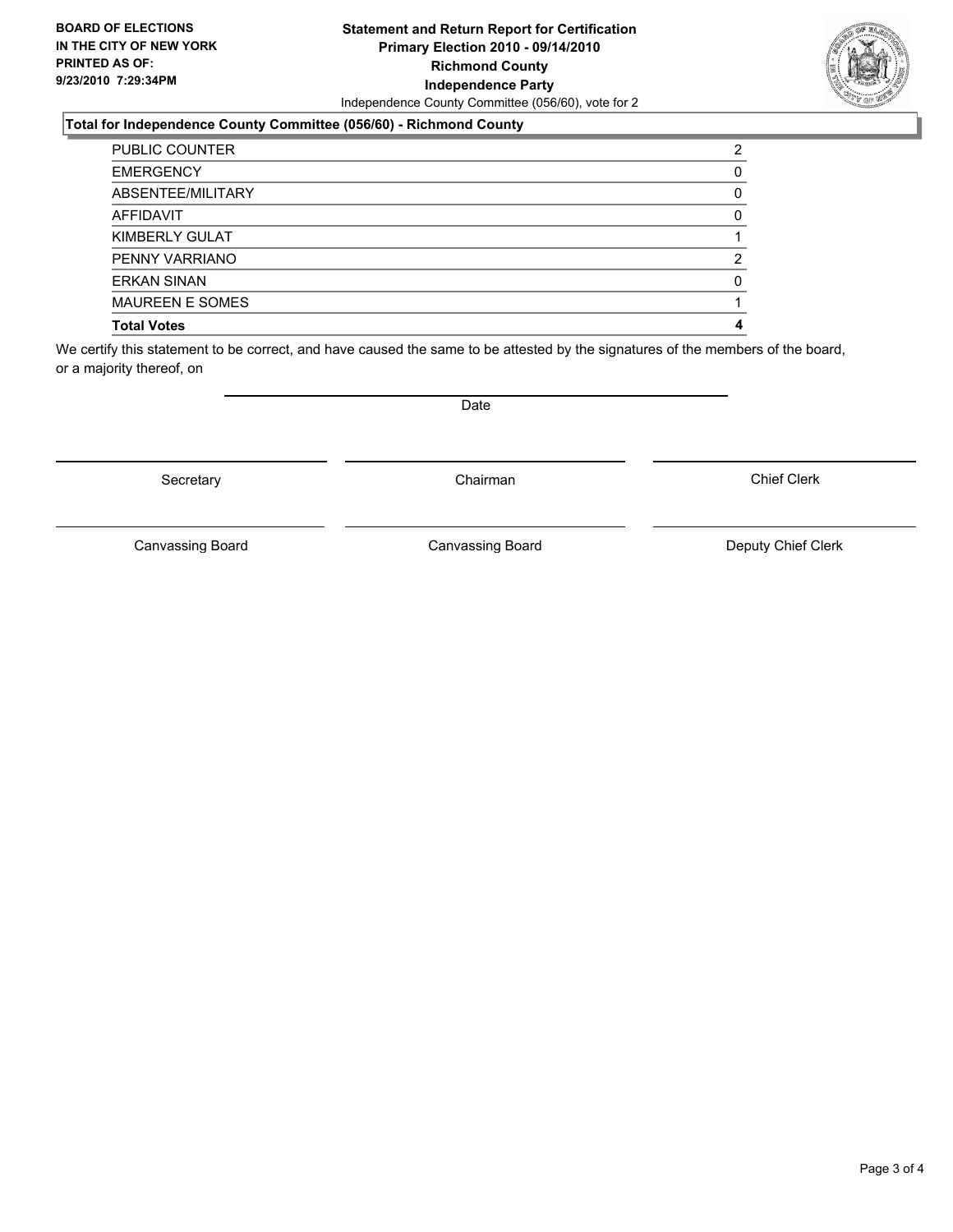**Statement and Return Report for Certification Primary Election 2010 - 09/14/2010 Richmond County Independence Party** Independence County Committee (056/60), vote for 2

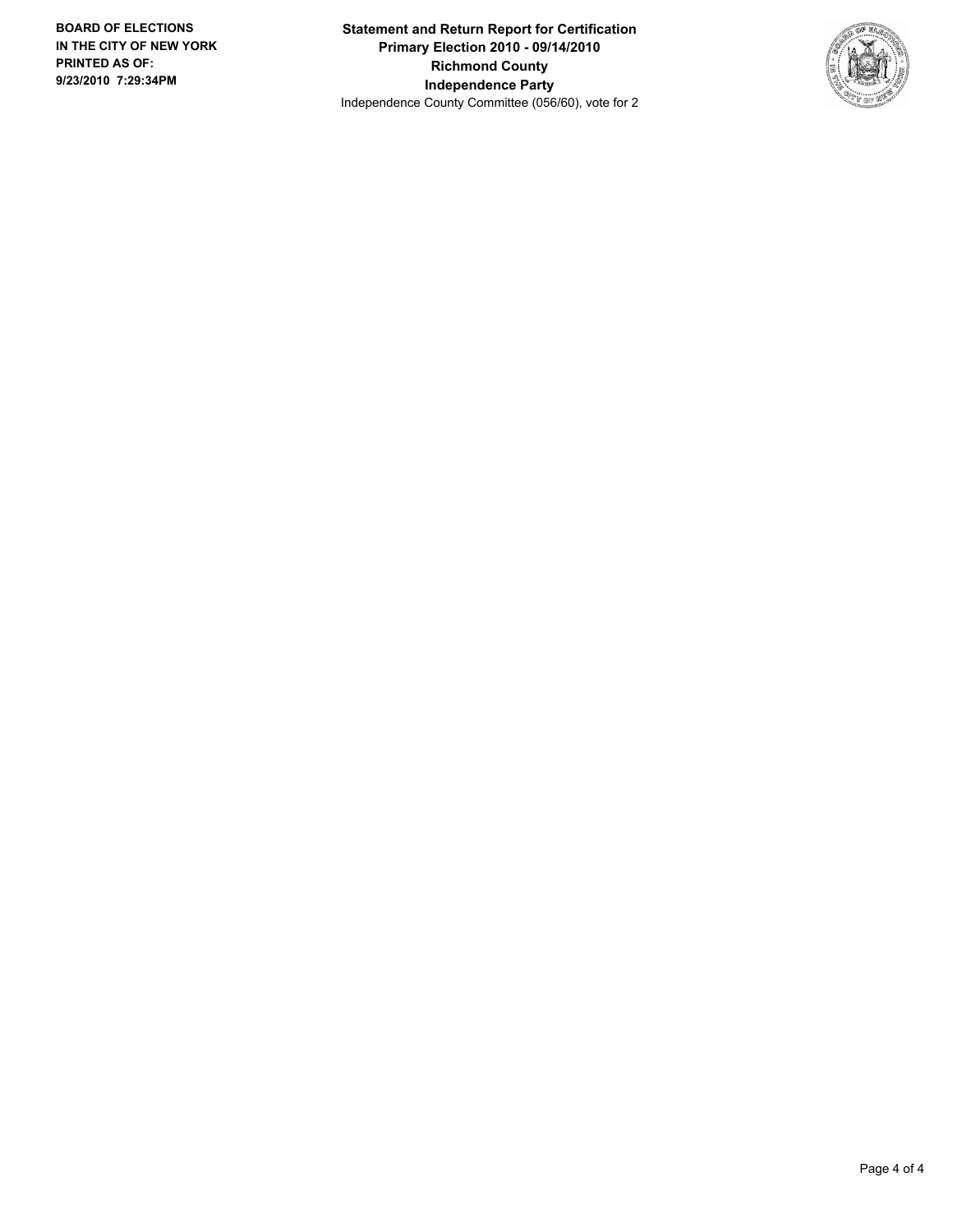

## **Primary Election 2010 - 09/14/2010 Richmond County - Independence Party**

Independence County Committee 063/60 Vote for 2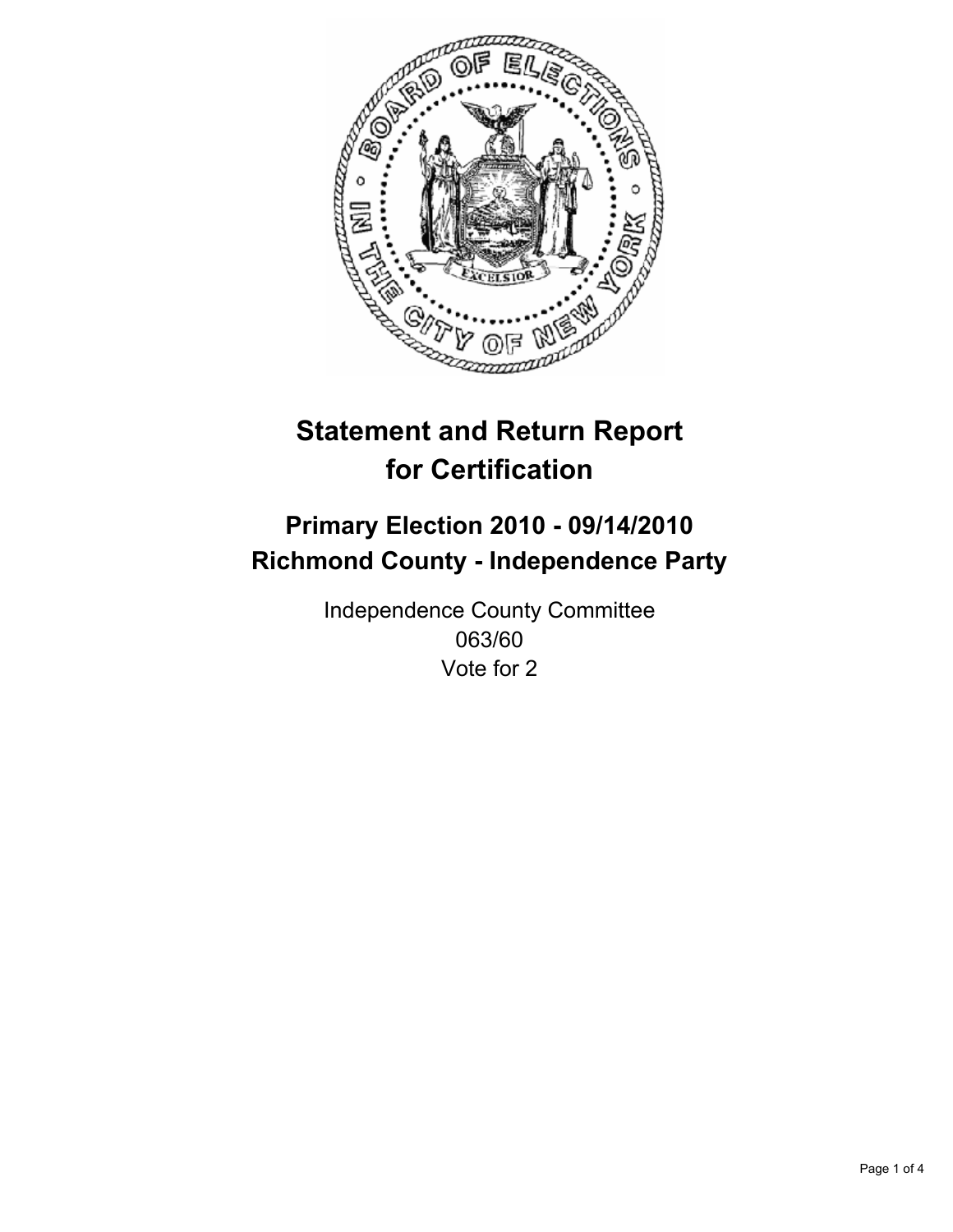

| <b>JUSTINE M LORDO</b><br><b>Total Votes</b> | 0 |
|----------------------------------------------|---|
| SABAHETTA LJUKA                              | 0 |
| ROBERT D STANISLARO                          |   |
| DARREN TIMMERMAN                             | 0 |
| AFFIDAVIT                                    | 0 |
| ABSENTEE/MILITARY                            | 0 |
| <b>EMERGENCY</b>                             | 0 |
| PUBLIC COUNTER                               |   |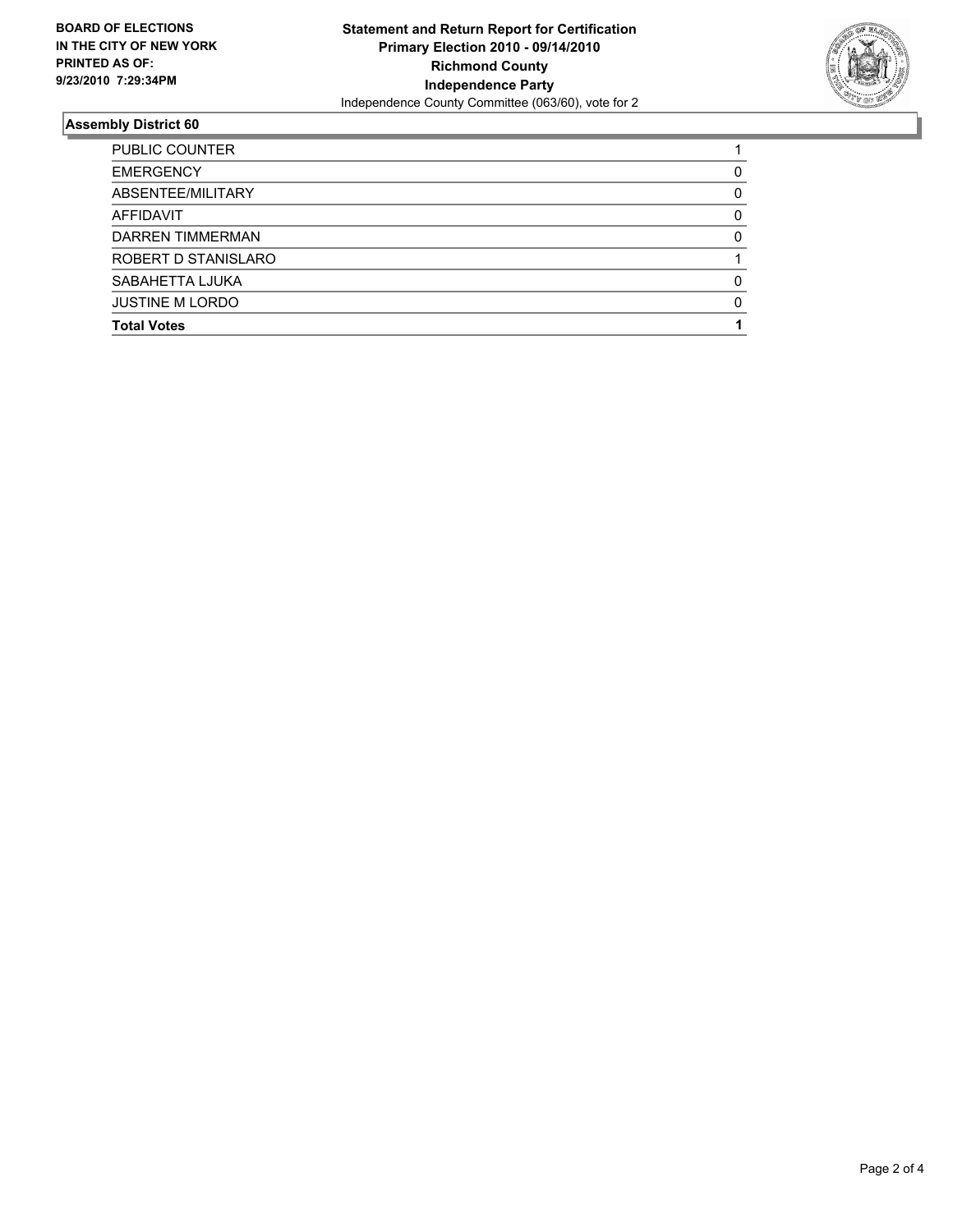### **Statement and Return Report for Certification Primary Election 2010 - 09/14/2010 Richmond County Independence Party** Independence County Committee (063/60), vote for 2

### **Total for Independence County Committee (063/60) - Richmond County**

| <b>Total Votes</b>     |   |
|------------------------|---|
| <b>JUSTINE M LORDO</b> | 0 |
| SABAHETTA LJUKA        | 0 |
| ROBERT D STANISLARO    |   |
| DARREN TIMMERMAN       | 0 |
| <b>AFFIDAVIT</b>       | 0 |
| ABSENTEE/MILITARY      | 0 |
| <b>EMERGENCY</b>       | 0 |
| <b>PUBLIC COUNTER</b>  |   |

We certify this statement to be correct, and have caused the same to be attested by the signatures of the members of the board, or a majority thereof, on

Secretary **Chairman** 

Canvassing Board

Canvassing Board **Canvassing Board** Canvassing Board **Deputy Chief Clerk** 

Chief Clerk

Date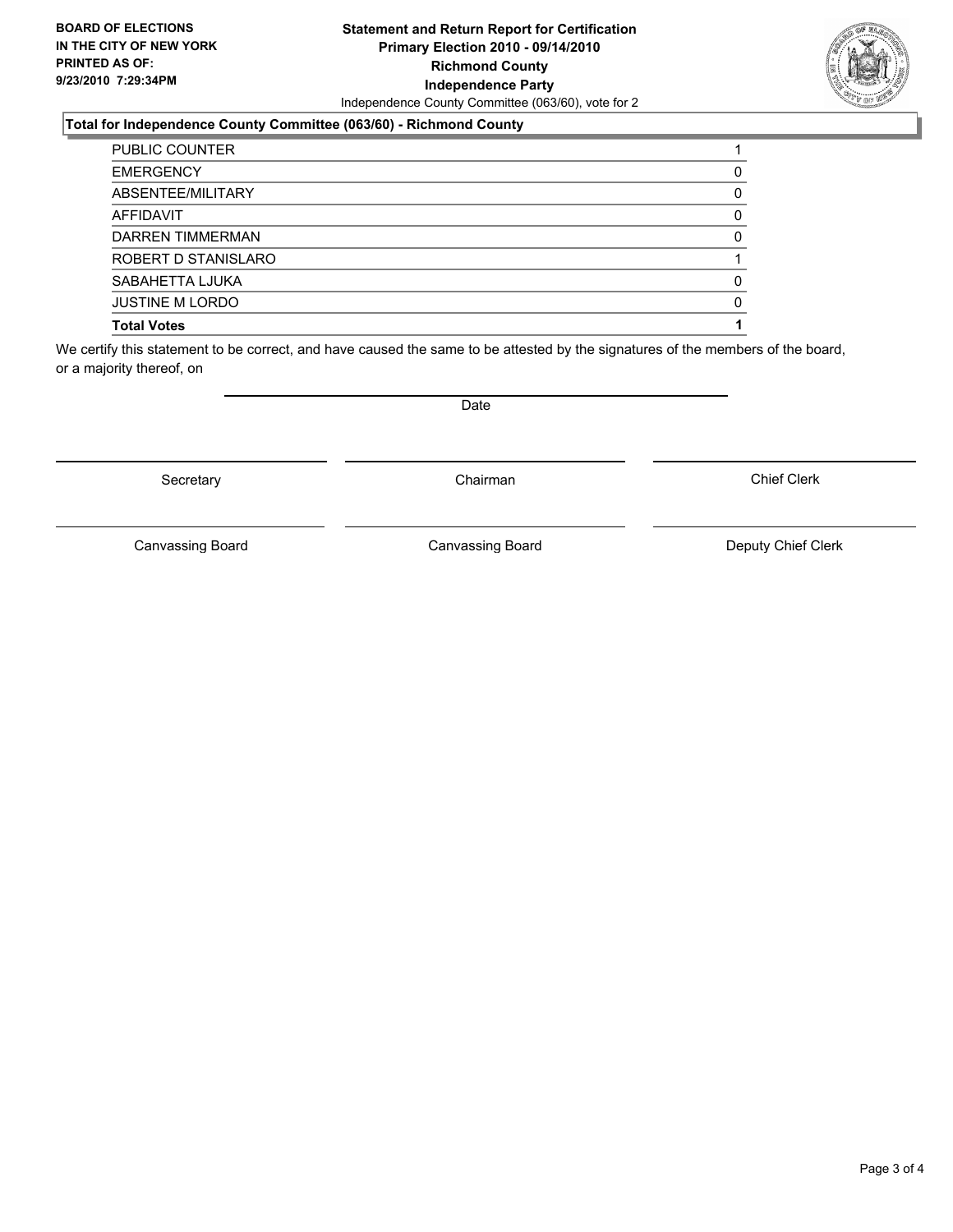**Statement and Return Report for Certification Primary Election 2010 - 09/14/2010 Richmond County Independence Party** Independence County Committee (063/60), vote for 2

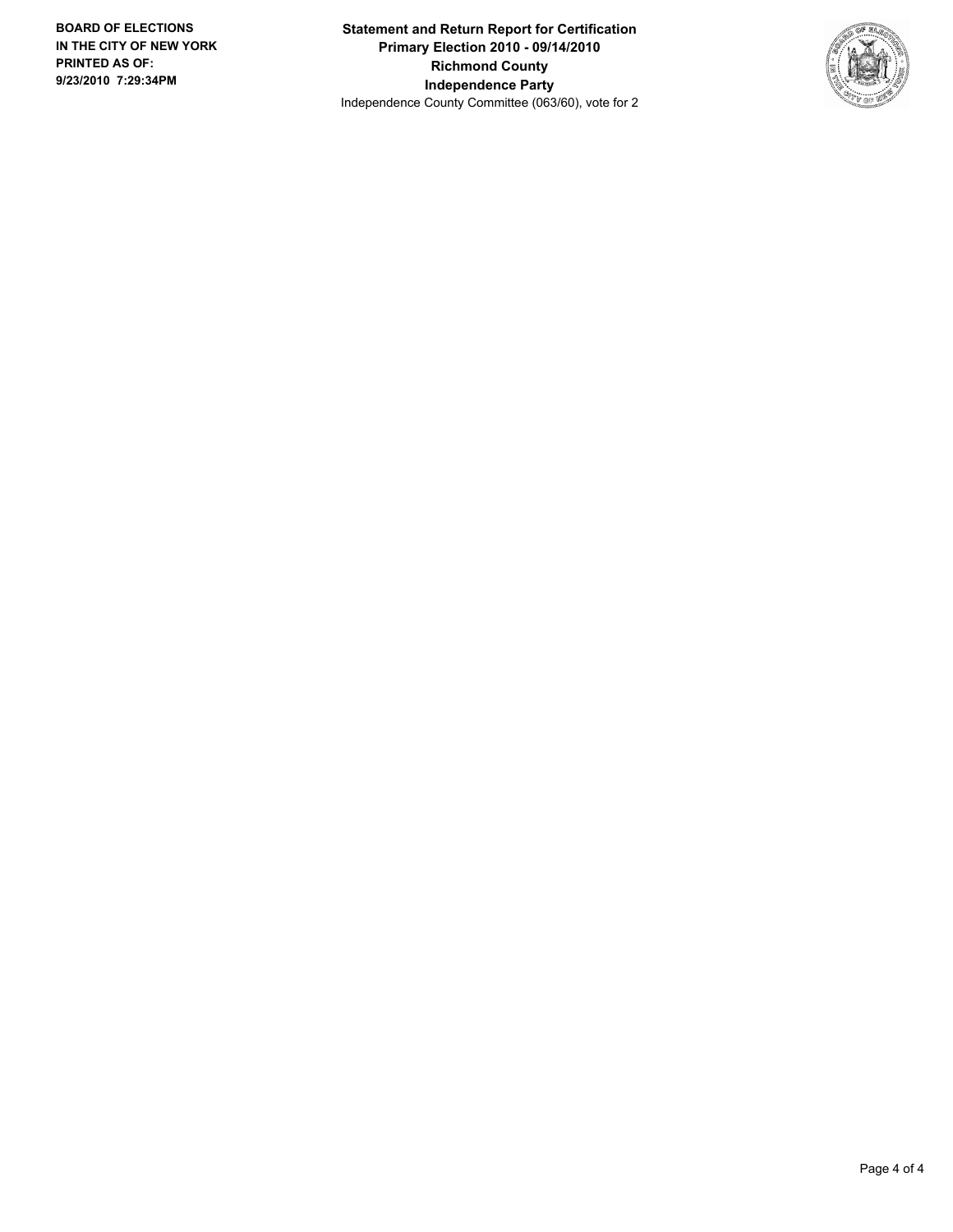

## **Primary Election 2010 - 09/14/2010 Richmond County - Independence Party**

Independence County Committee 061/61 Vote for 2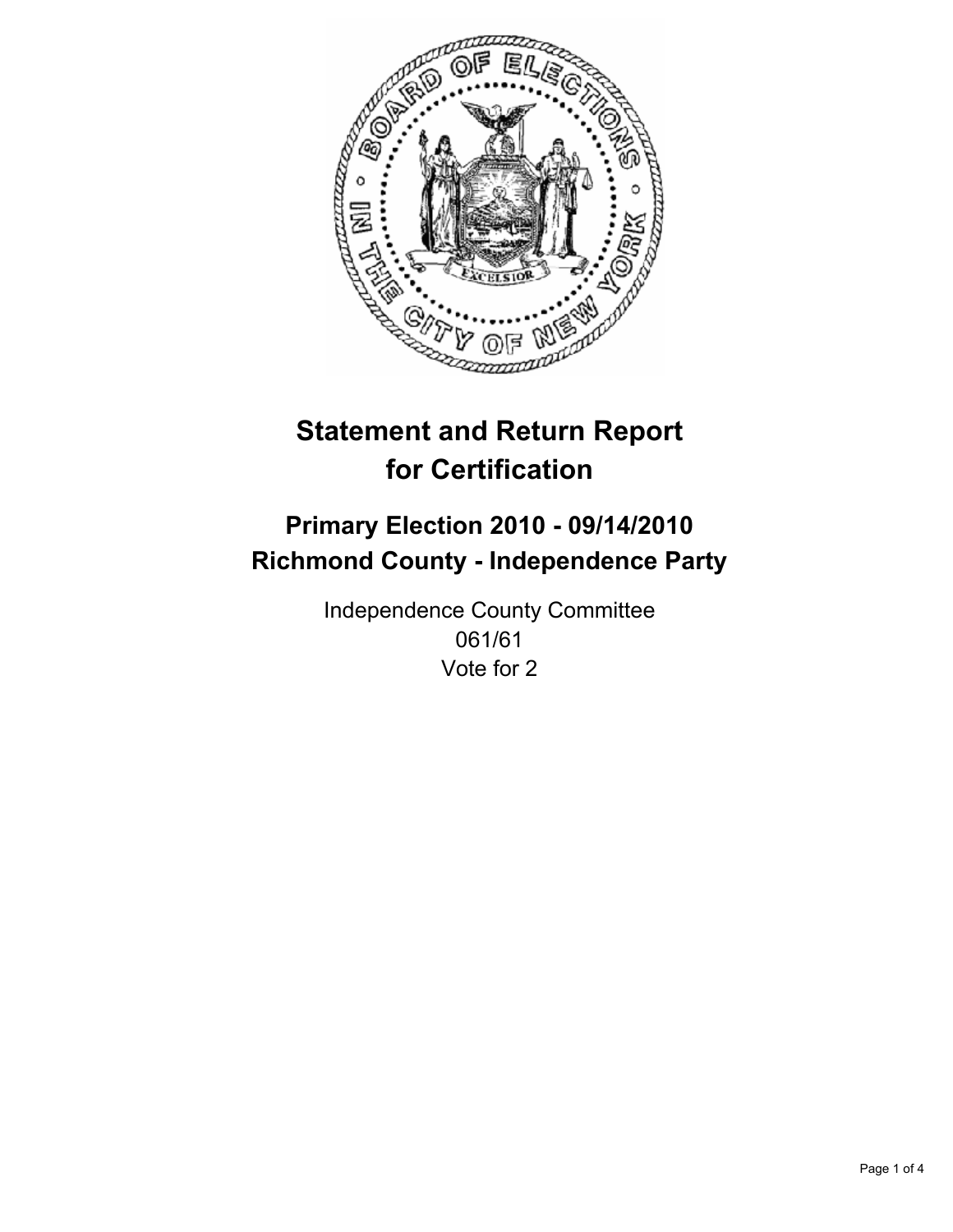

| <b>Total Votes</b>       | 4 |
|--------------------------|---|
| JEANNETTE MATOS-PEREZ    |   |
| <b>PAUL MARTUCCIO</b>    |   |
| CAROL R NOTARO           |   |
| <b>JOSEPH G CROCITTO</b> |   |
| AFFIDAVIT                | 0 |
| ABSENTEE/MILITARY        | 0 |
| <b>EMERGENCY</b>         | 0 |
| <b>PUBLIC COUNTER</b>    | 2 |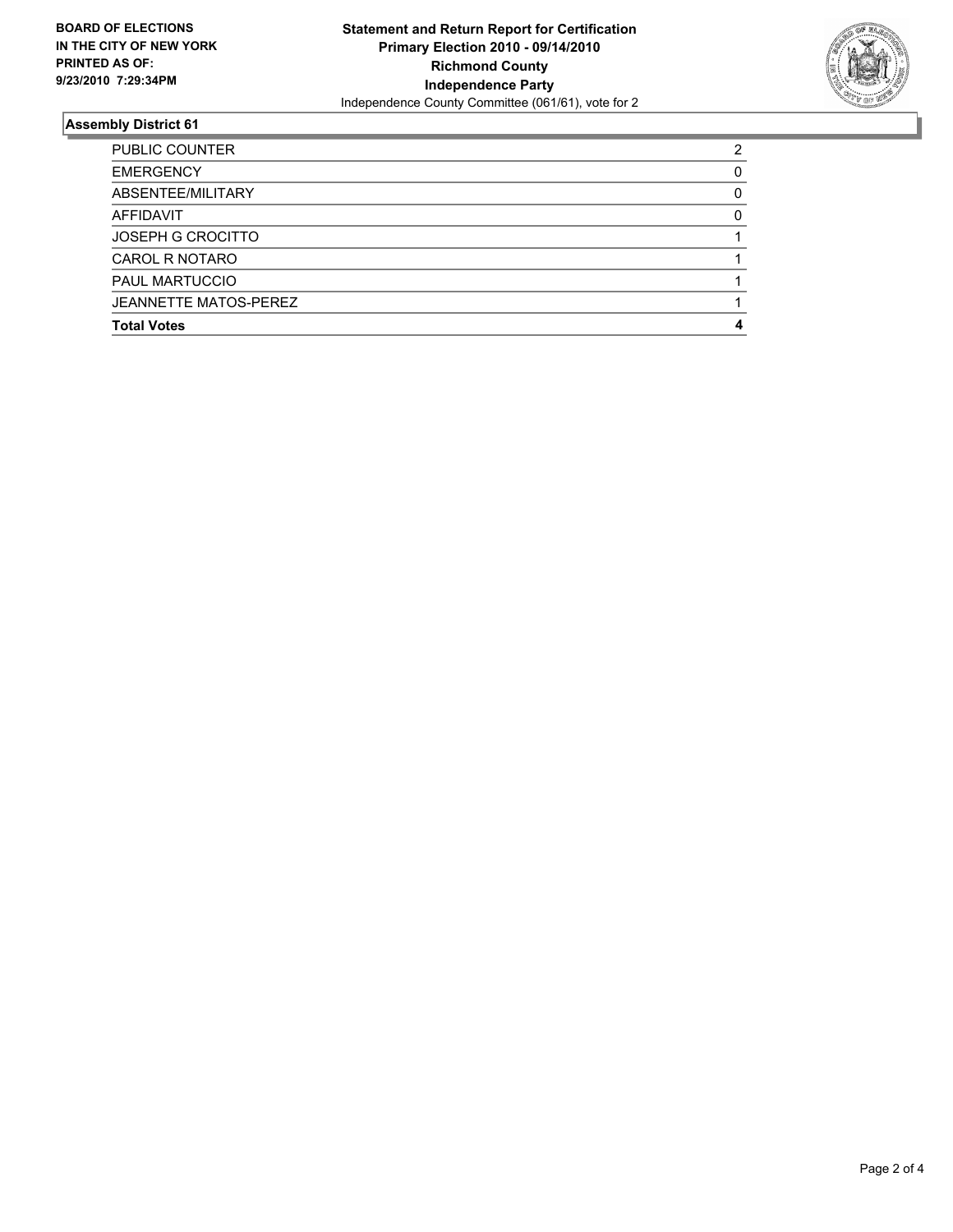### **Statement and Return Report for Certification Primary Election 2010 - 09/14/2010 Richmond County Independence Party** Independence County Committee (061/61), vote for 2

### **Total for Independence County Committee (061/61) - Richmond County**

| <b>Total Votes</b>           | 4            |
|------------------------------|--------------|
| <b>JEANNETTE MATOS-PEREZ</b> |              |
| <b>PAUL MARTUCCIO</b>        |              |
| CAROL R NOTARO               |              |
| <b>JOSEPH G CROCITTO</b>     |              |
| AFFIDAVIT                    | <sup>0</sup> |
| ABSENTEE/MILITARY            | 0            |
| <b>EMERGENCY</b>             |              |
| <b>PUBLIC COUNTER</b>        | 2            |

We certify this statement to be correct, and have caused the same to be attested by the signatures of the members of the board, or a majority thereof, on

Secretary **Chairman** 

Canvassing Board

Canvassing Board **Canvassing Board** Canvassing Board **Deputy Chief Clerk** 

Chief Clerk

Date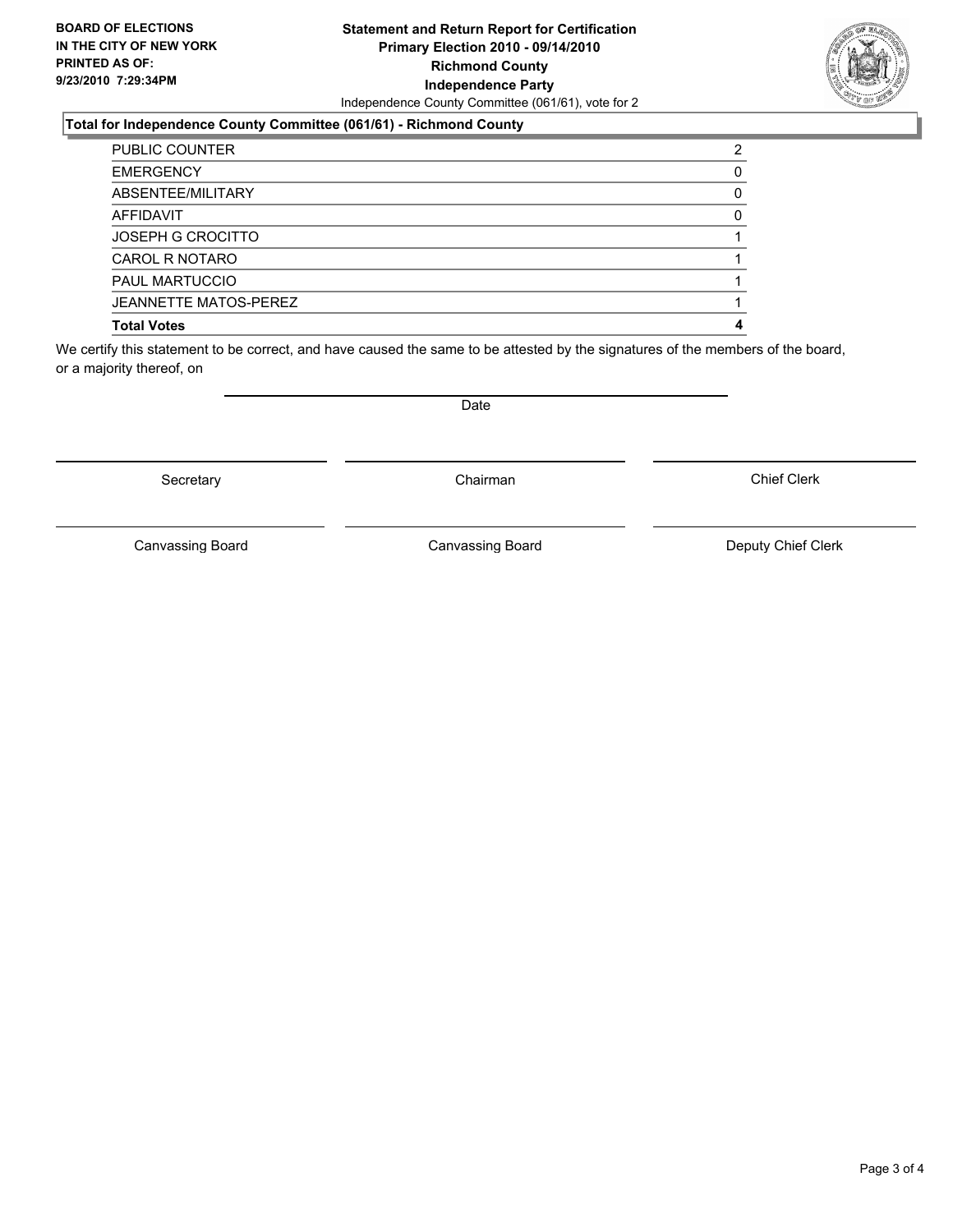**Statement and Return Report for Certification Primary Election 2010 - 09/14/2010 Richmond County Independence Party** Independence County Committee (061/61), vote for 2

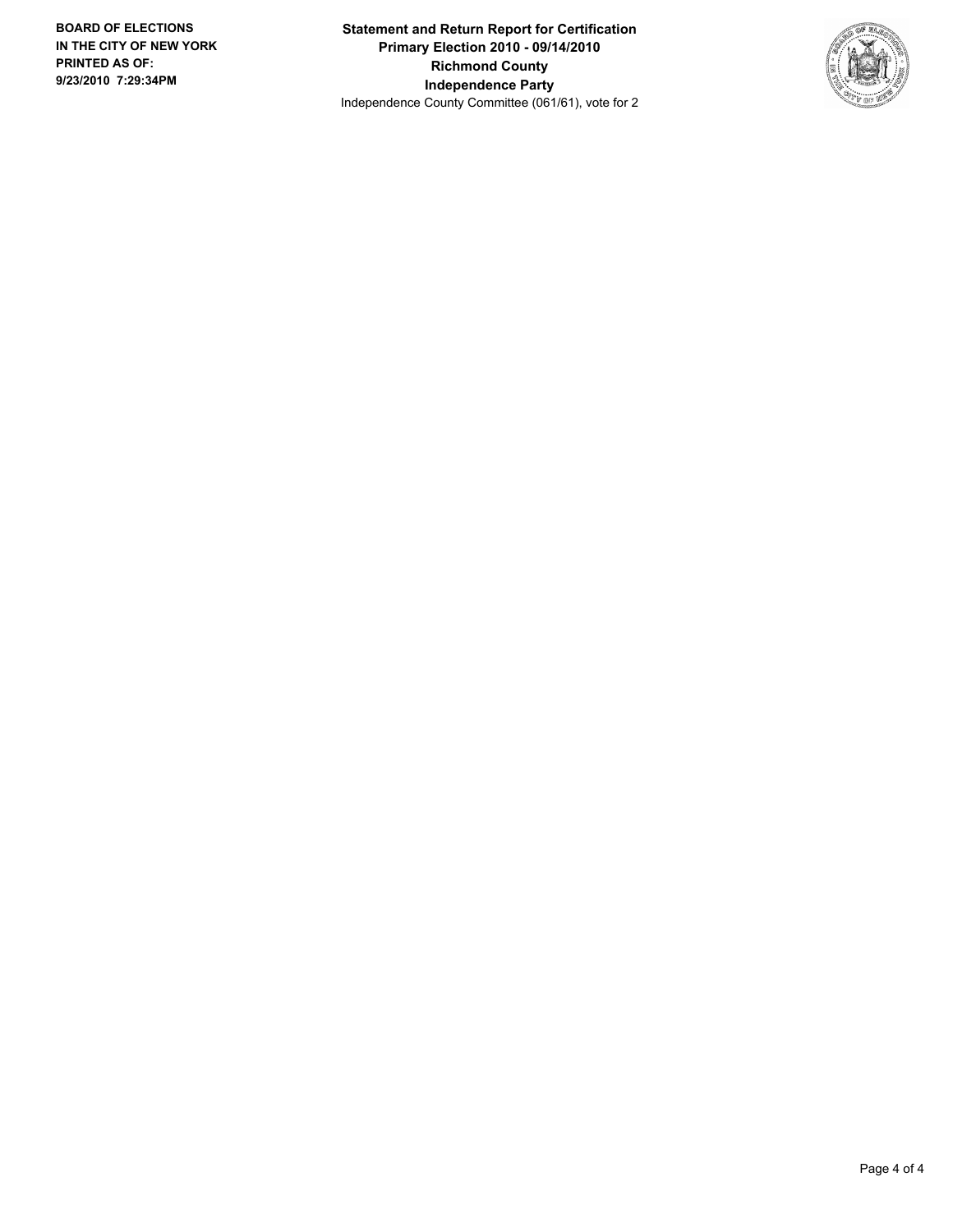

## **Primary Election 2010 - 09/14/2010 Richmond County - Independence Party**

Independence County Committee 075/61 Vote for 2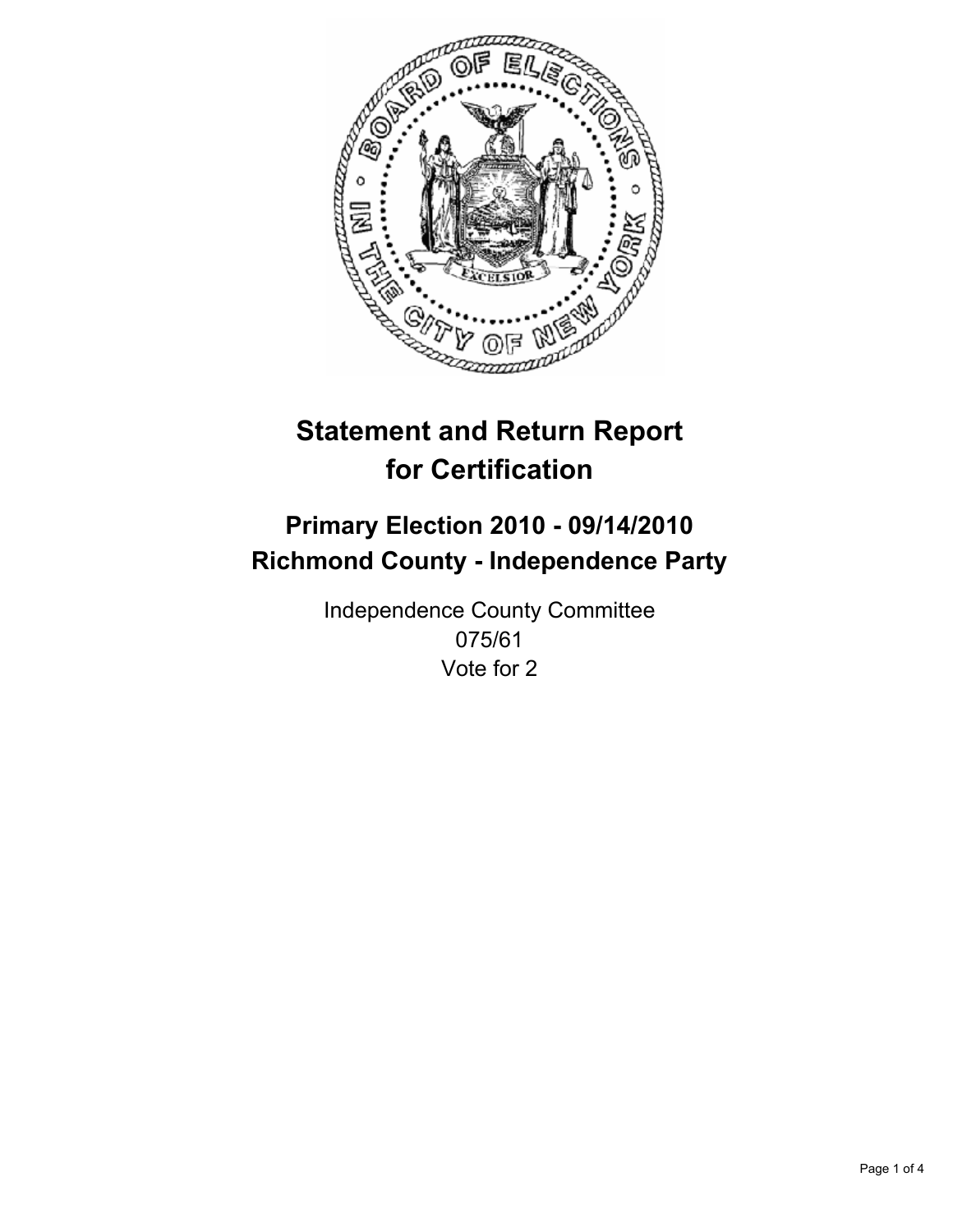

| <b>PUBLIC COUNTER</b> | 2 |
|-----------------------|---|
| <b>EMERGENCY</b>      | 0 |
| ABSENTEE/MILITARY     | 0 |
| <b>AFFIDAVIT</b>      | 0 |
| ALEXANDER PAGLIUCA    | 2 |
| <b>LAWRENCE MAYER</b> | 0 |
| <b>HELEN OHARE</b>    |   |
| <b>MICHAEL ONEILL</b> |   |
| <b>Total Votes</b>    | 4 |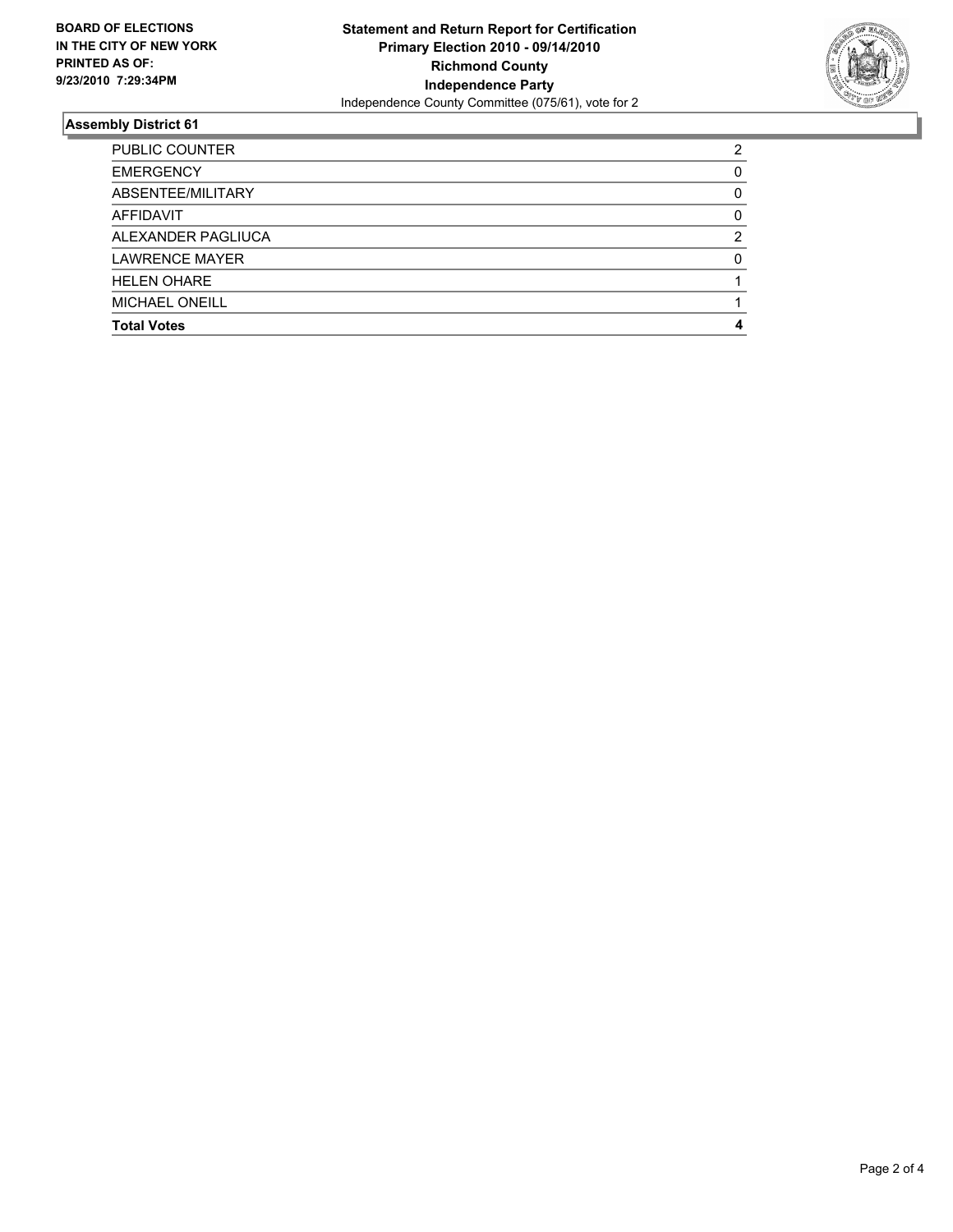### **Statement and Return Report for Certification Primary Election 2010 - 09/14/2010 Richmond County Independence Party** Independence County Committee (075/61), vote for 2

### **Total for Independence County Committee (075/61) - Richmond County**

| PUBLIC COUNTER        | 2 |
|-----------------------|---|
| <b>EMERGENCY</b>      | 0 |
| ABSENTEE/MILITARY     | 0 |
| AFFIDAVIT             | 0 |
| ALEXANDER PAGLIUCA    | 2 |
| <b>LAWRENCE MAYER</b> | 0 |
| <b>HELEN OHARE</b>    |   |
| <b>MICHAEL ONEILL</b> |   |
| <b>Total Votes</b>    | 4 |

We certify this statement to be correct, and have caused the same to be attested by the signatures of the members of the board, or a majority thereof, on

Secretary **Chairman** 

Canvassing Board

Date

Canvassing Board **Canvassing Board** Canvassing Board **Deputy Chief Clerk** 

Chief Clerk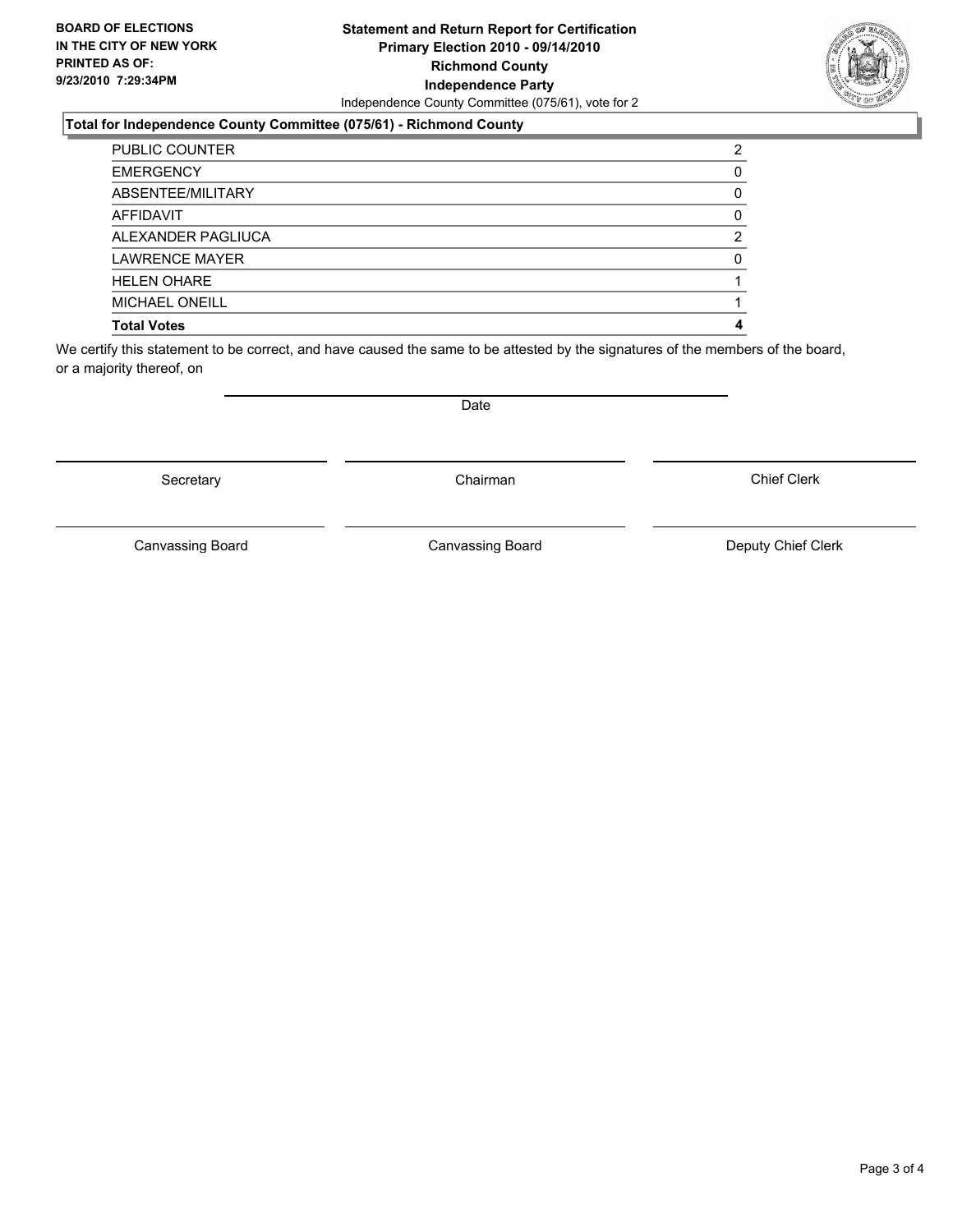**Statement and Return Report for Certification Primary Election 2010 - 09/14/2010 Richmond County Independence Party** Independence County Committee (075/61), vote for 2

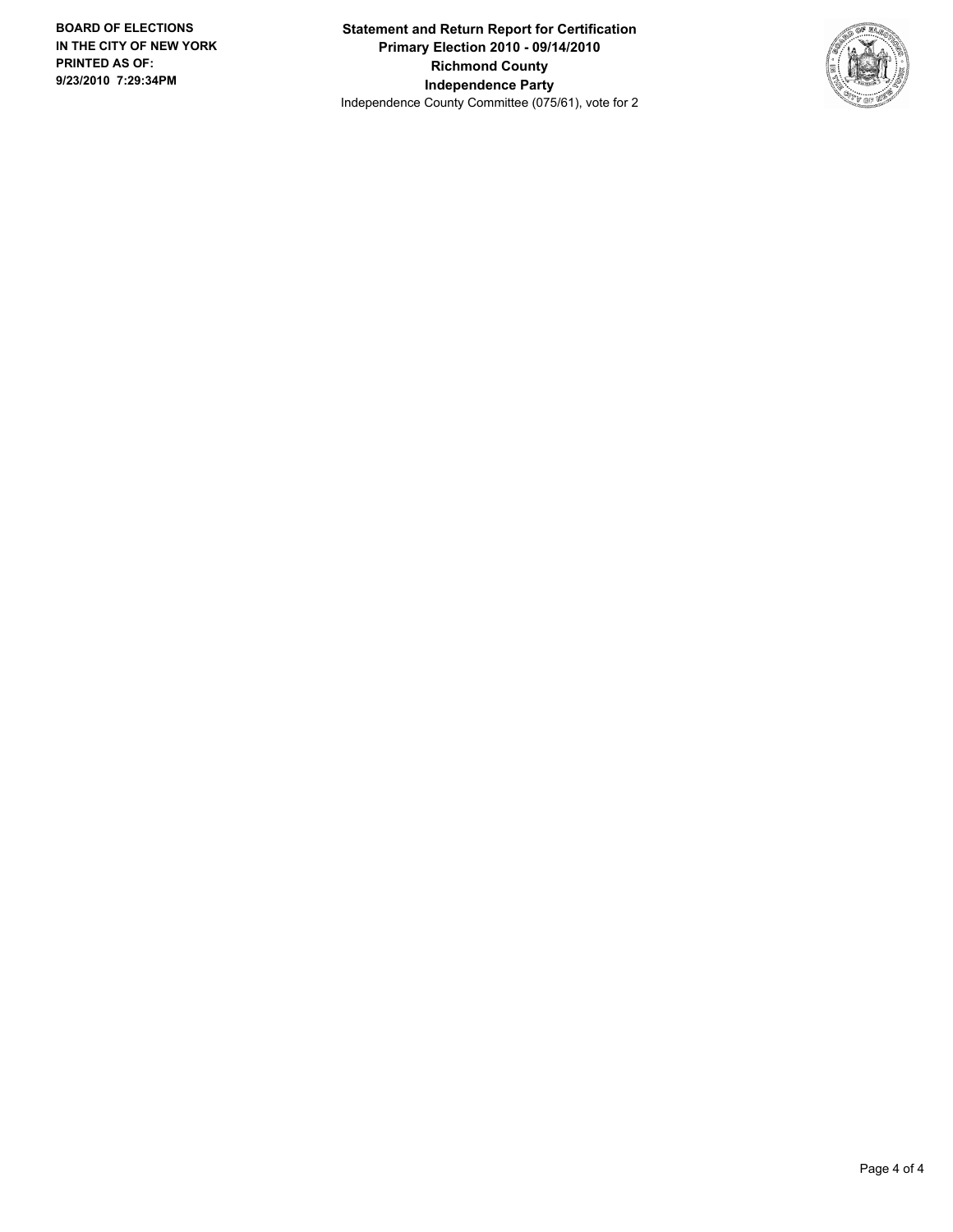

## **Primary Election 2010 - 09/14/2010 Richmond County - Independence Party**

Independence County Committee 012/62 Vote for 2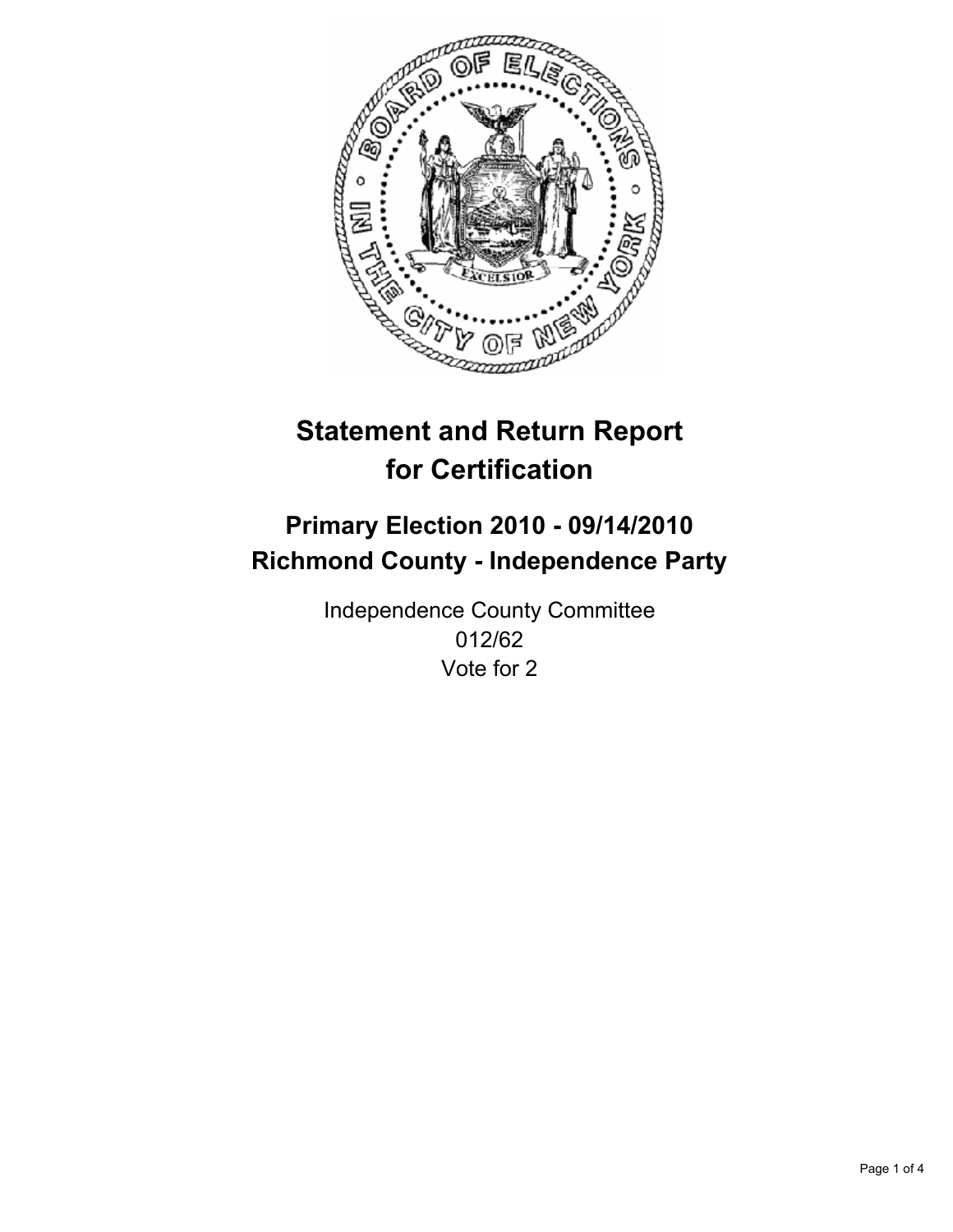

| <b>Total Votes</b>        |   |
|---------------------------|---|
| MARIE JOSE ROBERT-GISONNA |   |
| <b>BARBARA RIZZO</b>      |   |
| <b>LOUIS FALSETTA</b>     | 0 |
| DINA L FARRIELLA          | 0 |
| <b>AFFIDAVIT</b>          | 0 |
| ABSENTEE/MILITARY         | 0 |
| <b>EMERGENCY</b>          | 0 |
| <b>PUBLIC COUNTER</b>     |   |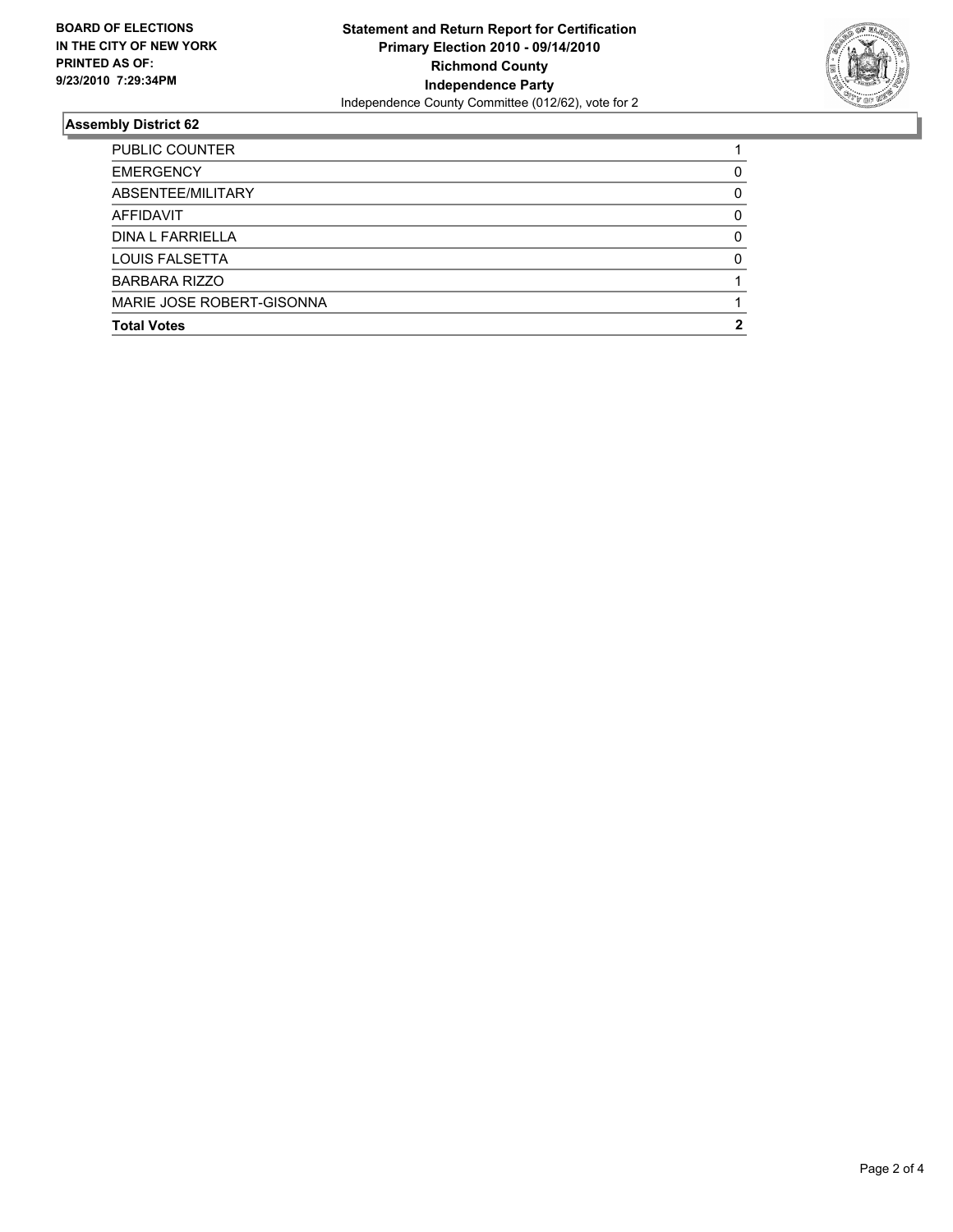### **Statement and Return Report for Certification Primary Election 2010 - 09/14/2010 Richmond County Independence Party** Independence County Committee (012/62), vote for 2

### **Total for Independence County Committee (012/62) - Richmond County**

| <b>Total Votes</b>        | 2 |
|---------------------------|---|
| MARIE JOSE ROBERT-GISONNA |   |
| <b>BARBARA RIZZO</b>      |   |
| LOUIS FALSETTA            | 0 |
| DINA L FARRIELLA          | 0 |
| AFFIDAVIT                 | 0 |
| ABSENTEE/MILITARY         | 0 |
| <b>EMERGENCY</b>          | 0 |
| <b>PUBLIC COUNTER</b>     |   |

We certify this statement to be correct, and have caused the same to be attested by the signatures of the members of the board, or a majority thereof, on

Secretary **Chairman** 

Canvassing Board

Canvassing Board **Canvassing Board** Canvassing Board **Deputy Chief Clerk** 

Chief Clerk

Date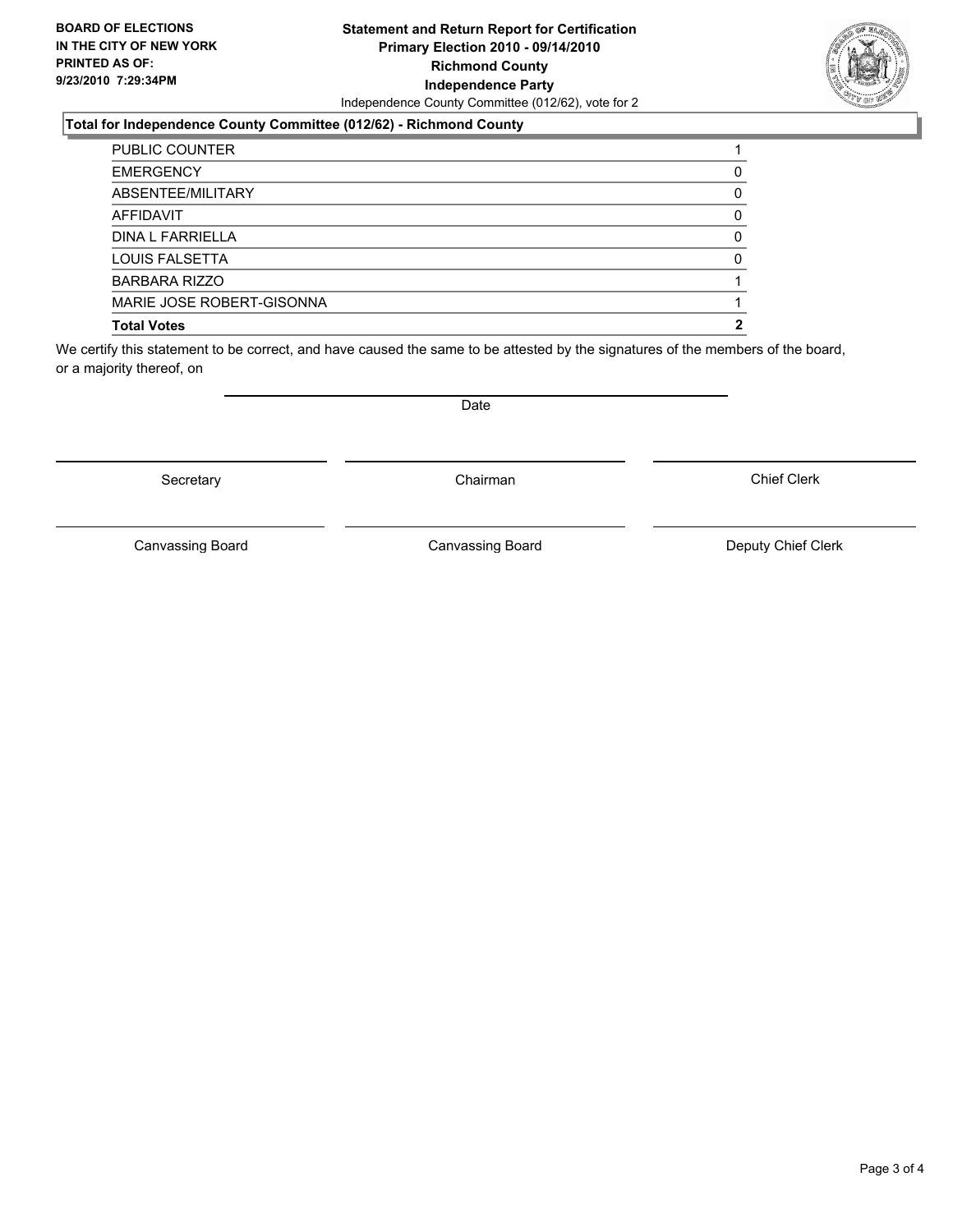**Statement and Return Report for Certification Primary Election 2010 - 09/14/2010 Richmond County Independence Party** Independence County Committee (012/62), vote for 2

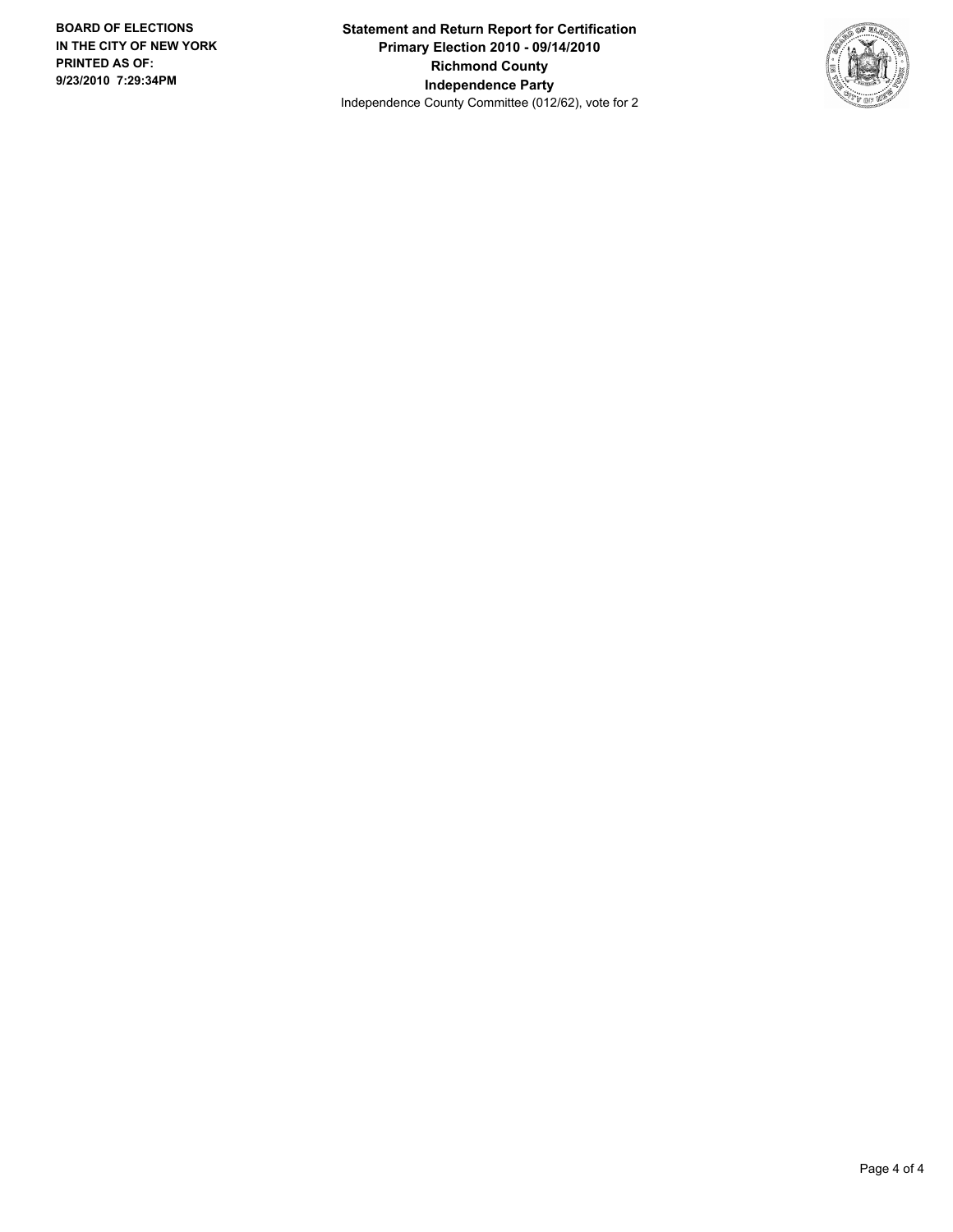

## **Primary Election 2010 - 09/14/2010 Richmond County - Independence Party**

Independence County Committee 034/62 Vote for 2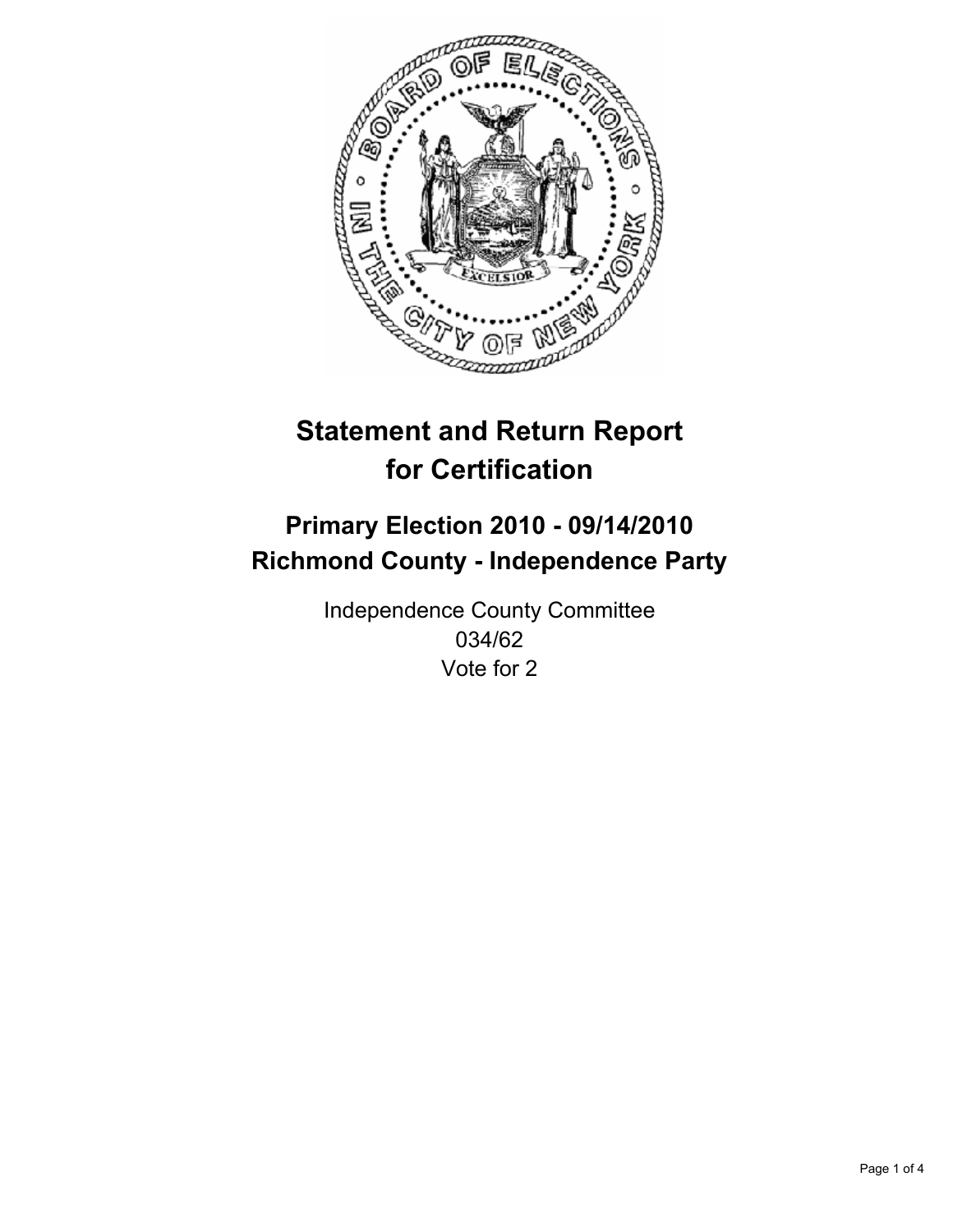

| <b>Total Votes</b>      | 0        |
|-------------------------|----------|
| ANGEL GRECO             | $\Omega$ |
| <b>JOHN GRANT</b>       | $\Omega$ |
| <b>FELICIA H SANTOS</b> | 0        |
| <b>KARI L BASILE</b>    | 0        |
| AFFIDAVIT               | 0        |
| ABSENTEE/MILITARY       | 0        |
| <b>EMERGENCY</b>        | 0        |
| <b>PUBLIC COUNTER</b>   | 0        |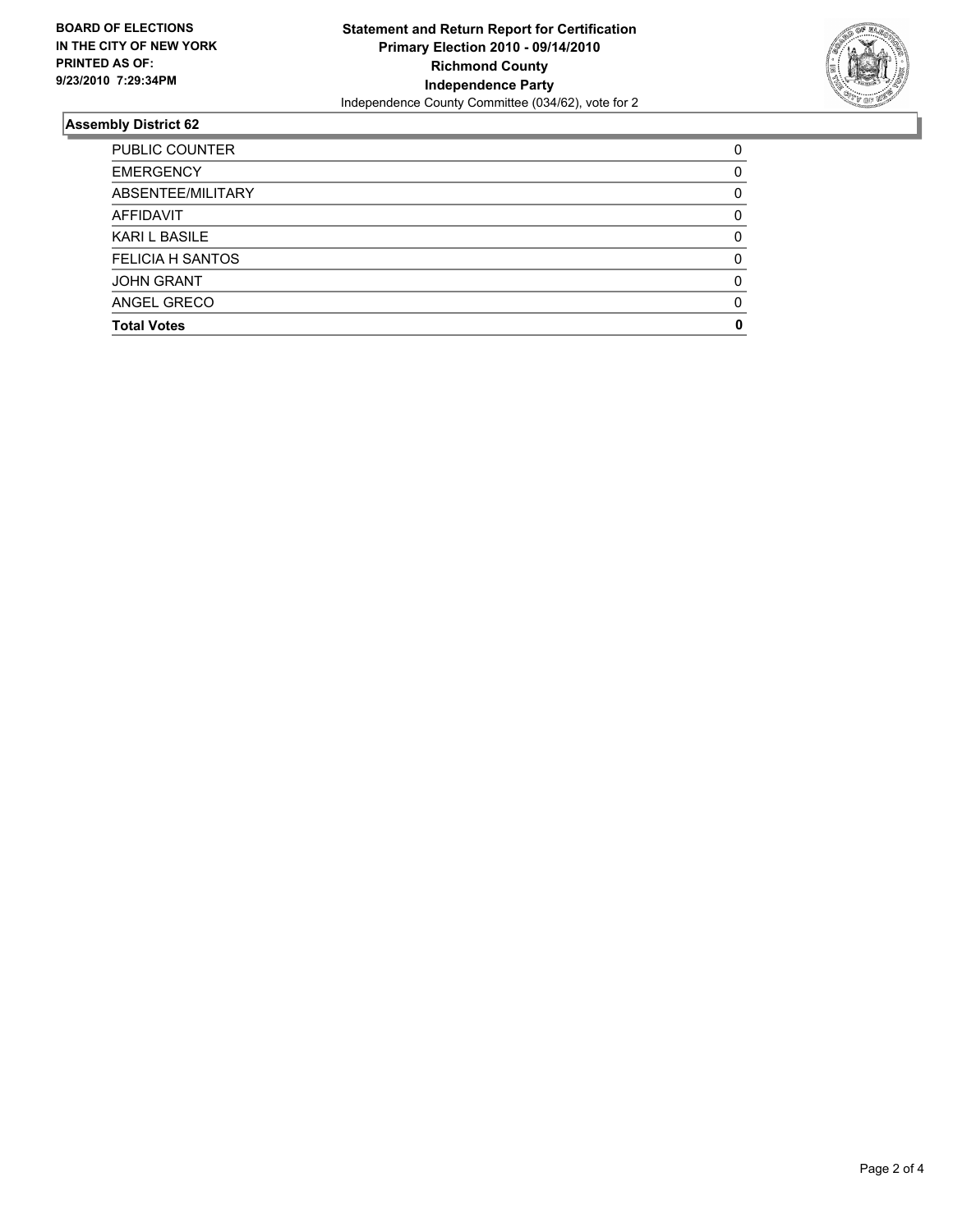#### **Statement and Return Report for Certification Primary Election 2010 - 09/14/2010 Richmond County Independence Party** Independence County Committee (034/62), vote for 2

#### **Total for Independence County Committee (034/62) - Richmond County**

| <b>PUBLIC COUNTER</b>   | 0 |
|-------------------------|---|
| <b>EMERGENCY</b>        | 0 |
| ABSENTEE/MILITARY       | 0 |
| <b>AFFIDAVIT</b>        | 0 |
| <b>KARI L BASILE</b>    | 0 |
| <b>FELICIA H SANTOS</b> | 0 |
| <b>JOHN GRANT</b>       | 0 |
| ANGEL GRECO             | 0 |
| <b>Total Votes</b>      | 0 |

We certify this statement to be correct, and have caused the same to be attested by the signatures of the members of the board, or a majority thereof, on

Date

Secretary **Chairman** 

Canvassing Board

Canvassing Board **Canvassing Board** Canvassing Board **Deputy Chief Clerk** 

Chief Clerk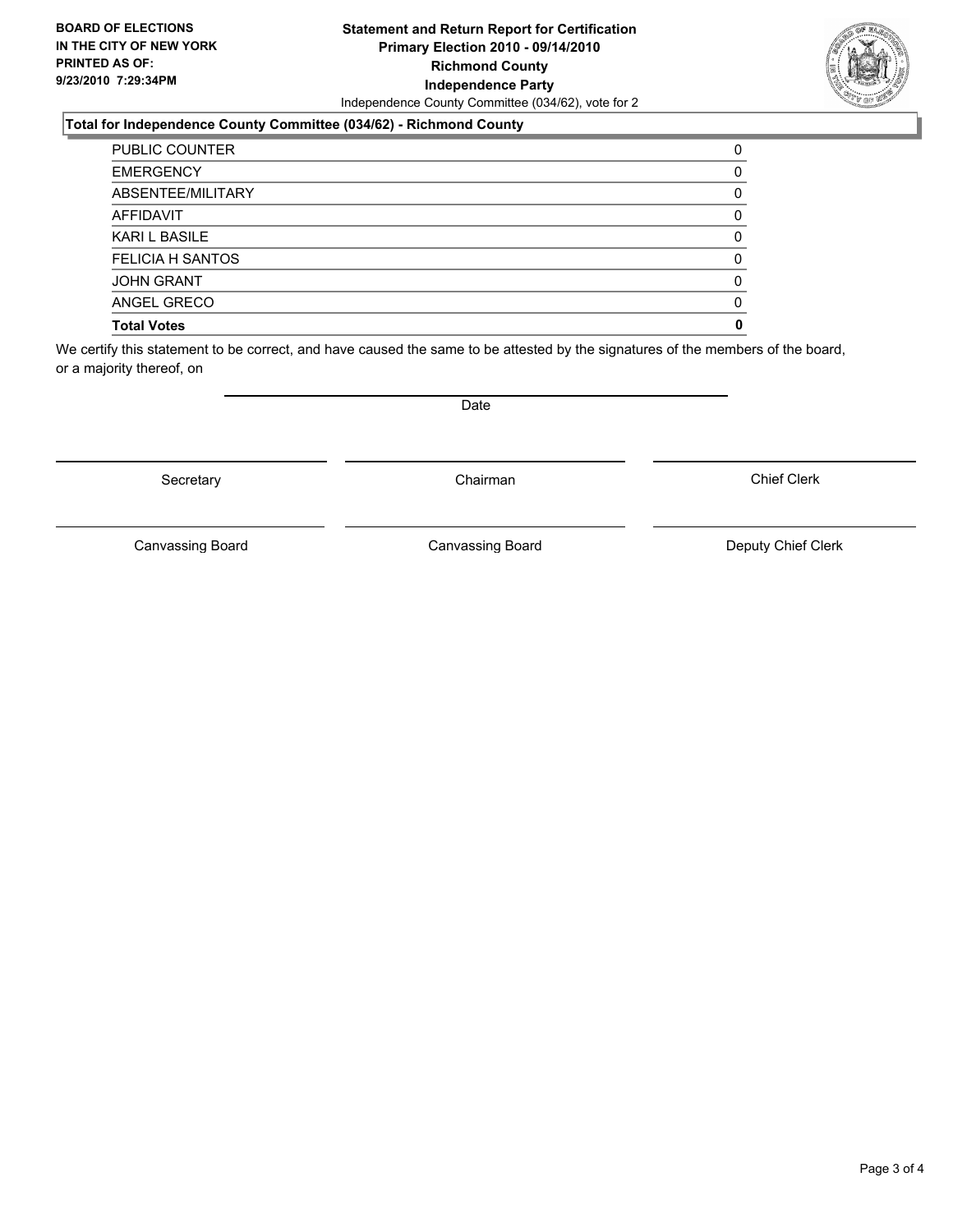**Statement and Return Report for Certification Primary Election 2010 - 09/14/2010 Richmond County Independence Party** Independence County Committee (034/62), vote for 2

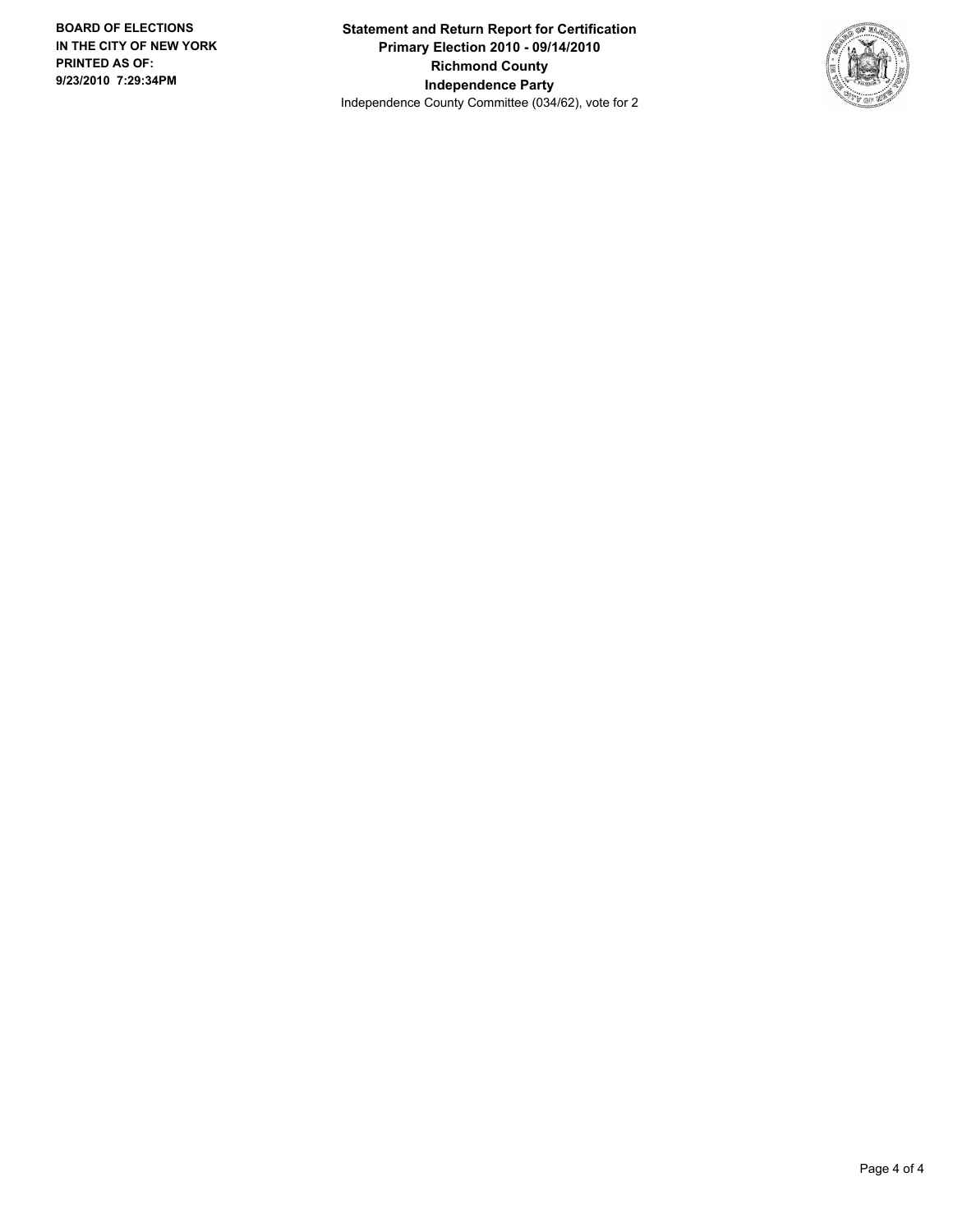

## **Primary Election 2010 - 09/14/2010 Richmond County - Independence Party**

Independence County Committee 041/62 Vote for 2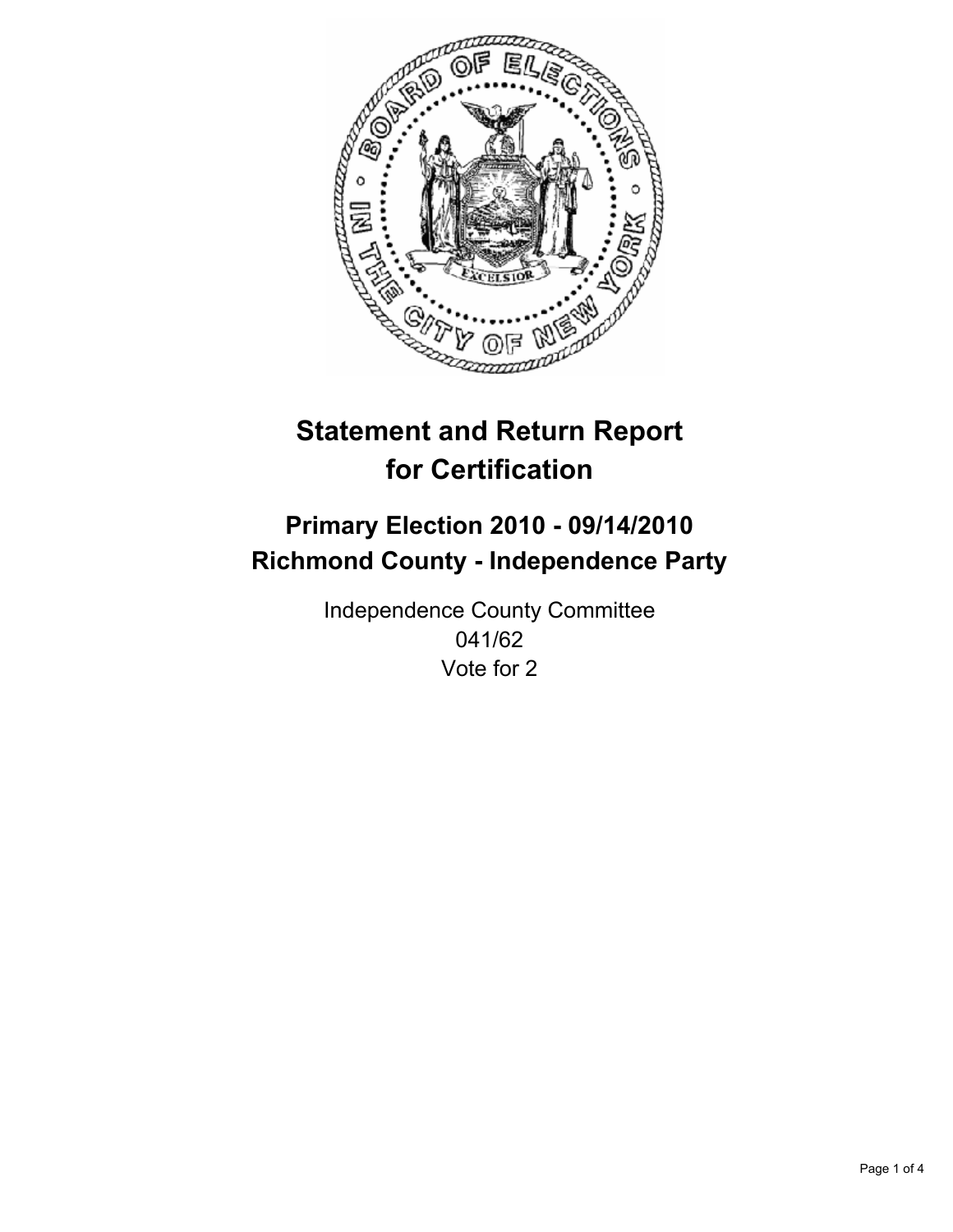

| <b>Total Votes</b>       | 4 |
|--------------------------|---|
| <b>JOHN JAKUBOWSKI</b>   | 2 |
| <b>MARIA JAGODZINSKI</b> | 0 |
| CHRISTOPHER S OLIVA      |   |
| <b>CAMILLE M MORANO</b>  |   |
| AFFIDAVIT                | 0 |
| ABSENTEE/MILITARY        | 0 |
| <b>EMERGENCY</b>         | 0 |
| <b>PUBLIC COUNTER</b>    | 2 |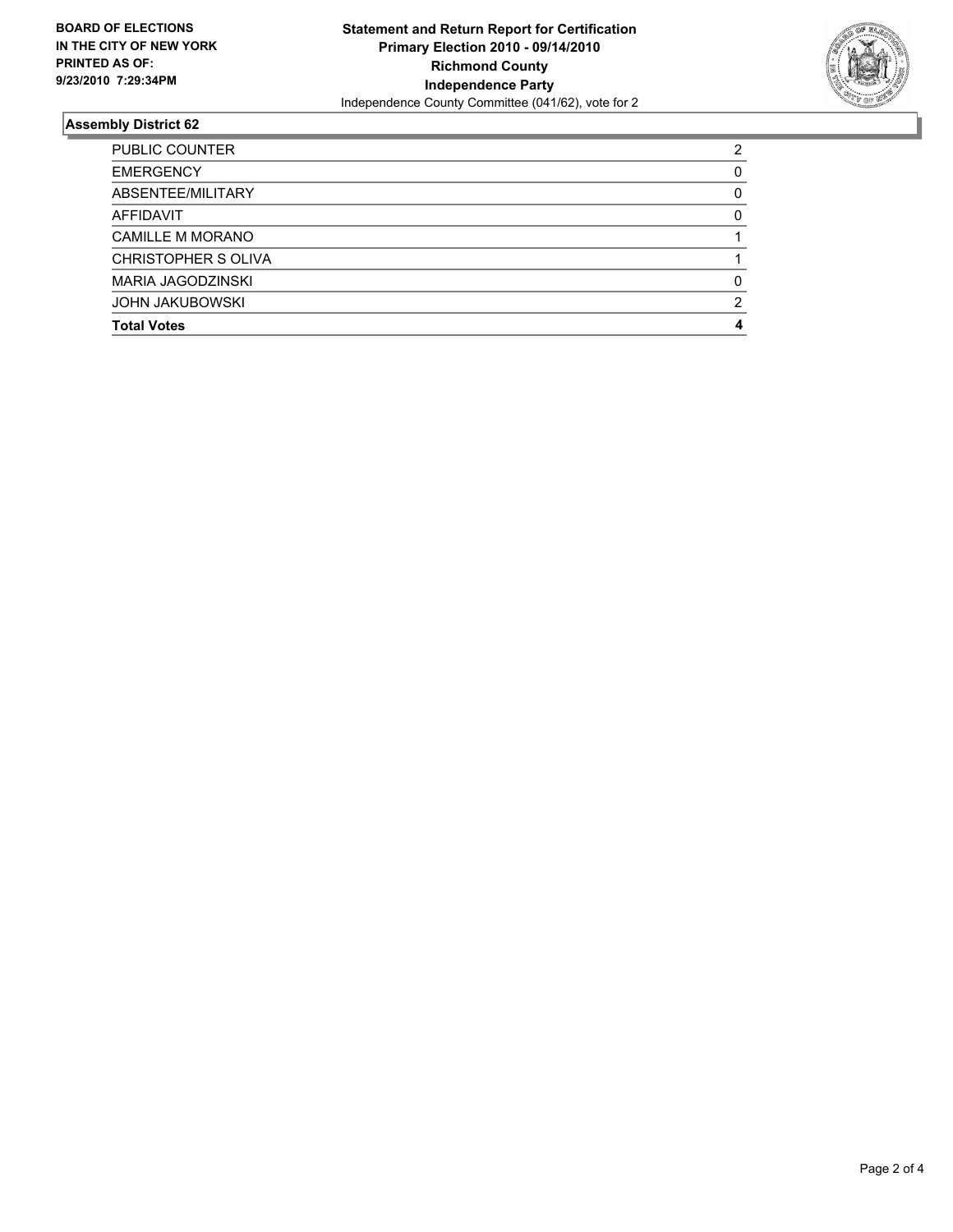#### **Statement and Return Report for Certification Primary Election 2010 - 09/14/2010 Richmond County Independence Party** Independence County Committee (041/62), vote for 2

### **Total for Independence County Committee (041/62) - Richmond County**

| <b>Total Votes</b>      | 4 |
|-------------------------|---|
| <b>JOHN JAKUBOWSKI</b>  | 2 |
| MARIA JAGODZINSKI       | 0 |
| CHRISTOPHER S OLIVA     |   |
| <b>CAMILLE M MORANO</b> |   |
| <b>AFFIDAVIT</b>        | 0 |
| ABSENTEE/MILITARY       | 0 |
| <b>EMERGENCY</b>        | 0 |
| <b>PUBLIC COUNTER</b>   | 2 |

We certify this statement to be correct, and have caused the same to be attested by the signatures of the members of the board, or a majority thereof, on

Date

Secretary **Chairman** 

Canvassing Board

Canvassing Board **Canvassing Board** Canvassing Board **Deputy Chief Clerk** 

Chief Clerk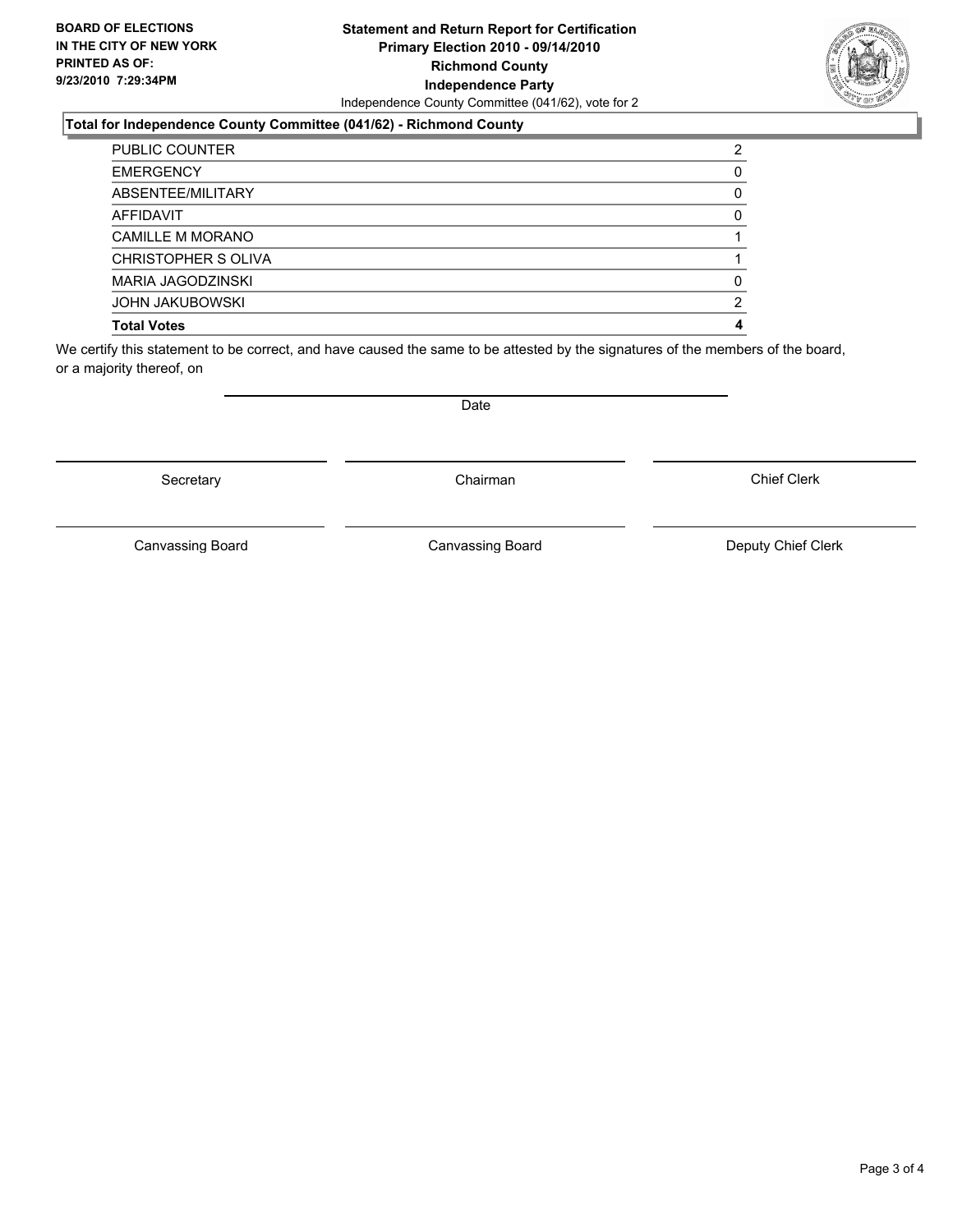**Statement and Return Report for Certification Primary Election 2010 - 09/14/2010 Richmond County Independence Party** Independence County Committee (041/62), vote for 2

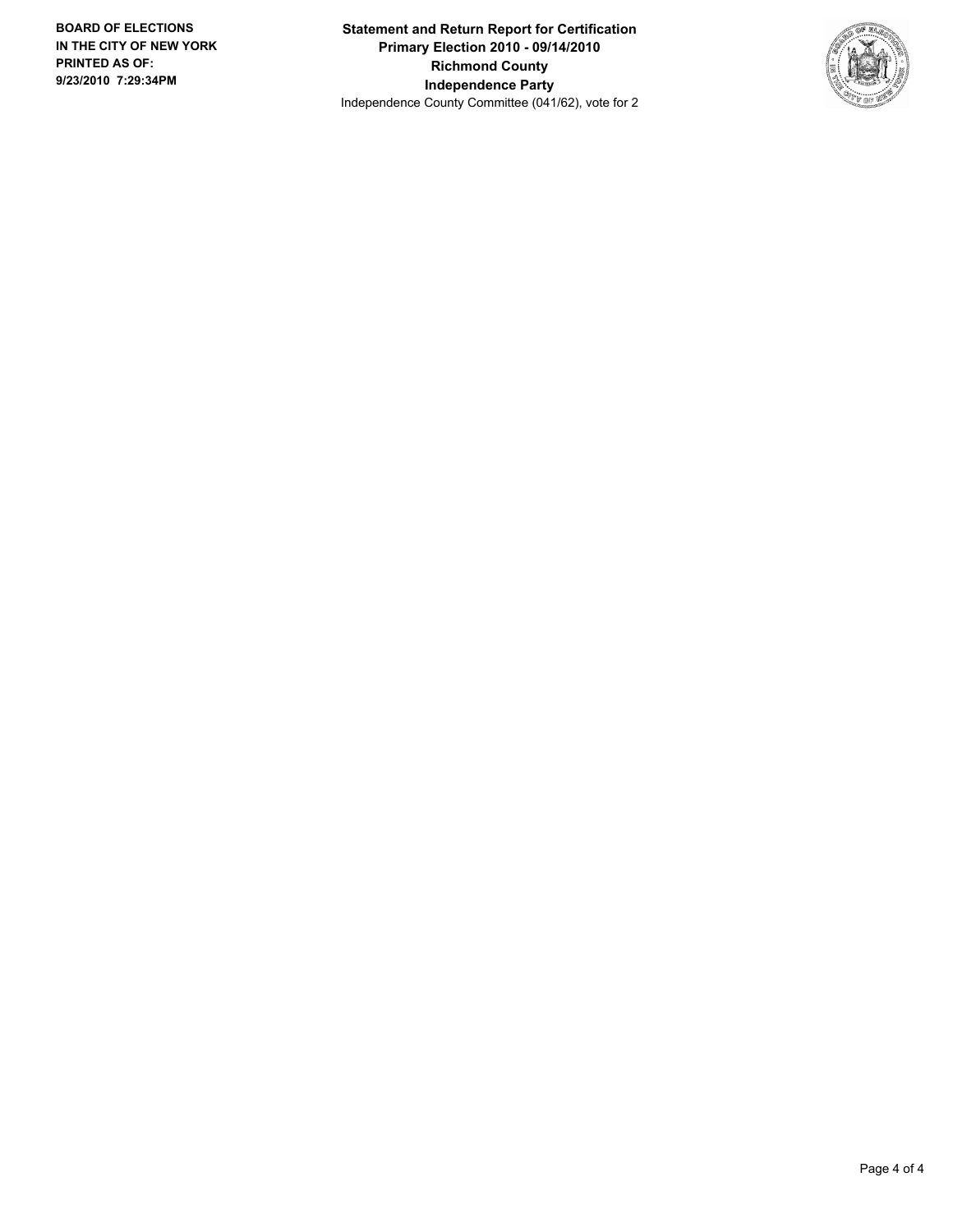

## **Primary Election 2010 - 09/14/2010 Richmond County - Independence Party**

Independence County Committee 055/62 Vote for 2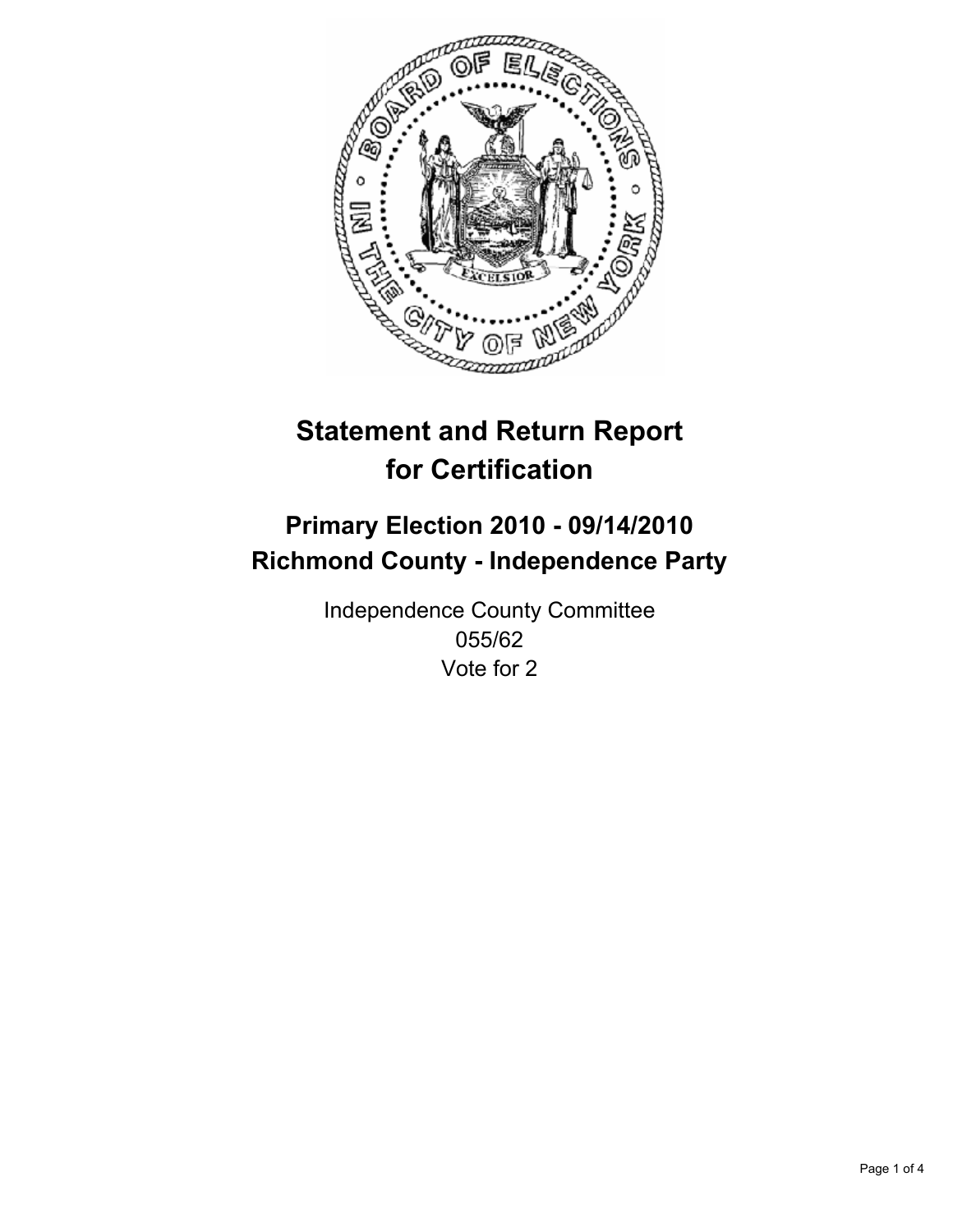

| <b>Total Votes</b>       | 0 |
|--------------------------|---|
| <b>DOLORES ELLIOTT</b>   | 0 |
| LINDA DOVE               | 0 |
| <b>ANTHONY SAVINO</b>    | 0 |
| <b>CHARLES J DIMARCO</b> | 0 |
| AFFIDAVIT                | 0 |
| ABSENTEE/MILITARY        | 0 |
| <b>EMERGENCY</b>         | 0 |
| <b>PUBLIC COUNTER</b>    | 0 |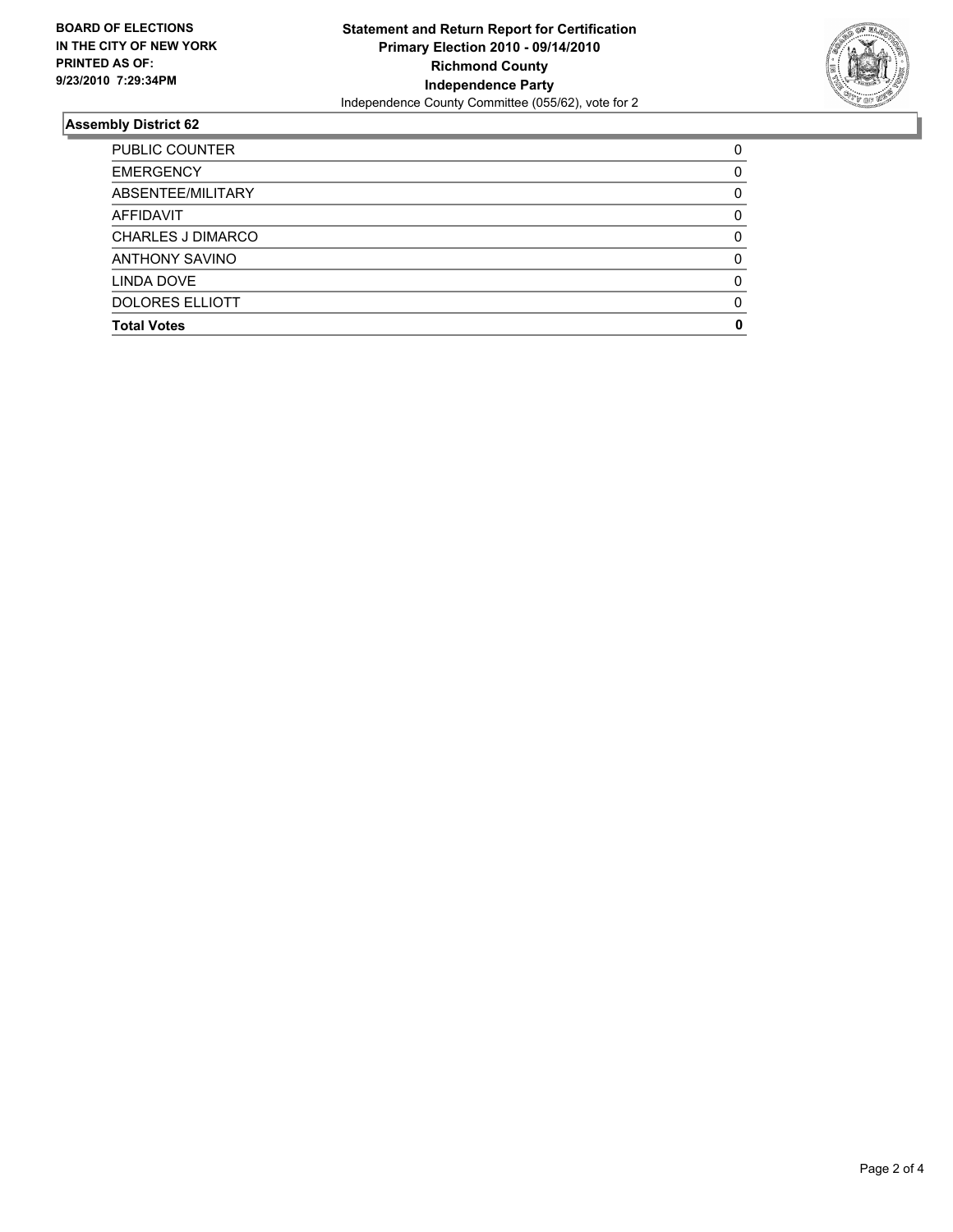#### **Statement and Return Report for Certification Primary Election 2010 - 09/14/2010 Richmond County Independence Party** Independence County Committee (055/62), vote for 2

#### **Total for Independence County Committee (055/62) - Richmond County**

| <b>Total Votes</b>       | 0 |
|--------------------------|---|
| <b>DOLORES ELLIOTT</b>   | 0 |
| LINDA DOVE               | 0 |
| <b>ANTHONY SAVINO</b>    | 0 |
| <b>CHARLES J DIMARCO</b> | 0 |
| <b>AFFIDAVIT</b>         | 0 |
| ABSENTEE/MILITARY        | 0 |
| <b>EMERGENCY</b>         | 0 |
| <b>PUBLIC COUNTER</b>    | 0 |

We certify this statement to be correct, and have caused the same to be attested by the signatures of the members of the board, or a majority thereof, on

Secretary **Chairman** 

Canvassing Board

Date

Canvassing Board **Canvassing Board** Canvassing Board **Deputy Chief Clerk** 

Chief Clerk

Page 3 of 4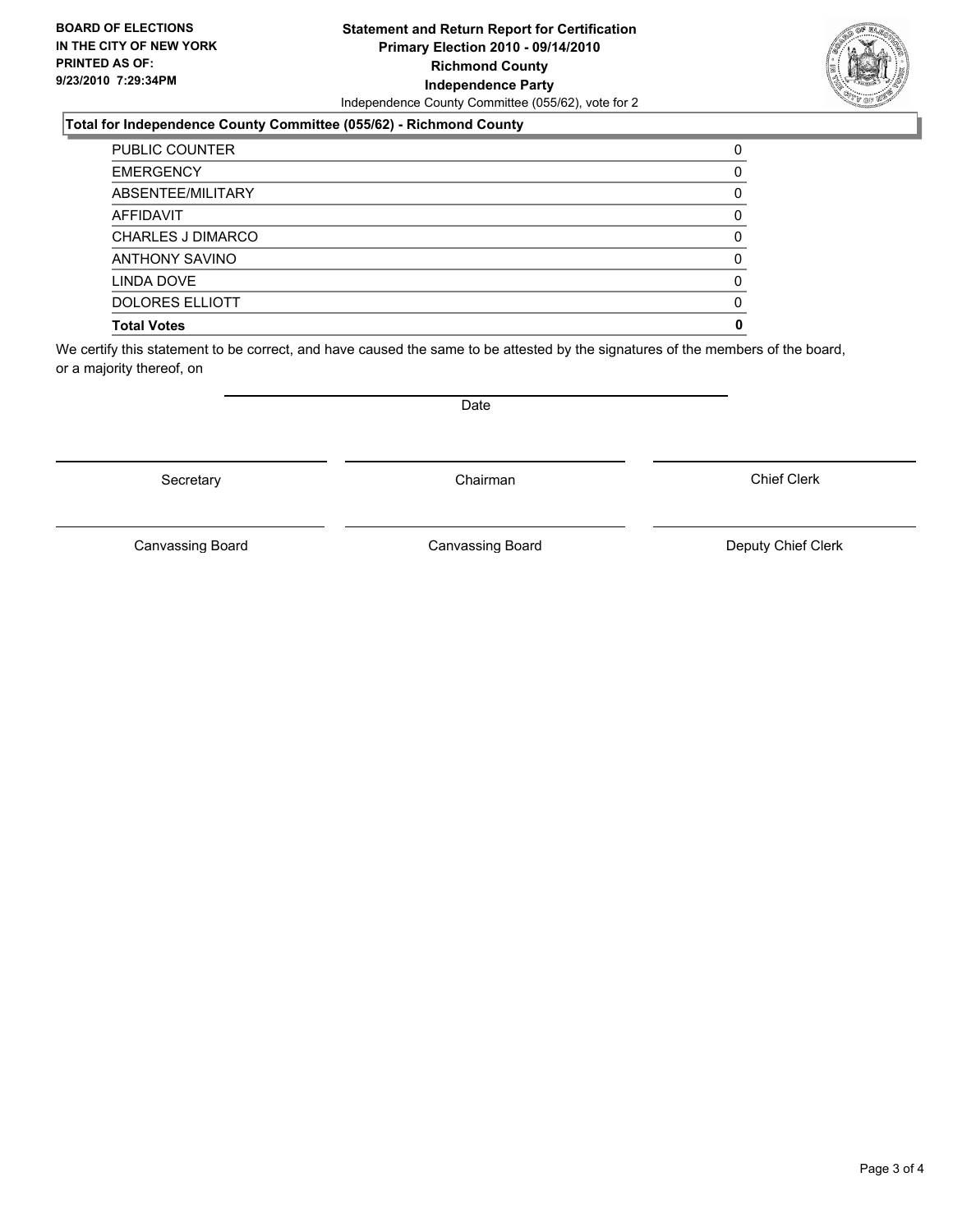**Statement and Return Report for Certification Primary Election 2010 - 09/14/2010 Richmond County Independence Party** Independence County Committee (055/62), vote for 2

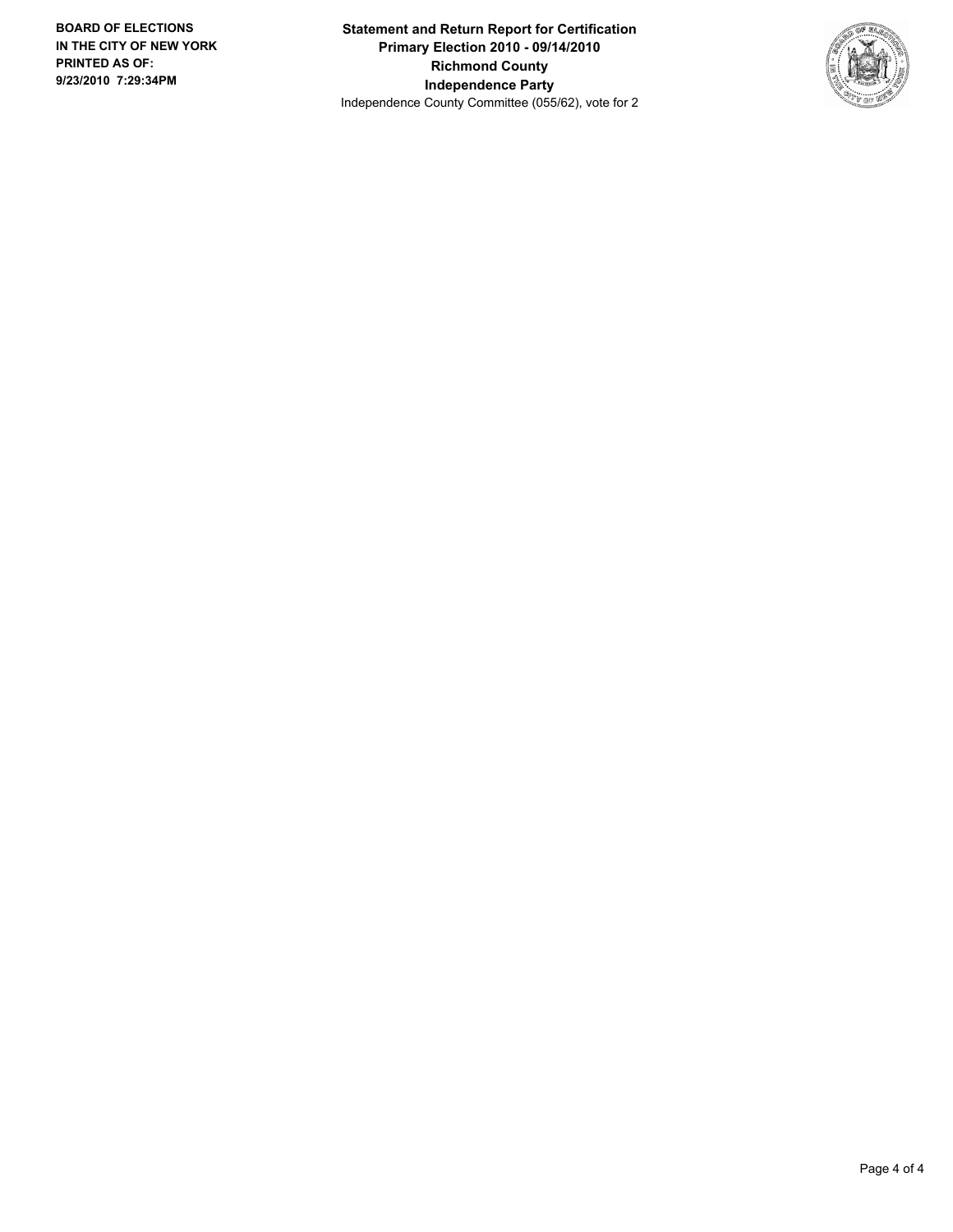

## **Primary Election 2010 - 09/14/2010 Richmond County - Independence Party**

Independence County Committee 057/62 Vote for 2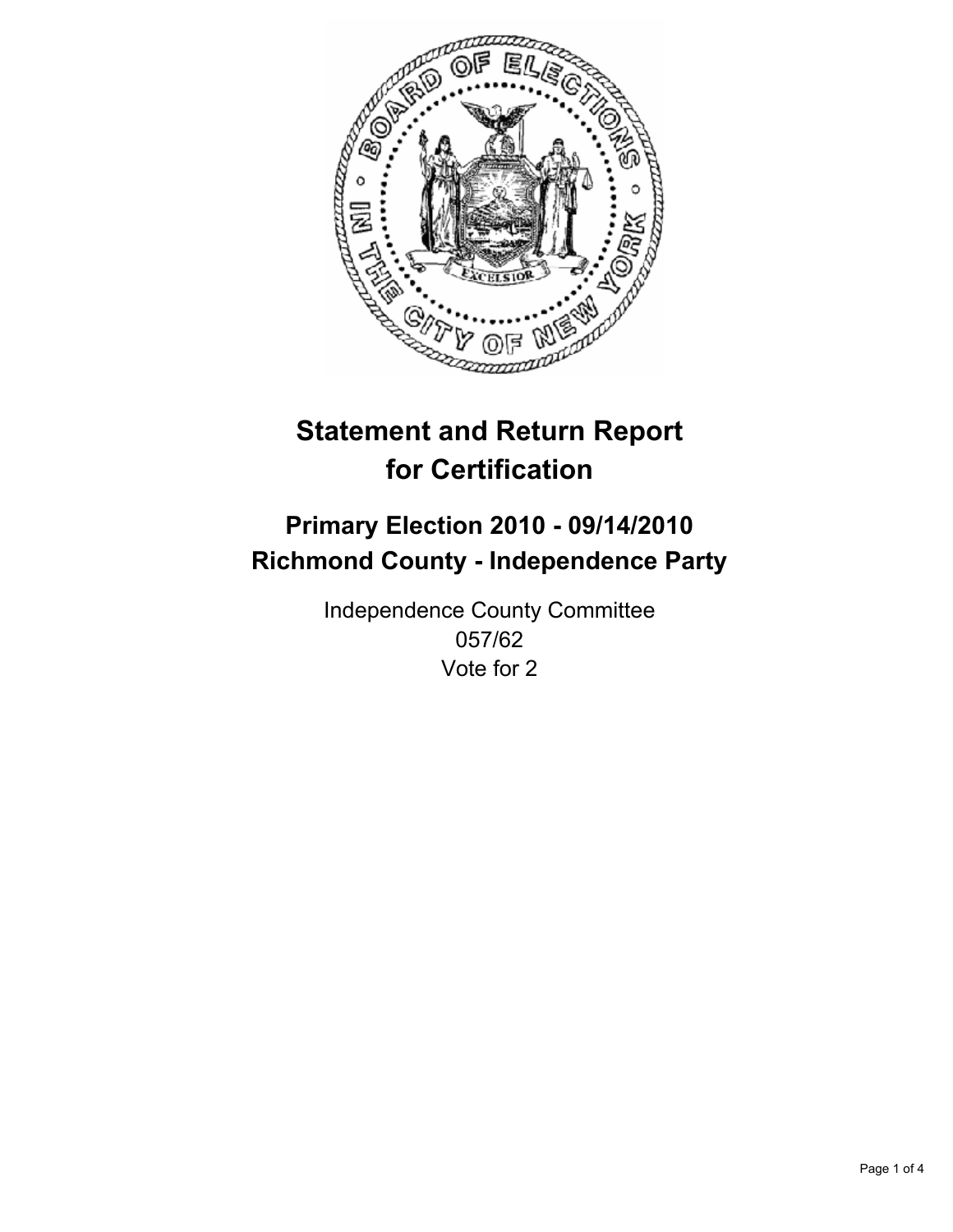

| NICOLE BALE              | 2 |
|--------------------------|---|
| <b>LAURA ARTESI</b>      |   |
| ROBERTO DOMINICCI        | 0 |
| <b>GISELLE DOMINICCI</b> | 0 |
| <b>AFFIDAVIT</b>         | 0 |
| ABSENTEE/MILITARY        | 0 |
| <b>EMERGENCY</b>         | 0 |
| PUBLIC COUNTER           | 2 |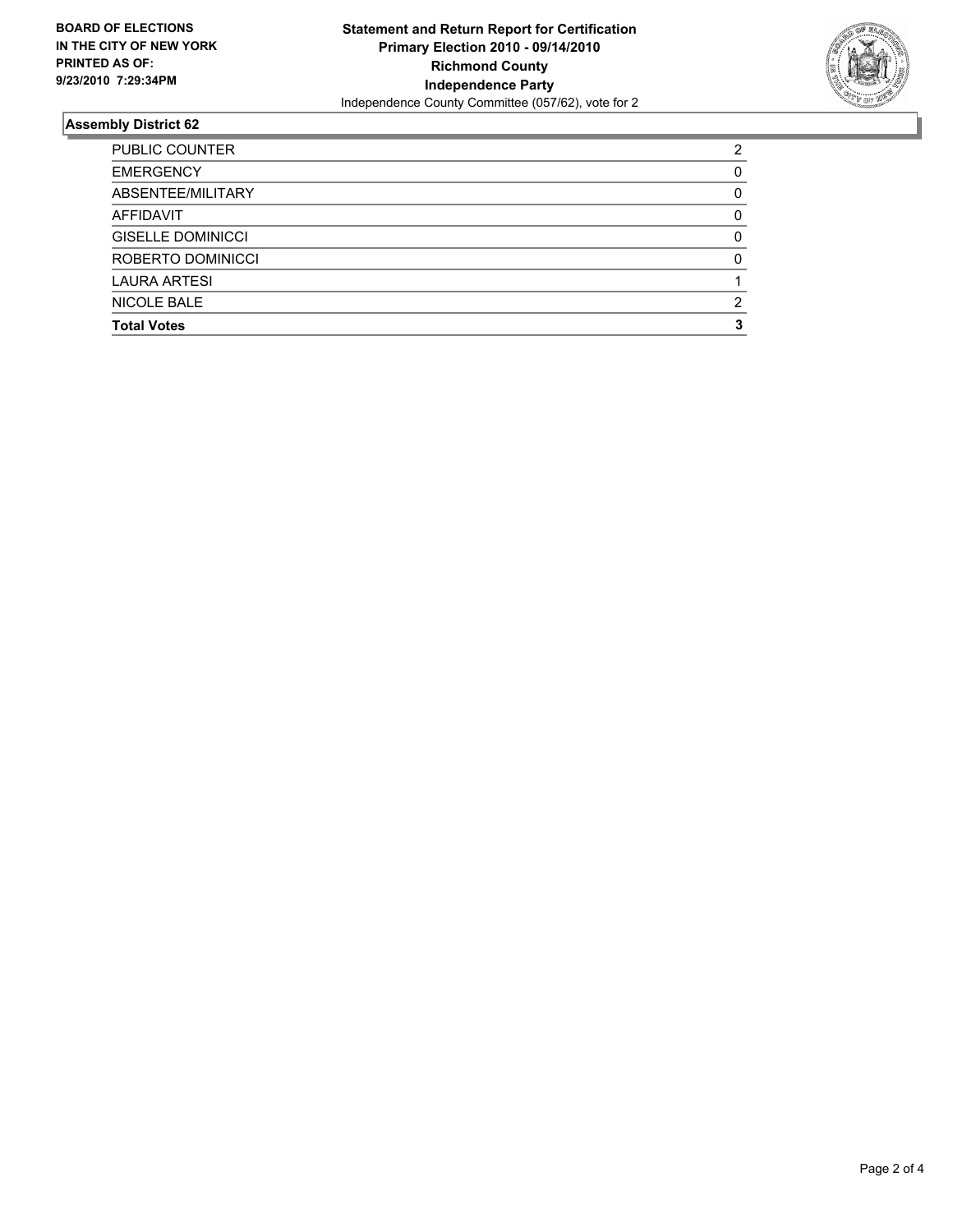#### **Statement and Return Report for Certification Primary Election 2010 - 09/14/2010 Richmond County Independence Party** Independence County Committee (057/62), vote for 2

#### **Total for Independence County Committee (057/62) - Richmond County**

| <b>Total Votes</b>       | з |
|--------------------------|---|
| NICOLE BALE              | 2 |
| <b>LAURA ARTESI</b>      |   |
| ROBERTO DOMINICCI        | 0 |
| <b>GISELLE DOMINICCI</b> | 0 |
| <b>AFFIDAVIT</b>         | 0 |
| ABSENTEE/MILITARY        | 0 |
| <b>EMERGENCY</b>         | O |
| <b>PUBLIC COUNTER</b>    | 2 |

We certify this statement to be correct, and have caused the same to be attested by the signatures of the members of the board, or a majority thereof, on

Secretary **Chairman** 

Canvassing Board

Canvassing Board **Canvassing Board** Canvassing Board **Deputy Chief Clerk** 

Chief Clerk

Date

Page 3 of 4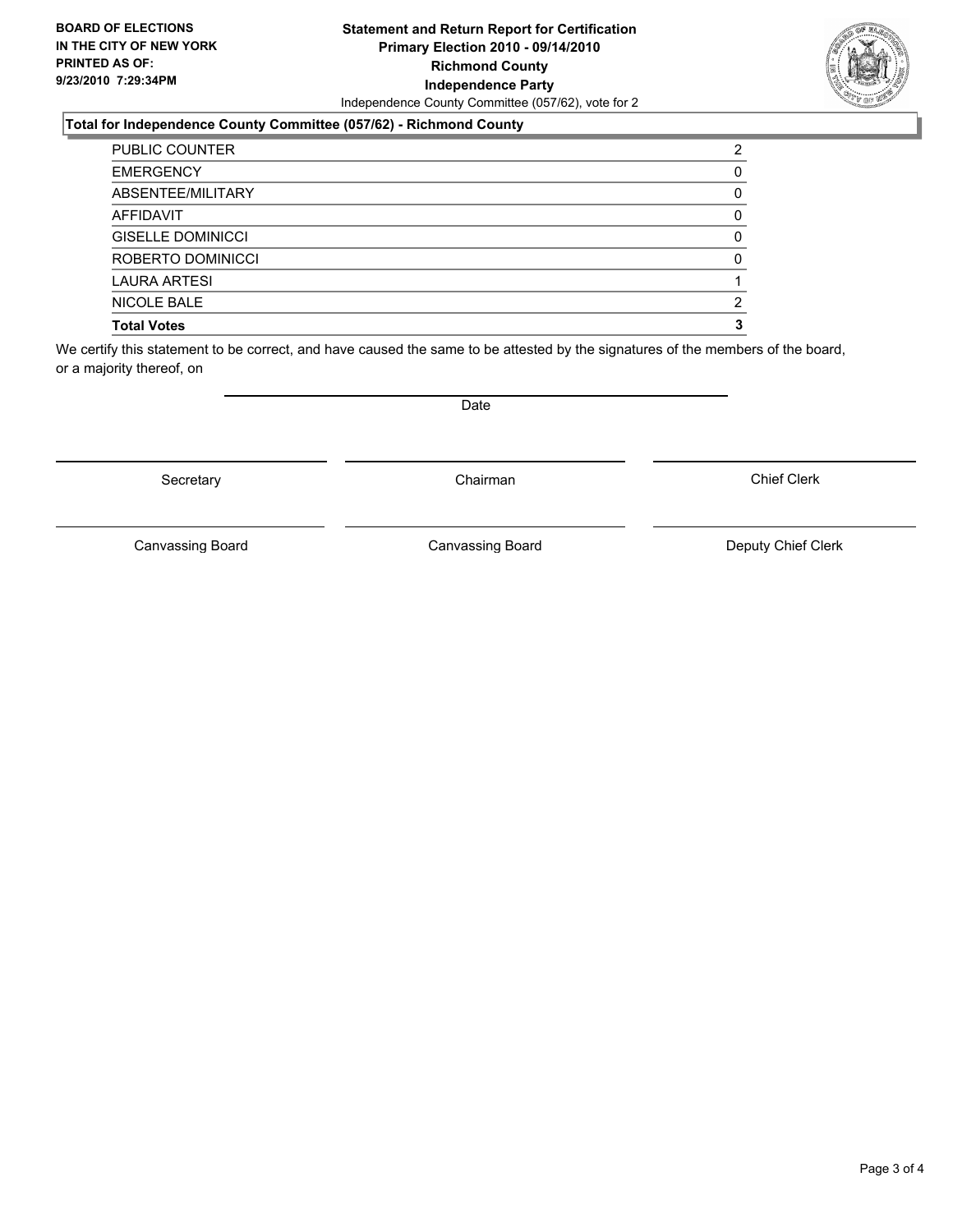**Statement and Return Report for Certification Primary Election 2010 - 09/14/2010 Richmond County Independence Party** Independence County Committee (057/62), vote for 2

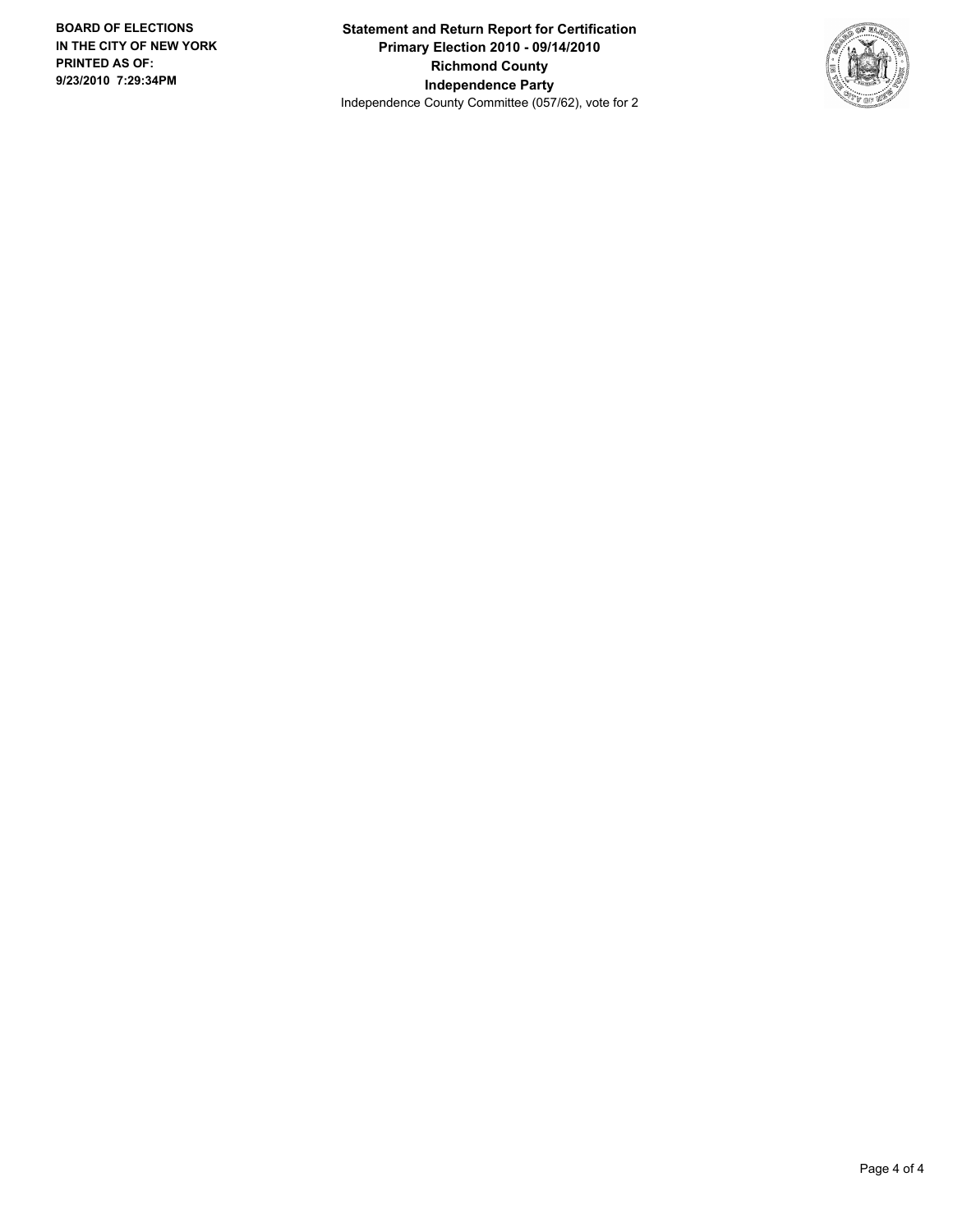

## **Primary Election 2010 - 09/14/2010 Richmond County - Independence Party**

Independence County Committee 059/62 Vote for 2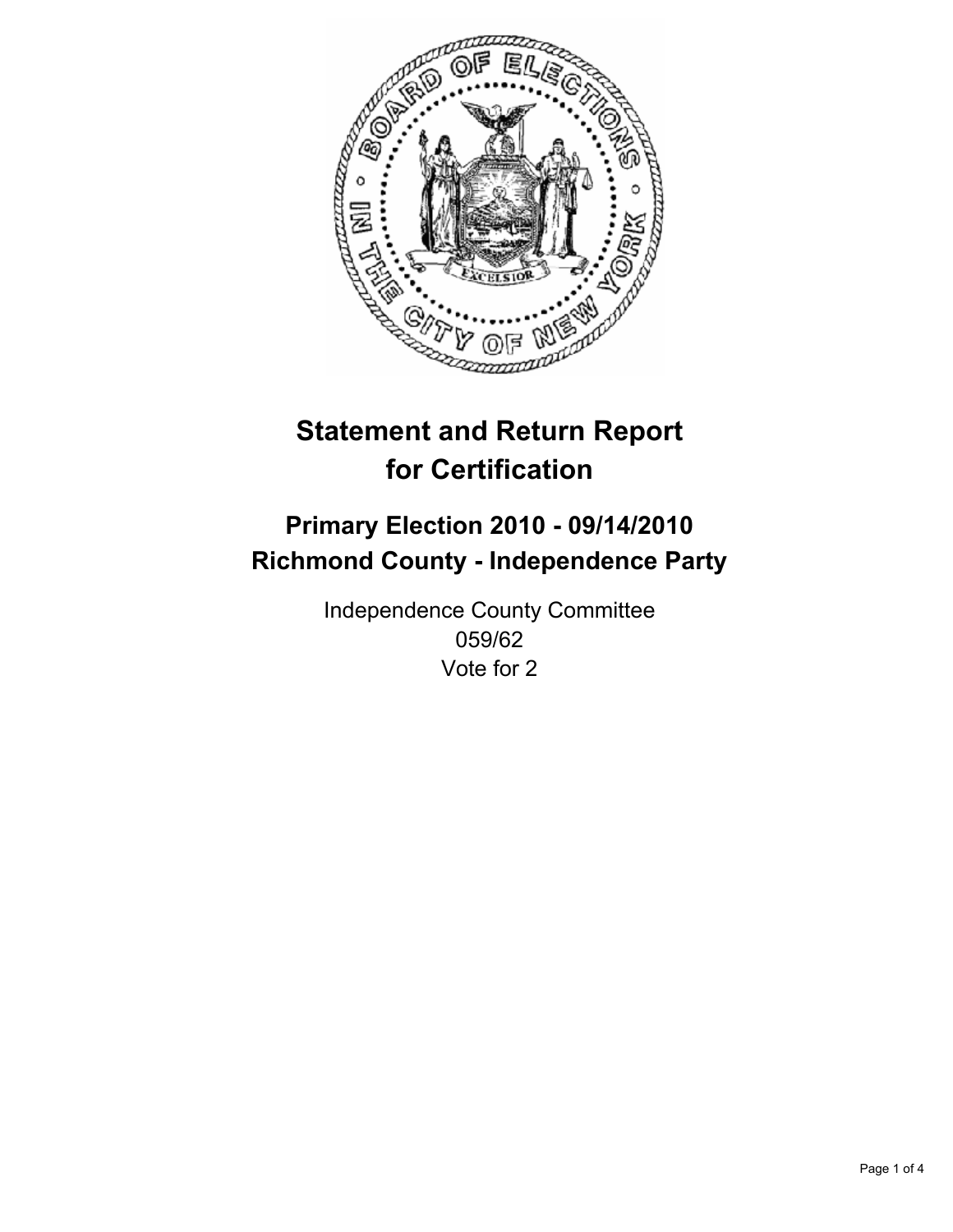

| <b>Total Votes</b>    | 0        |
|-----------------------|----------|
| DOROTHY CAROLLO       | $\Omega$ |
| CARLA BUONVIAGGIO     | $\Omega$ |
| <b>JOHN CRIFASI</b>   | 0        |
| <b>GURVICH JENNY</b>  | 0        |
| AFFIDAVIT             | 0        |
| ABSENTEE/MILITARY     | 0        |
| <b>EMERGENCY</b>      | 0        |
| <b>PUBLIC COUNTER</b> | 0        |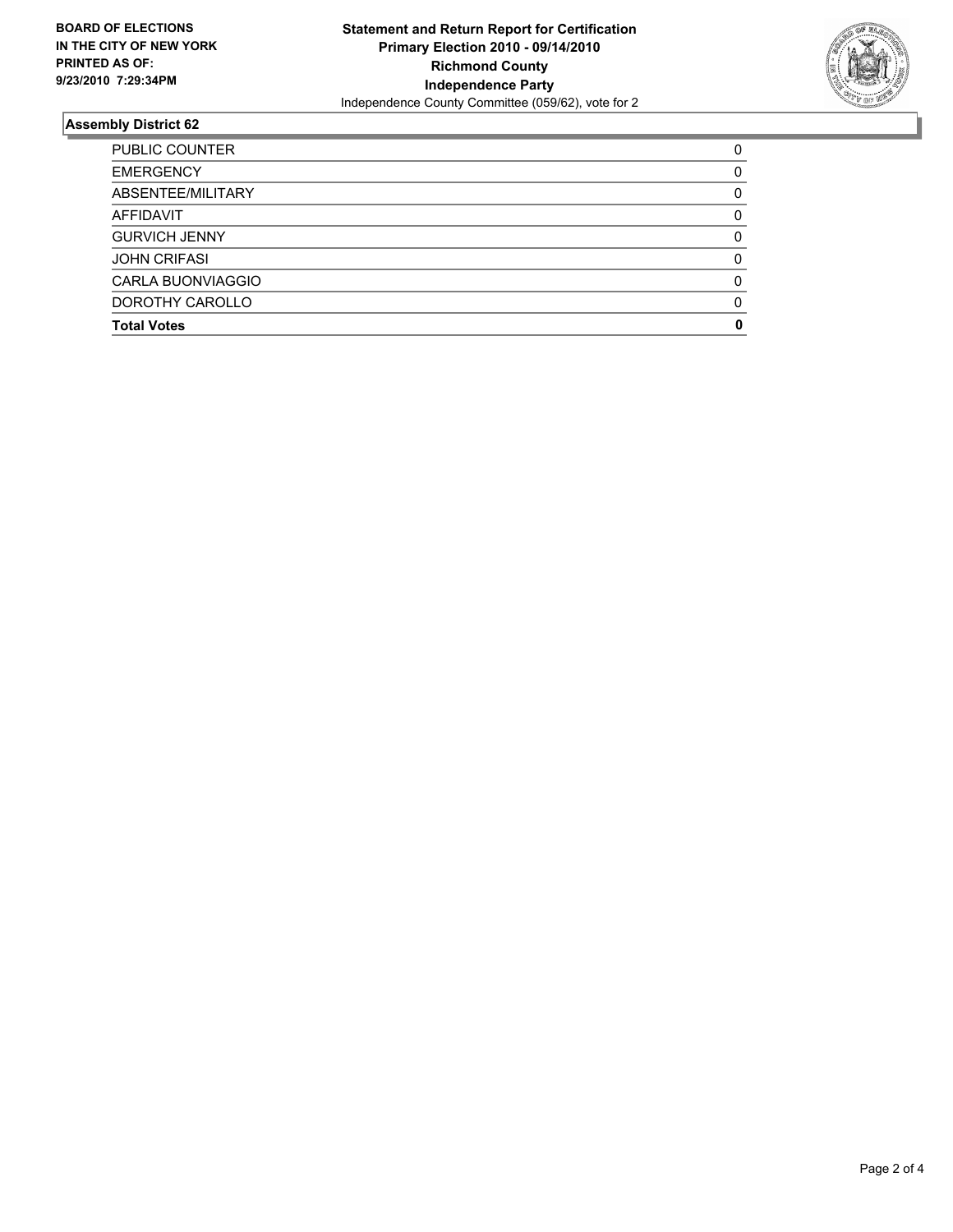#### **Statement and Return Report for Certification Primary Election 2010 - 09/14/2010 Richmond County Independence Party** Independence County Committee (059/62), vote for 2

#### **Total for Independence County Committee (059/62) - Richmond County**

| <b>Total Votes</b>       | 0 |
|--------------------------|---|
| DOROTHY CAROLLO          | 0 |
| <b>CARLA BUONVIAGGIO</b> | 0 |
| <b>JOHN CRIFASI</b>      | 0 |
| <b>GURVICH JENNY</b>     | 0 |
| <b>AFFIDAVIT</b>         | 0 |
| ABSENTEE/MILITARY        | 0 |
| <b>EMERGENCY</b>         | O |
| <b>PUBLIC COUNTER</b>    | 0 |

We certify this statement to be correct, and have caused the same to be attested by the signatures of the members of the board, or a majority thereof, on

Secretary **Chairman** 

Canvassing Board

Date

Canvassing Board **Canvassing Board** Canvassing Board **Deputy Chief Clerk** 

Chief Clerk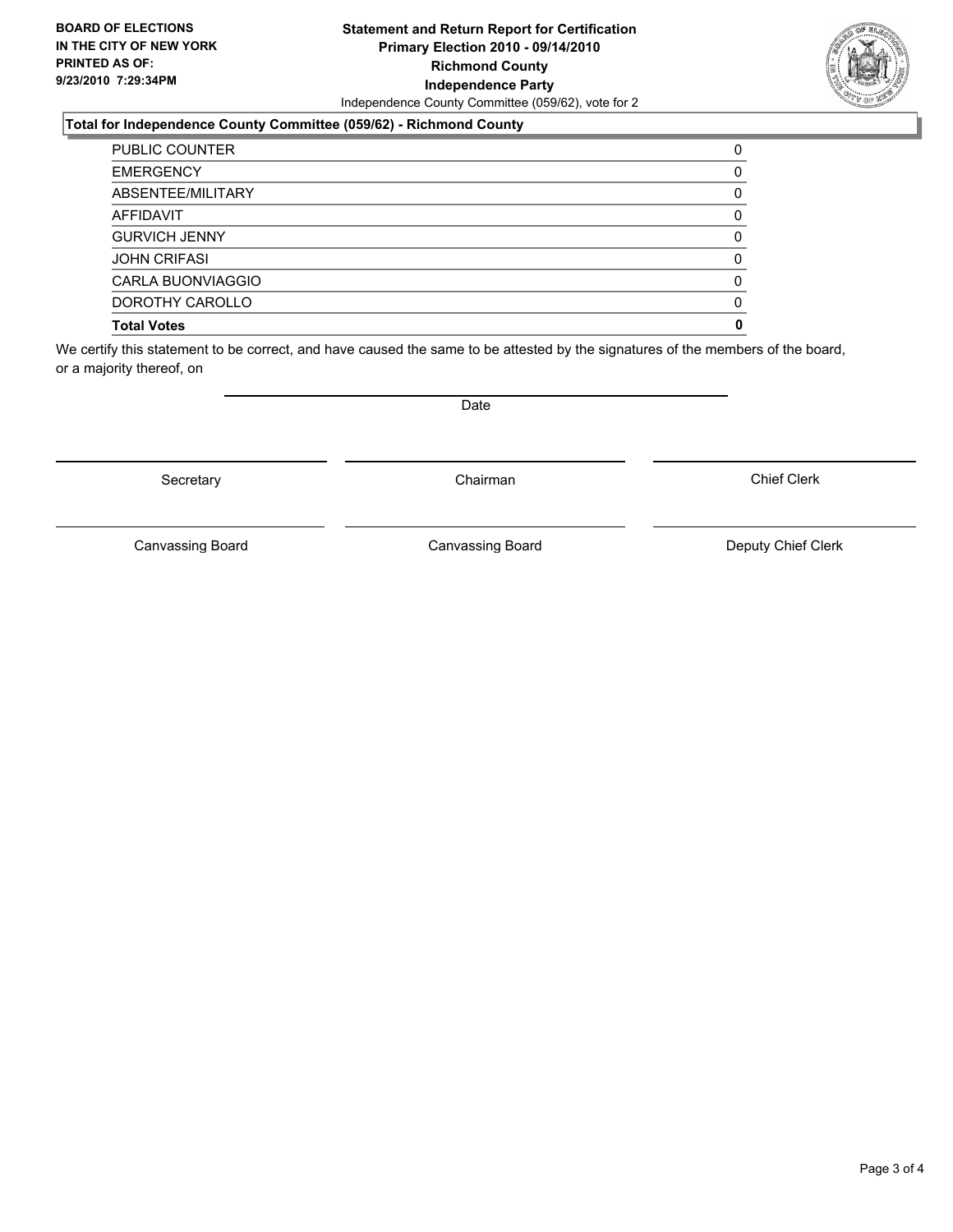**Statement and Return Report for Certification Primary Election 2010 - 09/14/2010 Richmond County Independence Party** Independence County Committee (059/62), vote for 2

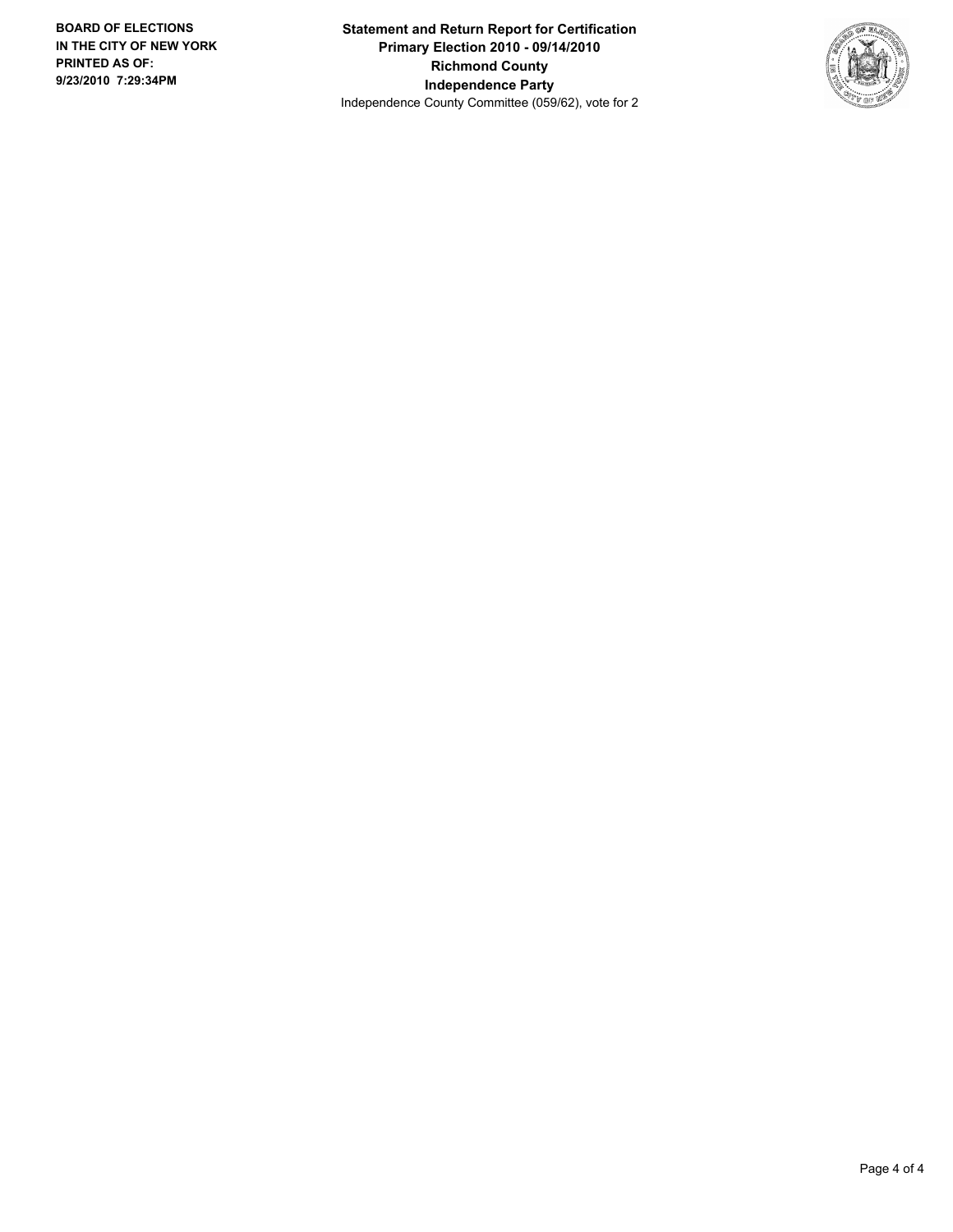

## **Primary Election 2010 - 09/14/2010 Richmond County - Independence Party**

Independence County Committee 072/62 Vote for 2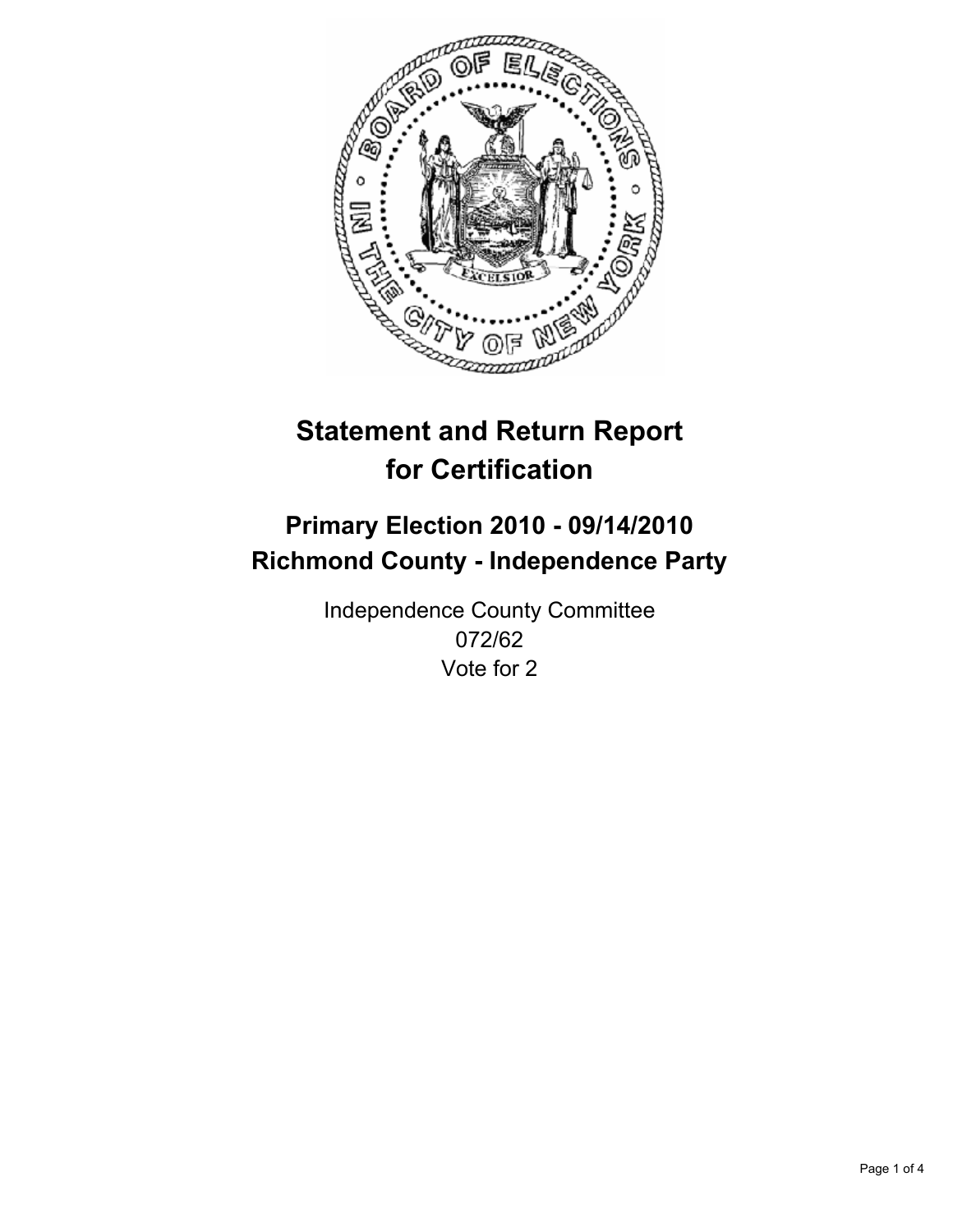

| <b>Total Votes</b>     | 2 |
|------------------------|---|
| RICHARD TIPALDI        | 0 |
| <b>ANTHONY TILELLI</b> |   |
| VICTOR R DEMEO         |   |
| AFFIDAVIT              | 0 |
| ABSENTEE/MILITARY      | 0 |
| <b>EMERGENCY</b>       | 0 |
| <b>PUBLIC COUNTER</b>  |   |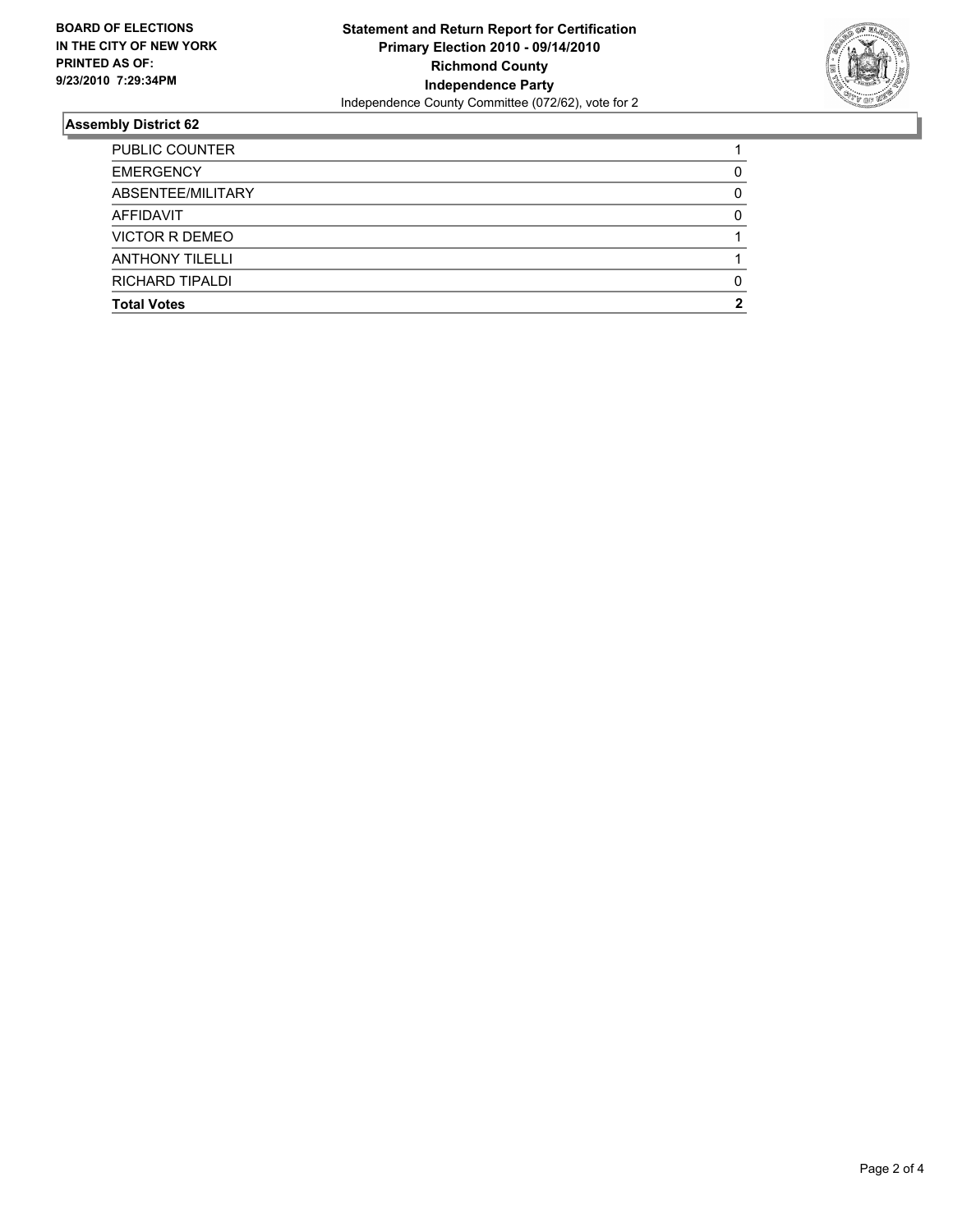#### **Statement and Return Report for Certification Primary Election 2010 - 09/14/2010 Richmond County Independence Party** Independence County Committee (072/62), vote for 2

#### **Total for Independence County Committee (072/62) - Richmond County**

| <b>Total Votes</b>     |   |
|------------------------|---|
| RICHARD TIPALDI        |   |
| <b>ANTHONY TILELLI</b> |   |
| VICTOR R DEMEO         |   |
| <b>AFFIDAVIT</b>       | 0 |
| ABSENTEE/MILITARY      |   |
| <b>EMERGENCY</b>       |   |
| <b>PUBLIC COUNTER</b>  |   |

We certify this statement to be correct, and have caused the same to be attested by the signatures of the members of the board, or a majority thereof, on

**Date** 

Secretary **Chairman** 

Canvassing Board

Canvassing Board **Canvassing Board** Canvassing Board **Deputy Chief Clerk** 

Chief Clerk

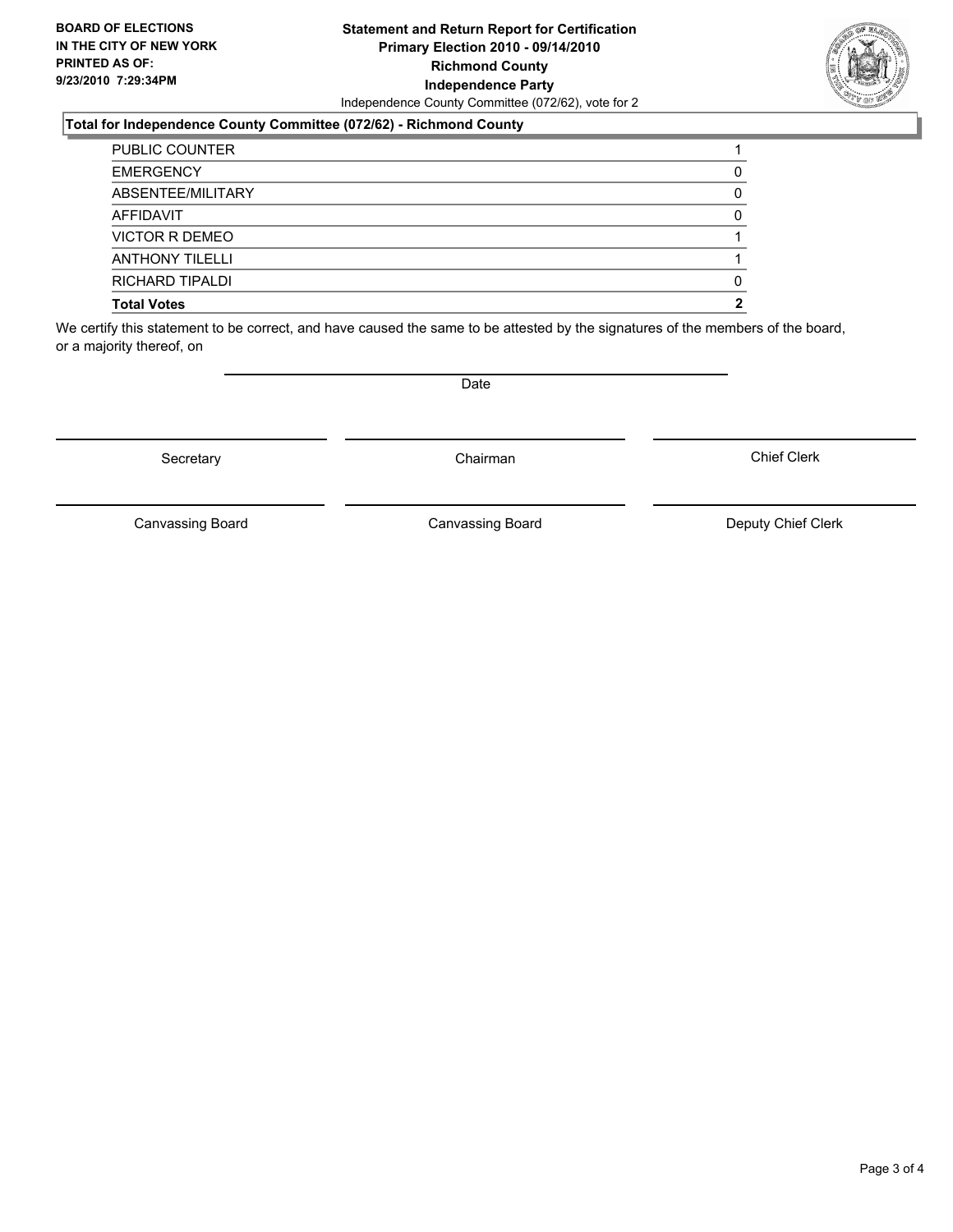**Statement and Return Report for Certification Primary Election 2010 - 09/14/2010 Richmond County Independence Party** Independence County Committee (072/62), vote for 2

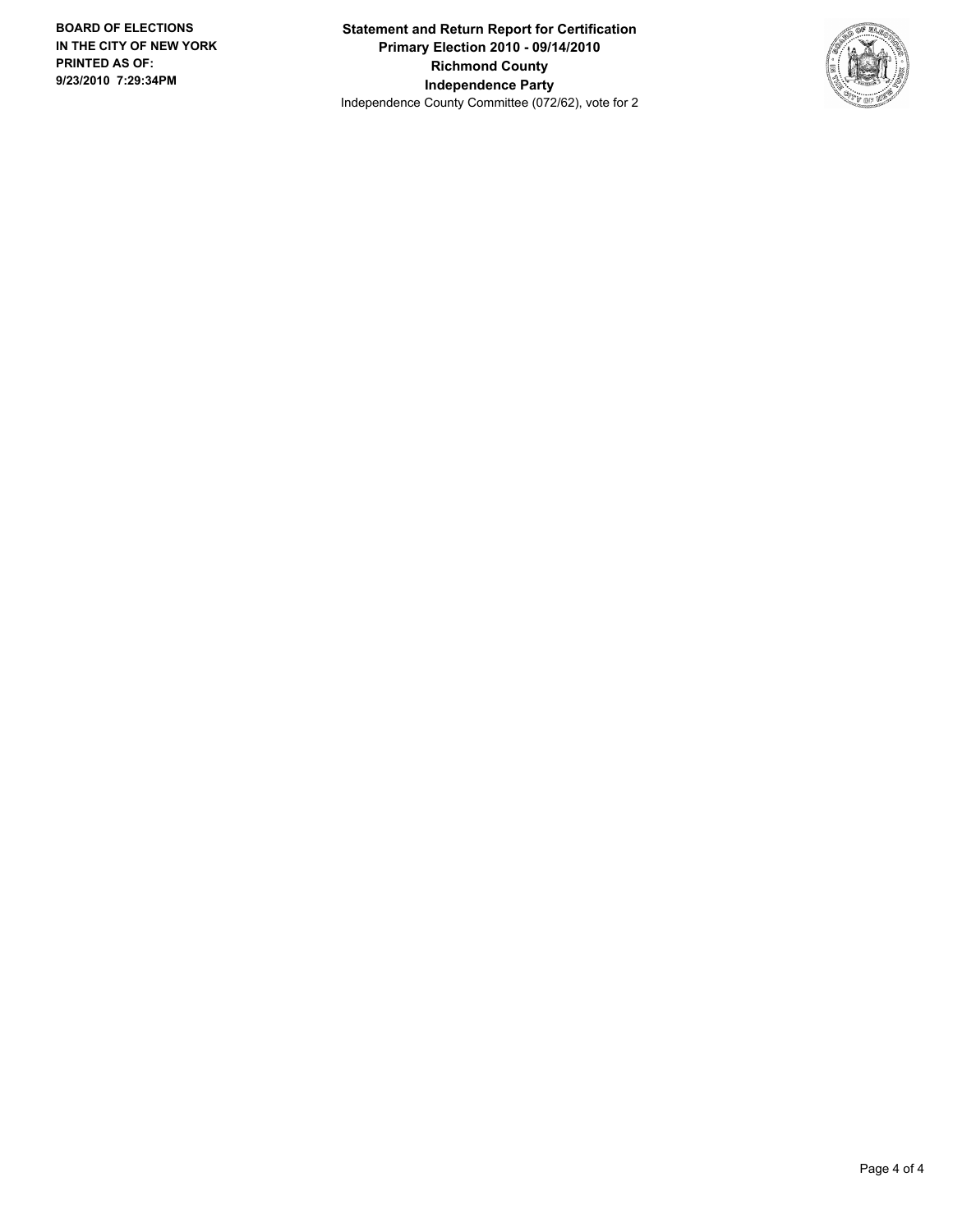

## **Primary Election 2010 - 09/14/2010 Richmond County - Independence Party**

Independence County Committee 073/62 Vote for 2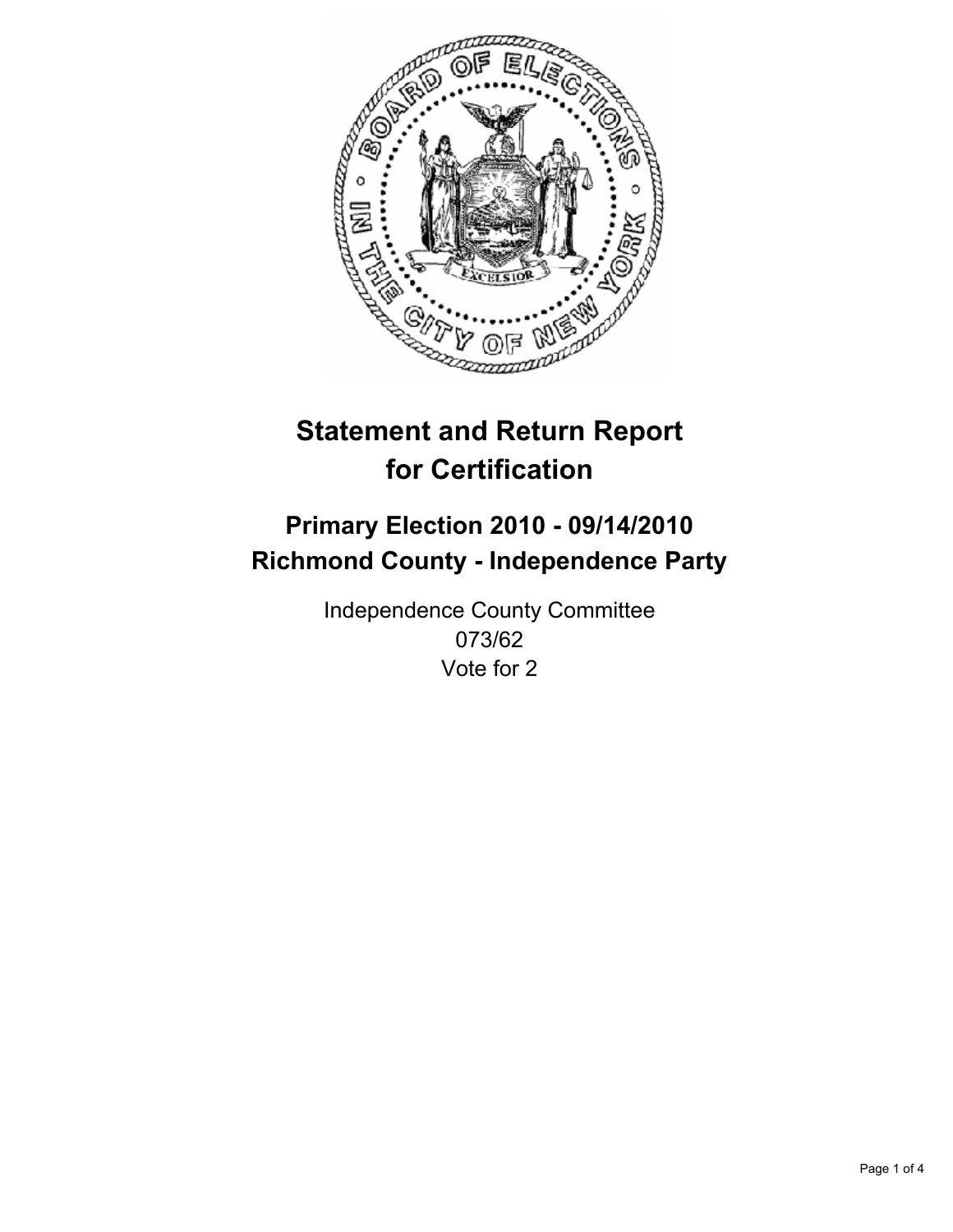

| <b>Total Votes</b>     | 0        |
|------------------------|----------|
| <b>KIRSTEN MACLEOD</b> | $\Omega$ |
| KIMBERLY LOIZE         | $\Omega$ |
| <b>JANET DONOVAN</b>   | 0        |
| DANIEL DONOVAN         | 0        |
| <b>AFFIDAVIT</b>       | 0        |
| ABSENTEE/MILITARY      | 0        |
| <b>EMERGENCY</b>       | 0        |
| <b>PUBLIC COUNTER</b>  | 0        |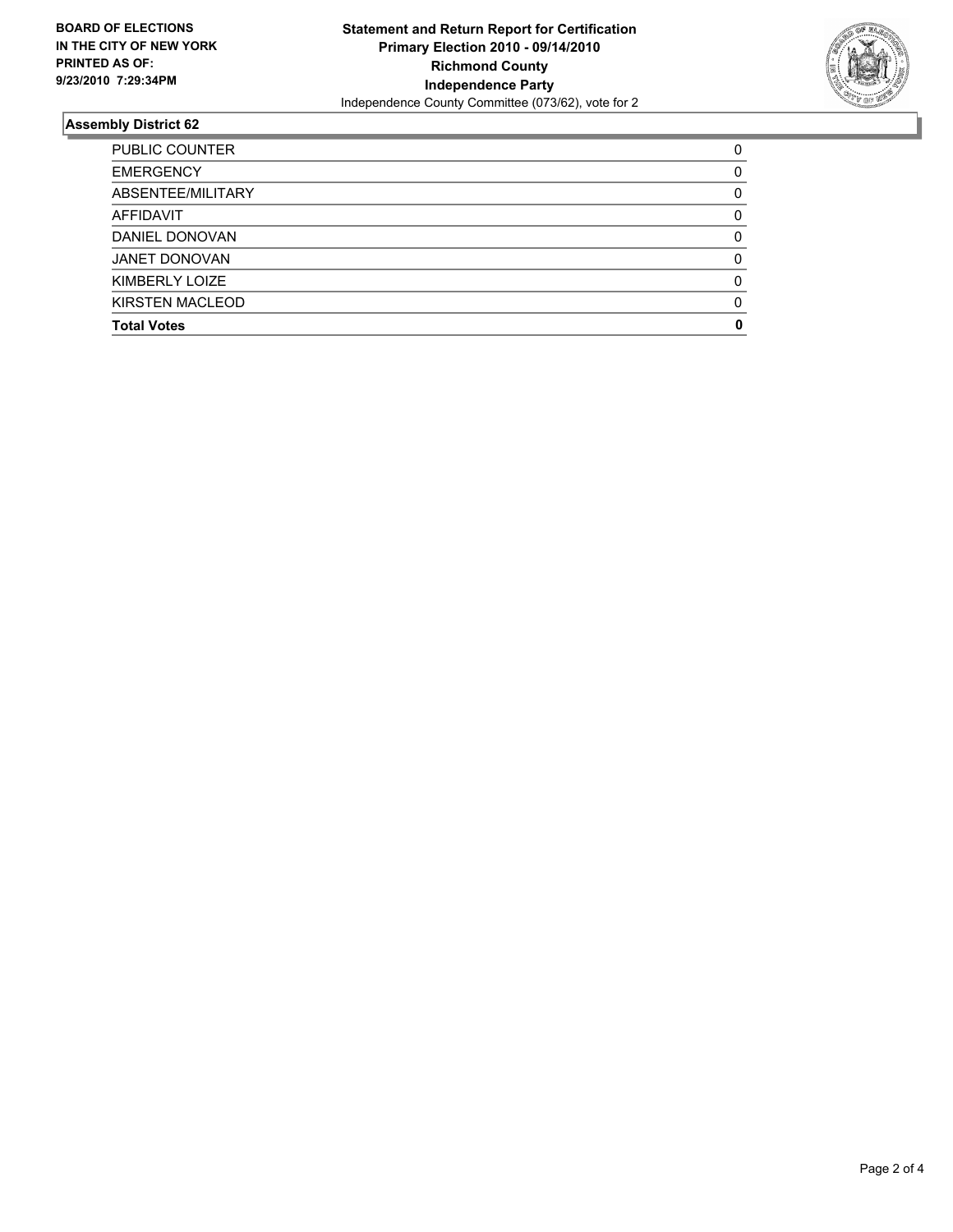#### **Statement and Return Report for Certification Primary Election 2010 - 09/14/2010 Richmond County Independence Party** Independence County Committee (073/62), vote for 2

#### **Total for Independence County Committee (073/62) - Richmond County**

| <b>PUBLIC COUNTER</b>  | 0 |
|------------------------|---|
| <b>EMERGENCY</b>       | 0 |
| ABSENTEE/MILITARY      | 0 |
| <b>AFFIDAVIT</b>       | 0 |
| DANIEL DONOVAN         | 0 |
| <b>JANET DONOVAN</b>   | 0 |
| KIMBERLY LOIZE         | 0 |
| <b>KIRSTEN MACLEOD</b> | 0 |
| <b>Total Votes</b>     | 0 |

We certify this statement to be correct, and have caused the same to be attested by the signatures of the members of the board, or a majority thereof, on

Secretary **Chairman** 

Canvassing Board

Canvassing Board **Canvassing Board** Canvassing Board **Deputy Chief Clerk** 

Chief Clerk



Page 3 of 4

Date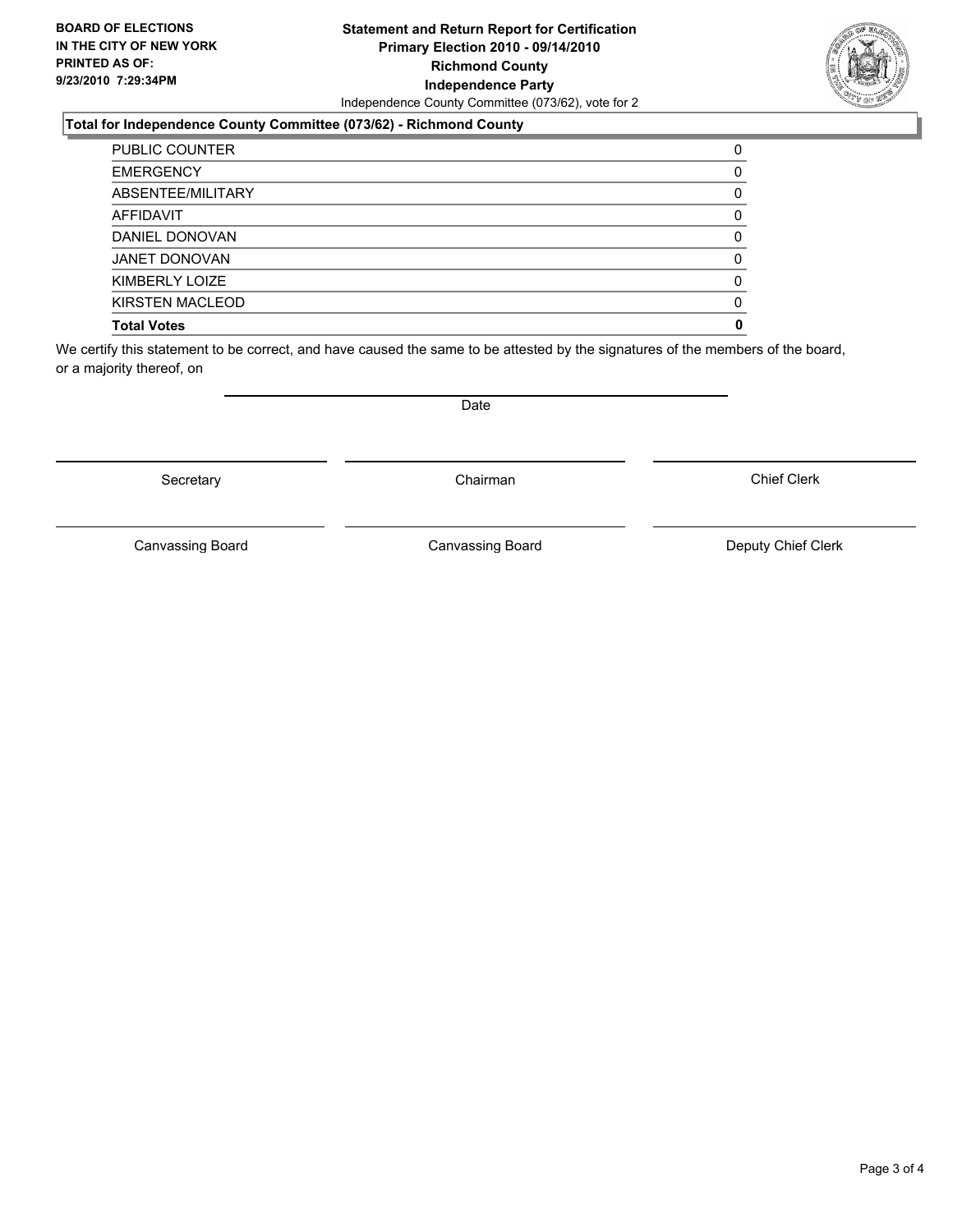**Statement and Return Report for Certification Primary Election 2010 - 09/14/2010 Richmond County Independence Party** Independence County Committee (073/62), vote for 2

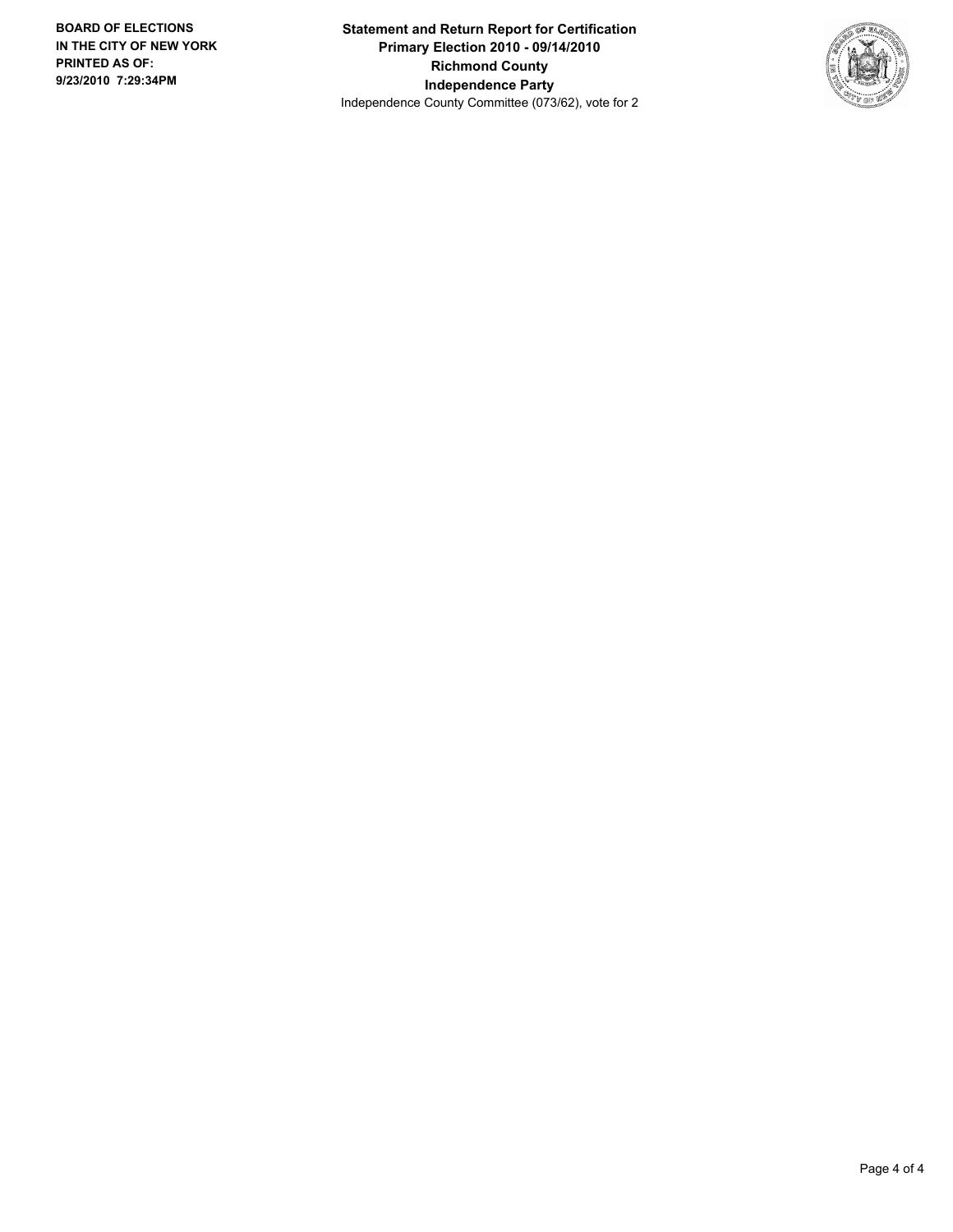

## **Primary Election 2010 - 09/14/2010 Richmond County - Independence Party**

Independence County Committee 077/62 Vote for 2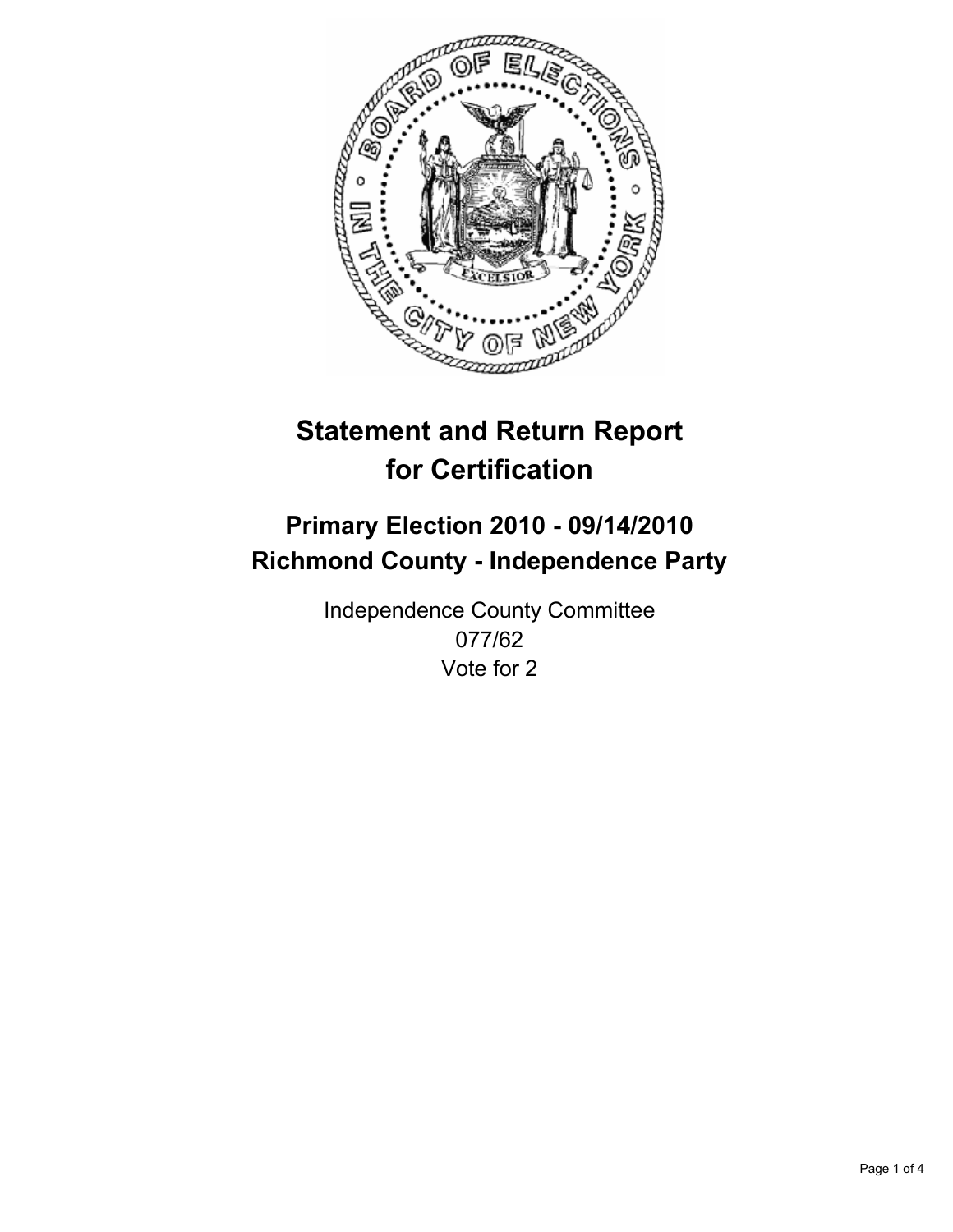

| <b>Total Votes</b>    |          |
|-----------------------|----------|
| <b>LEONARD MILSEN</b> | $\Omega$ |
| DANIEL MCDONALD       | 0        |
| <b>MARIA IACONO</b>   |          |
| ANDREW SENNO          | 0        |
| <b>AFFIDAVIT</b>      | 0        |
| ABSENTEE/MILITARY     | 0        |
| <b>EMERGENCY</b>      | 0        |
| <b>PUBLIC COUNTER</b> |          |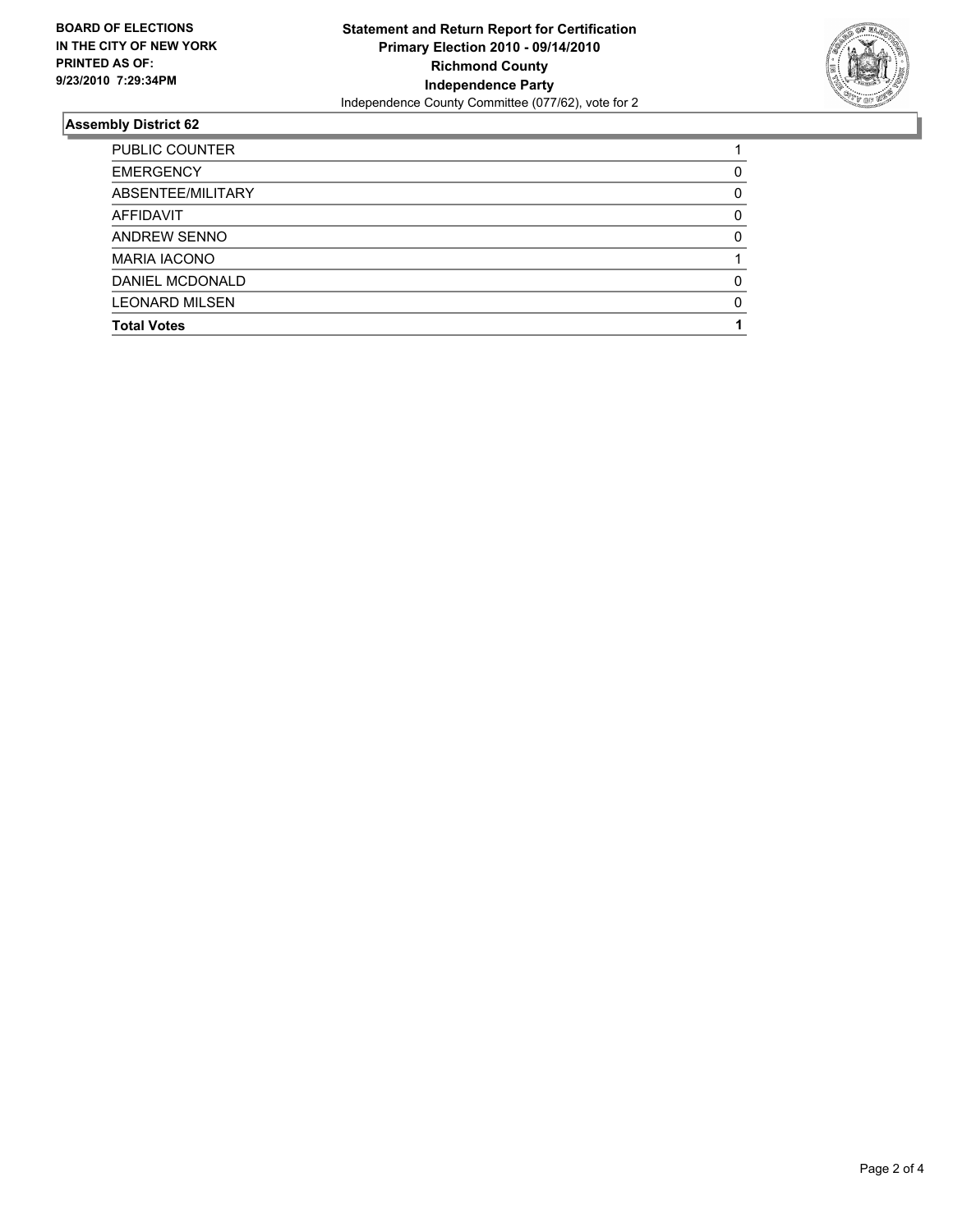#### **Statement and Return Report for Certification Primary Election 2010 - 09/14/2010 Richmond County Independence Party** Independence County Committee (077/62), vote for 2

#### **Total for Independence County Committee (077/62) - Richmond County**

| <b>PUBLIC COUNTER</b> |   |
|-----------------------|---|
| <b>EMERGENCY</b>      | 0 |
| ABSENTEE/MILITARY     | 0 |
| AFFIDAVIT             | 0 |
| <b>ANDREW SENNO</b>   | 0 |
| <b>MARIA IACONO</b>   |   |
| DANIEL MCDONALD       | 0 |
| <b>LEONARD MILSEN</b> | 0 |
| <b>Total Votes</b>    |   |

We certify this statement to be correct, and have caused the same to be attested by the signatures of the members of the board, or a majority thereof, on

Date

Canvassing Board

Canvassing Board **Canvassing Board** Canvassing Board **Deputy Chief Clerk** 

Chief Clerk

Secretary **Chairman** 

Page 3 of 4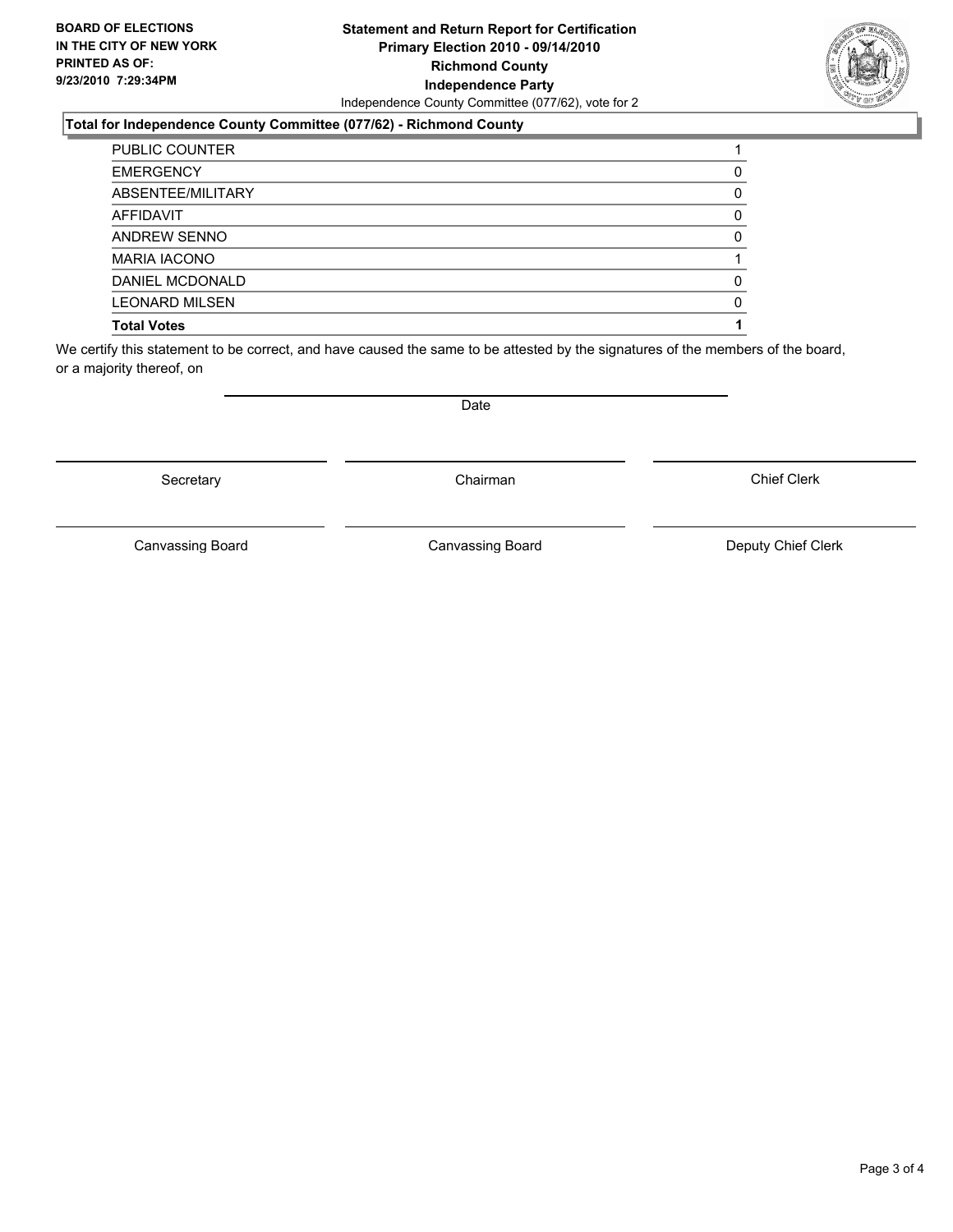**Statement and Return Report for Certification Primary Election 2010 - 09/14/2010 Richmond County Independence Party** Independence County Committee (077/62), vote for 2

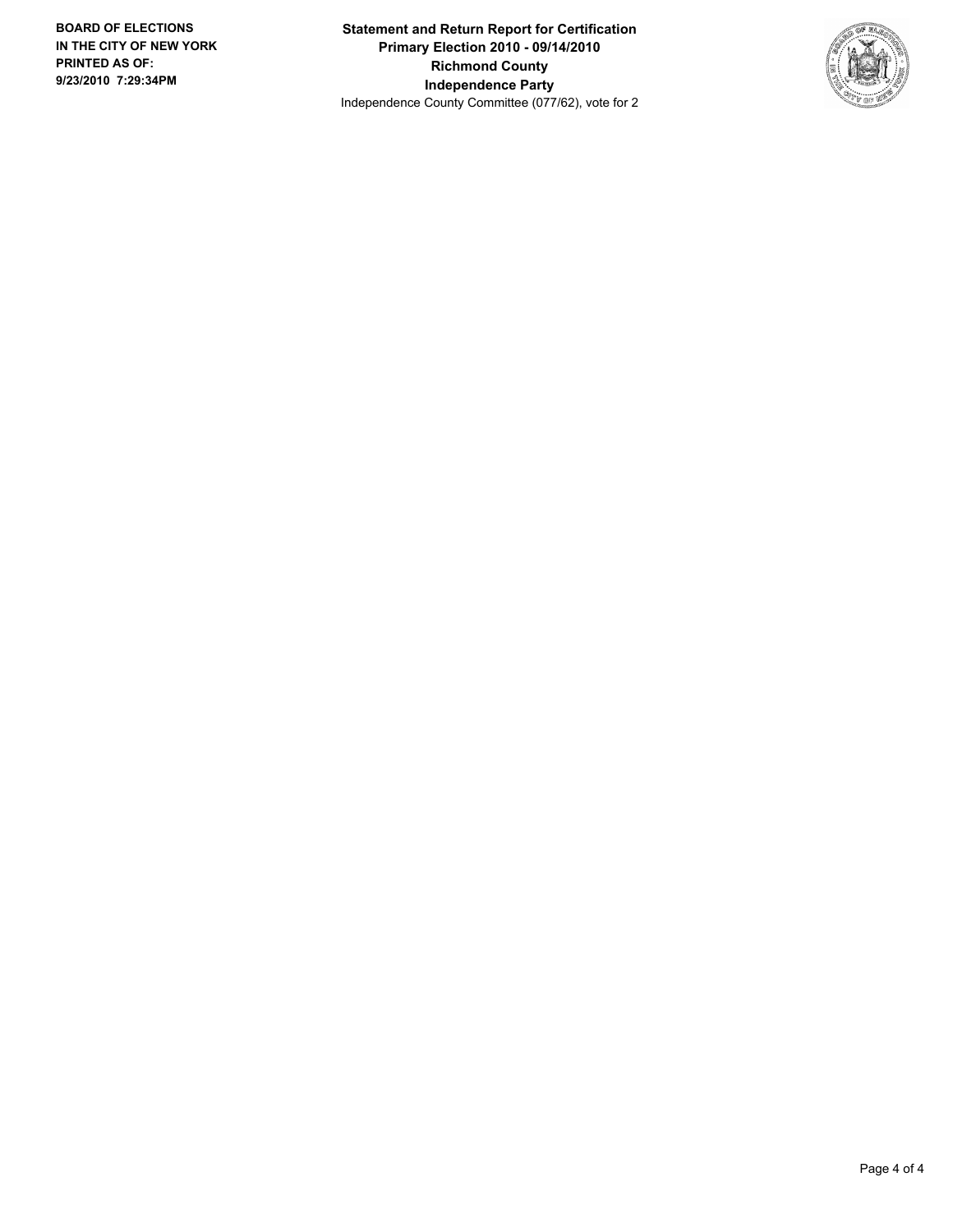

## **Primary Election 2010 - 09/14/2010 Richmond County - Independence Party**

Independence County Committee 081/62 Vote for 2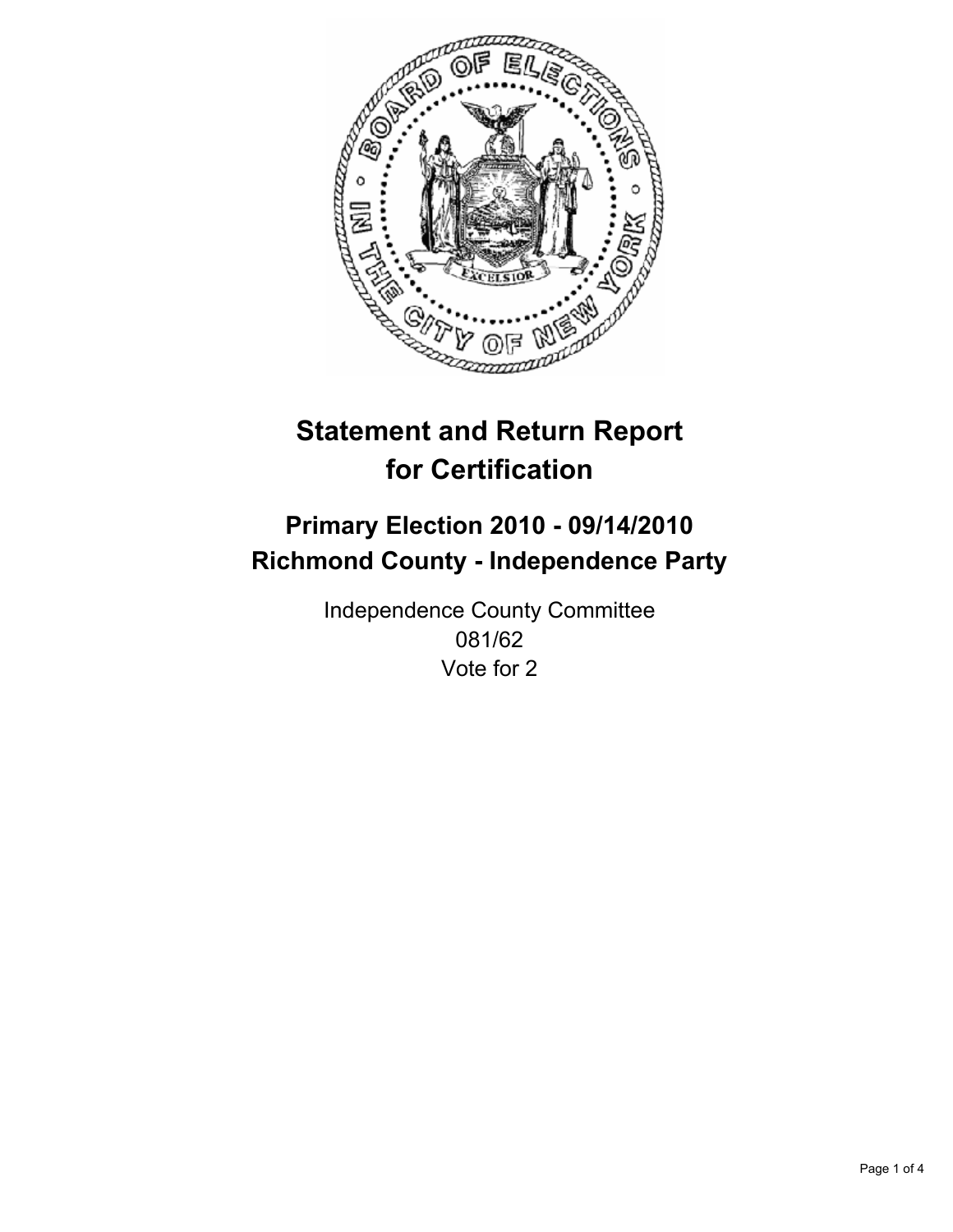

| <b>PUBLIC COUNTER</b>      |   |
|----------------------------|---|
| <b>EMERGENCY</b>           | 0 |
| ABSENTEE/MILITARY          | 0 |
| <b>AFFIDAVIT</b>           | 0 |
| <b>BRIAN S SILVERSTEIN</b> | 0 |
| AUDREY L SILVERSTEIN       | 0 |
| <b>JOHN MARONE</b>         |   |
| <b>GUERINO MARSILLO</b>    | 0 |
| <b>Total Votes</b>         |   |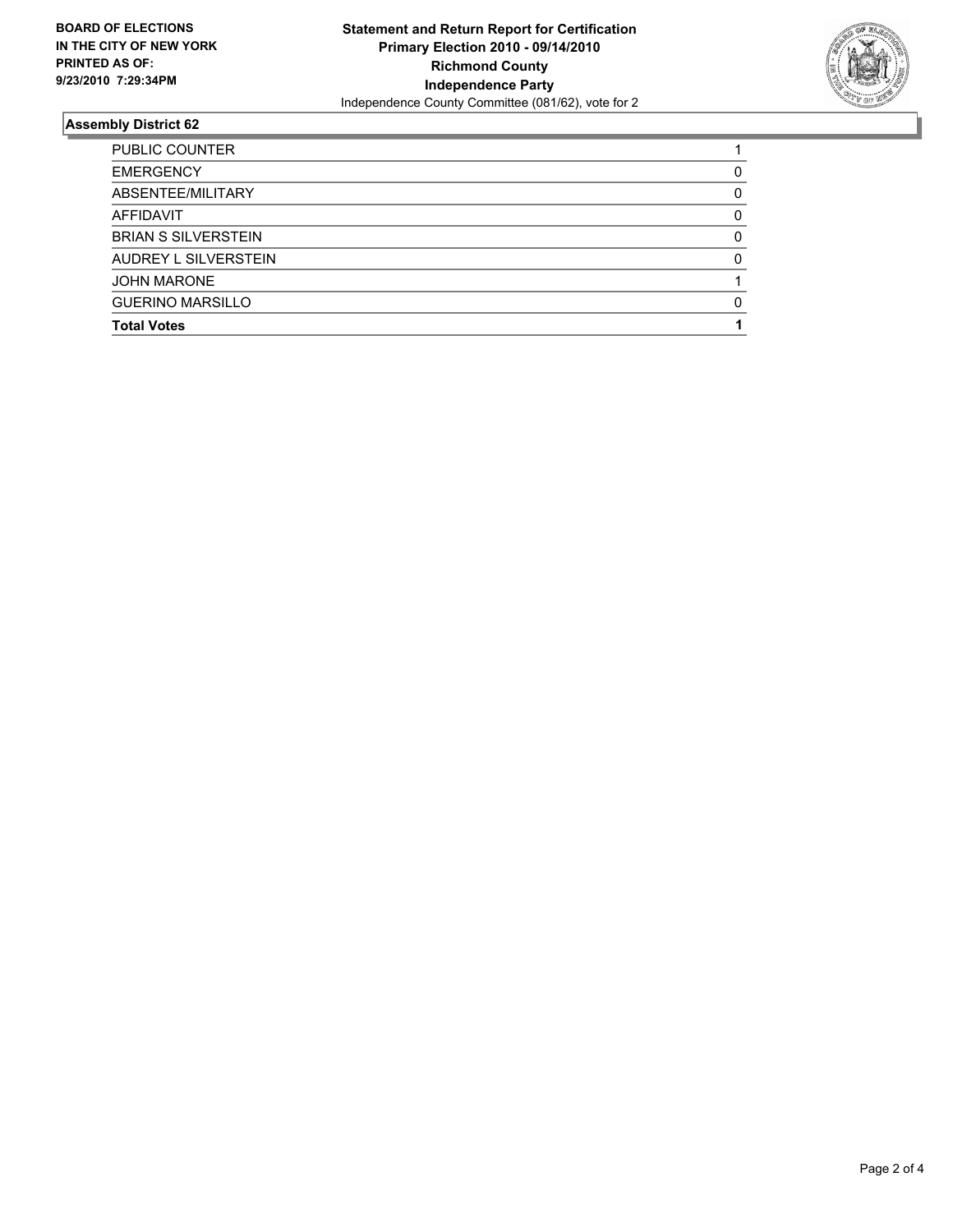#### **Statement and Return Report for Certification Primary Election 2010 - 09/14/2010 Richmond County Independence Party** Independence County Committee (081/62), vote for 2

#### **Total for Independence County Committee (081/62) - Richmond County**

| ABSENTEE/MILITARY<br>AFFIDAVIT | 0 |
|--------------------------------|---|
| <b>BRIAN S SILVERSTEIN</b>     | 0 |
|                                | 0 |
| AUDREY L SILVERSTEIN           | 0 |
| <b>JOHN MARONE</b>             |   |
| <b>GUERINO MARSILLO</b>        | 0 |
| <b>Total Votes</b>             |   |

We certify this statement to be correct, and have caused the same to be attested by the signatures of the members of the board, or a majority thereof, on

Secretary **Chairman** 

Date

Canvassing Board **Canvassing Board** Canvassing Board **Deputy Chief Clerk** 

Chief Clerk

Page 3 of 4

Canvassing Board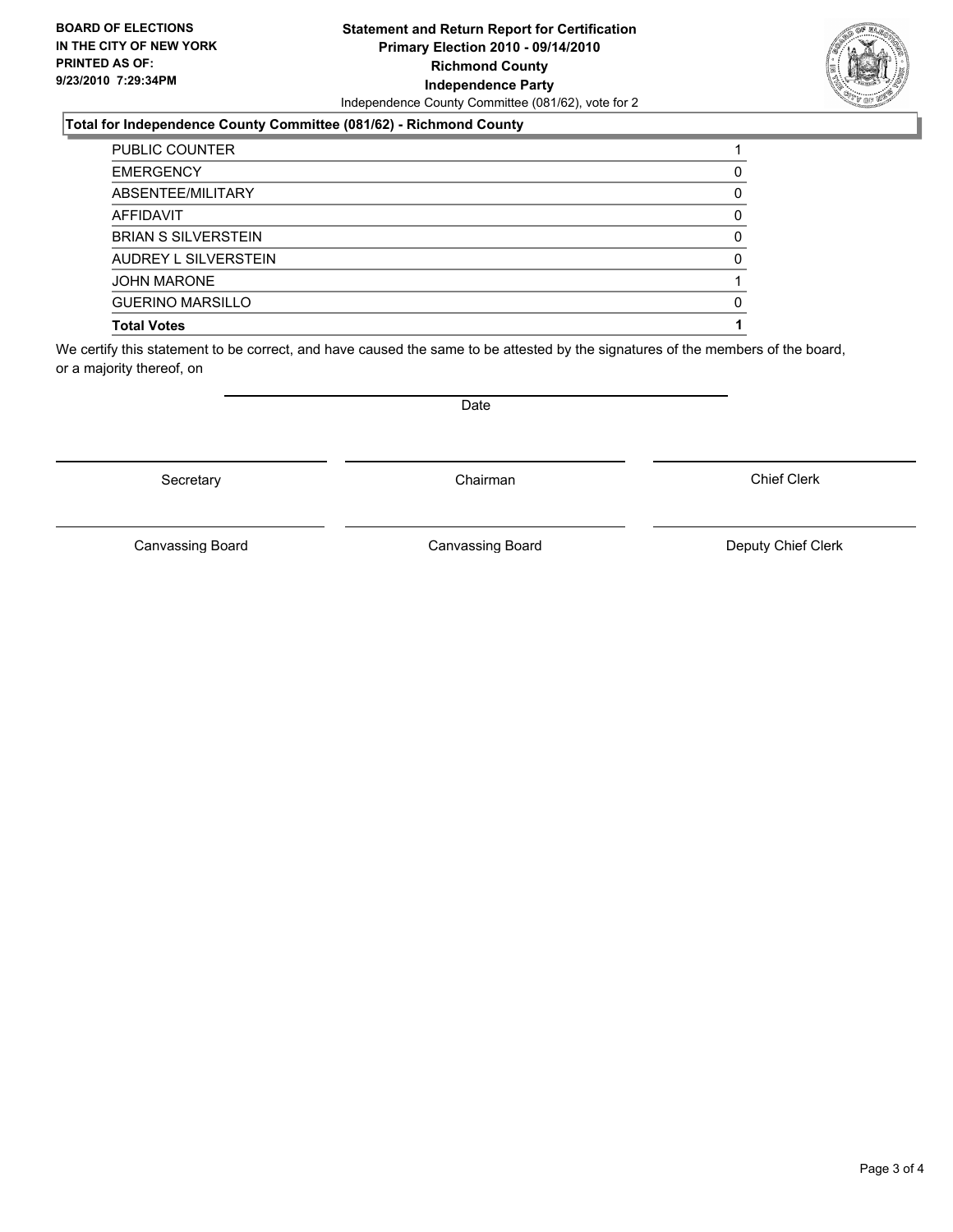**Statement and Return Report for Certification Primary Election 2010 - 09/14/2010 Richmond County Independence Party** Independence County Committee (081/62), vote for 2

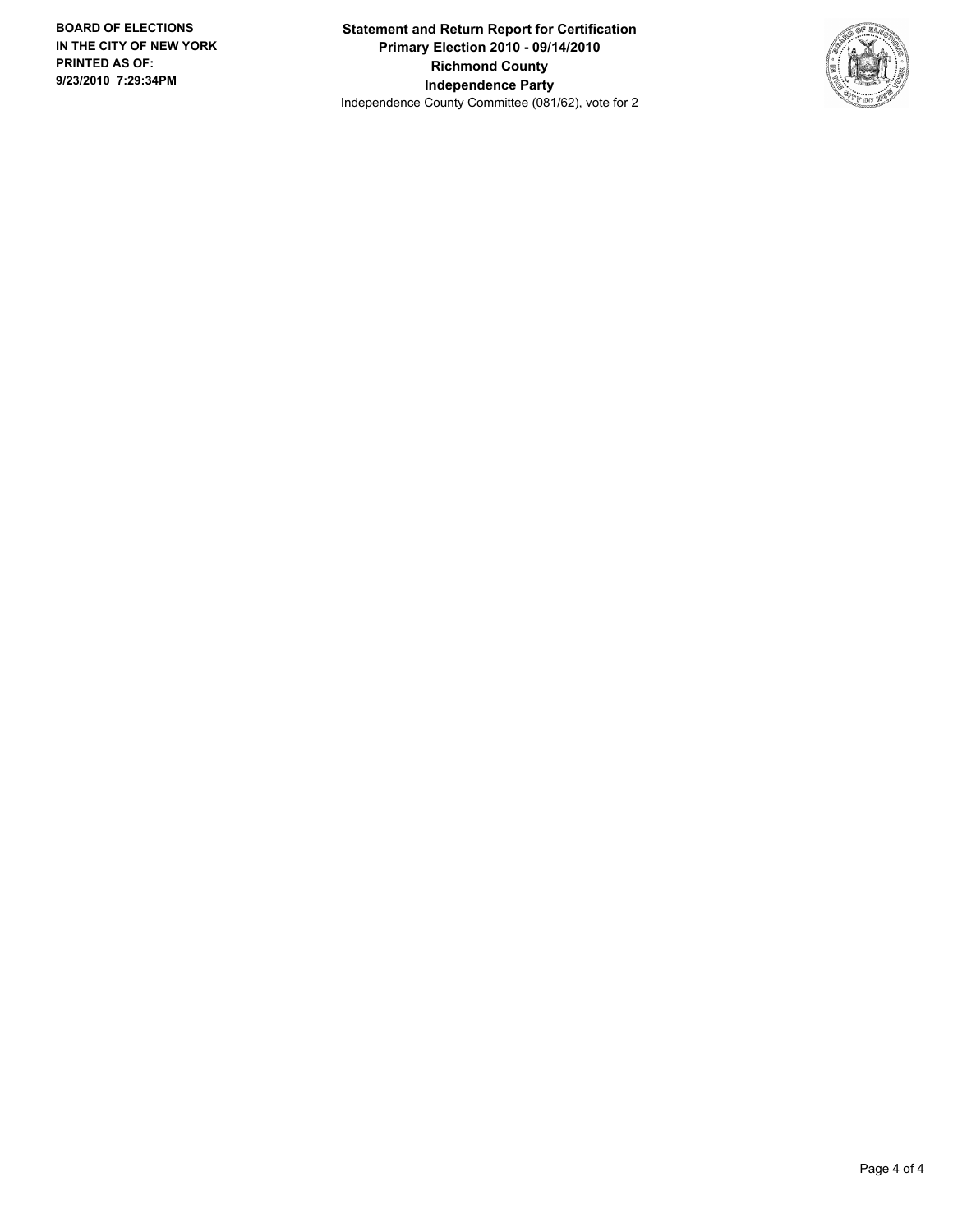

## **Primary Election 2010 - 09/14/2010 Richmond County - Independence Party**

Independence County Committee 083/62 Vote for 2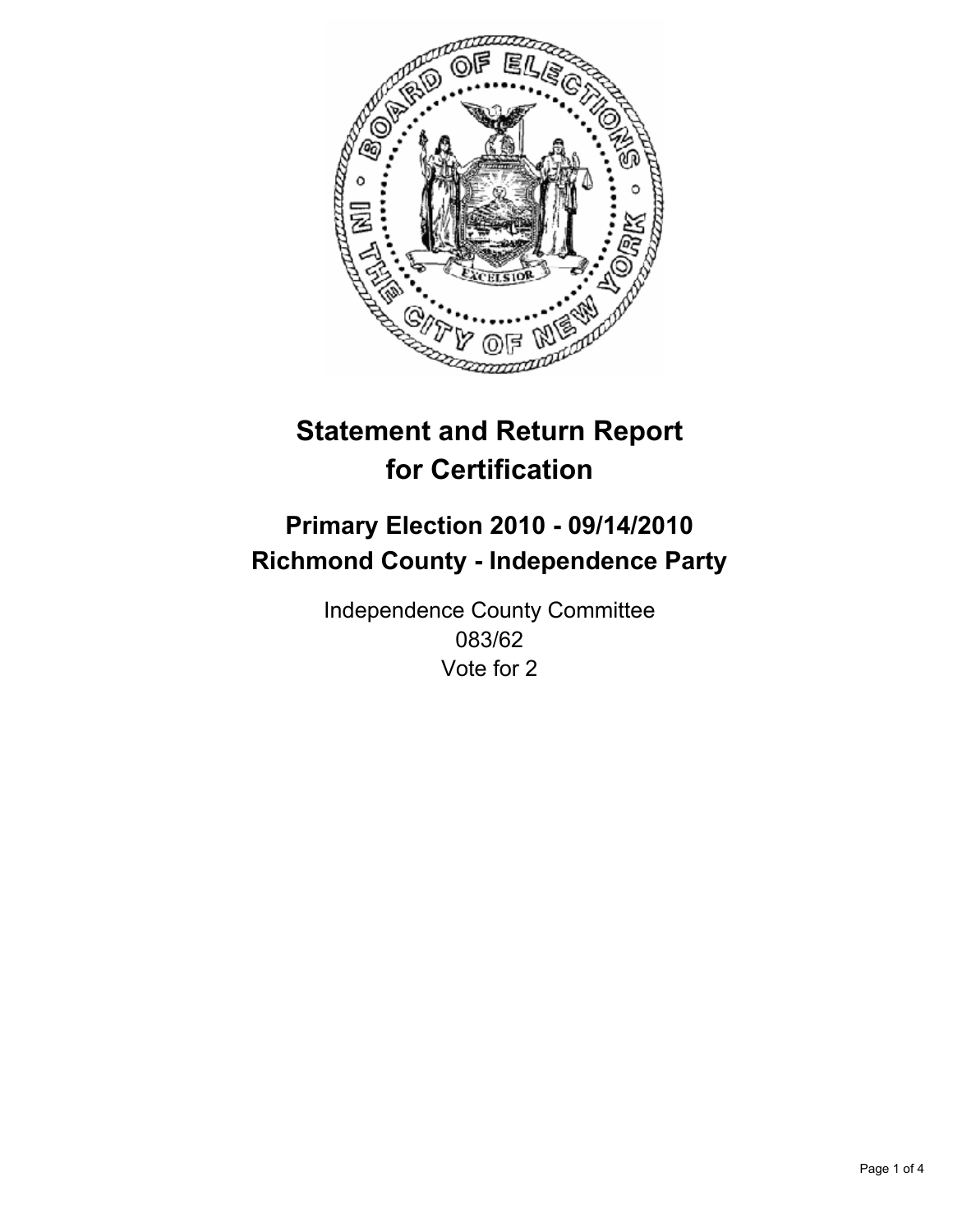

| <b>Total Votes</b>      | 0 |
|-------------------------|---|
| KIM M TUCCIARELLI       | 0 |
| <b>MARIA TRUSSO</b>     | 0 |
| <b>MARK DIBENEDETTO</b> | 0 |
| PATRICIA I CALABRESE    | 0 |
| <b>AFFIDAVIT</b>        | 0 |
| ABSENTEE/MILITARY       | 0 |
| <b>EMERGENCY</b>        | 0 |
| PUBLIC COUNTER          | 0 |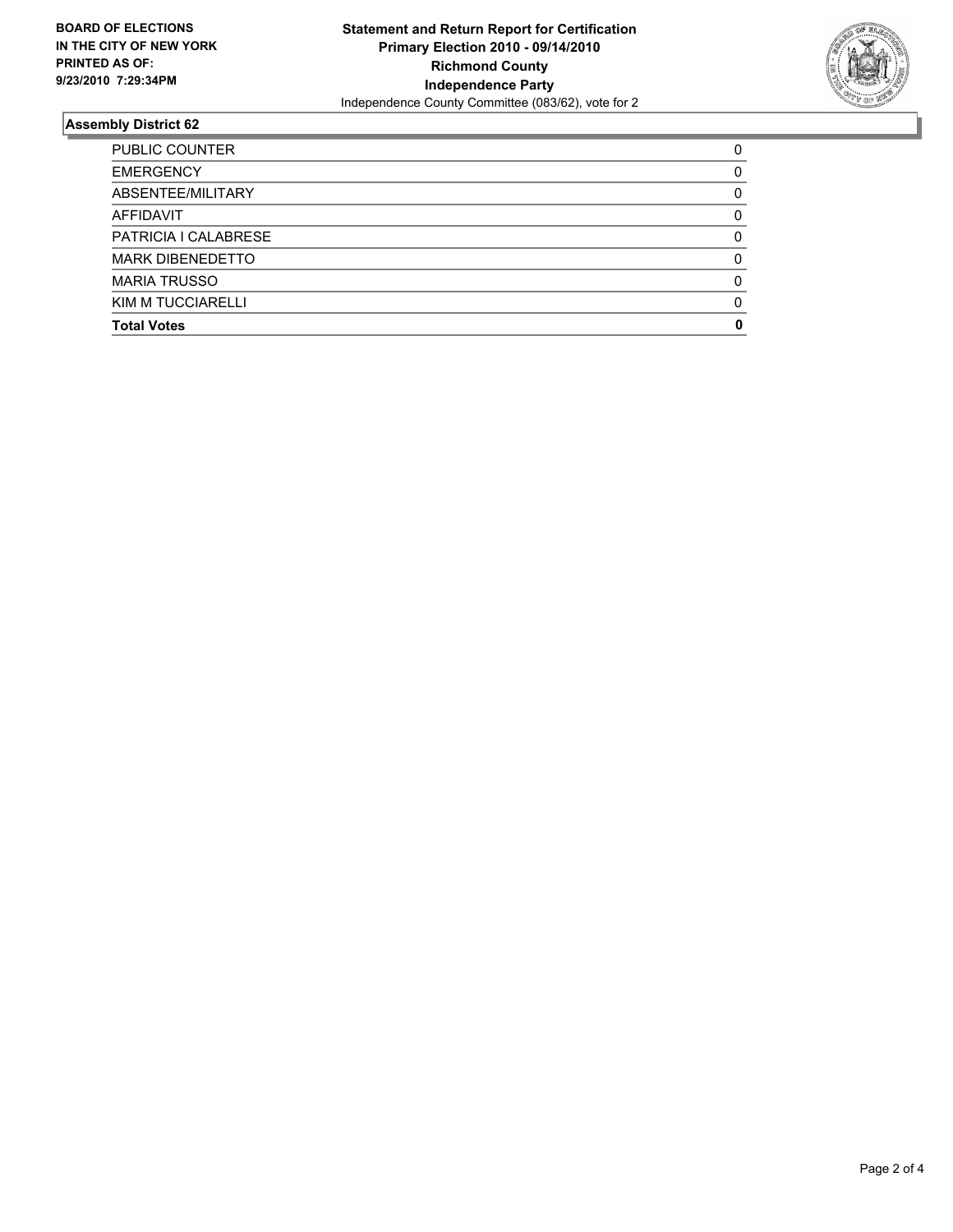### **Statement and Return Report for Certification Primary Election 2010 - 09/14/2010 Richmond County Independence Party** Independence County Committee (083/62), vote for 2

### **Total for Independence County Committee (083/62) - Richmond County**

| <b>Total Votes</b>      | 0 |
|-------------------------|---|
| KIM M TUCCIARELLI       | 0 |
| <b>MARIA TRUSSO</b>     | 0 |
| <b>MARK DIBENEDETTO</b> | 0 |
| PATRICIA I CALABRESE    | 0 |
| <b>AFFIDAVIT</b>        | 0 |
| ABSENTEE/MILITARY       | 0 |
| <b>EMERGENCY</b>        | 0 |
| <b>PUBLIC COUNTER</b>   | 0 |

We certify this statement to be correct, and have caused the same to be attested by the signatures of the members of the board, or a majority thereof, on

Secretary **Chairman** 

Canvassing Board

Date

Canvassing Board **Canvassing Board** Canvassing Board **Deputy Chief Clerk** 

Chief Clerk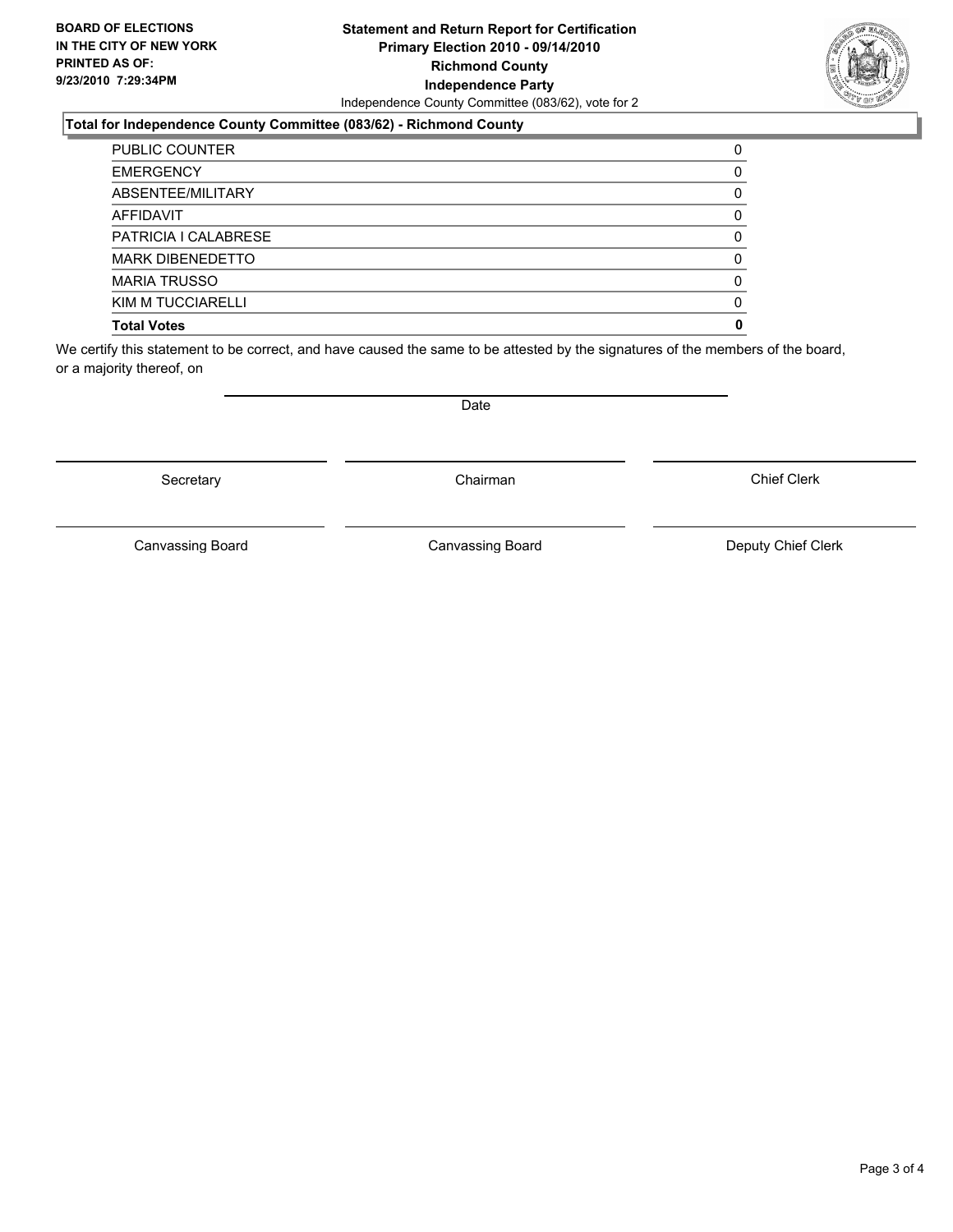**Statement and Return Report for Certification Primary Election 2010 - 09/14/2010 Richmond County Independence Party** Independence County Committee (083/62), vote for 2

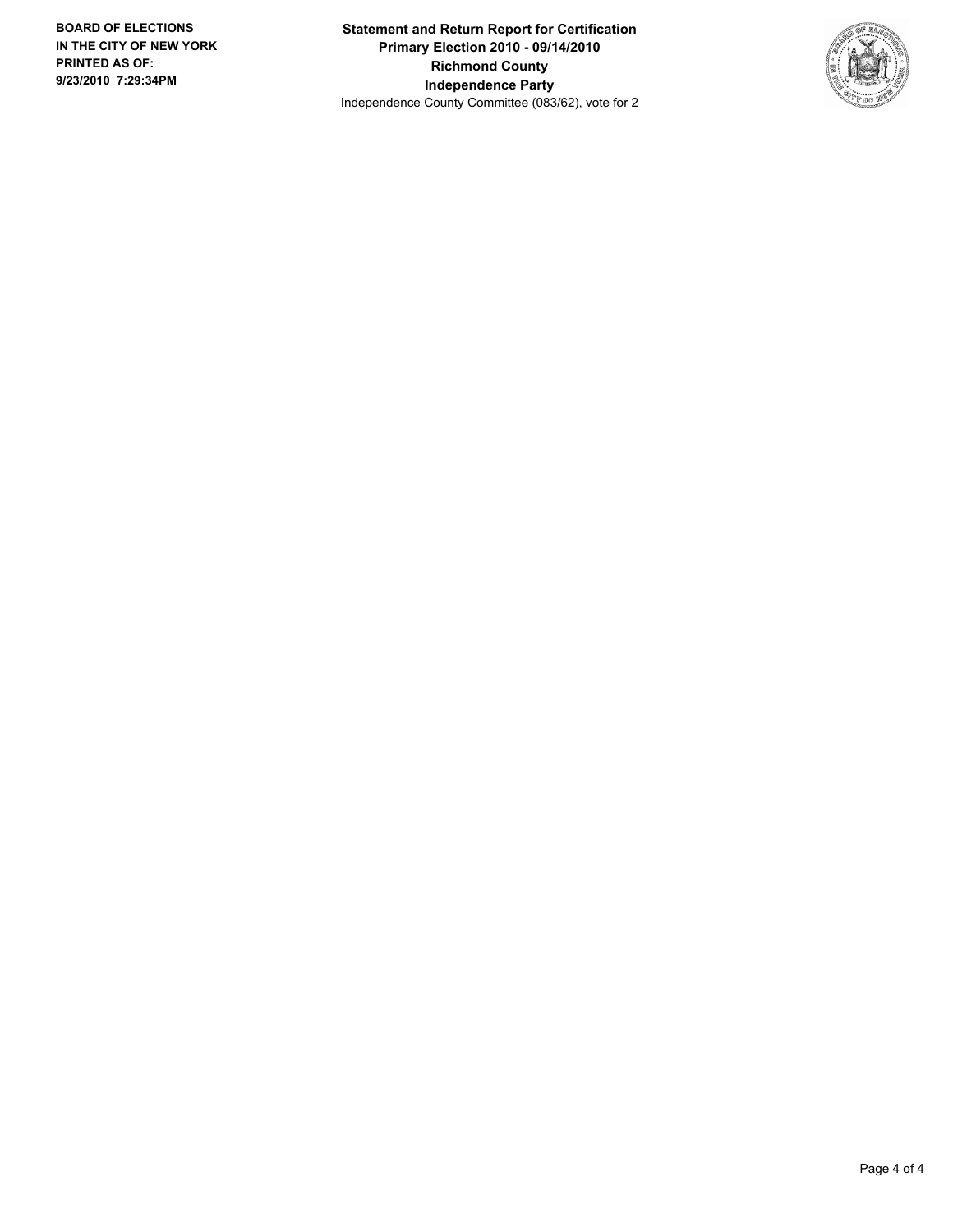

## **Primary Election 2010 - 09/14/2010 Richmond County - Independence Party**

Independence County Committee 084/62 Vote for 2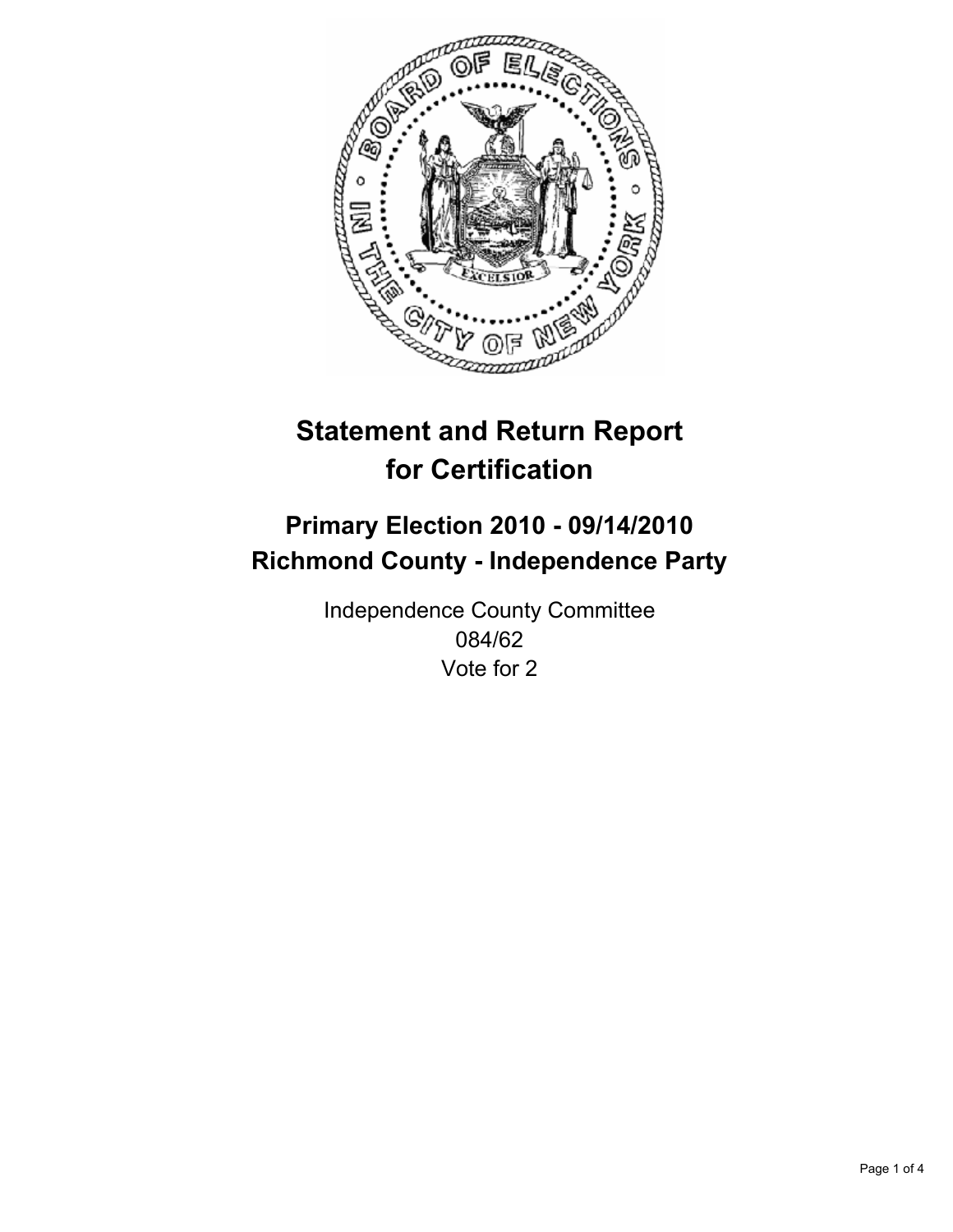

| <b>Total Votes</b>     | 0 |
|------------------------|---|
| <b>KELSEY SMITH</b>    | 0 |
| ANTHONY SERRANO        | 0 |
| <b>RENE MARCHESE</b>   | 0 |
| <b>LEONARD SHERMAN</b> | 0 |
| <b>AFFIDAVIT</b>       | 0 |
| ABSENTEE/MILITARY      | 0 |
| <b>EMERGENCY</b>       | 0 |
| <b>PUBLIC COUNTER</b>  | 0 |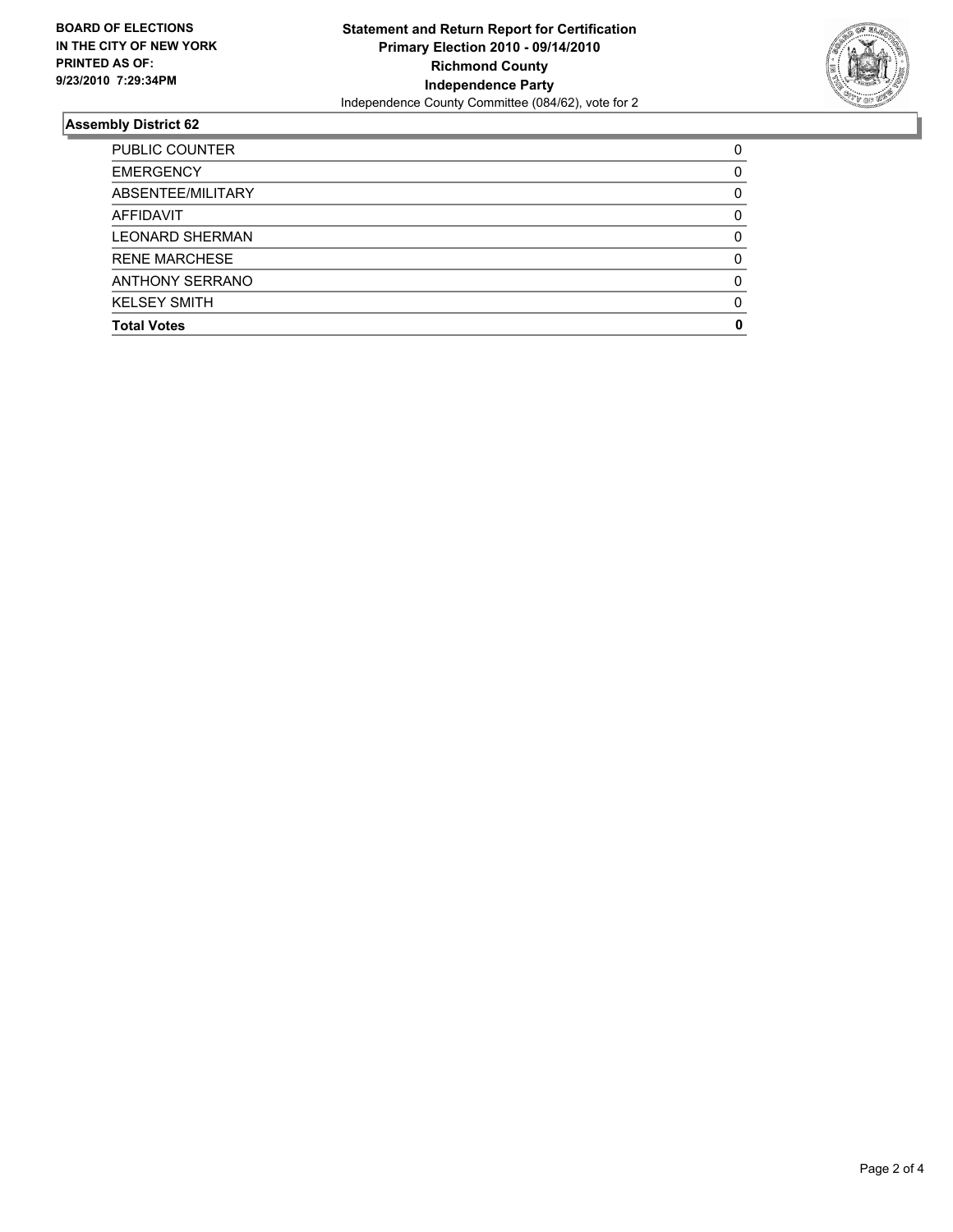### **Statement and Return Report for Certification Primary Election 2010 - 09/14/2010 Richmond County Independence Party** Independence County Committee (084/62), vote for 2

### **Total for Independence County Committee (084/62) - Richmond County**

| <b>Total Votes</b>     | O |
|------------------------|---|
| <b>KELSEY SMITH</b>    | 0 |
| ANTHONY SERRANO        | 0 |
| <b>RENE MARCHESE</b>   | 0 |
| <b>LEONARD SHERMAN</b> | 0 |
| <b>AFFIDAVIT</b>       | 0 |
| ABSENTEE/MILITARY      | 0 |
| <b>EMERGENCY</b>       | O |
| <b>PUBLIC COUNTER</b>  | 0 |

We certify this statement to be correct, and have caused the same to be attested by the signatures of the members of the board, or a majority thereof, on

Secretary **Chairman** 

Canvassing Board

Canvassing Board **Canvassing Board** Canvassing Board **Deputy Chief Clerk** 

Chief Clerk

Date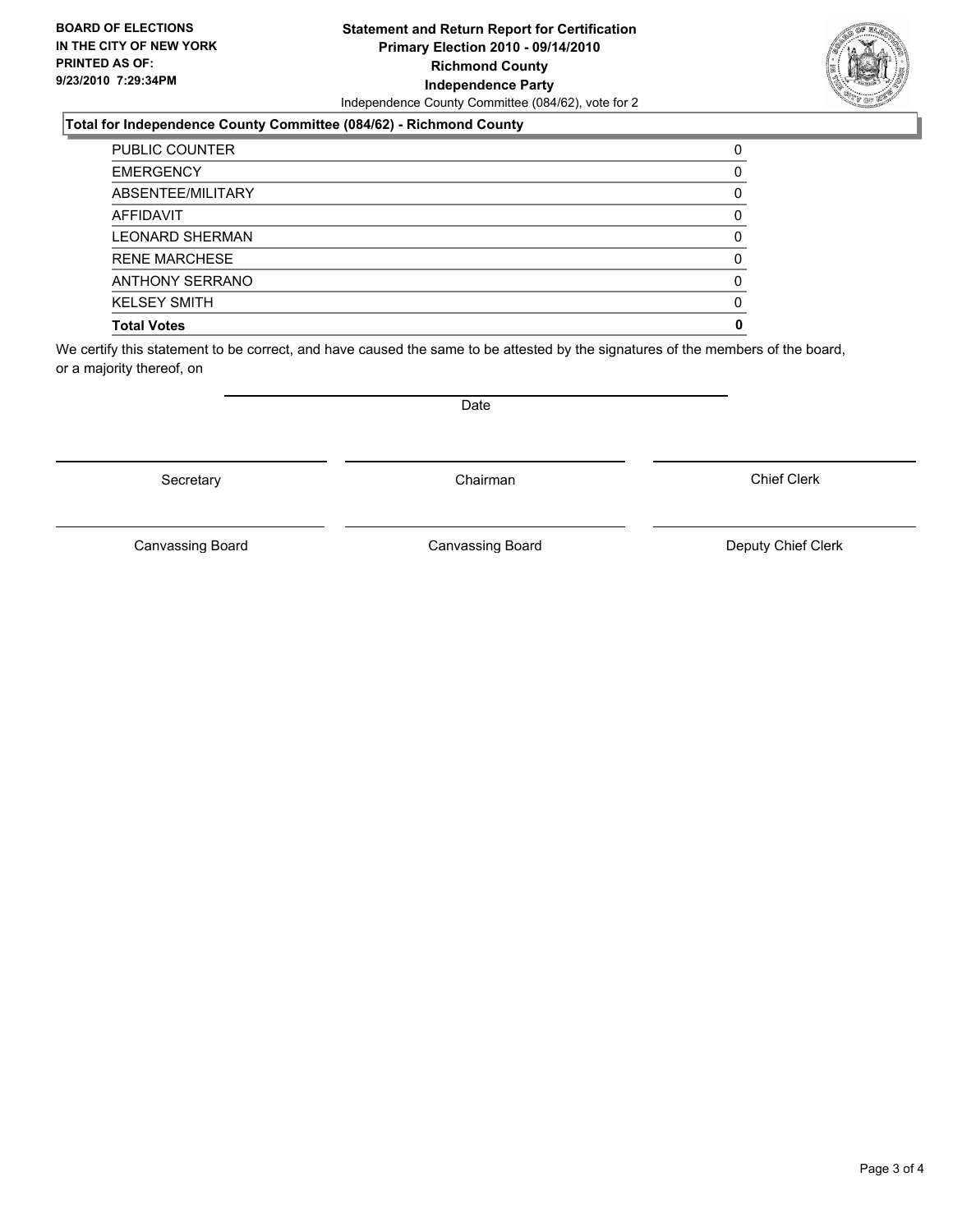**Statement and Return Report for Certification Primary Election 2010 - 09/14/2010 Richmond County Independence Party** Independence County Committee (084/62), vote for 2

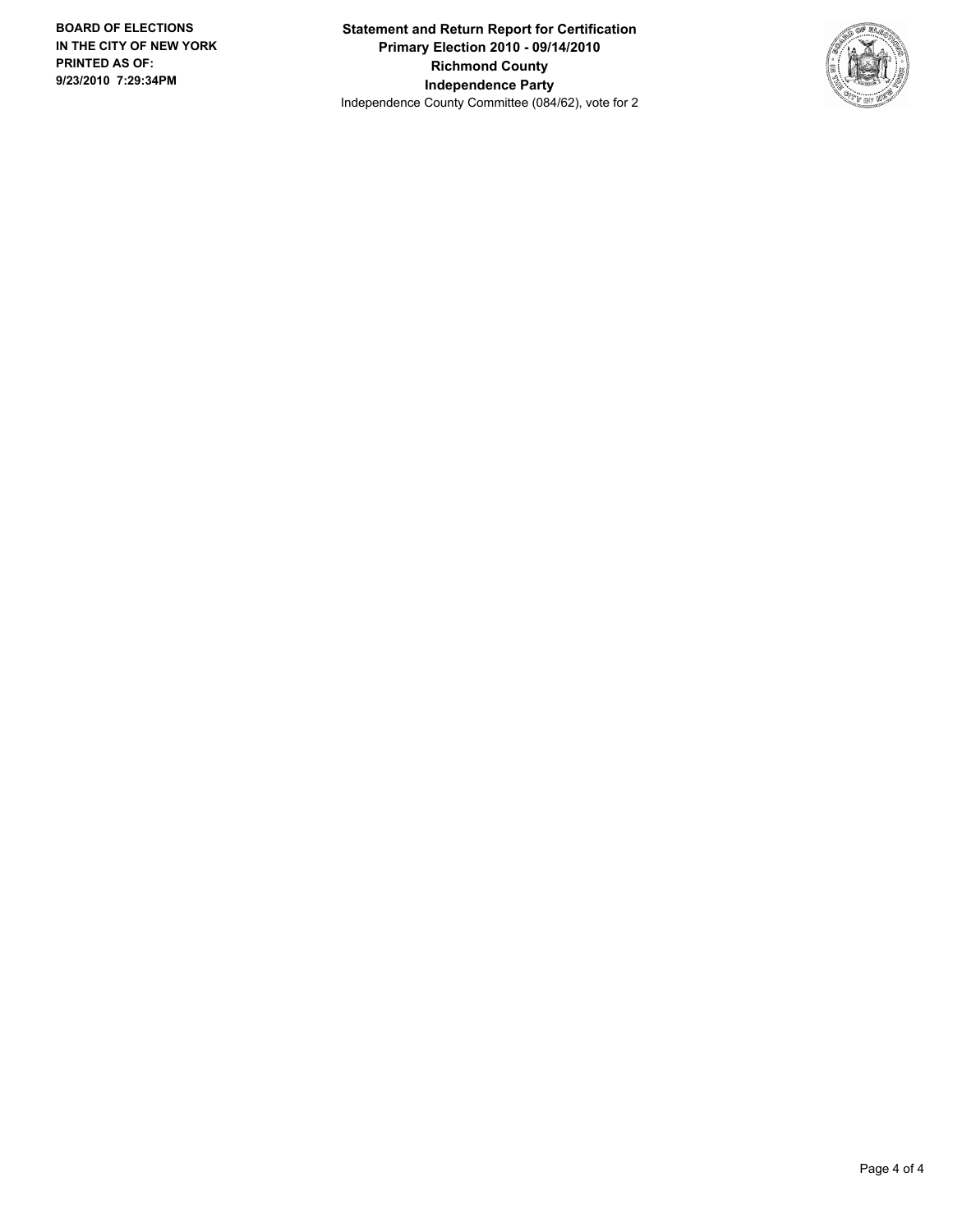

## **Primary Election 2010 - 09/14/2010 Richmond County - Independence Party**

Independence County Committee 085/62 Vote for 2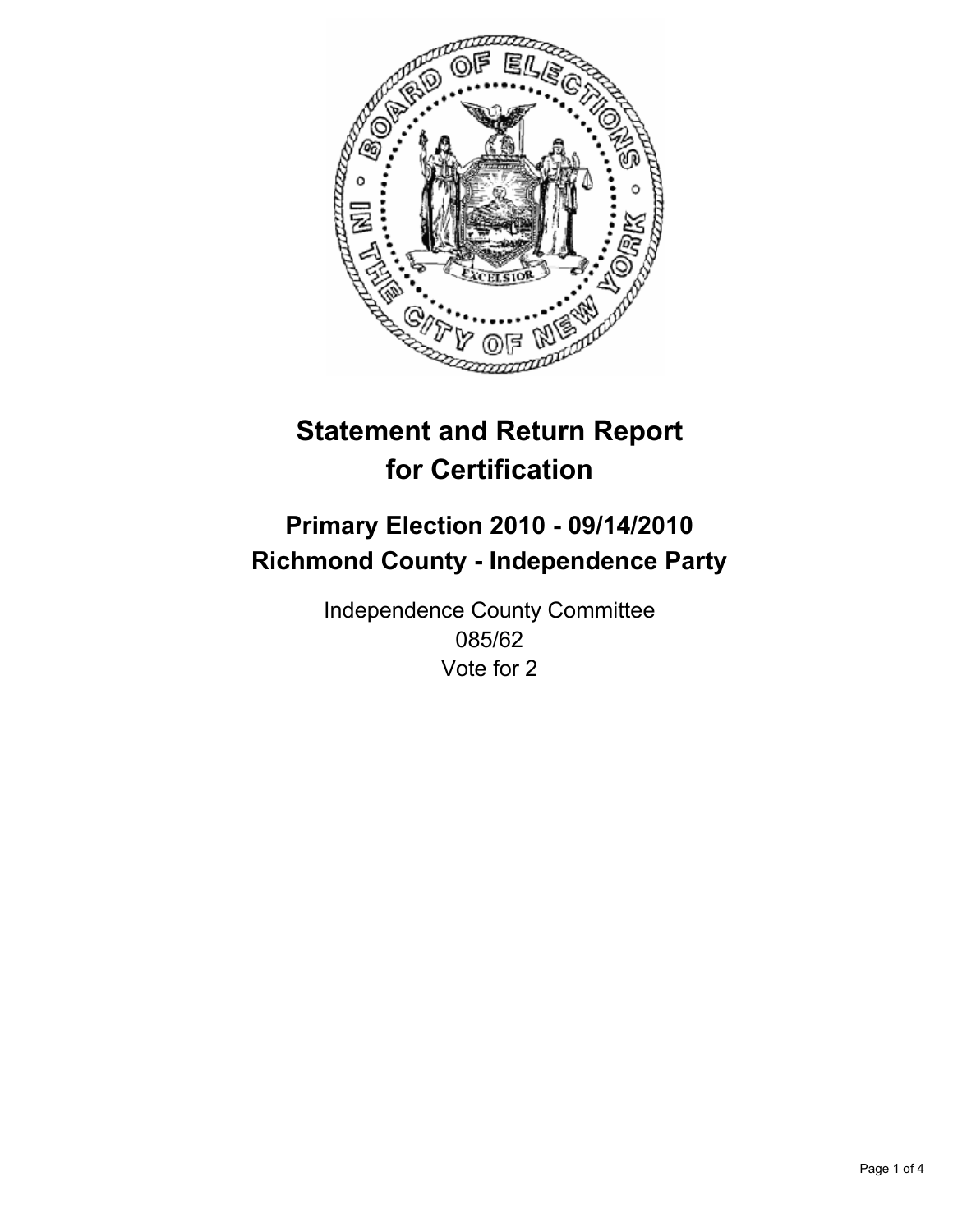

| <b>Total Votes</b>        | 0 |
|---------------------------|---|
| NAZZARO PAGANO            | 0 |
| <b>PATRICIA PACE</b>      | 0 |
| <b>GLEB NEPOMNYASHCHY</b> | 0 |
| ANTONINA NEPOMNYASHCHY    | 0 |
| AFFIDAVIT                 | 0 |
| ABSENTEE/MILITARY         | 0 |
| <b>EMERGENCY</b>          | 0 |
| PUBLIC COUNTER            | 0 |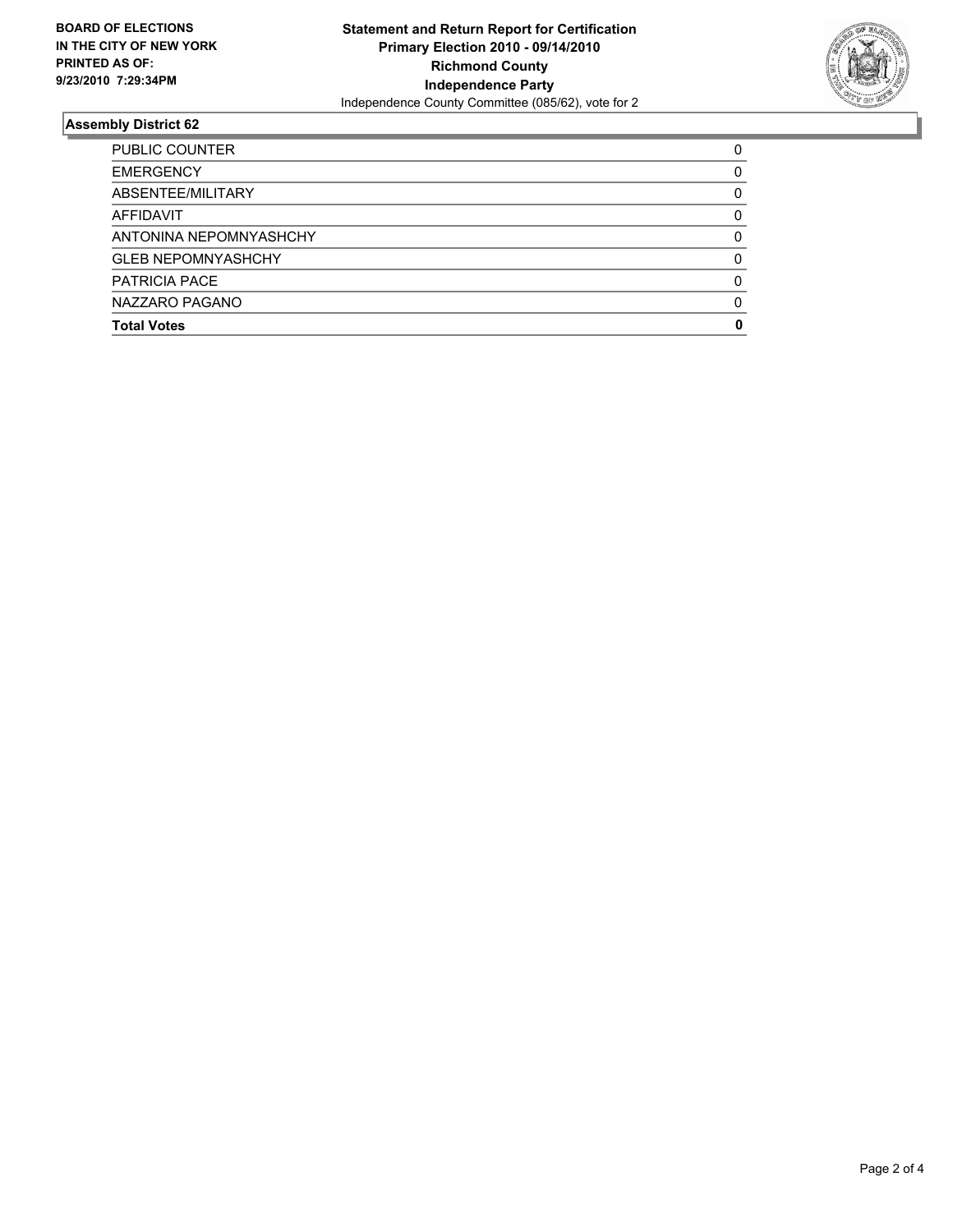### **Statement and Return Report for Certification Primary Election 2010 - 09/14/2010 Richmond County Independence Party** Independence County Committee (085/62), vote for 2

### **Total for Independence County Committee (085/62) - Richmond County**

| <b>Total Votes</b>        | 0 |
|---------------------------|---|
| NAZZARO PAGANO            | 0 |
| <b>PATRICIA PACE</b>      | 0 |
| <b>GLEB NEPOMNYASHCHY</b> | 0 |
| ANTONINA NEPOMNYASHCHY    | 0 |
| AFFIDAVIT                 | 0 |
| ABSENTEE/MILITARY         | 0 |
| <b>EMERGENCY</b>          | 0 |
| <b>PUBLIC COUNTER</b>     | 0 |

We certify this statement to be correct, and have caused the same to be attested by the signatures of the members of the board, or a majority thereof, on

Canvassing Board

Canvassing Board **Canvassing Board** Canvassing Board **Deputy Chief Clerk** 

Chief Clerk



Secretary **Chairman** 

Date

Page 3 of 4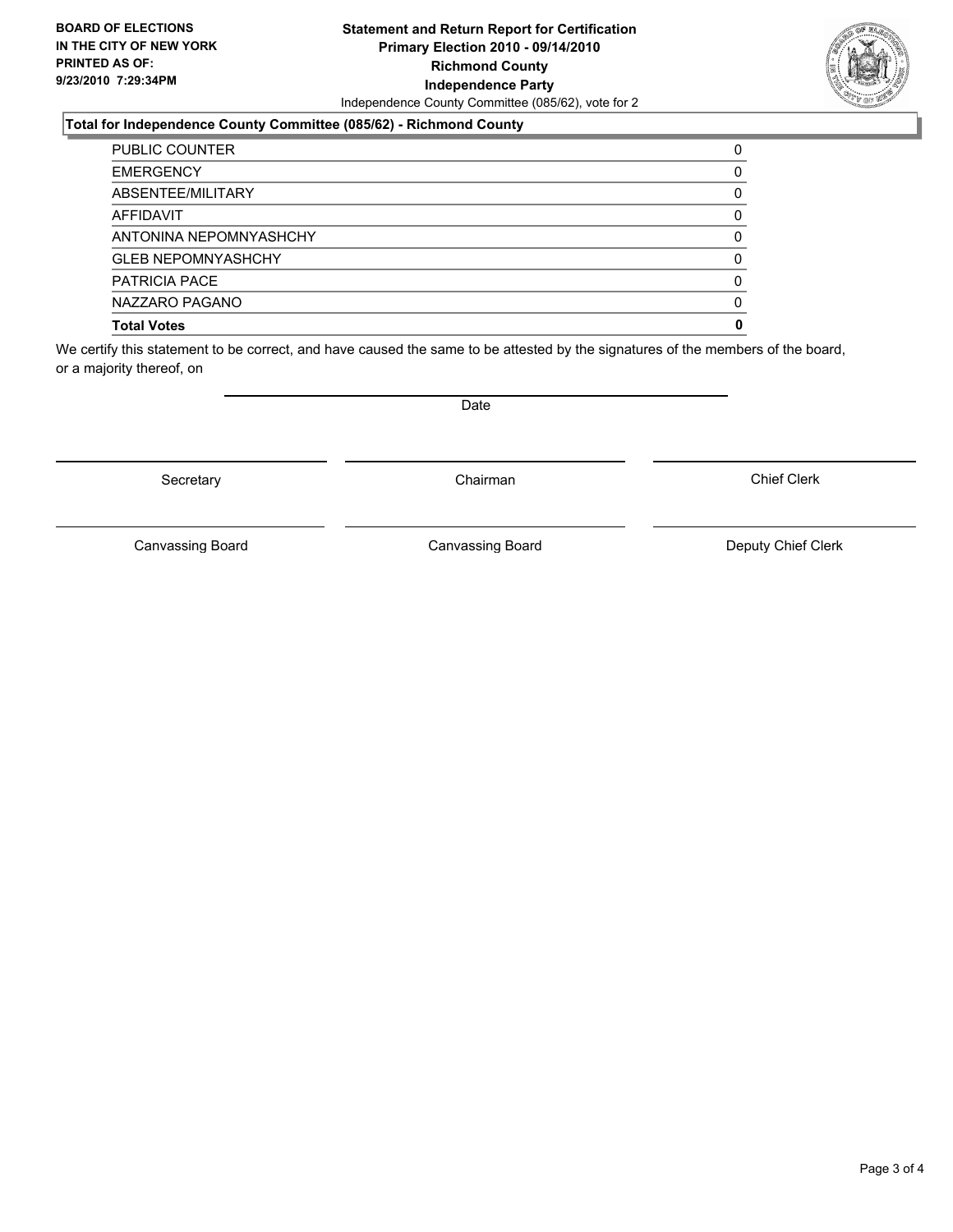**Statement and Return Report for Certification Primary Election 2010 - 09/14/2010 Richmond County Independence Party** Independence County Committee (085/62), vote for 2

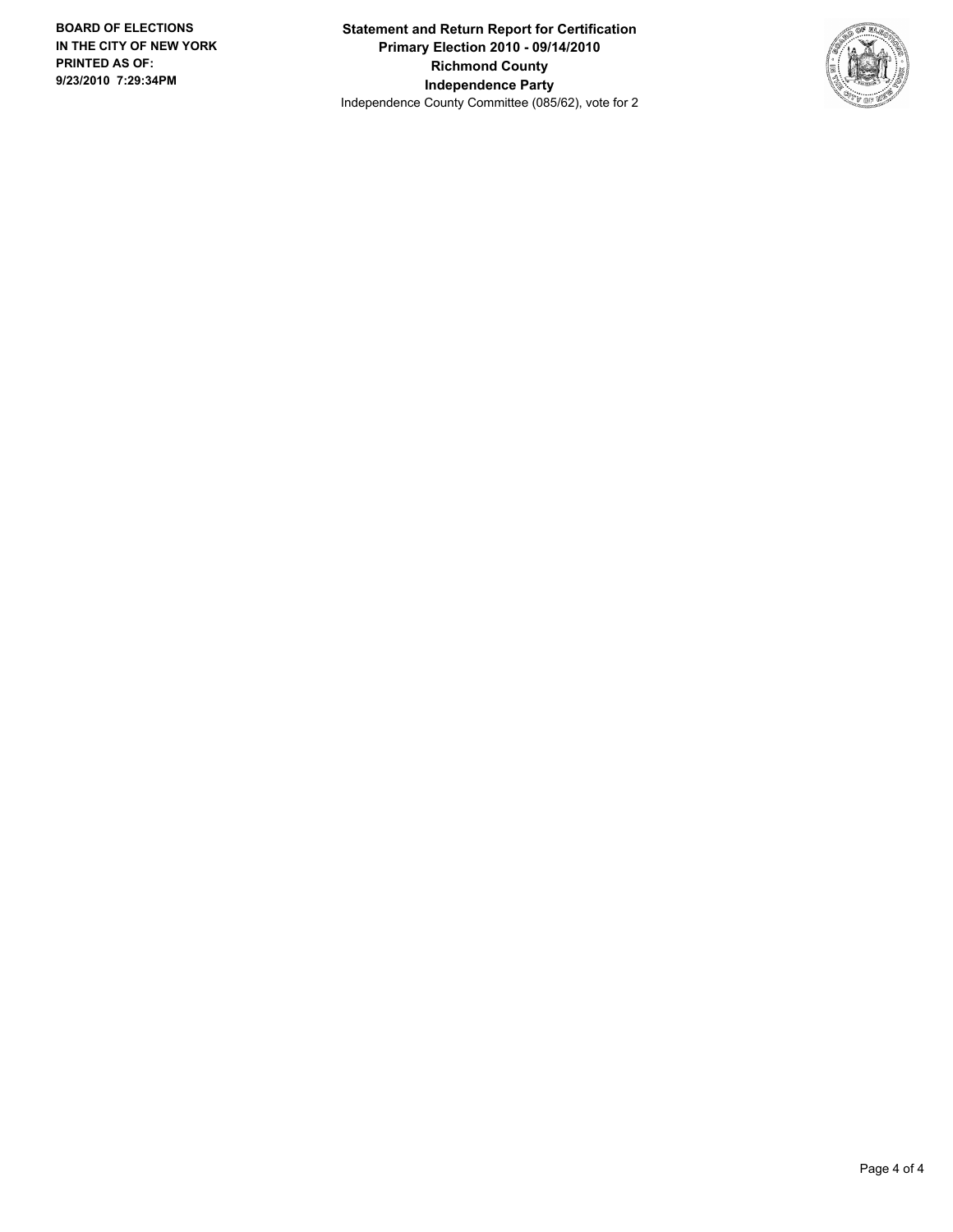

## **Primary Election 2010 - 09/14/2010 Richmond County - Independence Party**

Independence County Committee 088/62 Vote for 2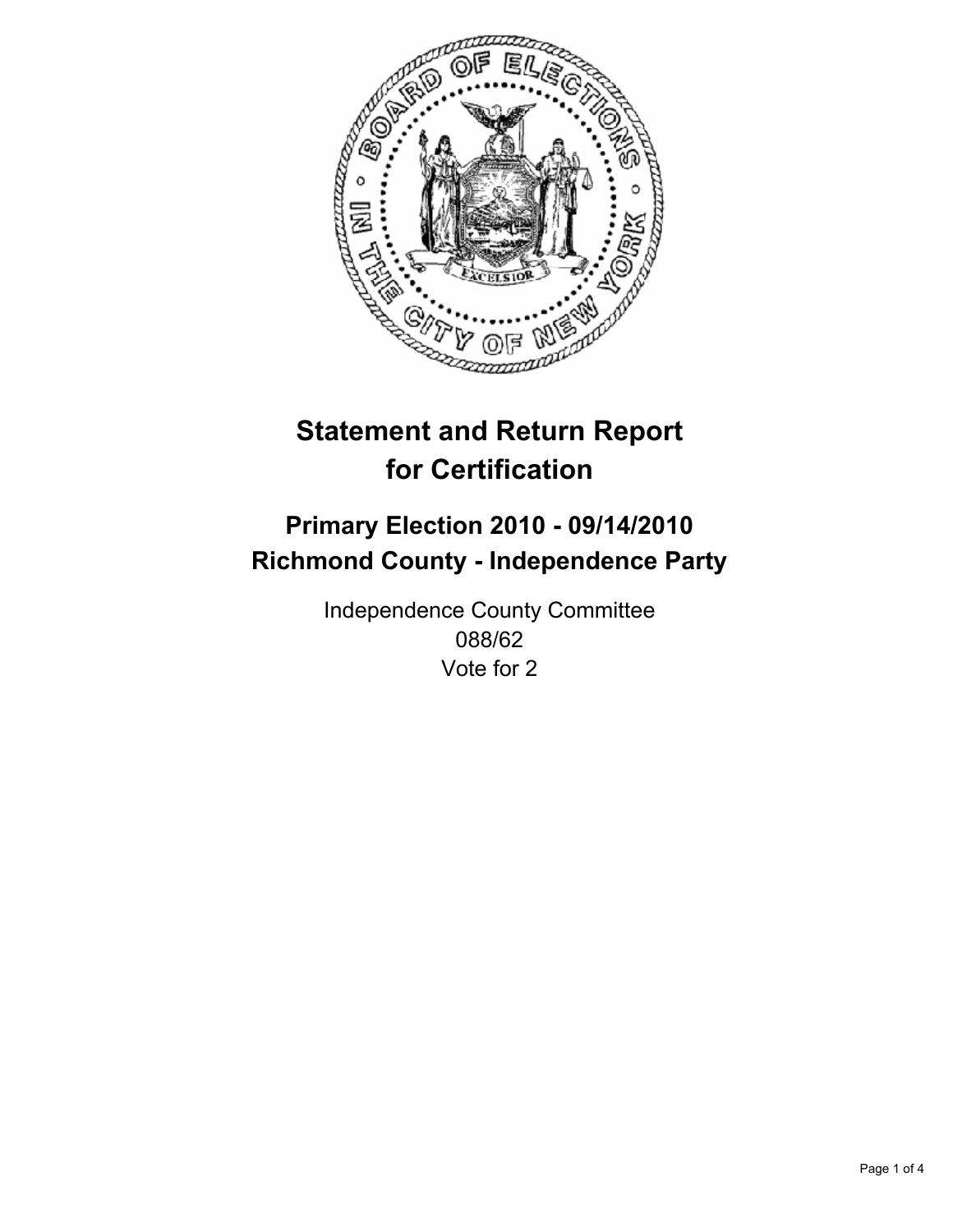

| <b>Total Votes</b>    | 0        |
|-----------------------|----------|
| <b>JEROME WALSH</b>   | $\Omega$ |
| <b>JANET WALL</b>     | $\Omega$ |
| <b>JOSEPH V RIZZI</b> | 0        |
| ELEONORA RIZZI        | 0        |
| <b>AFFIDAVIT</b>      | 0        |
| ABSENTEE/MILITARY     | 0        |
| <b>EMERGENCY</b>      | 0        |
| <b>PUBLIC COUNTER</b> | 0        |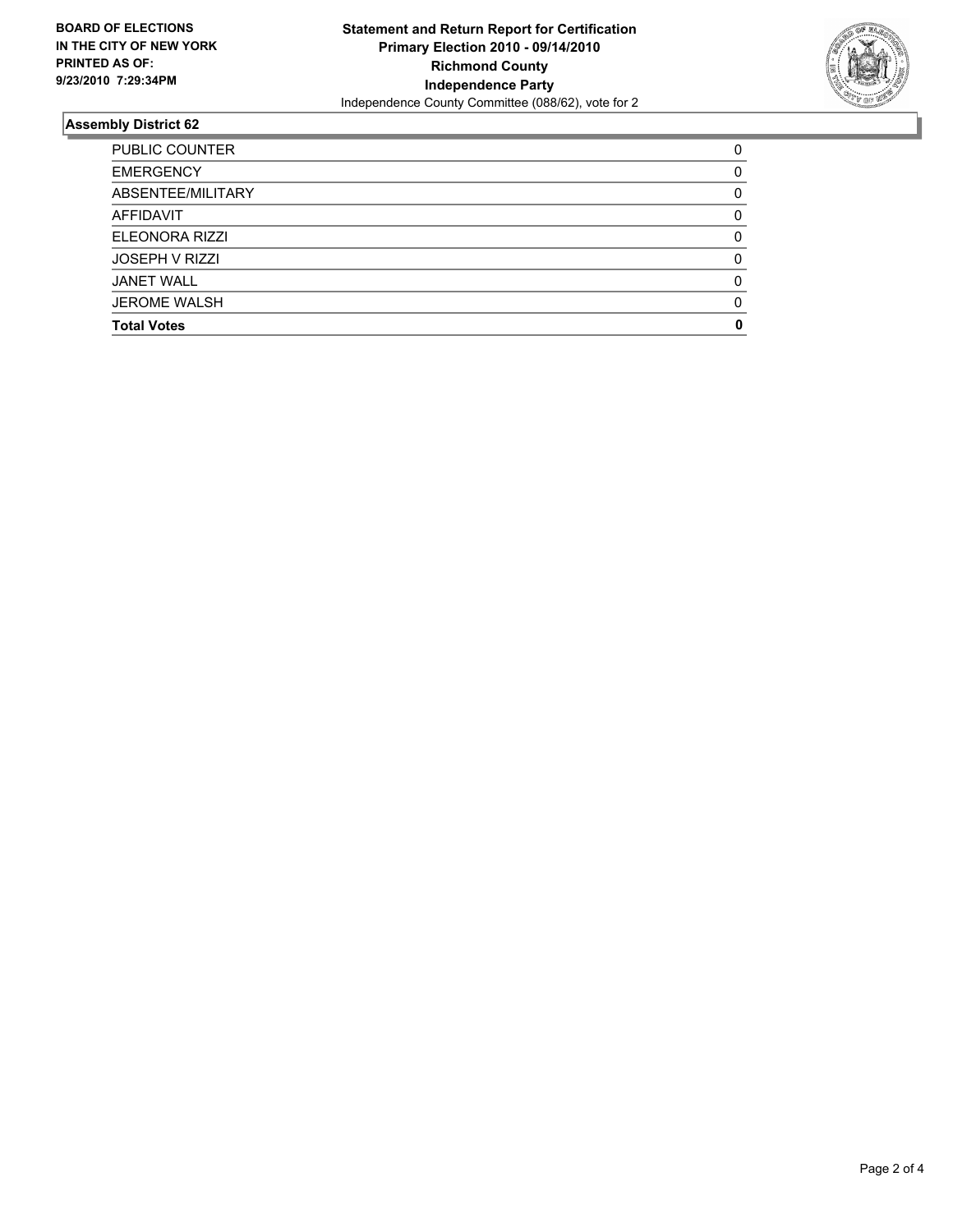### **Statement and Return Report for Certification Primary Election 2010 - 09/14/2010 Richmond County Independence Party** Independence County Committee (088/62), vote for 2

### **Total for Independence County Committee (088/62) - Richmond County**

| <b>Total Votes</b>    | 0 |
|-----------------------|---|
| <b>JEROME WALSH</b>   | 0 |
| <b>JANET WALL</b>     | 0 |
| <b>JOSEPH V RIZZI</b> | 0 |
| ELEONORA RIZZI        | 0 |
| <b>AFFIDAVIT</b>      | 0 |
| ABSENTEE/MILITARY     | 0 |
| <b>EMERGENCY</b>      | 0 |
| <b>PUBLIC COUNTER</b> | 0 |

We certify this statement to be correct, and have caused the same to be attested by the signatures of the members of the board, or a majority thereof, on

Secretary **Chairman** 

Canvassing Board

Canvassing Board **Canvassing Board** Canvassing Board **Deputy Chief Clerk** 

Chief Clerk



Date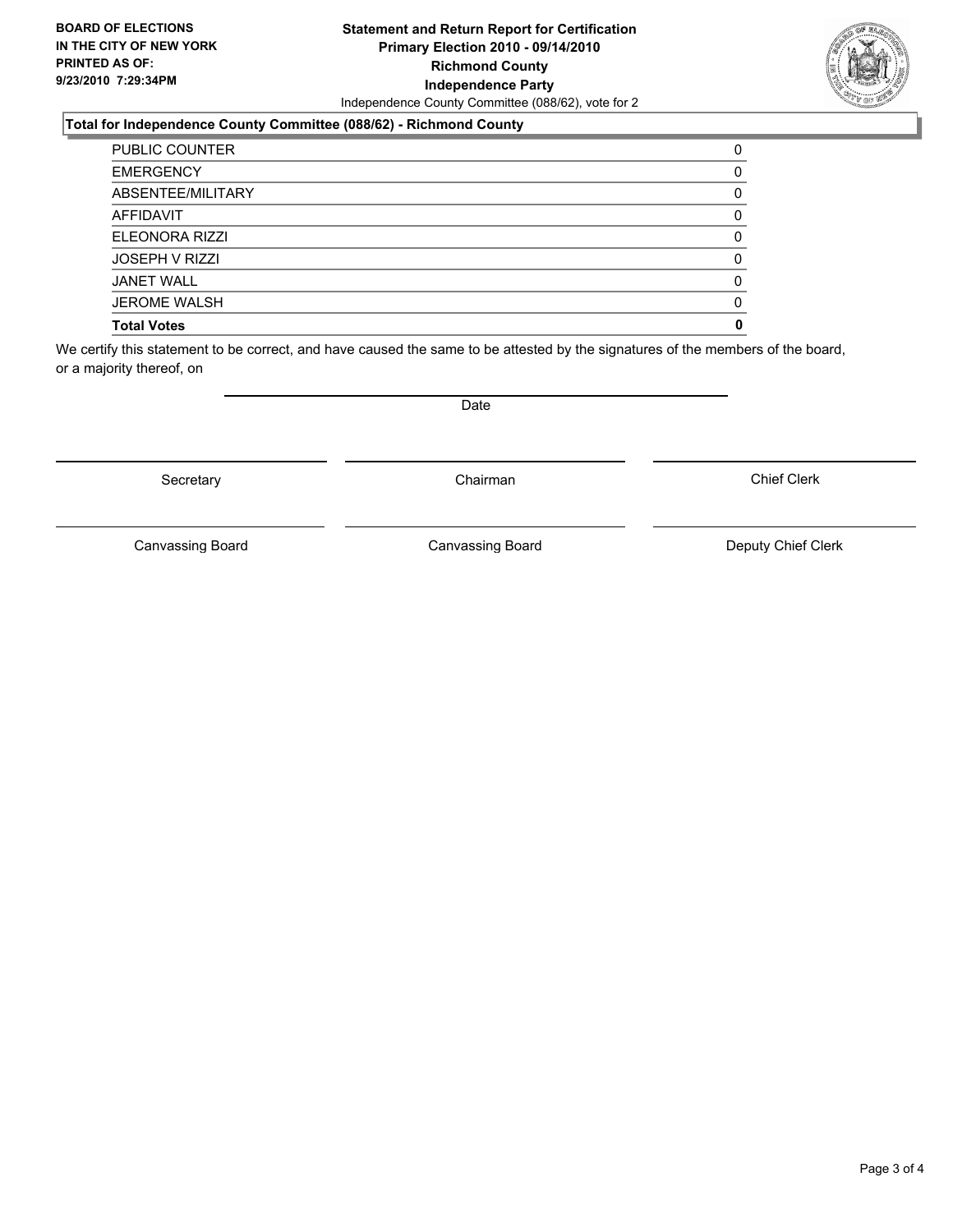**Statement and Return Report for Certification Primary Election 2010 - 09/14/2010 Richmond County Independence Party** Independence County Committee (088/62), vote for 2

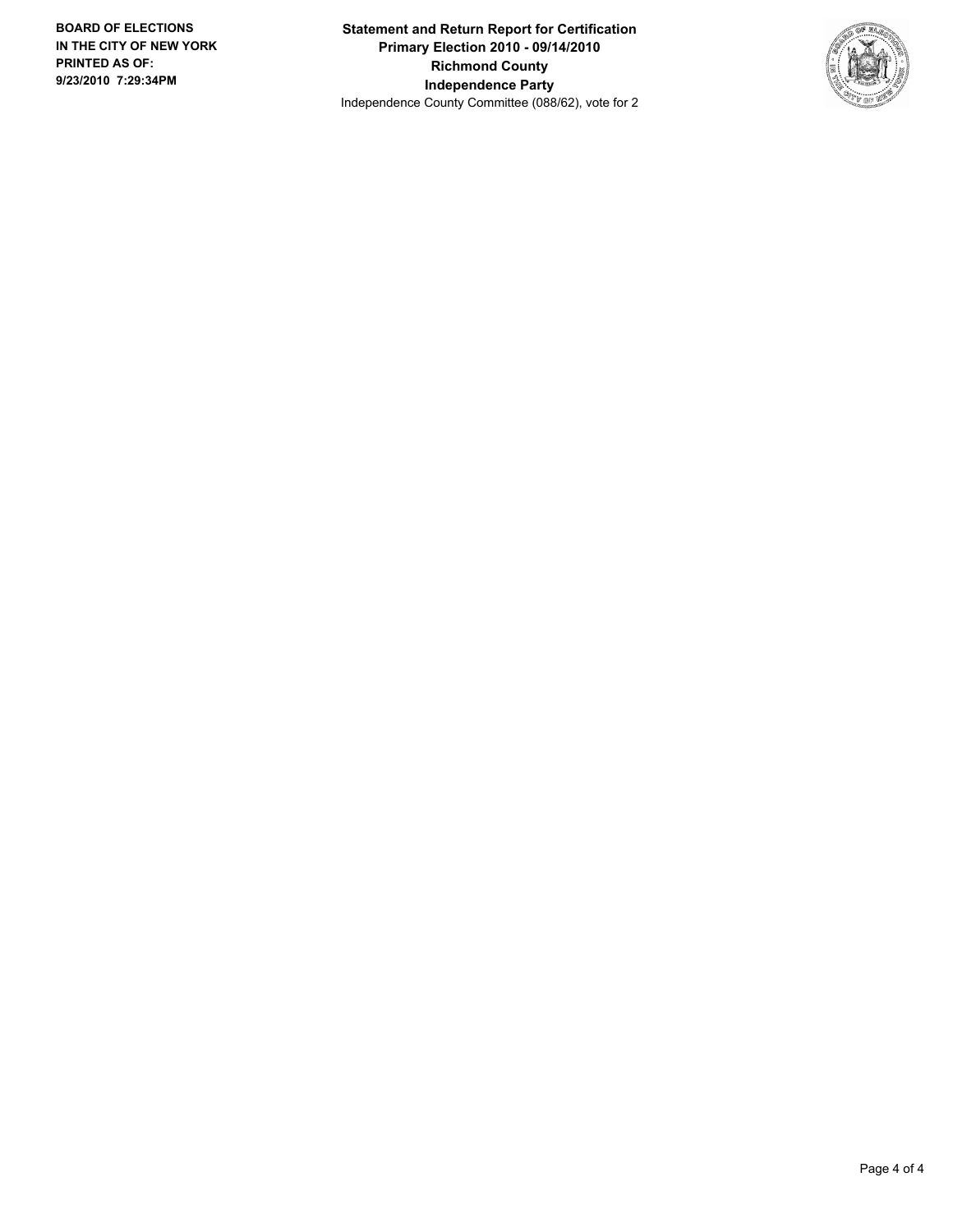

## **Primary Election 2010 - 09/14/2010 Richmond County - Independence Party**

Independence County Committee 098/62 Vote for 2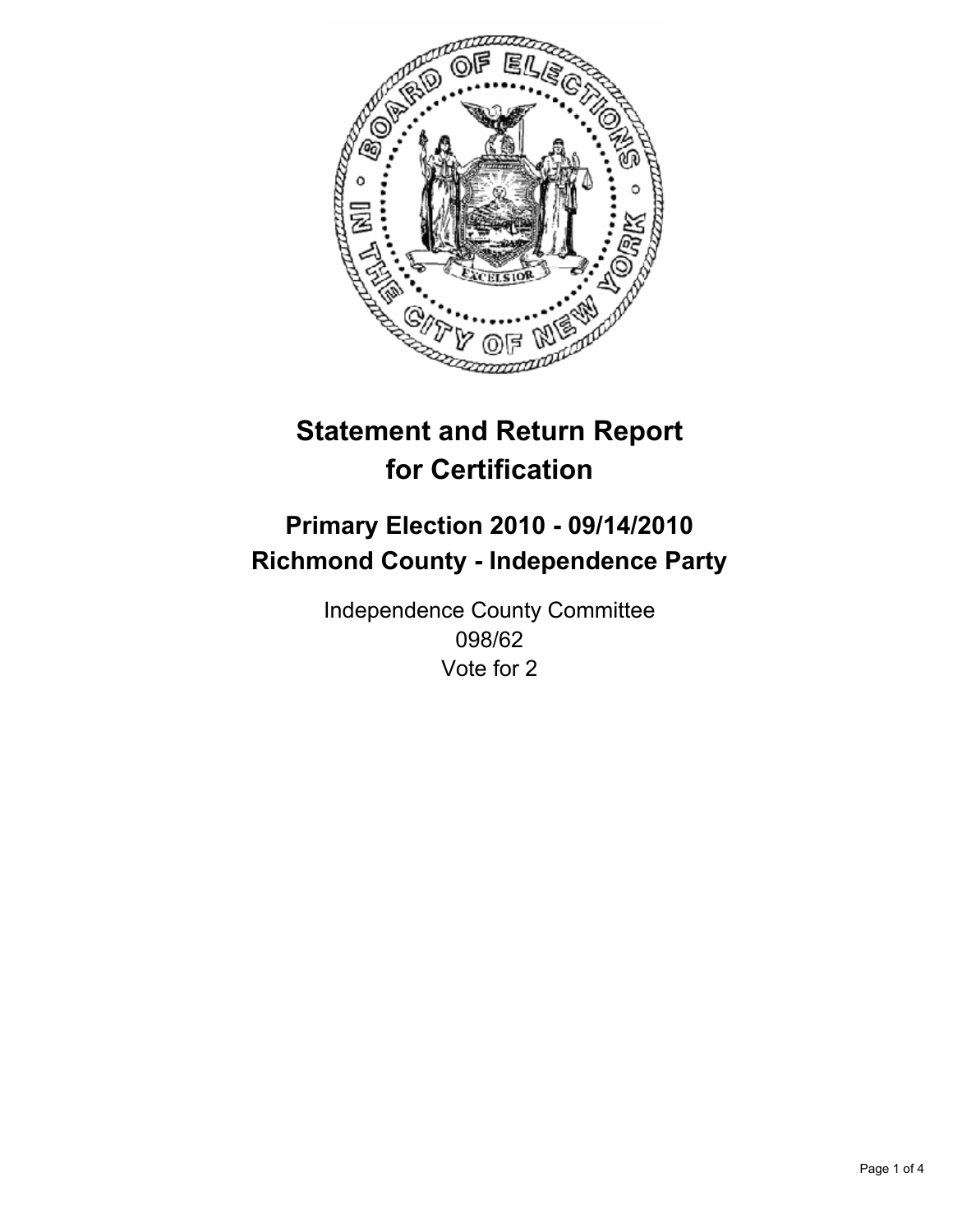

| <b>Total Votes</b>     | 0        |
|------------------------|----------|
| <b>CELINA RAMSEY</b>   | $\Omega$ |
| DAVID POLOGRUTO        | $\Omega$ |
| <b>TAMI L GIORDANO</b> | 0        |
| <b>JOHN M SANTORA</b>  | 0        |
| <b>AFFIDAVIT</b>       | 0        |
| ABSENTEE/MILITARY      | 0        |
| <b>EMERGENCY</b>       | 0        |
| <b>PUBLIC COUNTER</b>  | 0        |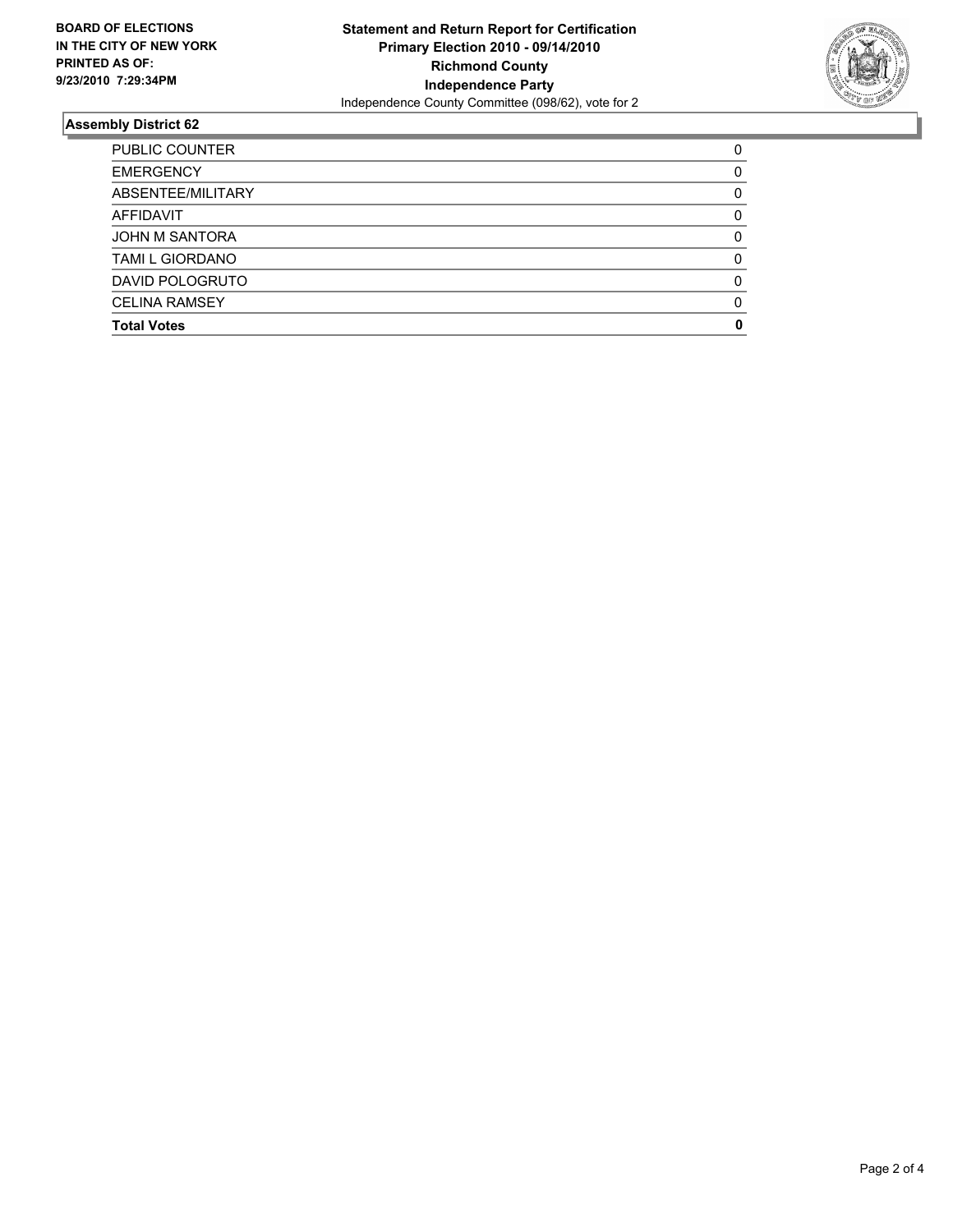### **Statement and Return Report for Certification Primary Election 2010 - 09/14/2010 Richmond County Independence Party** Independence County Committee (098/62), vote for 2

### **Total for Independence County Committee (098/62) - Richmond County**

| <b>Total Votes</b>     | 0 |
|------------------------|---|
| <b>CELINA RAMSEY</b>   | 0 |
| DAVID POLOGRUTO        | 0 |
| <b>TAMI L GIORDANO</b> | 0 |
| <b>JOHN M SANTORA</b>  | 0 |
| <b>AFFIDAVIT</b>       | 0 |
| ABSENTEE/MILITARY      | 0 |
| <b>EMERGENCY</b>       | 0 |
| <b>PUBLIC COUNTER</b>  | 0 |

We certify this statement to be correct, and have caused the same to be attested by the signatures of the members of the board, or a majority thereof, on

Canvassing Board

Date

Canvassing Board **Canvassing Board** Canvassing Board **Deputy Chief Clerk** 

Chief Clerk



Secretary **Chairman**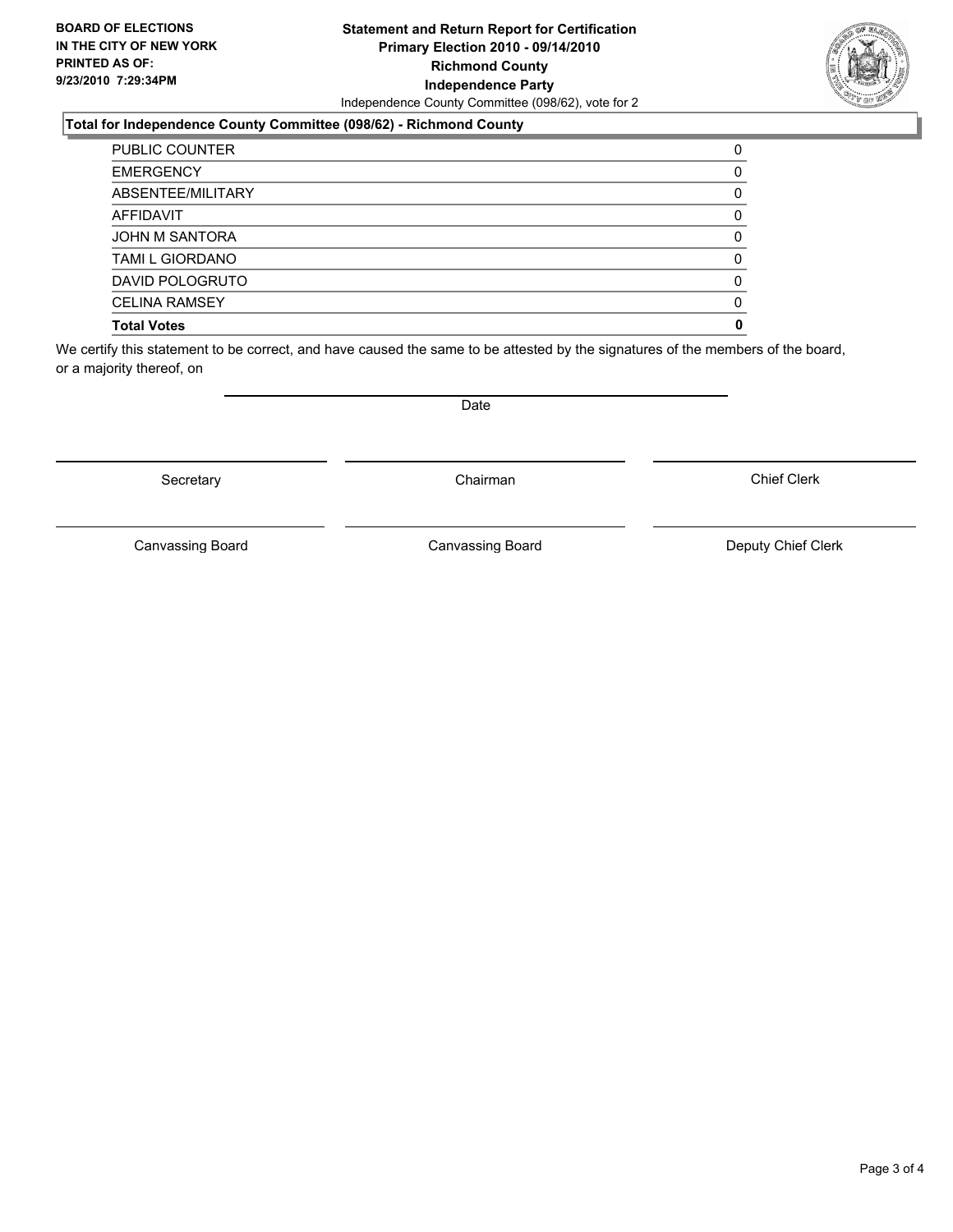**Statement and Return Report for Certification Primary Election 2010 - 09/14/2010 Richmond County Independence Party** Independence County Committee (098/62), vote for 2

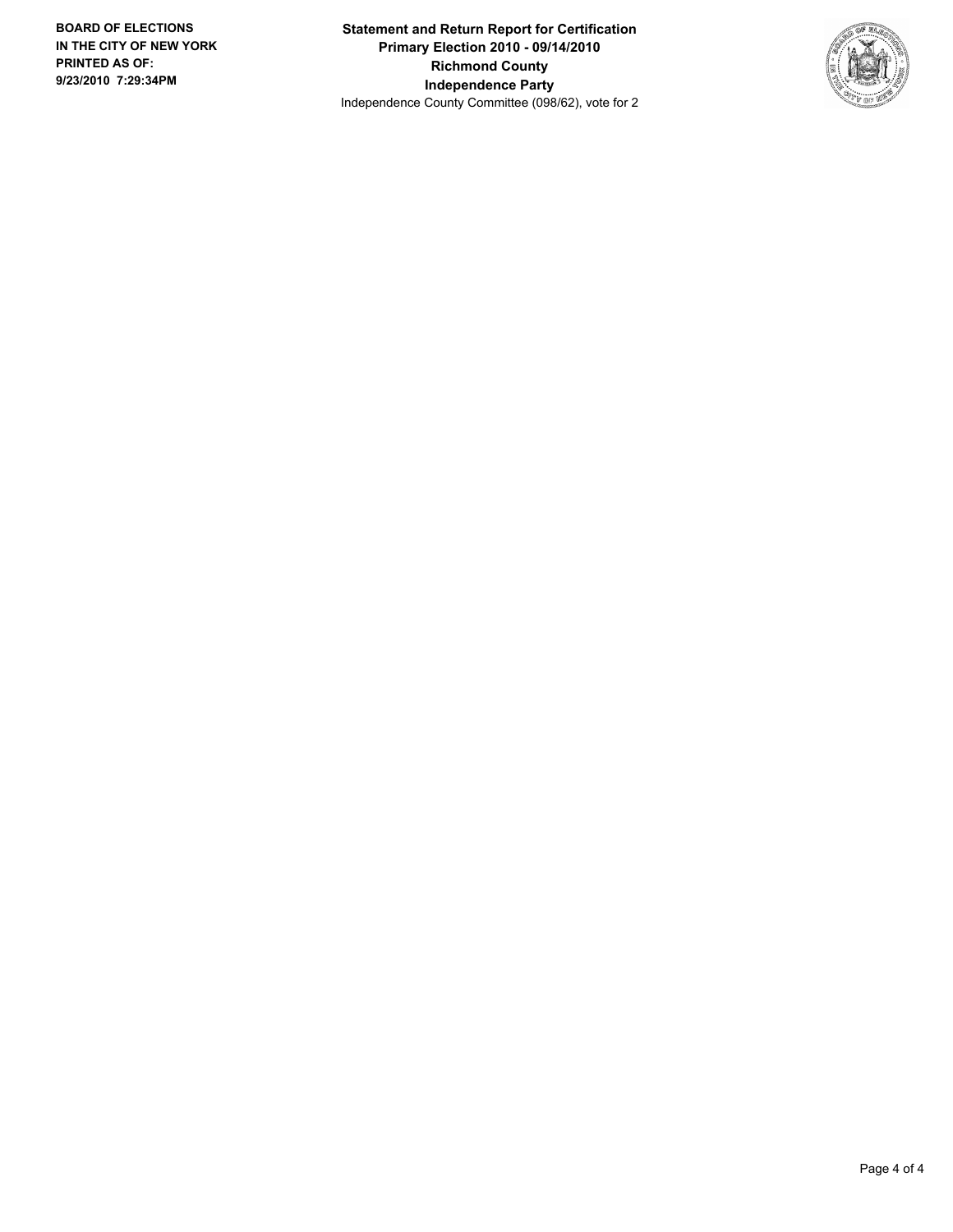

## **Primary Election 2010 - 09/14/2010 Richmond County - Independence Party**

Independence County Committee 039/63 Vote for 2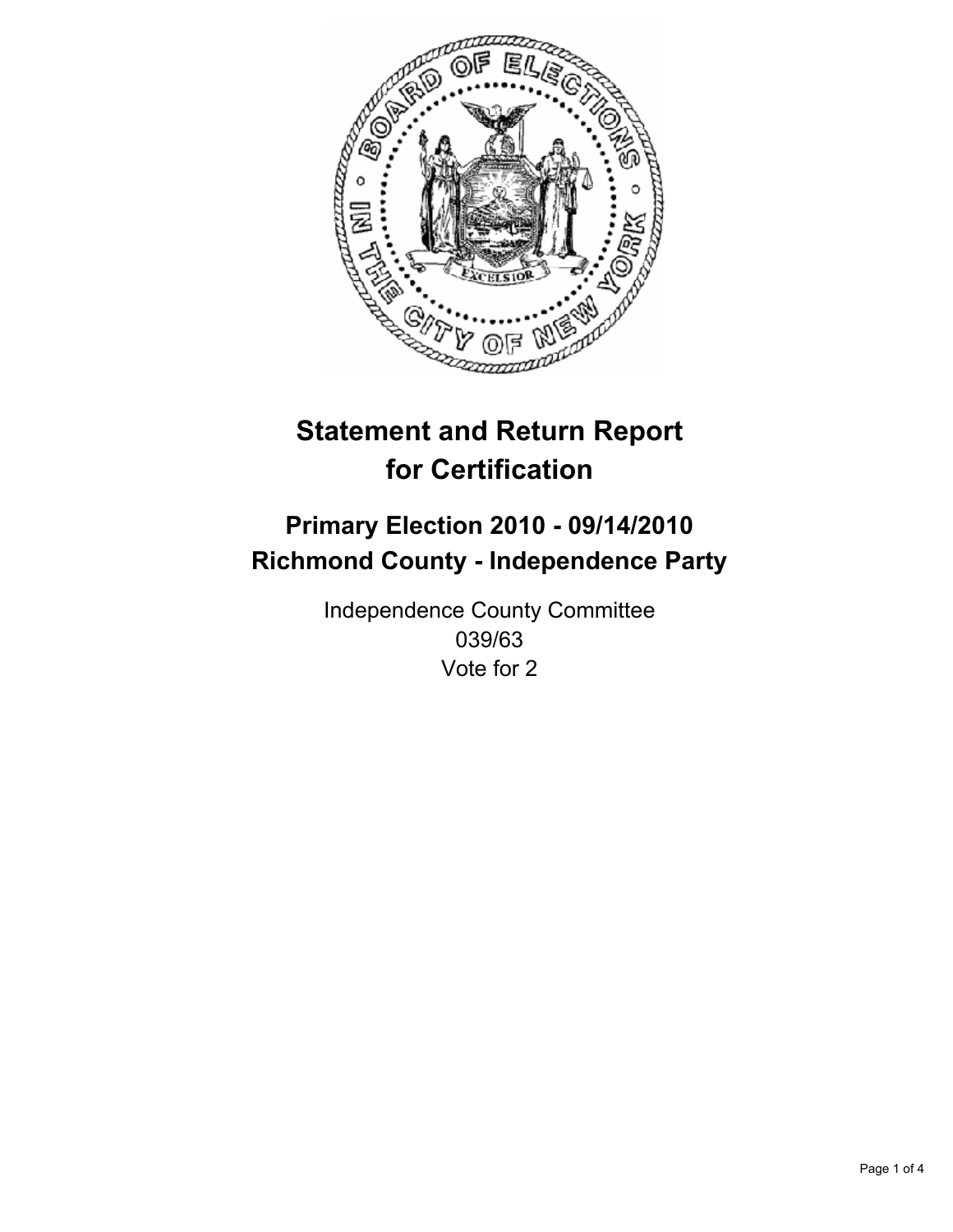

| <b>Total Votes</b>     | 2 |
|------------------------|---|
| <b>VINCENT DITIZIO</b> | 0 |
| ALEXIS DESENA          | O |
| RACHEL V CONNOR        |   |
| MICHAEL P REAPE        |   |
| <b>AFFIDAVIT</b>       | 0 |
| ABSENTEE/MILITARY      | 0 |
| <b>EMERGENCY</b>       | 0 |
| <b>PUBLIC COUNTER</b>  |   |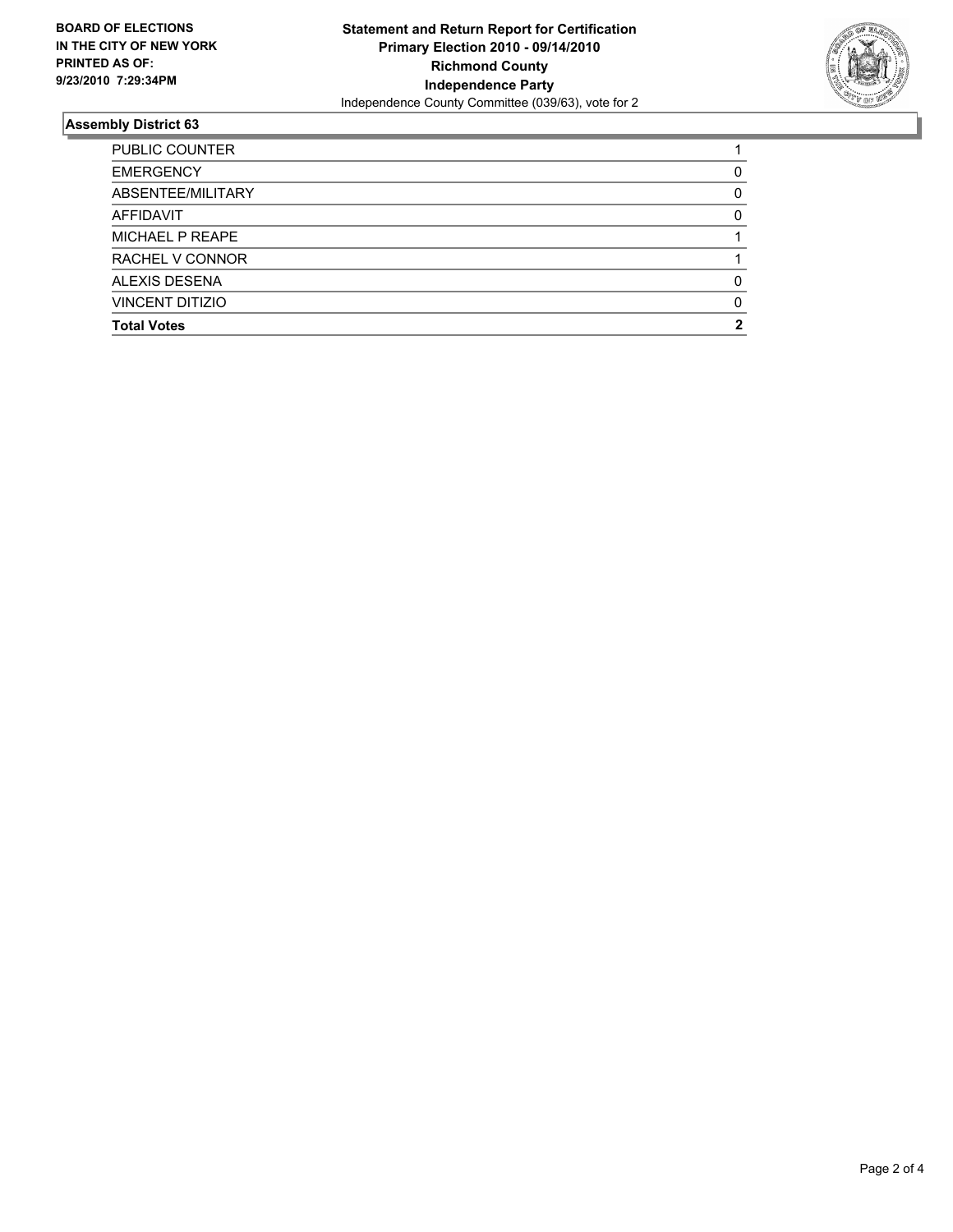### **Statement and Return Report for Certification Primary Election 2010 - 09/14/2010 Richmond County Independence Party** Independence County Committee (039/63), vote for 2

### **Total for Independence County Committee (039/63) - Richmond County**

| <b>Total Votes</b>     | 2 |
|------------------------|---|
| <b>VINCENT DITIZIO</b> | 0 |
| ALEXIS DESENA          | 0 |
| RACHEL V CONNOR        |   |
| MICHAEL P REAPE        |   |
| <b>AFFIDAVIT</b>       | 0 |
| ABSENTEE/MILITARY      | 0 |
| <b>EMERGENCY</b>       | 0 |
| <b>PUBLIC COUNTER</b>  |   |

We certify this statement to be correct, and have caused the same to be attested by the signatures of the members of the board, or a majority thereof, on

Secretary **Chairman** 

Canvassing Board

Canvassing Board **Canvassing Board** Canvassing Board **Deputy Chief Clerk** 

Chief Clerk

Date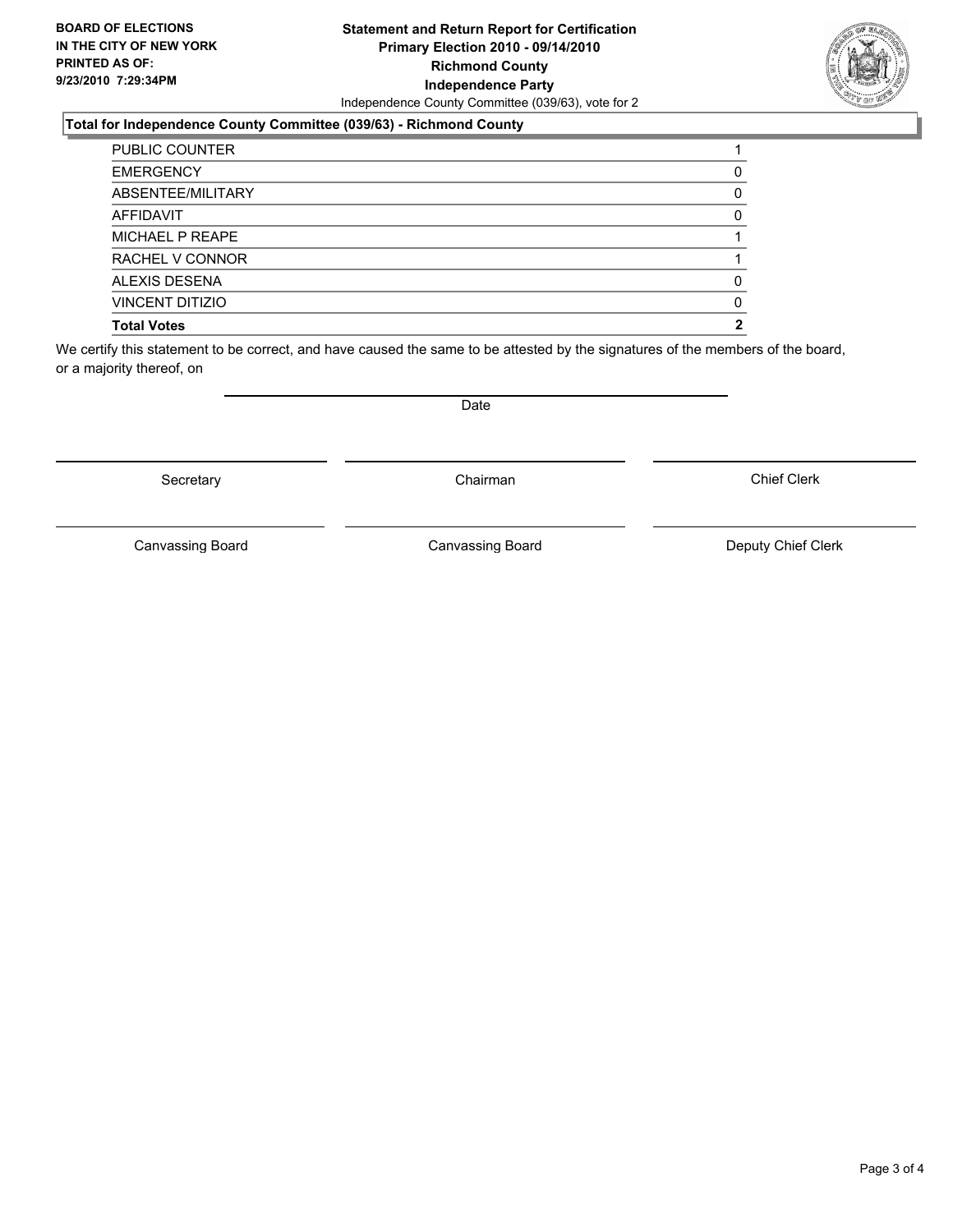**Statement and Return Report for Certification Primary Election 2010 - 09/14/2010 Richmond County Independence Party** Independence County Committee (039/63), vote for 2

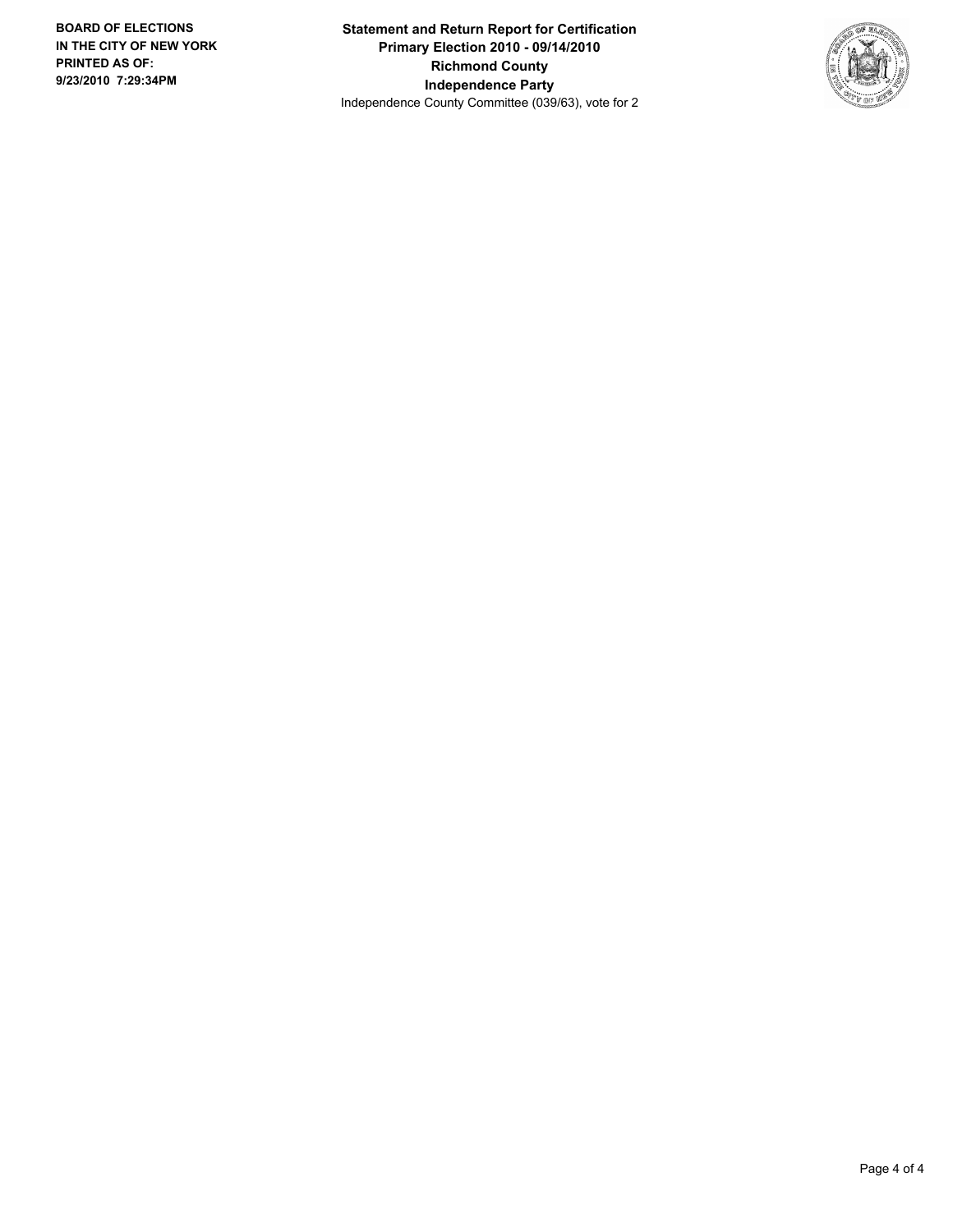

## **Primary Election 2010 - 09/14/2010 Richmond County - Independence Party**

Independence County Committee 045/63 Vote for 2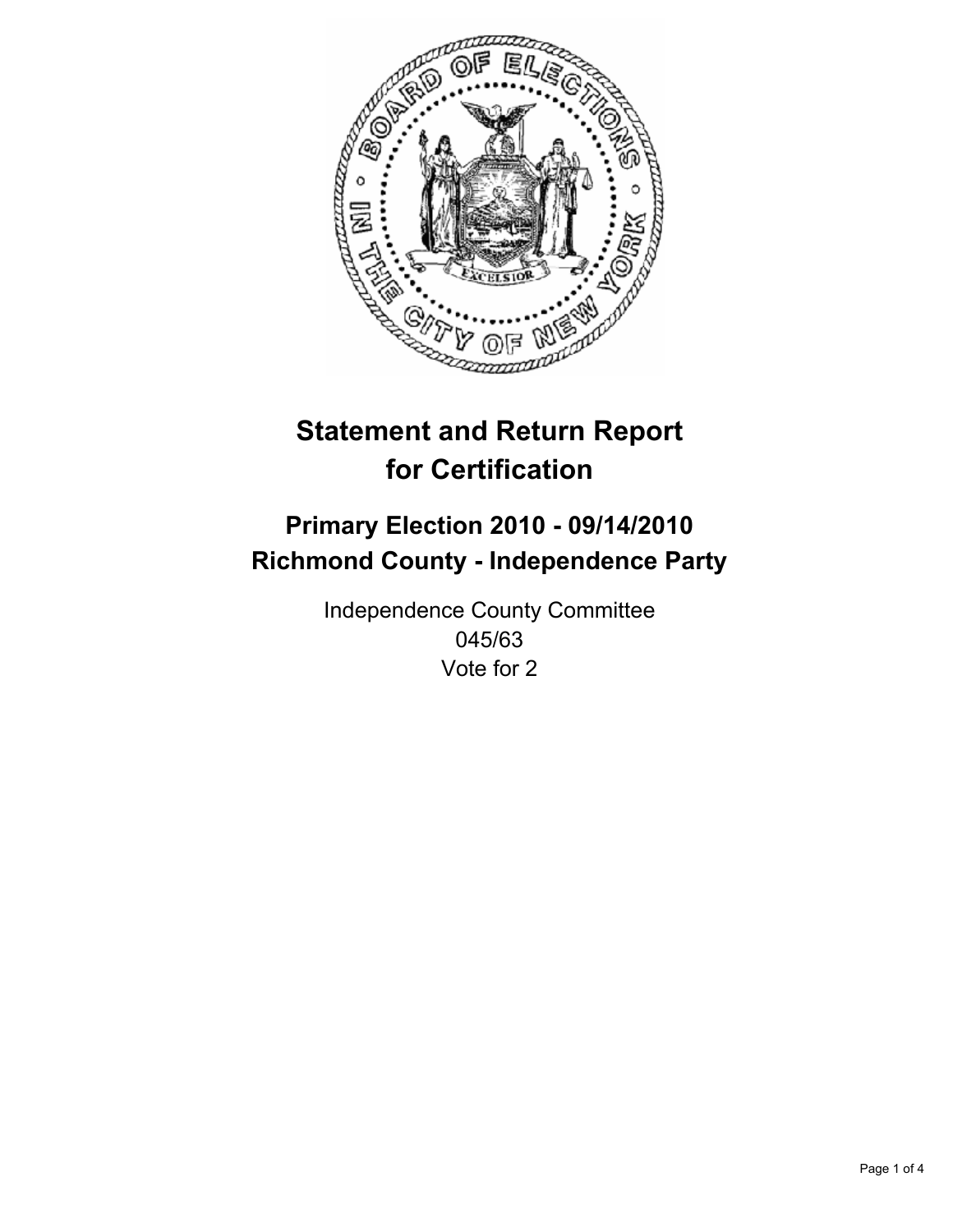

| <b>Total Votes</b>    | O |
|-----------------------|---|
| <b>STEPHEN BOVE</b>   | 0 |
| <b>THOMAS BOMENGO</b> | 0 |
| <b>PAUL W SCARA</b>   | 0 |
| <b>BARBARA ROE</b>    | 0 |
| <b>AFFIDAVIT</b>      | 0 |
| ABSENTEE/MILITARY     | 0 |
| <b>EMERGENCY</b>      | 0 |
| <b>PUBLIC COUNTER</b> | 0 |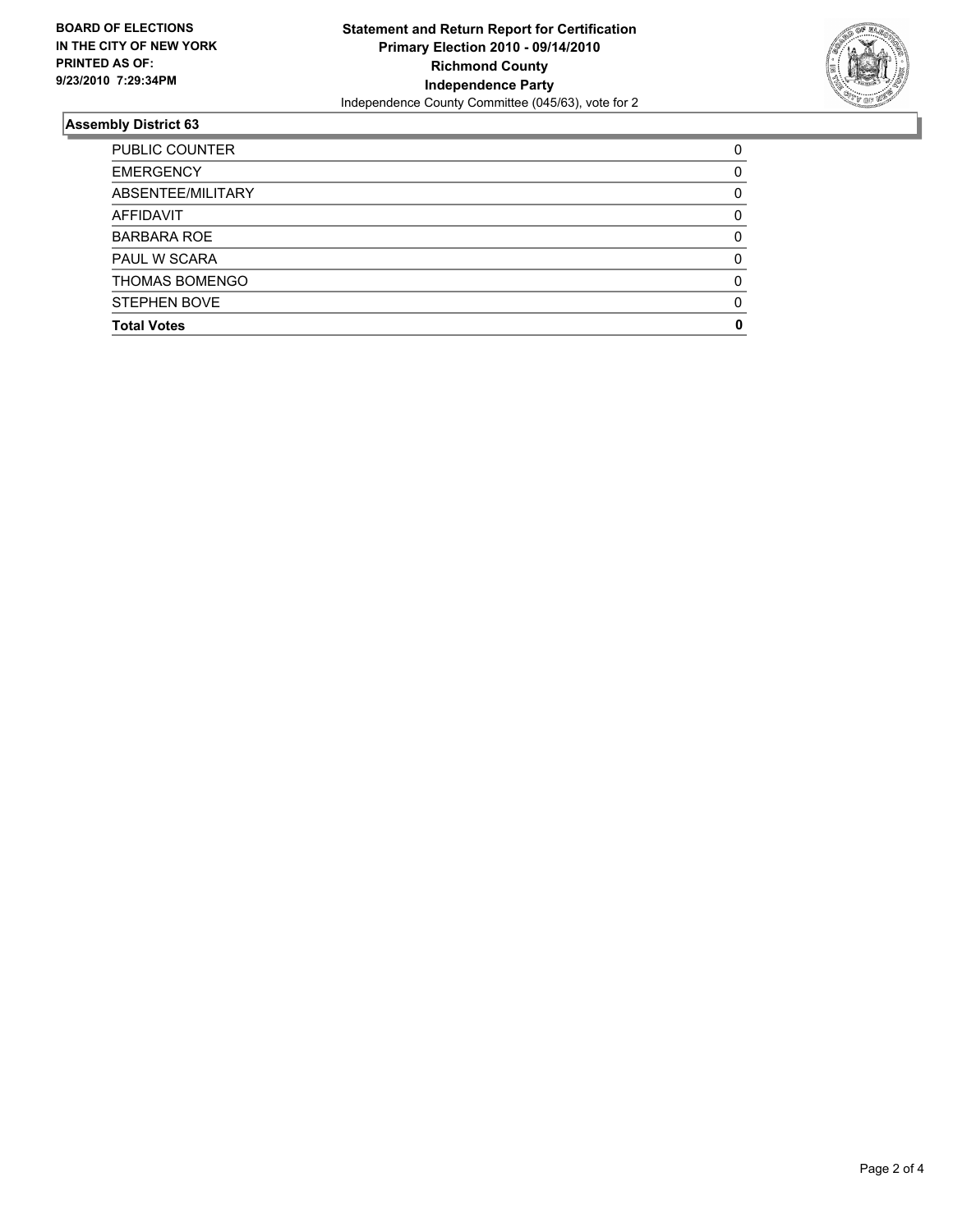### **Statement and Return Report for Certification Primary Election 2010 - 09/14/2010 Richmond County Independence Party** Independence County Committee (045/63), vote for 2

### **Total for Independence County Committee (045/63) - Richmond County**

| <b>Total Votes</b>    | 0  |
|-----------------------|----|
| <b>STEPHEN BOVE</b>   | O) |
| <b>THOMAS BOMENGO</b> | 0  |
| <b>PAUL W SCARA</b>   | 0  |
| <b>BARBARA ROE</b>    | 0  |
| <b>AFFIDAVIT</b>      | 0  |
| ABSENTEE/MILITARY     | 0  |
| <b>EMERGENCY</b>      |    |
| <b>PUBLIC COUNTER</b> | 0  |

We certify this statement to be correct, and have caused the same to be attested by the signatures of the members of the board, or a majority thereof, on

Secretary **Chairman** 

Canvassing Board

Canvassing Board **Canvassing Board** Canvassing Board **Deputy Chief Clerk** 

Chief Clerk



Date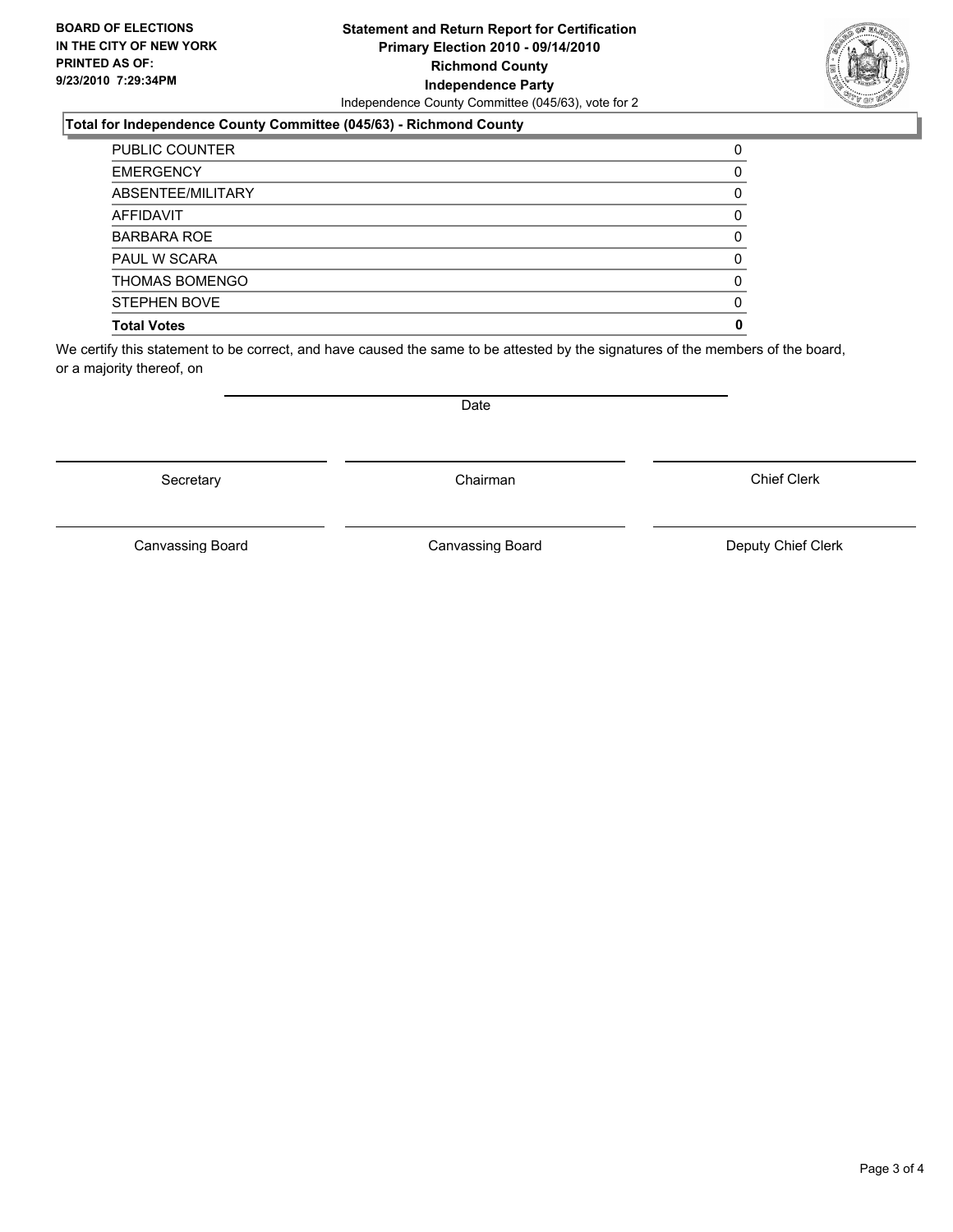**Statement and Return Report for Certification Primary Election 2010 - 09/14/2010 Richmond County Independence Party** Independence County Committee (045/63), vote for 2

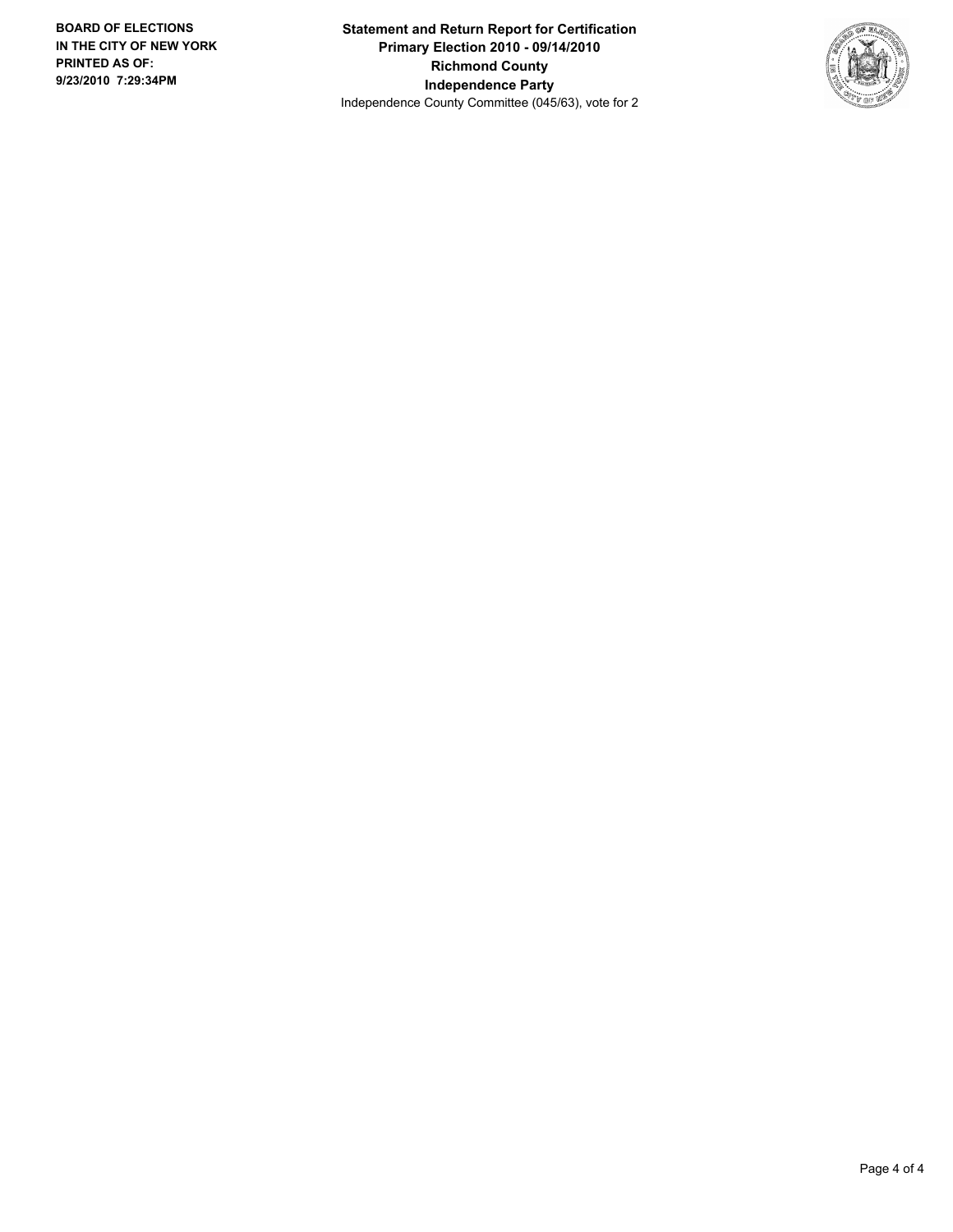

## **Primary Election 2010 - 09/14/2010 Richmond County - Independence Party**

Independence County Committee 046/63 Vote for 2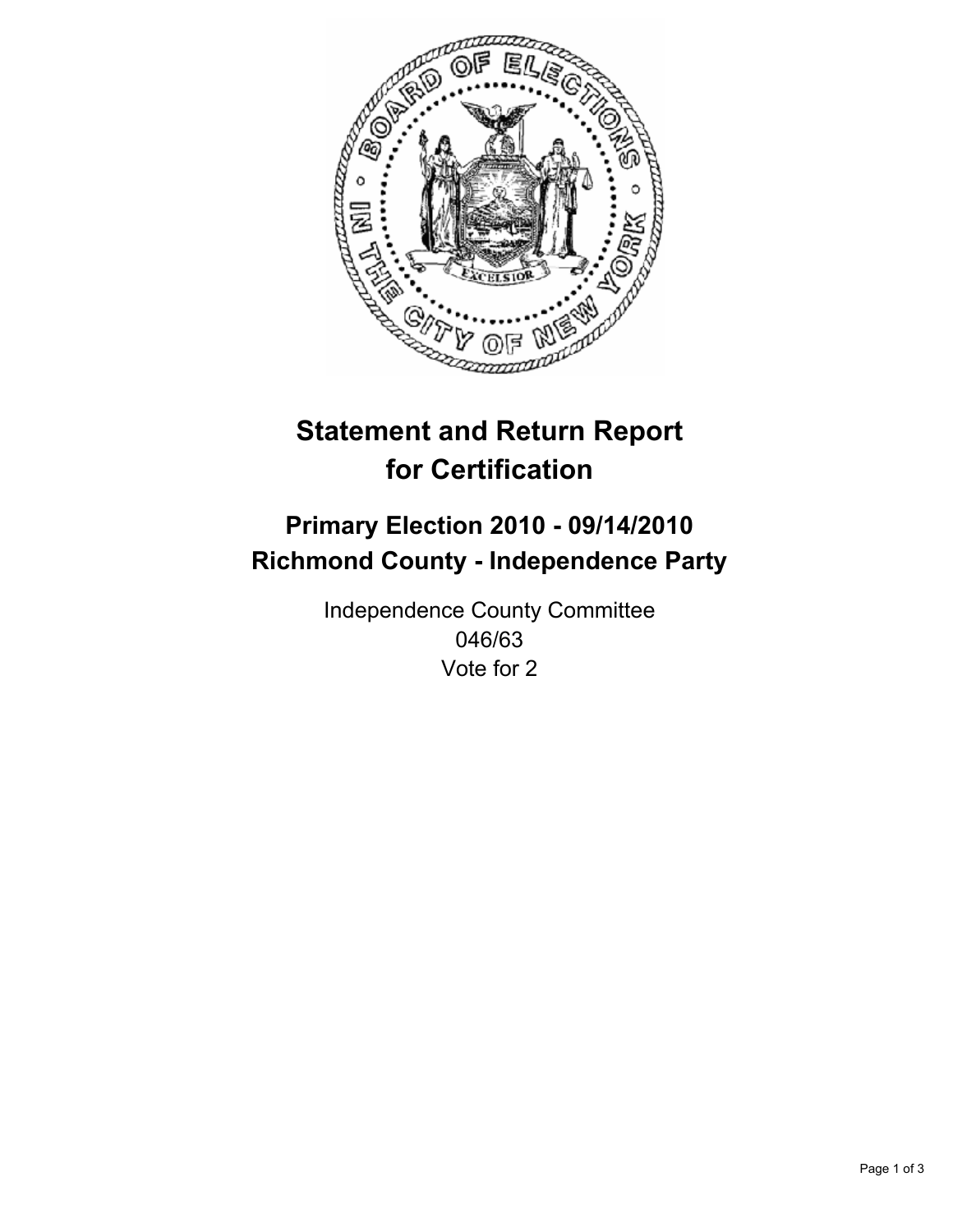

| <b>Total Votes</b>      | 0 |
|-------------------------|---|
| <b>JOAN F BAKER</b>     | 0 |
| CHARUSHEELA ANDAZ       | 0 |
| <b>HAJRIJA CEKIC</b>    | 0 |
| <b>MARY J BRANCAZIO</b> | 0 |
| <b>AFFIDAVIT</b>        | 0 |
| ABSENTEE/MILITARY       | 0 |
| <b>EMERGENCY</b>        | 0 |
| <b>PUBLIC COUNTER</b>   | 0 |